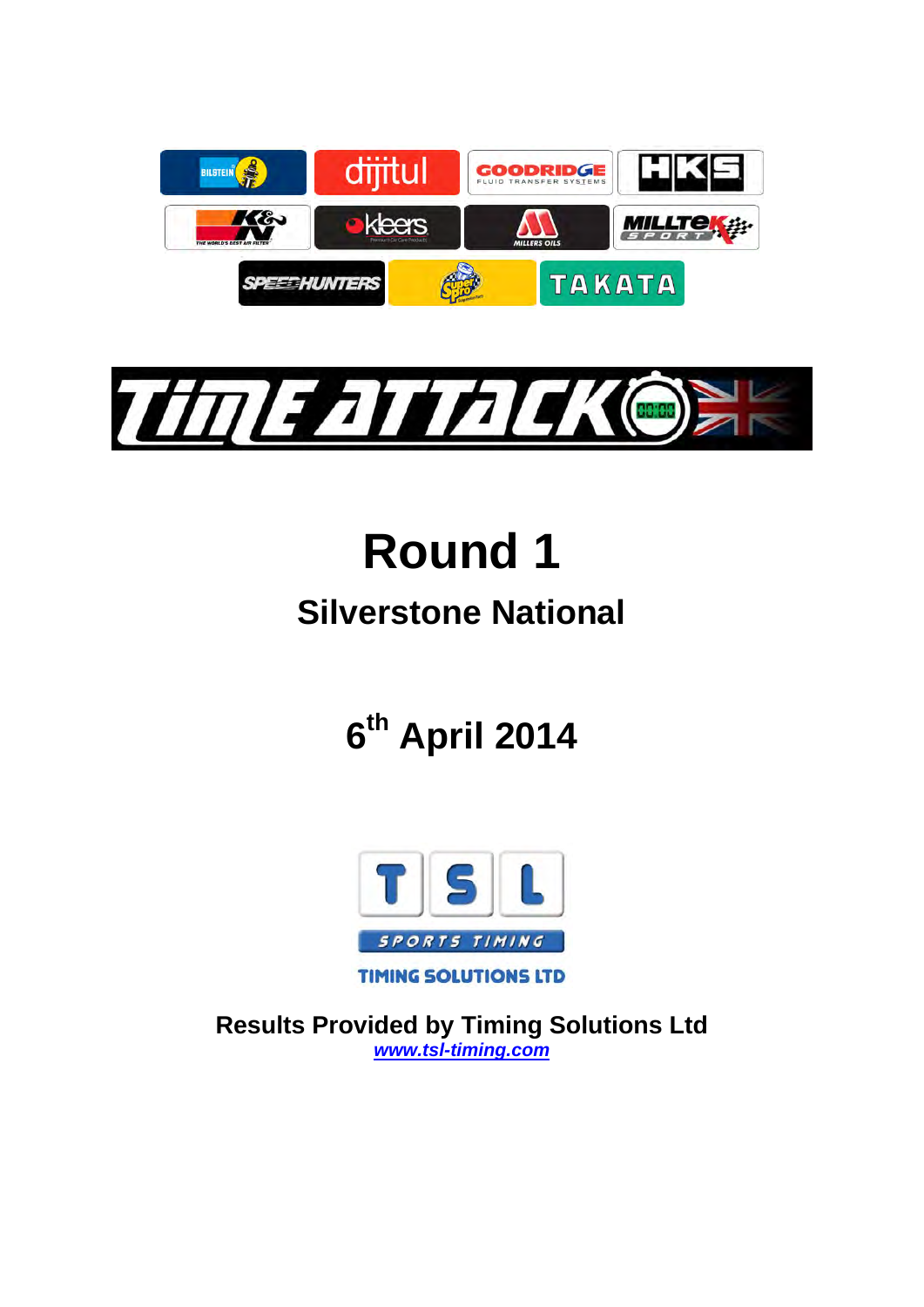# **Silverstone National**







| Length    | 1.6404 miles                                        | 2640.07 m            |           |
|-----------|-----------------------------------------------------|----------------------|-----------|
| FL.       |                                                     | 52.07872 N           | 1.01711 W |
| 11        | 1669m                                               | 52.07603 N           | 1.01669 W |
| Pit Entry | 2610m                                               | 52.07859 N           | 1.01758 W |
| Pit Exit  | 308m after FL                                       | 52.07880 N 1.01268 W |           |
|           | Pit Entry-Pit Exit 336m, 20.1s @60kph, 15.1s @80kph |                      |           |

All results available at www.tsl-timing.com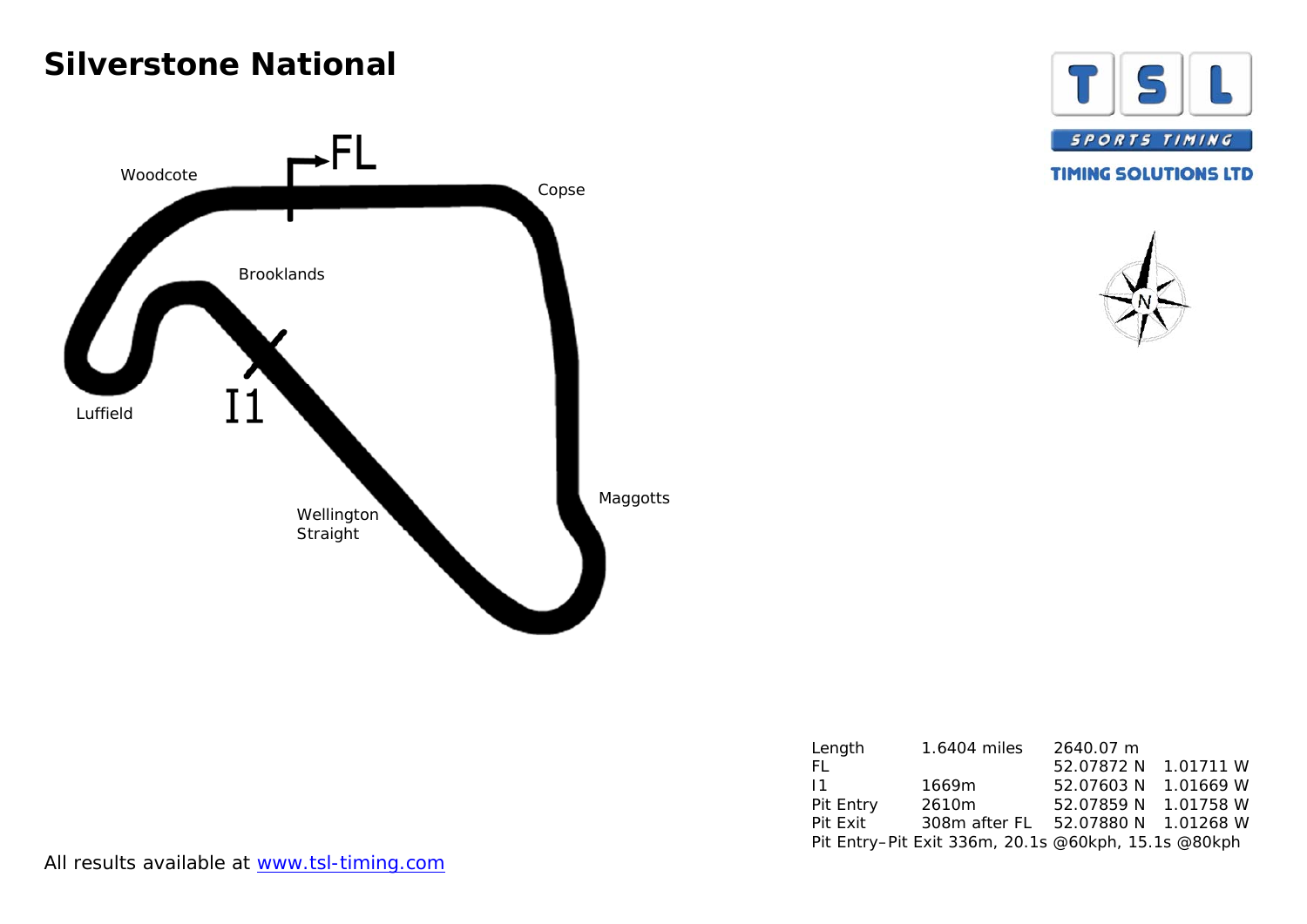

# **SILVERSTONE NATIONAL – LAP RECORDS**

| Pro | 57.989   | <b>Olly Clark</b><br>31/9/09                         | Subaru Impreza            |
|-----|----------|------------------------------------------------------|---------------------------|
|     |          | <b>Pro 2WD</b> Simon Deaton<br>1:07.834 (wet) 8/9/13 | Porsche 911 GT3           |
|     | 1:01.095 | Club Pro Robin Duxbury Mitsubishi EVO 8<br>31/9/09   |                           |
|     |          | Club Pro 2W Bo Nielsen<br>1:11.171 (wet) 8/9/13      | <b>Vauxhall Astra VXR</b> |
|     | 1:01.689 | Club 4WD Kev Horsley<br>1/6/08                       | Subaru Impreza            |
|     | 1:08.242 | <b>Club FWD</b> Marco Haig<br>31/9/09                | <b>Fiat Coupe</b>         |
|     | 1:03.433 | <b>Club RWD</b> Paul Whiffin<br>31/9/09              | Toyota Supra JZA80        |
|     | 1:04.256 | Club NA Jeff Milham<br>1/6/08                        | <b>TVR Tuscan</b>         |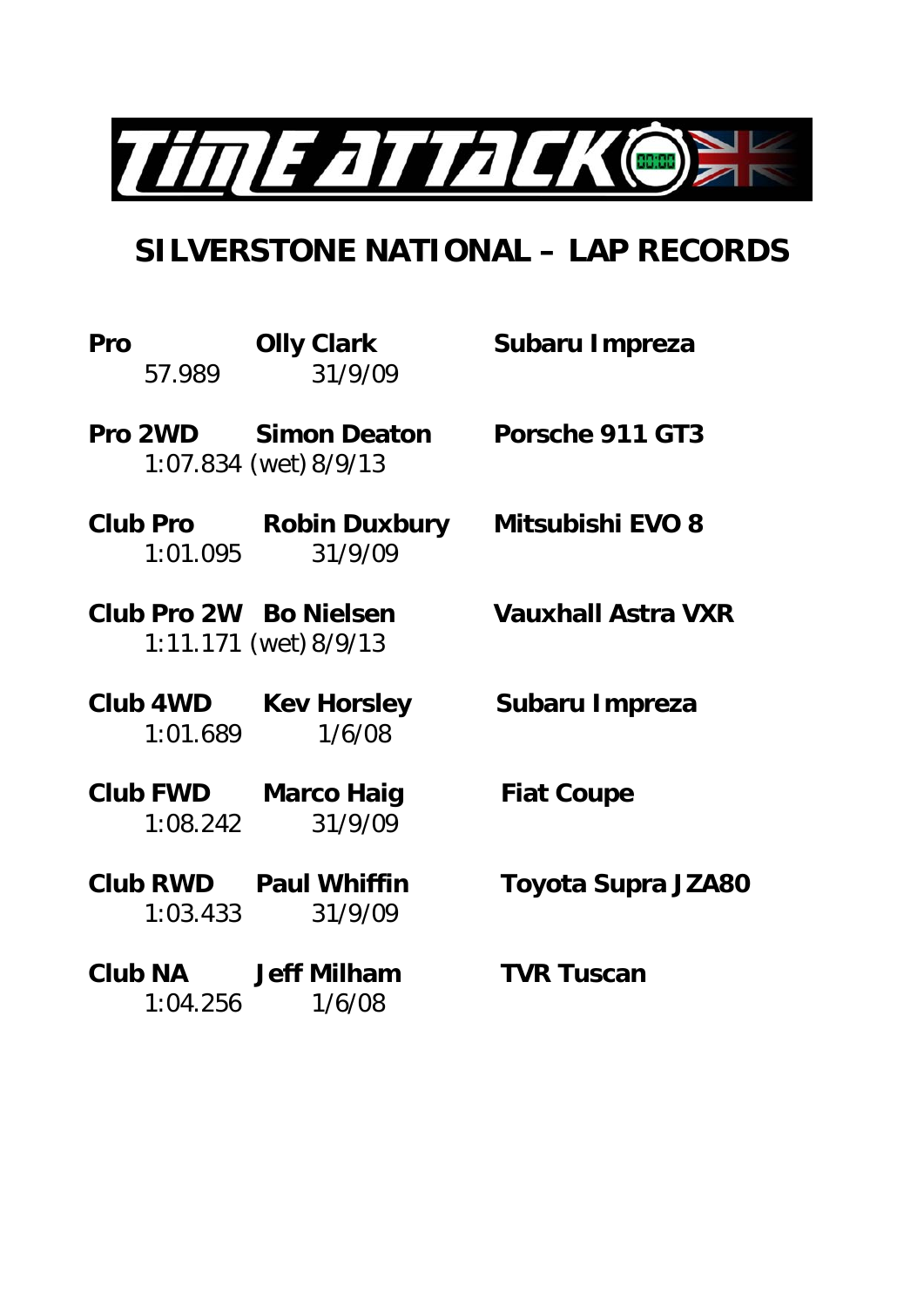

## **2014 Time Attack UK Championship - Club Classes WARM UP - CLASSIFICATION**

| <b>POS</b> | <b>NO</b> | CL         | PIC NAME                      | <b>ENTRY</b>          | <b>TIME</b> | ON.             | <b>LAPS</b>    | GAP    | <b>DIFF</b> | MPH   |
|------------|-----------|------------|-------------------------------|-----------------------|-------------|-----------------|----------------|--------|-------------|-------|
| 1          | 80        | 4WD        | <sup>1</sup> Dave COE         | Subaru Impreza        | 1:15.669    | 10              | 10             |        |             | 78.04 |
| 2          | 69        | <b>NA</b>  | <b>James PROCTER</b>          | Honda Civic Type R    | 1:16.816    | 9               | 11             | 1.147  | 1.147       | 76.88 |
| 3          | 83        | 4WD        | <sup>2</sup> Matthew WEBSTER  | Subaru Impreza        | 1:17.465    | 10 <sup>1</sup> | 10             | 1.796  | 0.649       | 76.23 |
| 4          | 30        | <b>FWD</b> | 1 Matthew STRAKER             | <b>Vauxhall Astra</b> | 1:19.434    | $\overline{7}$  | 8              | 3.765  | 1.969       | 74.34 |
| 5          | 25        | <b>FWD</b> | 2 Adam JONES                  | Honda Civic Type R    | 1:19.545    | $\overline{7}$  | 10             | 3.876  | 0.111       | 74.24 |
| 6          | 35        | <b>FWD</b> | <b>3 Will WATSON</b>          | <b>Vauxhall Astra</b> | 1:19.654    | $\overline{7}$  | 9              | 3.985  | 0.109       | 74.14 |
| 7          | 22        | 4WD        | 3 Damien BRADLEY              | Subaru Legacy         | 1:19.926    | 8               | 9              | 4.257  | 0.272       | 73.88 |
| 8          | 58        | <b>RWD</b> | <sup>1</sup> Kevin JONES      | Noble M12 GTO3        | 1:19.942    | 10              | 10             | 4.273  | 0.016       | 73.87 |
| 9          | 76        | <b>FWD</b> | 4 Mark DONNELLY               | Ford Escort           | 1:19.972    | 9               | 9              | 4.303  | 0.030       | 73.84 |
| 10         | 28        | <b>NA</b>  | <sup>2</sup> Mark BURNETT     | Honda Civic EG6       | 1:20.171    | $\overline{7}$  | 9              | 4.502  | 0.199       | 73.66 |
| 11         | 64        | <b>FWD</b> | 5 Jonny FLETCHER              | Vauxhall Astra        | 1:20.516    | 5               | 5              | 4.847  | 0.345       | 73.34 |
| 12         | 92        | <b>FWD</b> | 6 Daniel CLARK                | <b>Vauxhall Astra</b> | 1:20.647    | $\overline{7}$  | 10             | 4.978  | 0.131       | 73.22 |
| 13         | 13        | <b>FWD</b> | 7 Darren SPOONER              | Peugeot 205           | 1:22.294    | 3               | $\overline{7}$ | 6.625  | 1.647       | 71.76 |
| 14         | 19        | <b>FWD</b> | 8 Jeff ALDEN                  | <b>Vauxhall Astra</b> | 1:23.109    | 9               | 10             | 7.440  | 0.815       | 71.05 |
| 15         | 55        | <b>RWD</b> | <sup>2</sup> Neil CLARK       | Mazda RX7             | 1:23.244    | $\overline{7}$  | 10             | 7.575  | 0.135       | 70.94 |
| 16         | 800       | 4WD        | 4 Mark FLOOK                  | Mitsubishi GTO        | 1:24.131    | 6               | $\overline{7}$ | 8.462  | 0.887       | 70.19 |
| 17         | 86        | <b>NA</b>  | <sup>3</sup> Kai BARKER (OHW) | Ford Fiesta ST        | 1:24.167    | 9               | 10             | 8.498  | 0.036       | 70.16 |
| 18         | 79        | 4WD        | 5 Eric HOLMES                 | Mitsubishi EVO        | 1:24.622    | 3               | 3              | 8.953  | 0.455       | 69.78 |
| 19         | 29        | <b>FWD</b> | <sup>9</sup> Neil WRENN       | Honda Civic           | 1:25.601    | 3               | 6              | 9.932  | 0.979       | 68.99 |
| 20         | 48        | <b>RWD</b> | 3 Umar MASOOD                 | Mazda RX7             | 1:29.885    | 2               | 5              | 14.216 | 4.284       | 65.70 |
| 21         | 27        | <b>FWD</b> | 10 Antonio GIOVINAZZO         | Alfa Romeo 155        | 1:33.342    | 3               |                | 17.673 | 3.457       | 63.26 |
| 22         | 400       | 4WD        | <b>Jason BIRD</b>             | Mitsubishi EVO 5      | 1:33.674    | 4               | 5              | 18.005 | 0.332       | 63.04 |
| 23         | 31        | <b>FWD</b> | 11 Adrian DANIEL              | Vauxhall Astra Coupe  |             |                 | $\overline{2}$ |        |             |       |

**CARS 44 & 97 - NO TRANSPONDERS, PLEASE FIX CAR 44 - YOU MUST FIT NUMBERS ON THE SIDE OF THE CAR**

**Weather / Track : Cloudy / Wet**

These results are provisional until the conclusion of any judicial and technical matters. Start: 09:23 Flag 09:38 End: 09:40

Clerk Of Course : Timekeeper :

Circuit Length = 1.6404 miles Silverstone National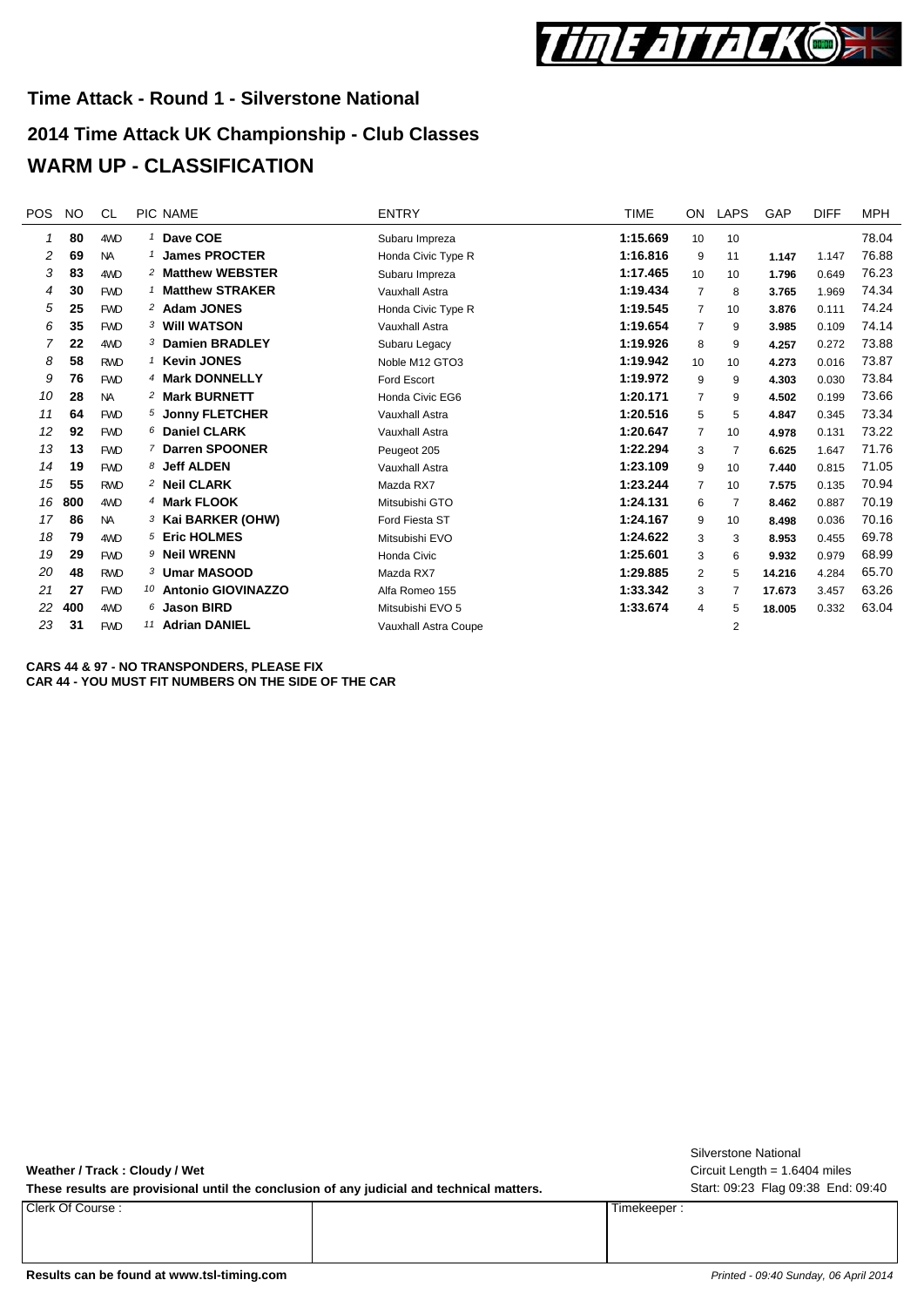| <b>P1</b>      | 80 4WD          | Dave COE |                        |       | Subaru Impreza                               |              |
|----------------|-----------------|----------|------------------------|-------|----------------------------------------------|--------------|
| LAP            | <b>SECTOR 1</b> |          | <b>SECTOR 2</b>        |       | <b>MPH</b><br><b>LAP TIME</b><br><b>DIFF</b> | TIME OF DAY  |
| $1 -$          | <b>OUTLAP</b>   | 70.5     | 40.677                 | 83.9  |                                              | 09:26:29.206 |
| $2 -$          | 52.171          | 94.6     | 35.637                 | 99.6  | 1:27.808<br>67.25<br>12.139                  | 09:27:57.014 |
| $3 -$          | 48.937          | 96.9     | 32.201                 | 108.1 | 72.78<br>1:21.138<br>5.469                   | 09:29:18.152 |
| $4 -$          | 48.810          | 106.6    | 33.030                 | 108.3 | 72.16<br>1:21.840<br>6.171                   | 09:30:39.992 |
| $5 -$          | 47.125          | 105.5    | 33.521                 | 106.2 | 73.22<br>4.977<br>1:20.646                   | 09:32:00.638 |
| $6 -$          | 49.816          | 81.8     | 34.773                 | 106.7 | 69.81<br>8.920<br>1:24.589                   | 09:33:25.227 |
| $7 -$          | 48.093          | 94.3     | 32.415                 | 111.0 | 73.35<br>$1:20.508$ (3)<br>4.839             | 09:34:45.735 |
| $8 -$          | 47.083          | 100.4    | 33.881                 | 111.0 | 72.94<br>5.295<br>1:20.964                   | 09:36:06.699 |
| $9 -$          | 44.623          | 106.1    | 31.574                 | 111.4 | 77.50<br>$1:16.197$ (2)<br>0.528             | 09:37:22.896 |
| $10 -$         | 44.117          | 107.0    | 31.552                 | 113.7 | 78.04<br>1:15.669(1)                         | 09:38:38.565 |
| P <sub>2</sub> | 69 NA           |          | <b>James PROCTER</b>   |       | Honda Civic Type R                           |              |
| LAP            | <b>SECTOR 1</b> |          | SECTOR 2               |       | <b>MPH</b><br><b>DIFF</b><br><b>LAP TIME</b> | TIME OF DAY  |
| $1 -$          | OUTLAP          | 73.6     | 36.946                 | 90.9  |                                              | 09:26:00.036 |
| $2 -$          | 53.374          | 75.7     | 35.086                 | 100.8 | 1:28.460<br>66.76<br>11.644                  | 09:27:28.496 |
| $3 -$          | 51.151          | 85.4     | 34.025                 | 100.4 | 1:25.176<br>69.33<br>8.360                   | 09:28:53.672 |
| $4 -$          | 47.944          | 91.5     | 32.927                 | 96.5  | 1:20.871<br>73.02<br>4.055                   | 09:30:14.543 |
| $5-$           | 51.778          | 99.5     | 32.891                 | 102.9 | 69.75<br>1:24.669<br>7.853                   | 09:31:39.212 |
| $6 -$          | 58.173          | 87.1     | 32.850                 | 102.1 | 64.88<br>1:31.023<br>14.207                  | 09:33:10.235 |
| $7 -$          | 47.588          | 87.2     | 32.389                 | 106.2 | 73.84<br>3.161<br>1:19.977(3)                | 09:34:30.212 |
| $8 -$          | 46.235          | 96.9     | 32.640                 | 108.1 | 74.87<br>2.059<br>$1:18.875$ (2)             | 09:35:49.087 |
| $9 -$          | 45.127          | 108.4    | 31.689                 | 102.4 | 1:16.816(1)<br>76.88                         | 09:37:05.903 |
| $10 -$         | 47.030          | 89.1     | 33.014                 | 98.5  | 73.78<br>1:20.044<br>3.228                   | 09:38:25.947 |
| $11 -$         | 45.768          | 96.8     | 35.115                 | 107.8 | 1:20.883<br>73.01<br>4.067                   | 09:39:46.830 |
| P <sub>3</sub> | 83 4WD          |          | <b>Matthew WEBSTER</b> |       | Subaru Impreza                               |              |
| LAP            | <b>SECTOR 1</b> |          | <b>SECTOR 2</b>        |       | <b>MPH</b><br><b>LAP TIME</b><br><b>DIFF</b> | TIME OF DAY  |
| $1 -$          | OUTLAP          | 69.1     | 40.485                 | 86.9  |                                              | 09:26:42.884 |
| $2 -$          | 54.601          | 74.8     | 37.704                 | 63.4  | 1:32.305<br>63.97<br>14.840                  | 09:28:15.189 |
| $3 -$          | 49.552          | 93.5     | 33.278                 | 98.4  | 1:22.830<br>71.29<br>5.365                   | 09:29:38.019 |
| $4 -$          | 52.801          | 79.4     | 34.458                 | 94.7  | 67.67<br>9.794<br>1:27.259                   | 09:31:05.278 |
| $5-$           | 51.791          | 117.3    | 30.366                 | 108.5 | 71.88<br>1:22.157<br>4.692                   | 09:32:27.435 |
| $6 -$          | 46.343          | 97.5     | 32.650                 | 101.1 | 74.76<br>$1:18.993$ (2)<br>1.528             | 09:33:46.428 |
| $7 -$          | 47.145          | 99.7     | 32.614                 | 101.3 | 74.04<br>2.294<br>$1:19.759$ (3)             | 09:35:06.187 |
| $8 -$          | 51.200          | 114.1    | 32.786                 | 105.7 | 1:23.986<br>70.31<br>6.521                   | 09:36:30.173 |
| $9 -$          | 45.304          | 64.6     | 36.359                 | 110.9 | 1:21.663<br>72.31<br>4.198                   | 09:37:51.836 |
| $10 -$         | 46.052          | 113.3    | 31.413                 | 110.3 | 76.23<br>1:17.465(1)                         | 09:39:09.301 |
| <b>P4</b>      | <b>30 FWD</b>   |          | <b>Matthew STRAKER</b> |       | Vauxhall Astra                               |              |
| LAP            | SECTOR 1        |          | SECTOR 2               |       | <b>LAP TIME</b><br><b>MPH</b><br><b>DIFF</b> | TIME OF DAY  |
| $1 -$          | OUTLAP          | 64.0     | 36.965                 | 91.4  |                                              | 09:26:03.252 |
| $2 -$          | 54.518          | 81.5     | 35.398                 | 97.2  | 1:29.916<br>10.482<br>65.67                  | 09:27:33.168 |
| $3 -$          | 50.892          | 83.3     | 33.924                 | 106.5 | 69.62<br>$1:24.816$ (3)<br>5.382             | 09:28:57.984 |
| 4 -            | 50.150          | 89.2     | 34.143                 | 101.6 | $1:24.293$ (2)<br>70.06<br>4.859             | 09:30:22.277 |
| $5 -$          | 51.917          | 92.9     | 33.483                 | 105.9 | 1:25.400<br>69.15<br>5.966                   | 09:31:47.677 |
| 6 -            | 57.050          | 73.1     | 37.389                 | 82.5  | 1:34.439<br>62.53<br>15.005                  | 09:33:22.116 |
| 7 -            |                 |          |                        |       | 74.34<br>1:19.434(1)                         | 09:34:41.550 |
|                | 46.907          | 100.4    | 32.527                 | 101.8 |                                              |              |
| $8 -$          | 1:09.373        | 61.5     | IN PIT                 |       | 39.234<br>1:58.668 P<br>49.76                | 09:36:40.218 |

SECTOR 1 = FL to I1, SECTOR 2 = I1 to FL, DIFF = Difference To Personal Best Lap

| P <sub>5</sub> | <b>25 FWD</b>   |       | <b>Adam JONES</b> |       | Honda Civic Type R |            |             |              |
|----------------|-----------------|-------|-------------------|-------|--------------------|------------|-------------|--------------|
| LAP            | <b>SECTOR 1</b> |       | SECTOR 2          |       | LAP TIME           | <b>MPH</b> | <b>DIFF</b> | TIME OF DAY  |
| $1 -$          | OUTLAP          | 70.8  | 37.222            | 85.0  |                    |            |             | 09:26:46.425 |
| $2 -$          | 56.464          | 79.6  | 35.725            | 93.5  | 1:32.189           | 64.06      | 12.644      | 09:28:18.614 |
| $3 -$          | 49.250          | 87.4  | 33.747            | 99.9  | 1:22.997           | 71.15      | 3.452       | 09:29:41.611 |
| $4 -$          | 54.914          | 107.5 | 32.971            | 91.3  | 1:27.885           | 67.19      | 8.340       | 09:31:09.496 |
| $5 -$          | 50.559          | 94.7  | 33.851            | 98.4  | 1:24.410           | 69.96      | 4.865       | 09:32:33.906 |
| $6 -$          | 47.645          | 96.6  | 33.054            | 102.2 | $1:20.699$ (2)     | 73.18      | 1.154       | 09:33:54.605 |
| $7 -$          | 46.316          | 104.5 | 33.229            | 99.6  | 1:19.545(1)        | 74.24      |             | 09:35:14.150 |

**Weather / Track : Cloudy / Wet**

Silverstone National

Start: 09:23 Flag 09:38 End: 09:40 Circuit Length = 1.6404 miles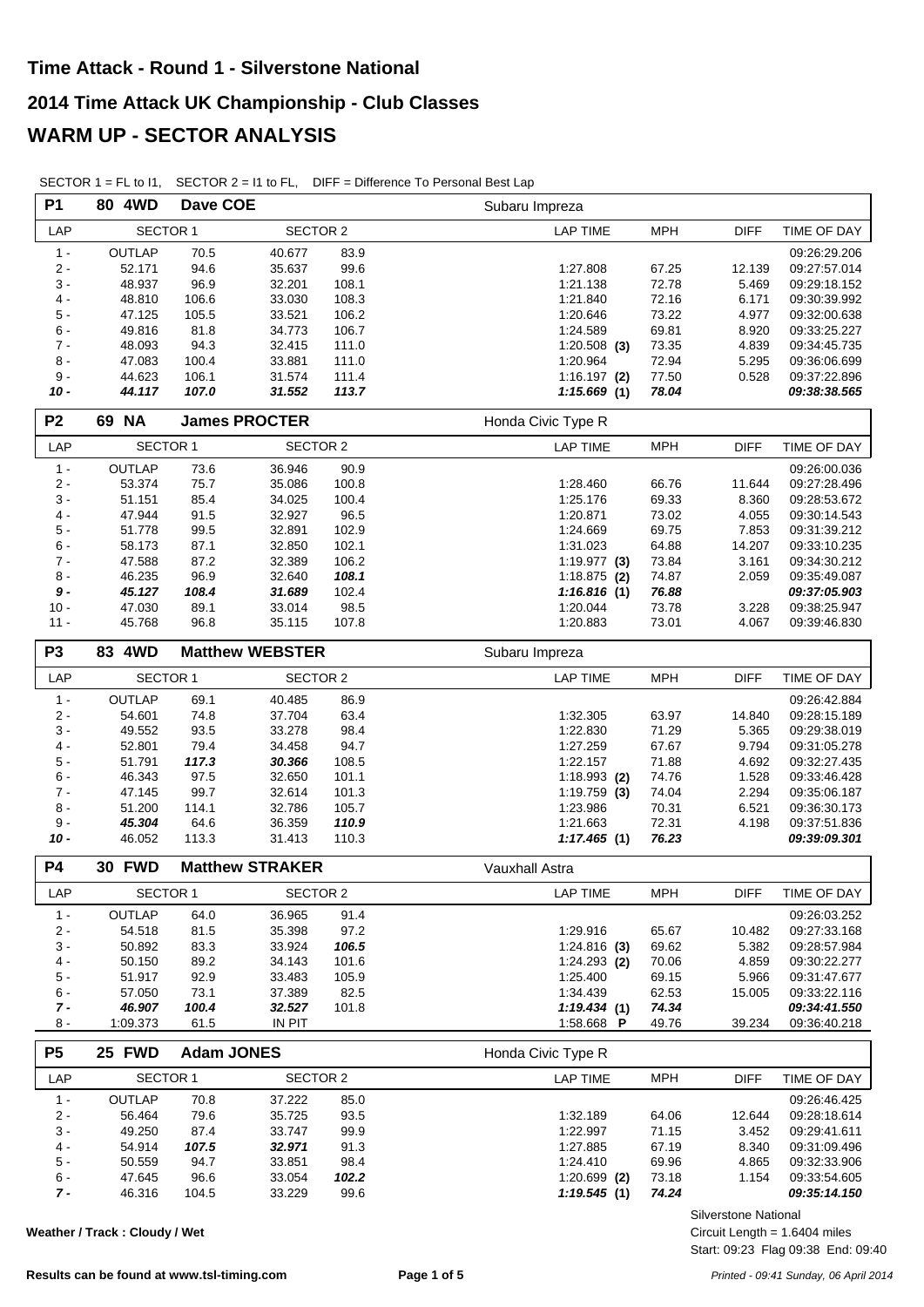#### **2014 Time Attack UK Championship - Club Classes**

#### **WARM UP - SECTOR ANALYSIS**

| 8 -  | 51.333 | 70.9  | 37.020 | 83.0 | 1:28.353       | 66.84 | 8.808  | 09:36:42.503 |
|------|--------|-------|--------|------|----------------|-------|--------|--------------|
| 9 -  | 55.868 | 78.7  | 35.563 | 91.8 | 1:31.431       | 64.59 | 11.886 | 09:38:13.934 |
| 10 - | 45.893 | 102.4 | 35.845 | 91.9 | $1:21.738$ (3) | 72.25 | 2.193  | 09:39:35.672 |

| P <sub>6</sub> | <b>35 FWD</b> | <b>WIII WATSON</b> |               |       | Vauxhall Astra    |            |             |              |
|----------------|---------------|--------------------|---------------|-------|-------------------|------------|-------------|--------------|
| <b>LAP</b>     | SECTOR 1      |                    | SECTOR 2      |       | LAP TIME          | <b>MPH</b> | <b>DIFF</b> | TIME OF DAY  |
| $1 -$          | <b>OUTLAP</b> | 67.3               | 41.065        | 75.3  |                   |            |             | 09:26:34.903 |
| $2 -$          | 55.386        | 79.1               | 37.633        | 90.7  | 1:33.019          | 63.48      | 13.365      | 09:28:07.922 |
| $3 -$          | 49.839        | 88.8               | 35.591        | 99.3  | 1.25.430          | 69.12      | 5.776       | 09:29:33.352 |
| $4 -$          | 54.724        | 86.5               | 35.315        | 98.0  | 1:30.039          | 65.59      | 10.385      | 09:31:03.391 |
| $5 -$          | 49.184        | 87.6               | 33.252        | 104.3 | 1.22.436          | 71.63      | 2.782       | 09:32:25.827 |
| $6 -$          | 46.883        | 99.5               | 33.059        | 101.9 | $1:19.942$ (2)    | 73.87      | 0.288       | 09:33:45.769 |
| $7 -$          | 47.048        | 101.8              | 32.606        | 105.3 | 1:19.654(1)       | 74.14      |             | 09:35:05.423 |
| $8 -$          | 47.911        | 85.7               | 33.407        | 106.0 | $1:21.318$ (3)    | 72.62      | 1.664       | 09:36:26.741 |
| $9 -$          | 47.173        | 78.3               | <b>IN PIT</b> |       | 1:35.344 <b>P</b> | 61.94      | 15.690      | 09:38:02.085 |

| P7    | <b>22 4WD</b> |       | <b>Damien BRADLEY</b> |       | Subaru Legacy           |            |             |              |
|-------|---------------|-------|-----------------------|-------|-------------------------|------------|-------------|--------------|
| LAP.  | SECTOR 1      |       | SECTOR 2              |       | LAP TIME                | <b>MPH</b> | <b>DIFF</b> | TIME OF DAY  |
| $1 -$ |               | 63.8  | 38.572                | 91.5  |                         |            |             | 09:26:07.105 |
| $2 -$ | 52.637        | 80.7  | 35.168                | 103.2 | 1:27.805                | 67.25      | 7.879       | 09:27:34.910 |
| $3 -$ | 53.030        | 79.0  | 33.347                | 107.1 | $1:26.377$ (2)          | 68.37      | 6.451       | 09:29:01.287 |
| $4 -$ | 51.969        | 77.5  | 34.895                | 97.4  | $1:26.864$ (3)          | 67.98      | 6.938       | 09:30:28.151 |
| $5 -$ | 53.873        | 81.4  | 34.013                | 102.7 | 1:27.886                | 67.19      | 7.960       | 09:31:56.037 |
| 6 -   | 53.383        | 81.2  | IN PIT                |       | 1:43.685 $\blacksquare$ | 56.95      | 23.759      | 09:33:39.722 |
| $7 -$ | <b>OUTLAP</b> | 85.9  | 33.484                | 110.9 | 3:09.293                | 31.19      | 1:49.367    | 09:36:49.015 |
| 8 -   | 47.717        | 98.8  | 32.209                | 105.9 | 1:19.926(1)             | 73.88      |             | 09:38:08.941 |
| $9 -$ | 45.573        | 107.3 | <b>IN PIT</b>         |       | 1:53.188 $\overline{P}$ | 52.17      | 33.262      | 09:40:02.129 |

| P <sub>8</sub> | <b>58 RWD</b> | <b>Kevin JONES</b> |        |          | Noble M12 GTO3  |            |             |              |
|----------------|---------------|--------------------|--------|----------|-----------------|------------|-------------|--------------|
| LAP            |               | <b>SECTOR 1</b>    |        | SECTOR 2 | <b>LAP TIME</b> | <b>MPH</b> | <b>DIFF</b> | TIME OF DAY  |
| $1 -$          | <b>OUTLAP</b> | 69.7               | 37.689 | 87.9     |                 |            |             | 09:26:02.774 |
| $2 -$          | 52.499        | 76.5               | 37.075 | 93.9     | 1:29.574        | 65.93      | 9.632       | 09:27:32.348 |
| $3 -$          | 50.132        | 97.6               | 35.730 | 81.4     | 1:25.862        | 68.78      | 5.920       | 09:28:58.210 |
| $4 -$          | 54.118        | 80.7               | 35.498 | 96.8     | 1:29.616        | 65.89      | 9.674       | 09:30:27.826 |
| $5 -$          | 52.263        | 89.1               | 35.068 | 96.7     | 1:27.331        | 67.62      | 7.389       | 09:31:55.157 |
| $6 -$          | 52.084        | 61.8               | 36.559 | 101.0    | 1:28.643        | 66.62      | 8.701       | 09:33:23.800 |
| $7 -$          | 49.760        | 88.7               | 34.204 | 105.5    | 1:23.964        | 70.33      | 4.022       | 09:34:47.764 |
| $8 -$          | 47.801        | 108.9              | 33.122 | 104.5    | $1:20.923$ (3)  | 72.97      | 0.981       | 09:36:08.687 |
| 9 -            | 46.667        | 96.8               | 33.337 | 103.7    | $1:20.004$ (2)  | 73.81      | 0.062       | 09:37:28.691 |
| 10 -           | 46.393        | 100.4              | 33.549 | 104.3    | 1:19.942(1)     | 73.87      |             | 09:38:48.633 |

| P <sub>9</sub> | <b>76 FWD</b>   |       | <b>Mark DONNELLY</b> |       | <b>Ford Escort</b> |            |             |              |
|----------------|-----------------|-------|----------------------|-------|--------------------|------------|-------------|--------------|
| LAP            | <b>SECTOR 1</b> |       | SECTOR 2             |       | LAP TIME           | <b>MPH</b> | <b>DIFF</b> | TIME OF DAY  |
| 1 -            | <b>OUTLAP</b>   | 72.7  | 39.247               | 84.8  |                    |            |             | 09:27:11.230 |
| $2 -$          | 49.603          | 96.9  | 34.310               | 103.4 | 1:23.913           | 70.37      | 3.941       | 09:28:35.143 |
| $3 -$          | 51.554          | 78.4  | 36.287               | 98.7  | 1:27.841           | 67.23      | 7.869       | 09:30:02.984 |
| $4 -$          | 1:03.827        | 72.8  | 34.186               | 100.4 | 1:38.013           | 60.25      | 18.041      | 09:31:40.997 |
| $5 -$          | 1:02.880        | 72.4  | 37.860               | 82.1  | 1:40.740           | 58.62      | 20.768      | 09:33:21.737 |
| $6 -$          | 49.623          | 100.6 | 32.515               | 110.1 | $1:22.138$ (3)     | 71.89      | 2.166       | 09:34:43.875 |
| $7 -$          | 52.723          | 96.2  | 32.566               | 100.5 | 1:25.289           | 69.24      | 5.317       | 09:36:09.164 |
| $8 -$          | 47.378          | 96.9  | 32.844               | 104.8 | $1:20.222$ (2)     | 73.61      | 0.250       | 09:37:29.386 |
| 9 -            | 46.943          | 98.8  | 33.029               | 97.2  | 1:19.972(1)        | 73.84      |             | 09:38:49.358 |

| <b>P10</b> | <b>28 NA</b>    | <b>Mark BURNETT</b> |          |      | Honda Civic EG6 |            |             |                    |
|------------|-----------------|---------------------|----------|------|-----------------|------------|-------------|--------------------|
| LAP        | <b>SECTOR 1</b> |                     | SECTOR 2 |      | _AP TIME        | <b>MPH</b> | <b>DIFF</b> | <b>TIME OF DAY</b> |
| $1 -$      |                 | 64.2                | 41.796   | 82.0 |                 |            |             | 09:26:41.543       |
| $2 -$      | 54.748          | 78.6                | 36.428   | 95.1 | 1:31.176        | 64.77      | 11.005      | 09:28:12.719       |
| $3 -$      | 53.077          | 86.5                | 35.002   | 93.9 | 1:28.079        | 67.04      | 7.908       | 09:29:40.798       |
| $4 -$      | 55.728          | 86.4                | 33.980   | 94.0 | 1:29.708        | 65.83      | 9.537       | 09:31:10.506       |
| $5 -$      | 54.786          | 81.6                | 34.992   | 98.0 | 1:29.778        | 65.78      | 9.607       | 09:32:40.284       |

**Weather / Track : Cloudy / Wet**

Start: 09:23 Flag 09:38 End: 09:40 Circuit Length = 1.6404 miles Silverstone National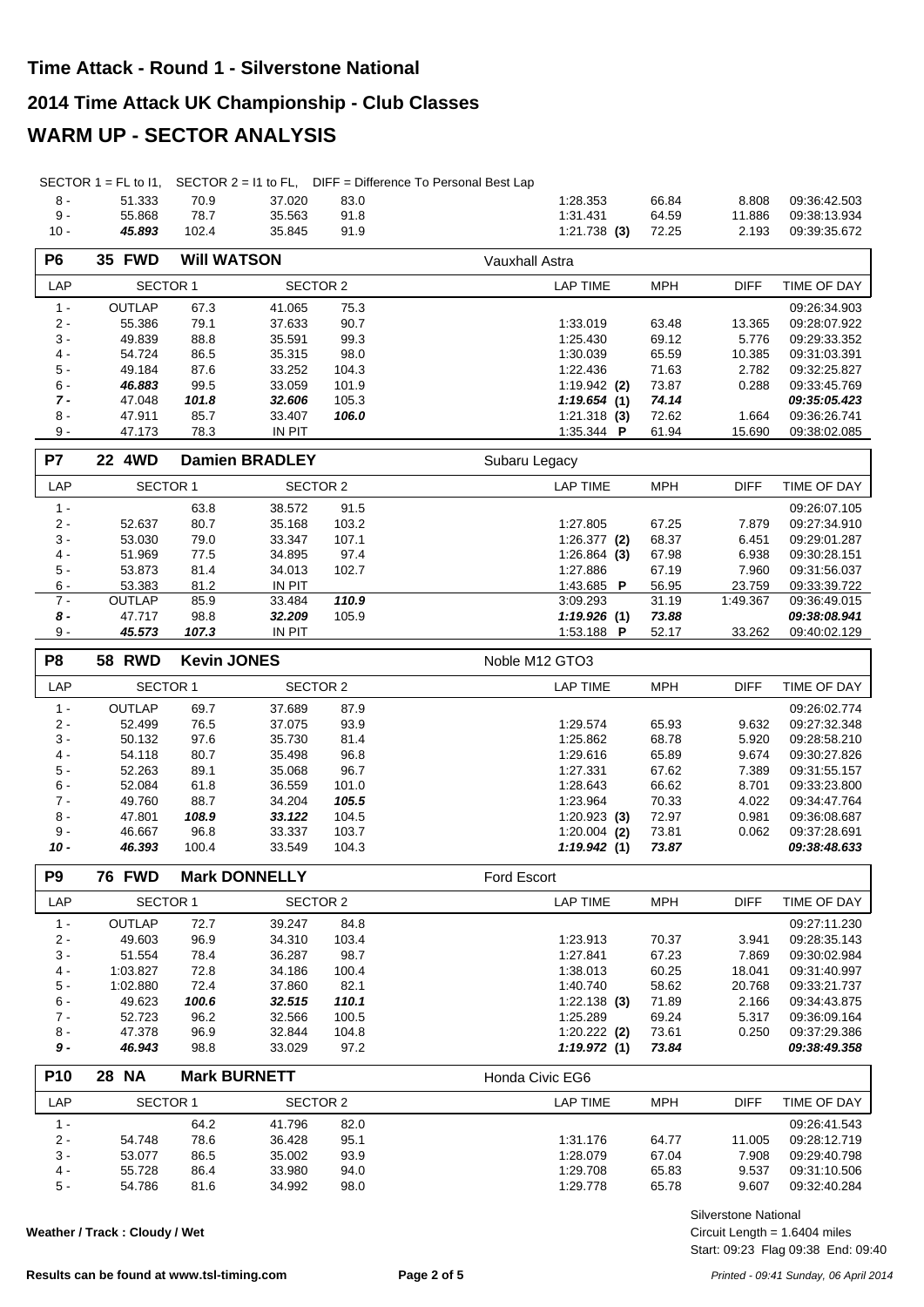## **2014 Time Attack UK Championship - Club Classes**

## **WARM UP - SECTOR ANALYSIS**

| $6 -$ | 53.927 | 103.4 | 32.712 | 101.1 | $1:26.639$ (3) 68.16 |       | 6.468    | 09:34:06.923 |
|-------|--------|-------|--------|-------|----------------------|-------|----------|--------------|
| $7 -$ | 48.087 | 102.4 | 32.084 | 106.4 | 1:20.171(1)          | 73.66 |          | 09:35:27.094 |
| $8 -$ | 47.481 | 95.0  | 33.766 | 105.3 | 1:21.247 (2)         | 72.68 | 1.076    | 09:36:48.341 |
| - 9   |        | 85.1  | 34.510 | 105.0 | 2:48.610             | 35.02 | 1.28.439 | 09:39:36.951 |
|       |        |       |        |       |                      |       |          |              |

| <b>P11</b>    | 64 FWD        |      | <b>Jonny FLETCHER</b> |       | Vauxhall Astra          |            |             |              |
|---------------|---------------|------|-----------------------|-------|-------------------------|------------|-------------|--------------|
| LAP           | SECTOR 1      |      | SECTOR 2              |       | LAP TIME                | <b>MPH</b> | <b>DIFF</b> | TIME OF DAY  |
| 1 -           | <b>OUTLAP</b> | 62.8 | 42.633                | 67.1  |                         |            |             | 09:31:51.717 |
| $2 -$         | 1:00.845      | 57.9 | 39.867                | 95.8  | $1:40.712$ (2)          | 58.63      | 20.196      | 09:33:32.429 |
| $\frac{3}{4}$ | 51.460        | 78.6 | <b>IN PIT</b>         |       | 1:35.513 $\overline{P}$ | 61.83      | 14.997      | 09:35:07.942 |
|               | <b>OUTLAP</b> | 88.4 | 34.688                | 104.0 | 2:50.425                | 34.65      | 1:29.909    | 09:37:58.367 |
| 5 -           | 47.046        | 83.8 | 33.470                | 110.1 | 1:20.516(1)             | 73.34      |             | 09:39:18.883 |

| <b>P12</b> | <b>92 FWD</b> |       | <b>Daniel CLARK</b> |       | Vauxhall Astra  |            |             |              |
|------------|---------------|-------|---------------------|-------|-----------------|------------|-------------|--------------|
| LAP        | SECTOR 1      |       | SECTOR 2            |       | <b>LAP TIME</b> | <b>MPH</b> | <b>DIFF</b> | TIME OF DAY  |
| $1 -$      | <b>OUTLAP</b> | 66.3  | 37.496              | 94.7  |                 |            |             | 09:26:07.793 |
| $2 -$      | 52.570        | 82.0  | 34.959              | 106.7 | 1:27.529        | 67.47      | 6.882       | 09:27:35.322 |
| $3 -$      | 49.457        | 85.3  | 33.909              | 108.1 | $1:23.366$ (3)  | 70.84      | 2.719       | 09:28:58.688 |
| $4 -$      | 49.866        | 89.2  | 34.333              | 102.7 | 1:24.199        | 70.13      | 3.552       | 09:30:22.887 |
| $5 -$      | 54.634        | 101.5 | 33.615              | 100.5 | 1:28.249        | 66.92      | 7.602       | 09:31:51.136 |
| $6 -$      | 54.422        | 64.7  | 36.743              | 88.0  | 1:31.165        | 64.77      | 10.518      | 09:33:22.301 |
| $7 -$      | 47.584        | 100.9 | 33.063              | 112.0 | 1:20.647(1)     | 73.22      |             | 09:34:42.948 |
| 8 -        | 49.544        | 104.8 | 33.830              | 110.1 | 1:23.374        | 70.83      | 2.727       | 09:36:06.322 |
| 9 -        | 47.742        | 95.1  | 33.191              | 110.3 | $1:20.933$ (2)  | 72.96      | 0.286       | 09:37:27.255 |
| $10 -$     | 58.023        | 84.9  | <b>IN PIT</b>       |       | 1:45.891<br>P   | 55.77      | 25.244      | 09:39:13.146 |

| P <sub>13</sub> | <b>FWD</b><br>13 |      | <b>Darren SPOONER</b> |       | Peugeot 205    |            |             |              |
|-----------------|------------------|------|-----------------------|-------|----------------|------------|-------------|--------------|
| LAP             | SECTOR 1         |      | SECTOR 2              |       | LAP TIME       | <b>MPH</b> | <b>DIFF</b> | TIME OF DAY  |
| $1 -$           | OUTLAP           | 57.2 | 36.588                | 95.7  |                |            |             | 09:26:09.616 |
| $2 -$           | 52.936           | 72.7 | 34.381                | 103.2 | $1:27.317$ (3) | 67.63      | 5.023       | 09:27:36.933 |
| $3 -$           | 49.502           | 83.5 | 32.792                | 103.2 | 1:22.294(1)    | 71.76      |             | 09:28:59.227 |
| 4 -             | 52.595           | 84.6 | 31.629                | 104.5 | $1:24.224$ (2) | 70.11      | 1.930       | 09:30:23.451 |
| $5 -$           | 55.161           | 85.3 | 33.500                | 95.5  | 1:28.661       | 66.60      | 6.367       | 09:31:52.112 |
| $6 -$           | 54.531           | 58.3 | 35.935                | 90.7  | 1:30.466       | 65.28      | 8.172       | 09:33:22.578 |
| 7 -             | 49.300           | 90.1 | <b>IN PIT</b>         |       | 1:34.686<br>P  | 62.37      | 12.392      | 09:34:57.264 |

| <b>P14</b> | <b>FWD</b><br>19 | <b>Jeff ALDEN</b> |          |       | Vauxhall Astra  |            |             |              |
|------------|------------------|-------------------|----------|-------|-----------------|------------|-------------|--------------|
| LAP        | <b>SECTOR 1</b>  |                   | SECTOR 2 |       | <b>LAP TIME</b> | <b>MPH</b> | <b>DIFF</b> | TIME OF DAY  |
| $1 -$      | <b>OUTLAP</b>    | 65.1              | 40.637   | 80.8  |                 |            |             | 09:26:35.604 |
| $2 -$      | 57.878           | 74.6              | 37.219   | 95.4  | 1:35.097        | 62.10      | 11.988      | 09:28:10.701 |
| $3 -$      | 51.792           | 87.4              | 35.393   | 91.8  | 1:27.185        | 67.73      | 4.076       | 09:29:37.886 |
| 4 -        | 55.509           | 77.6              | 36.580   | 86.6  | 1:32.089        | 64.13      | 8.980       | 09:31:09.975 |
| $5 -$      | 54.375           | 83.2              | 35.365   | 96.0  | 1:29.740        | 65.80      | 6.631       | 09:32:39.715 |
| $6 -$      | 54.988           | 85.3              | 35.117   | 96.2  | 1:30.105        | 65.54      | 6.996       | 09:34:09.820 |
| $7 -$      | 49.184           | 95.8              | 34.355   | 101.3 | $1:23.539$ (2)  | 70.69      | 0.430       | 09:35:33.359 |
| $8 -$      | 49.754           | 95.4              | 34.484   | 100.7 | $1:24.238$ (3)  | 70.10      | 1.129       | 09:36:57.597 |
| 9 -        | 48.510           | 101.0             | 34.599   | 100.1 | 1:23.109(1)     | 71.05      |             | 09:38:20.706 |
| $10 -$     | 48.987           | 90.0              | IN PIT   |       | 1:36.305 P      | 61.32      | 13.196      | 09:39:57.011 |

| P <sub>15</sub> | <b>55 RWD</b>   | <b>Neil CLARK</b> |          |       | Mazda RX7      |            |             |              |
|-----------------|-----------------|-------------------|----------|-------|----------------|------------|-------------|--------------|
| LAP             | <b>SECTOR 1</b> |                   | SECTOR 2 |       | LAP TIME       | <b>MPH</b> | <b>DIFF</b> | TIME OF DAY  |
| $1 -$           | <b>OUTLAP</b>   | 67.1              | 39.951   | 87.8  |                |            |             | 09:26:25.146 |
| $2 -$           | 54.832          | 77.1              | 39.207   | 92.7  | 1:34.039       | 62.80      | 10.795      | 09:27:59.185 |
| $3 -$           | 55.001          | 77.4              | 36.957   | 97.4  | 1:31.958       | 64.22      | 8.714       | 09:29:31.143 |
| $4 -$           | 55.856          | 86.4              | 37.425   | 80.9  | 1:33.281       | 63.31      | 10.037      | 09:31:04.424 |
| $5 -$           | 54.094          | 84.3              | 37.303   | 92.6  | 1:31.397       | 64.61      | 8.153       | 09:32:35.821 |
| $6 -$           | 50.506          | 93.0              | 35.272   | 105.2 | $1:25.778$ (3) | 68.84      | 2.534       | 09:34:01.599 |
| $7 -$           | 49.801          | 93.2              | 33.443   | 103.8 | 1:23.244(1)    | 70.94      |             | 09:35:24.843 |
| $8 -$           | 49.018          | 89.5              | 37.566   | 88.6  | 1:26.584       | 68.20      | 3.340       | 09:36:51.427 |
| $9 -$           | 51.275          | 92.5              | 34.673   | 103.7 | 1:25.948       | 68.71      | 2.704       | 09:38:17.375 |

**Weather / Track : Cloudy / Wet**

Start: 09:23 Flag 09:38 End: 09:40 Circuit Length = 1.6404 miles Silverstone National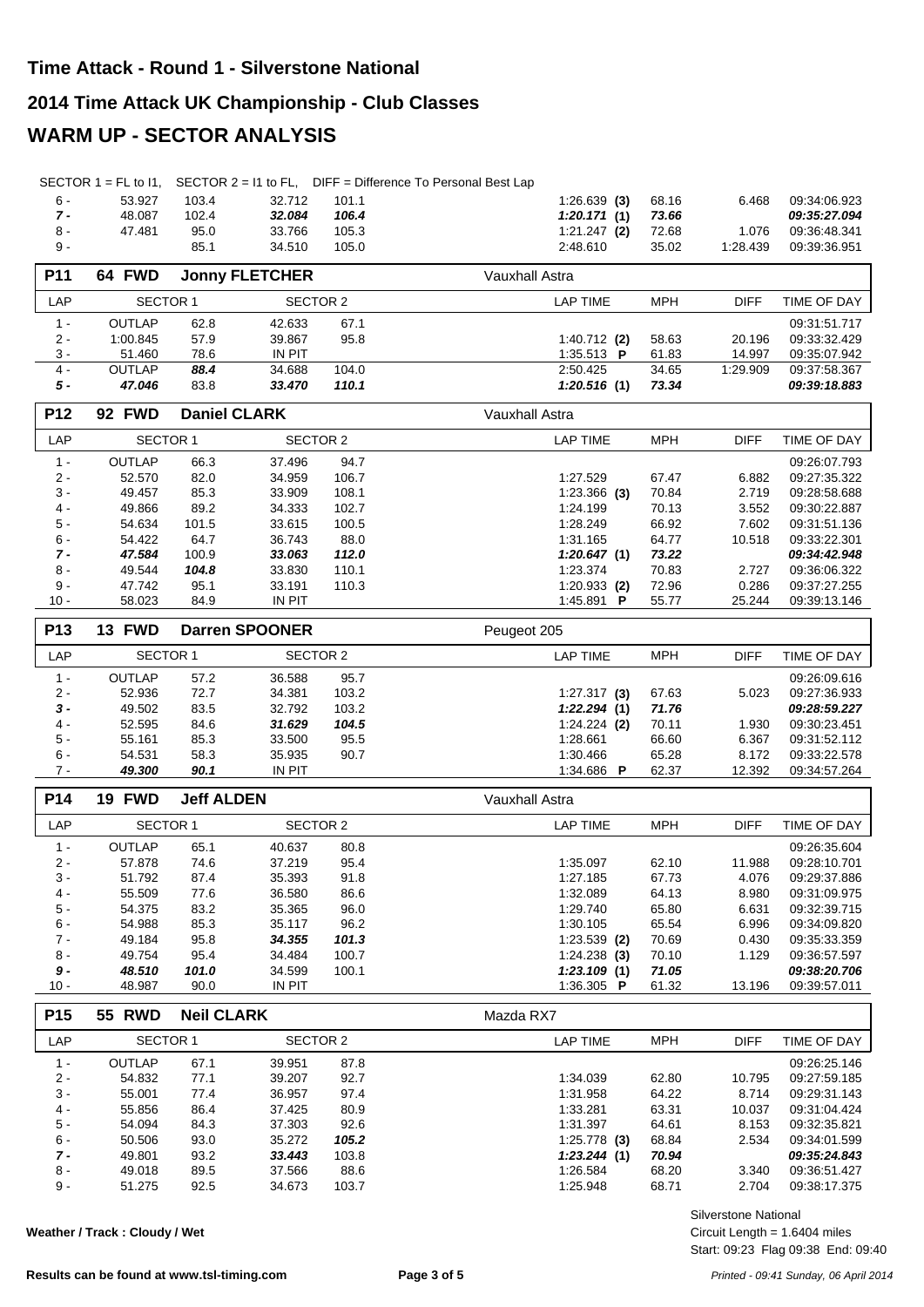#### **2014 Time Attack UK Championship - Club Classes**

#### **WARM UP - SECTOR ANALYSIS**

SECTOR 1 = FL to I1, SECTOR 2 = I1 to FL, DIFF = Difference To Personal Best Lap

| $10 -$          | 48.551                    | 93.9               | 35.313                    | 104.7        | $1:23.864$ (2)             | 70.41          | 0.620             | 09:39:41.239                 |
|-----------------|---------------------------|--------------------|---------------------------|--------------|----------------------------|----------------|-------------------|------------------------------|
| P <sub>16</sub> | 800 4WD                   | <b>Mark FLOOK</b>  |                           |              | Mitsubishi GTO             |                |                   |                              |
| LAP             | <b>SECTOR 1</b>           |                    | <b>SECTOR 2</b>           |              | <b>LAP TIME</b>            | <b>MPH</b>     | <b>DIFF</b>       | TIME OF DAY                  |
| $1 -$           | OUTLAP                    | 84.7               | 38.139                    | 70.1         |                            |                |                   | 09:29:57.958                 |
| $2 -$           | 1:01.082                  | 71.6               | 36.643                    | 83.4         | 1:37.725                   | 60.43          | 13.594            | 09:31:35.683                 |
| 3 -             | 1:08.354                  | 50.3               | 44.166                    | 91.8         | 1:52.520                   | 52.48          | 28.389            | 09:33:28.203                 |
| 4 -             | 51.646                    | 90.3               | 34.508                    | 93.2         | $1:26.154$ (3)             | 68.54          | 2.023             | 09:34:54.357                 |
| $5 -$           | 50.034                    | 88.4               | 34.710                    | 91.4         | $1:24.744$ (2)             | 69.68          | 0.613             | 09:36:19.101                 |
| 6 -             | 50.573                    | 94.2               | 33.558                    | 94.7         | 1:24.131(1)                | 70.19          |                   | 09:37:43.232                 |
| $7 -$           | 1:04.600                  | 69.0               | IN PIT                    |              | 1:50.873 P                 | 53.26          | 26.742            | 09:39:34.105                 |
| <b>P17</b>      | <b>86 NA</b>              |                    | Kai BARKER (OHW)          |              | Ford Fiesta ST             |                |                   |                              |
| LAP             | SECTOR 1                  |                    | <b>SECTOR 2</b>           |              | <b>LAP TIME</b>            | <b>MPH</b>     | <b>DIFF</b>       | TIME OF DAY                  |
| $1 -$           | <b>OUTLAP</b>             | 62.3               | 39.877                    | 86.3         |                            |                |                   | 09:26:36.201                 |
| $2 -$           | 58.676                    | 84.6               | 37.105                    | 91.5         | 1:35.781                   | 61.65          | 11.614            | 09:28:11.982                 |
| $3 -$           | 52.864                    | 96.2               | 35.079                    | 91.5         | 1:27.943                   | 67.15          | 3.776             | 09:29:39.925                 |
| $4 -$<br>5 -    | 57.181<br>53.525          | 75.8<br>96.1       | 36.220<br>35.154          | 87.5<br>90.3 | 1:33.401<br>1:28.679       | 63.22<br>66.59 | 9.234<br>4.512    | 09:31:13.326<br>09:32:42.005 |
| 6 -             | 53.009                    | 89.1               | 34.454                    | 90.4         | 1:27.463                   | 67.52          | 3.296             | 09:34:09.468                 |
| $7 -$           | 52.338                    | 96.8               | 34.162                    | 91.2         | 1:26.500                   | 68.27          | 2.333             | 09:35:35.968                 |
| 8 -             | 50.330                    | 98.3               | 34.960                    | 93.8         | $1:25.290$ (2)             | 69.24          | 1.123             | 09:37:01.258                 |
| 9 -             | 50.618                    | 96.1               | 33.549                    | 92.8         | 1:24.167(1)                | 70.16          |                   | 09:38:25.425                 |
| $10 -$          | 51.030                    | 91.9               | 35.062                    | 91.9         | 1:26.092(3)                | 68.59          | 1.925             | 09:39:51.517                 |
| P18             | 79 4WD                    | <b>Eric HOLMES</b> |                           |              | Mitsubishi EVO             |                |                   |                              |
| LAP             | <b>SECTOR 1</b>           |                    | <b>SECTOR 2</b>           |              | <b>LAP TIME</b>            | <b>MPH</b>     | <b>DIFF</b>       | TIME OF DAY                  |
| $1 -$           | OUTLAP                    | 71.2               | 36.443                    | 87.3         |                            |                |                   | 09:26:00.886                 |
| $2 -$           | 55.682                    | 80.6               | 36.242                    | 94.9         | $1:31.924$ (2)             | 64.24          | 7.302             | 09:27:32.810                 |
| $3 -$           | 50.803                    | 88.1               | 33.819                    | 111.0        | 1:24.622(1)                | 69.78          |                   | 09:28:57.432                 |
|                 | <b>Neil WRENN</b>         |                    |                           |              |                            |                |                   |                              |
| P <sub>19</sub> | 29 FWD                    |                    |                           |              | Honda Civic                |                |                   |                              |
| LAP             | <b>SECTOR 1</b>           |                    | <b>SECTOR 2</b>           |              | <b>LAP TIME</b>            | <b>MPH</b>     | <b>DIFF</b>       | TIME OF DAY                  |
| $1 -$           | OUTLAP                    | 67.1               | 42.906                    | 68.3         |                            |                |                   | 09:26:30.072                 |
| $2 -$           | 54.245                    | 77.5               | 38.346                    | 86.9         | 1:32.591                   | 63.78          | 6.990             | 09:28:02.663                 |
| 3 -             | 50.749                    | 96.2               | 34.852                    | 100.8        | 1:25.601(1)                | 68.99          |                   | 09:29:28.264                 |
| 4 -             | 55.511                    | 73.6               | 34.082                    | 99.0         | 1:29.593(3)                | 65.91          | 3.992             | 09:30:57.857                 |
| 5 -             | 53.052                    | 73.9               | 33.885                    | 100.2        | 1:26.937 (2)               | 67.93          | 1.336             | 09:32:24.794                 |
| 6 -             | 45.779                    | 109.6              | IN PIT                    |              | 1:31.825 P                 | 64.31          | 6.224             | 09:33:56.619                 |
| P <sub>20</sub> | <b>48 RWD</b>             |                    | <b>Umar MASOOD</b>        |              | Mazda RX7                  |                |                   |                              |
| LAP             | <b>SECTOR 1</b>           |                    | <b>SECTOR 2</b>           |              | <b>LAP TIME</b>            | <b>MPH</b>     | <b>DIFF</b>       | TIME OF DAY                  |
| $1 -$           | OUTLAP                    | 69.9               | 40.137                    | 80.3         |                            |                |                   | 09:26:58.475                 |
| $2 -$           | 52.424                    | 80.1               | 37.461                    | 84.8         | 1:29.885(1)                | 65.70          |                   | 09:28:28.360                 |
| 3 -             | 56.205                    | 82.8               | 36.868                    | 96.5         | $1:33.073$ (2)             | 63.45          | 3.188             | 09:30:01.433                 |
| $4 -$           | 58.089                    | 70.4               | 37.910                    | 78.1         | $1:35.999$ (3)             | 61.51          | 6.114             | 09:31:37.432                 |
| 5 -             | 1:04.759                  | 65.1               | IN PIT                    |              | 2:00.022 P                 | 49.20          | 30.137            | 09:33:37.454                 |
| P21             | 27 FWD                    |                    | <b>Antonio GIOVINAZZO</b> |              | Alfa Romeo 155             |                |                   |                              |
| LAP             | <b>SECTOR 1</b>           |                    | <b>SECTOR 2</b>           |              | <b>LAP TIME</b>            | <b>MPH</b>     | <b>DIFF</b>       | TIME OF DAY                  |
| $1 -$           | OUTLAP                    | 67.7               | 40.011                    | 80.1         |                            |                |                   | 09:26:32.920                 |
| 2 -             | 1:05.634                  | 55.9               | 42.067                    | 77.2         | 1:47.701                   | 54.83          | 14.359            | 09:28:20.621                 |
| 3 -             | 56.869                    | 81.7               | 36.473                    | 89.1         | 1:33.342(1)                | 63.26          |                   | 09:29:53.963                 |
| 4 -             | 1:02.680                  | 73.6               | 36.717                    | 82.2         | $1:39.397$ (3)             | 59.41          | 6.055             | 09:31:33.360                 |
| 5 -             | 1:15.628                  | 50.6               | IN PIT                    |              | 2:17.928 P                 | 42.81          | 44.586            | 09:33:51.288                 |
| $6 -$<br>$7 -$  | <b>OUTLAP</b><br>1:00.595 | 70.3<br>77.7       | 37.855<br>36.153          | 88.6<br>91.5 | 3:04.102<br>$1:36.748$ (2) | 32.07<br>61.04 | 1:30.760<br>3.406 | 09:36:55.390<br>09:38:32.138 |

**Weather / Track : Cloudy / Wet**

Start: 09:23 Flag 09:38 End: 09:40 Circuit Length = 1.6404 miles Silverstone National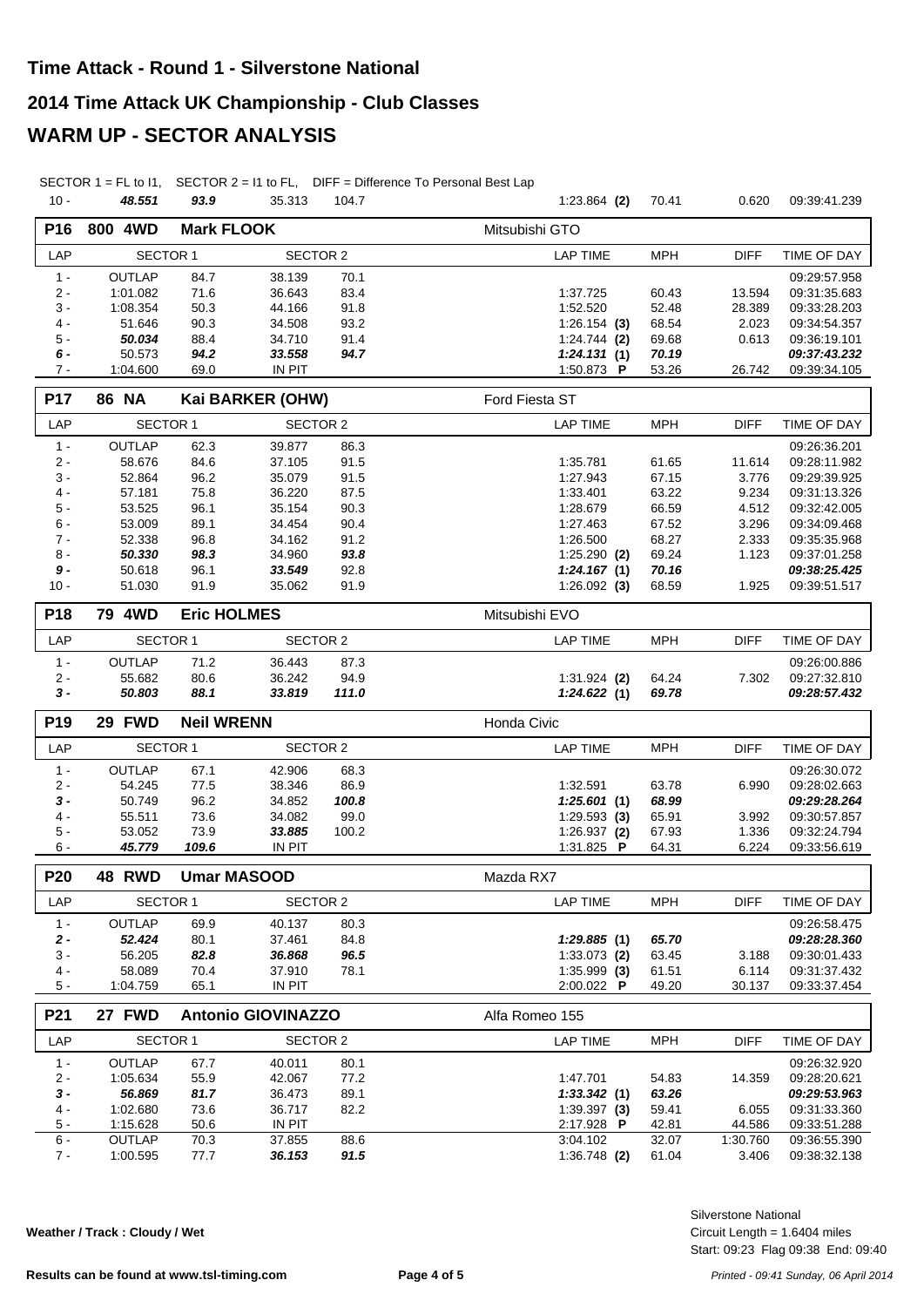| <b>P22</b>      | 4WD<br>400            | <b>Jason BIRD</b> |                      |      | Mitsubishi EVO 5        |            |             |              |
|-----------------|-----------------------|-------------------|----------------------|------|-------------------------|------------|-------------|--------------|
| LAP             | <b>SECTOR 1</b>       |                   | SECTOR 2             |      | LAP TIME                | <b>MPH</b> | <b>DIFF</b> | TIME OF DAY  |
| 1 -             | <b>OUTLAP</b>         | 57.2              | 41.496               | 74.9 |                         |            |             | 09:32:57.417 |
| $2 -$           | 1:02.471              | 69.6              | 39.066               | 76.8 | 1:41.537(3)             | 58.16      | 7.863       | 09:34:38.954 |
| $3 -$           | 1:01.220              | 79.6              | 36.638               | 84.0 | $1:37.858$ (2)          | 60.34      | 4.184       | 09:36:16.812 |
| $4 -$           | 55.892                | 71.7              | 37.782               | 88.5 | 1:33.674(1)             | 63.04      |             | 09:37:50.486 |
| $5 -$           | 52.205                | 74.9              | IN PIT               |      | 1:36.455 $\blacksquare$ | 61.22      | 2.781       | 09:39:26.941 |
| P <sub>23</sub> | <b>FWD</b><br>31      |                   | <b>Adrian DANIEL</b> |      | Vauxhall Astra Coupe    |            |             |              |
| LAP             | <b>SECTOR 1</b>       |                   | SECTOR 2             |      | LAP TIME                | <b>MPH</b> | <b>DIFF</b> | TIME OF DAY  |
| $1 -$           | <b>OUTLAP</b><br>42.0 |                   | <b>IN PIT</b>        |      | P                       |            |             | 09:26:50.764 |
| $2 -$           | <b>OUTLAP</b><br>54.1 |                   | <b>IN PIT</b>        |      | P<br>9:43.704           | 10.11      |             | 09:36:34.468 |

SECTOR 1 = FL to I1, SECTOR 2 = I1 to FL, DIFF = Difference To Personal Best Lap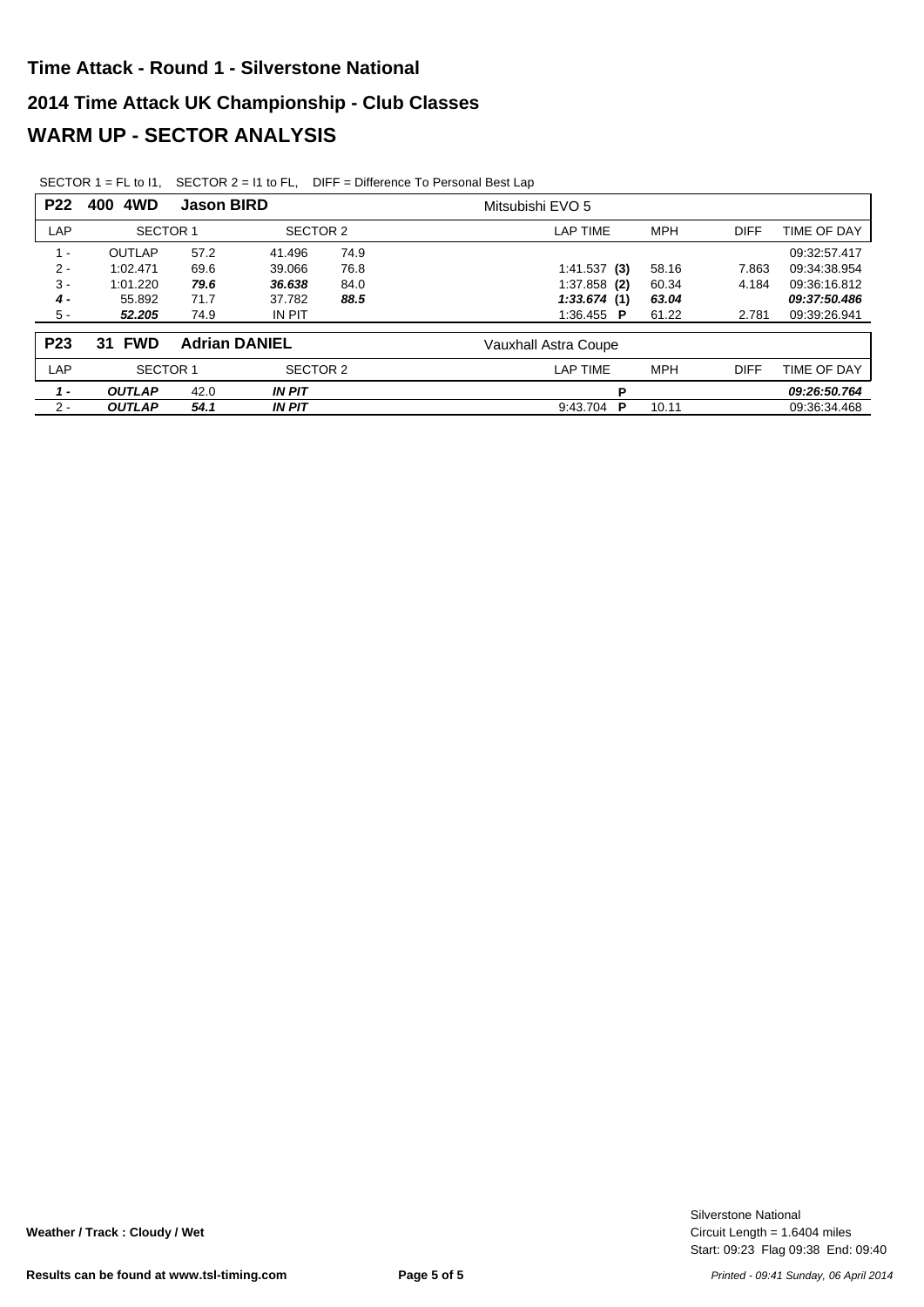## **2014 Time Attack UK Championship - Club Classes WARM UP - BEST SPEEDS Time Attack - Round 1 - Silverstone National**

|                |     | <b>SECTOR 1</b>      |            | <b>SECTOR 2</b> |             |  |            | <b>FINISH LINE</b> |                    |            |
|----------------|-----|----------------------|------------|-----------------|-------------|--|------------|--------------------|--------------------|------------|
| <b>POS</b>     | NO. | <b>NAME</b>          | <b>MPH</b> | NO .            | <b>NAME</b> |  | <b>MPH</b> | NO.                | <b>NAME</b>        | <b>MPH</b> |
| 1              | 83  | Matthew WEBSTER      | 117.3      |                 |             |  |            | 80                 | Dave COE           | 113.7      |
| $\overline{2}$ | 29  | <b>Neil WRENN</b>    | 109.6      |                 |             |  |            | 92                 | Daniel CLARK       | 112.0      |
| 3              | 28  | Mark BURNETT         | 108.9      |                 |             |  |            | 79                 | Eric HOLMES        | 111.0      |
| 4              | 58  | Kevin JONES          | 108.9      |                 |             |  |            | 22                 | Damien BRADLEY     | 110.9      |
| 5              | 69  | James PROCTER        | 108.4      |                 |             |  |            | 83                 | Matthew WEBSTER    | 110.9      |
| 6              | 25  | Adam JONES           | 107.5      |                 |             |  |            | 64                 | Jonny FLETCHER     | 110.1      |
| 7              | 22  | Damien BRADLEY       | 107.3      |                 |             |  |            | 76                 | Mark DONNELLY      | 110.1      |
| 8              | 80  | Dave COE             | 107.0      |                 |             |  |            | 69                 | James PROCTER      | 108.1      |
| 9              | 92  | Daniel CLARK         | 104.8      |                 |             |  |            | 30                 | Matthew STRAKER    | 106.5      |
| 10             | 35  | Will WATSON          | 101.8      |                 |             |  |            | 28                 | Mark BURNETT       | 106.4      |
| 11             | 19  | <b>Jeff ALDEN</b>    | 101.0      |                 |             |  |            | 35                 | Will WATSON        | 106.0      |
| 12             | 76  | Mark DONNELLY        | 100.6      |                 |             |  |            | 58                 | Kevin JONES        | 105.5      |
| 13             | 30  | Matthew STRAKER      | 100.4      |                 |             |  |            | 55                 | Neil CLARK         | 105.2      |
| 14             | 86  | Kai BARKER (OHW)     | 98.3       |                 |             |  |            | 13                 | Darren SPOONER     | 104.5      |
| 15             | 800 | Mark FLOOK           | 94.2       |                 |             |  |            | 25                 | Adam JONES         | 102.2      |
| 16             | 55  | Neil CLARK           | 93.9       |                 |             |  |            | 19                 | <b>Jeff ALDEN</b>  | 101.3      |
| 17             | 13  | Darren SPOONER       | 90.1       |                 |             |  |            | 29                 | <b>Neil WRENN</b>  | 100.8      |
| 18             | 64  | Jonny FLETCHER       | 88.4       |                 |             |  |            | 48                 | Umar MASOOD        | 96.5       |
| 19             | 79  | Eric HOLMES          | 88.1       |                 |             |  |            | 800                | Mark FLOOK         | 94.7       |
| 20             | 48  | Umar MASOOD          | 82.8       |                 |             |  |            | 86                 | Kai BARKER (OHW)   | 93.8       |
| 21             | 27  | Antonio GIOVINAZZO   | 81.7       |                 |             |  |            | 27                 | Antonio GIOVINAZZO | 91.5       |
| 22             | 400 | Jason BIRD           | 79.6       |                 |             |  |            | 400                | Jason BIRD         | 88.5       |
| 23             | 31  | <b>Adrian DANIEL</b> | 54.1       |                 |             |  |            |                    |                    |            |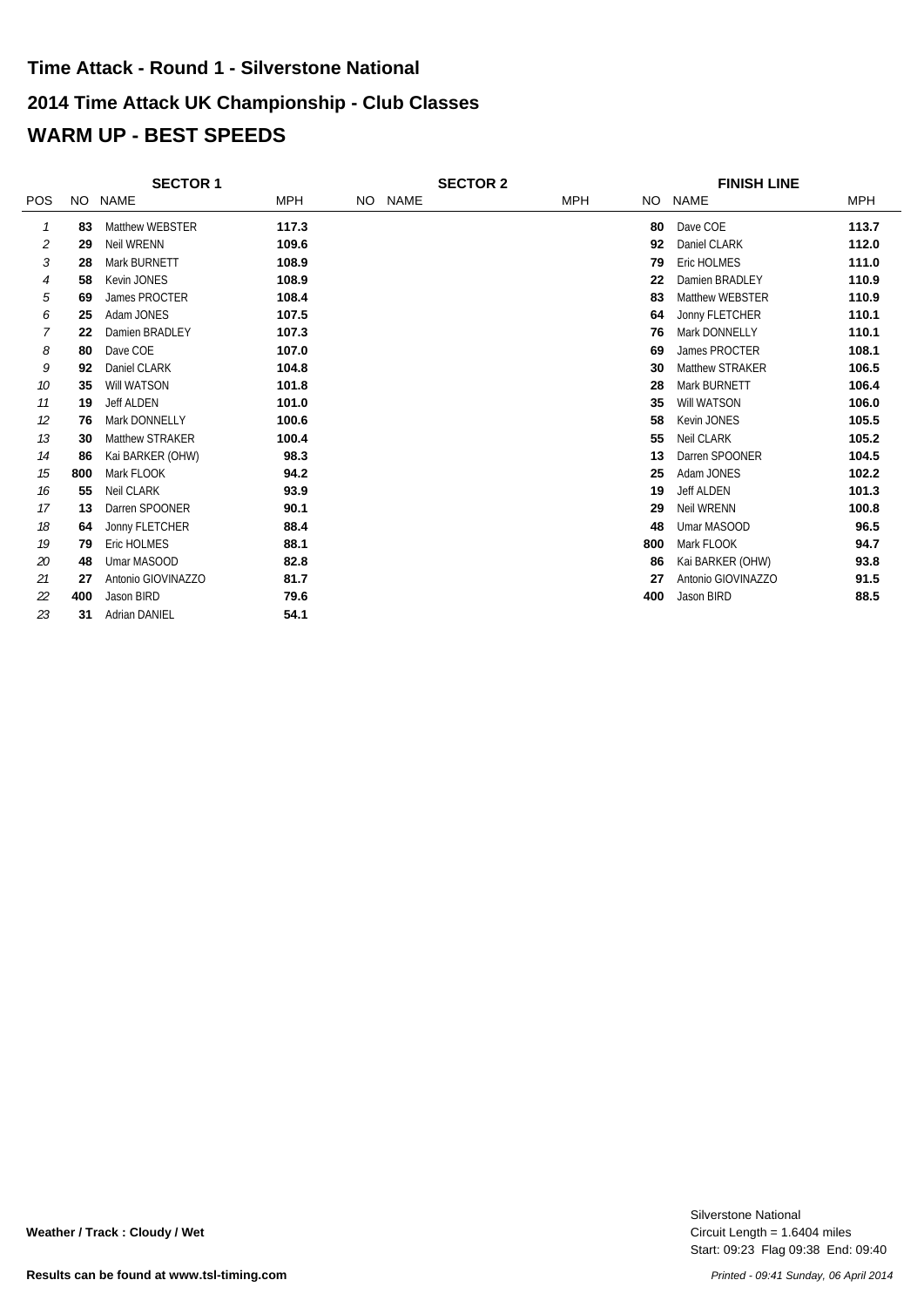#### **2014 Time Attack UK Championship - Club Classes**

## **WARM UP - BEST SECTORS**

|                |     | <b>SECTOR 1</b> |             | <b>SECTOR 2</b> |             |    |    | <b>IDEAL / BEST COMPARISON</b> |              |             |             |
|----------------|-----|-----------------|-------------|-----------------|-------------|----|----|--------------------------------|--------------|-------------|-------------|
|                |     | POS NO NAME     | <b>TIME</b> | NO NAME         | <b>TIME</b> |    |    | POS NO NAME                    | <b>IDEAL</b> | <b>BEST</b> | <b>DIFF</b> |
|                |     | <b>80 COE</b>   | 44.117      | 83 WEBSTER      | 30.366      |    |    | <b>PERFECT LAP</b>             | 1:14.483     |             |             |
| 2              |     | 69 PROCTER      | 45.127      | 80 COE          | 31.552      |    |    | 80 COE                         | 1:15.669     | 1:15.669    | 0.000       |
| 3              |     | 83 WEBSTER      | 45.304      | 13 SPOONER      | 31.629      |    |    | 83 WEBSTER                     | 1:15.670     | 1:17.465    | 1.795       |
| $\overline{4}$ |     | 22 BRADLEY      | 45.573      | 69 PROCTER      | 31.689      | 3  |    | 69 PROCTER                     | 1:16.816     | 1:16.816    | 0.000       |
| 5              | 29  | WRENN           | 45.779      | 28 BURNETT      | 32.084      | 4  |    | 22 BRADLEY                     | 1:17.782     | 1:19.926    | 2.144       |
| 6              | 25  | JONES           | 45.893      | 22 BRADLEY      | 32.209      | 5  |    | 25 JONES                       | 1:18.864     | 1:19.545    | 0.681       |
|                |     | 58 JONES        | 46.393      | 76 DONNELLY     | 32.515      | 6  |    | 28 BURNETT                     | 1:19.096     | 1:20.171    | 1.075       |
| 8              |     | 35 WATSON       | 46.883      | 30 STRAKER      | 32.527      |    |    | 30 STRAKER                     | 1:19.434     | 1:19.434    | 0.000       |
| 9              |     | 30 STRAKER      | 46.907      | 35 WATSON       | 32.606      | 8  |    | 76 DONNELLY                    | 1:19.458     | 1:19.972    | 0.514       |
| 10             |     | 76 DONNELLY     | 46.943      | 25 JONES        | 32.971      | 9  |    | 35 WATSON                      | 1:19.489     | 1:19.654    | 0.165       |
| 11             |     | 28 BURNETT      | 47.012      | 92 CLARK        | 33.063      | 10 | 58 | <b>JONES</b>                   | 1:19.515     | 1:19.942    | 0.427       |
| 12             |     | 64 FLETCHER     | 47.046      | 58 JONES        | 33.122      | 11 |    | 29 WRENN                       | 1:19.664     | 1:25.601    | 5.937       |
| 13             |     | 92 CLARK        | 47.584      | 55 CLARK        | 33.443      | 12 |    | 64 FLETCHER                    | 1:20.516     | 1:20.516    | 0.000       |
| 14             |     | 19 ALDEN        | 48.510      | 64 FLETCHER     | 33.470      | 13 |    | 92 CLARK                       | 1:20.647     | 1:20.647    | 0.000       |
| 15             |     | 55 CLARK        | 48.551      | 86 BARKER (OHW) | 33.549      | 14 |    | 13 SPOONER                     | 1:20.929     | 1:22.294    | 1.365       |
| 16             |     | 13 SPOONER      | 49.300      | 800 FLOOK       | 33.558      | 15 |    | 55 CLARK                       | 1:21.994     | 1:23.244    | 1.250       |
| 17             |     | 800 FLOOK       | 50.034      | 79 HOLMES       | 33.819      | 16 |    | 19 ALDEN                       | 1:22.865     | 1:23.109    | 0.244       |
| 18             |     | 86 BARKER (OHW) | 50.330      | 29 WRENN        | 33.885      | 17 |    | 800 FLOOK                      | 1:23.592     | 1:24.131    | 0.539       |
| 19             |     | 79 HOLMES       | 50.803      | 19 ALDEN        | 34.355      | 18 |    | 86 BARKER (OHW)                | 1:23.879     | 1:24.167    | 0.288       |
| 20             | 400 | <b>BIRD</b>     | 52.205      | 27 GIOVINAZZO   | 36.153      | 19 |    | 79 HOLMES                      | 1:24.622     | 1:24.622    | 0.000       |
| 21             |     | 48 MASOOD       | 52.424      | <b>400 BIRD</b> | 36.638      | 20 |    | 400 BIRD                       | 1:28.843     | 1:33.674    | 4.831       |
| 22             |     | 27 GIOVINAZZO   | 56.869      | 48 MASOOD       | 36.868      | 21 |    | 48 MASOOD                      | 1:29.292     | 1:29.885    | 0.593       |
| 23             |     |                 |             |                 |             | 22 |    | 27 GIOVINAZZO                  | 1:33.022     | 1:33.342    | 0.320       |
|                |     |                 |             |                 |             | 23 |    | 31 DANIEL                      |              |             |             |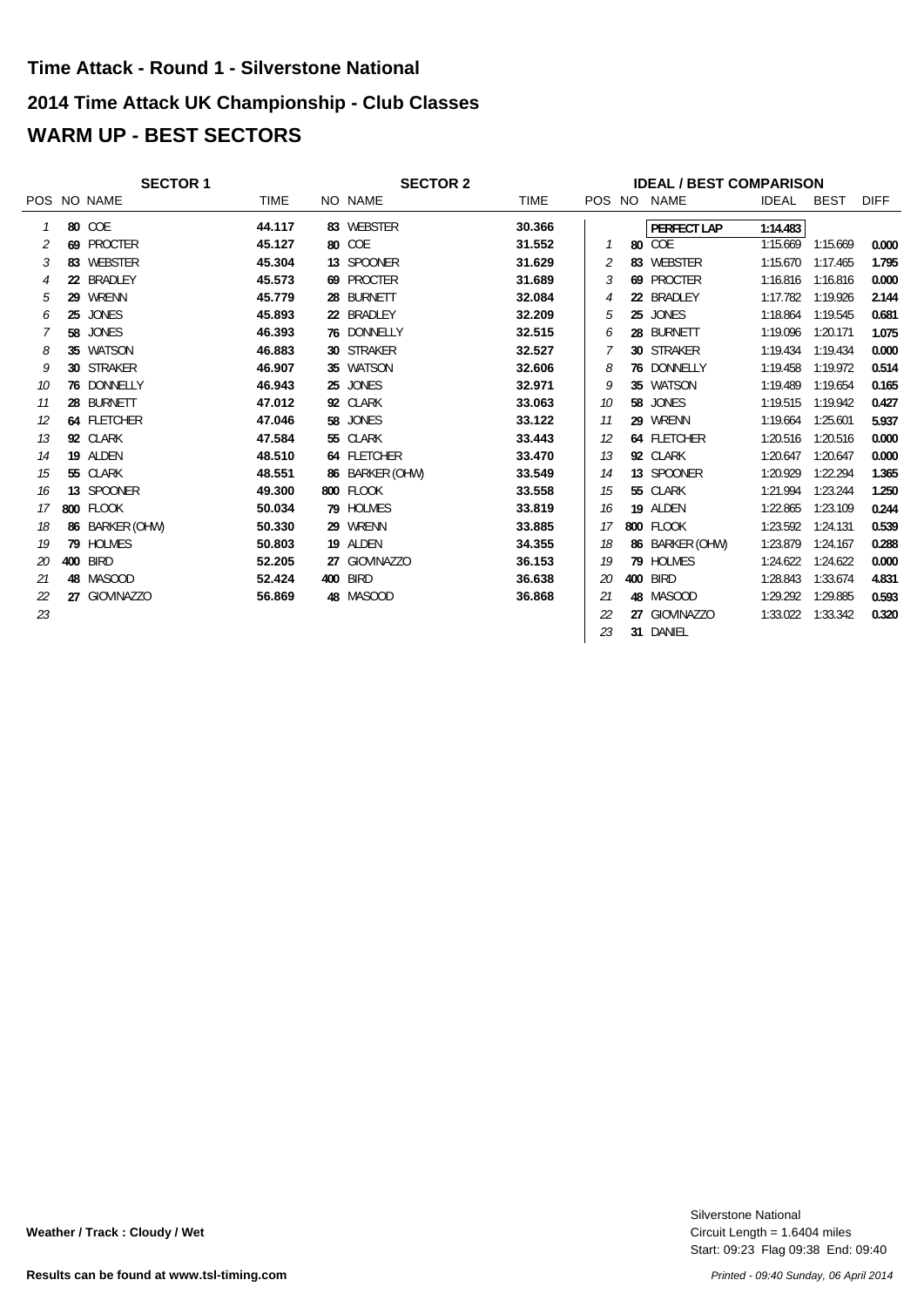

# **2014 Time Attack UK Championship - Pro Classes Time Attack - Round 1 - Silverstone National WARM UP - CLASSIFICATION**

| <b>POS</b> | NO. | <b>CL</b> |                | PIC DRIVER / TEAM                           | CAR                 | <b>TIME</b> |                | ON LAPS        | GAP    | <b>DIFF</b> | <b>MPH</b> |
|------------|-----|-----------|----------------|---------------------------------------------|---------------------|-------------|----------------|----------------|--------|-------------|------------|
| 1          | 3   | EXT       |                | <b>Olly CLARK</b><br>ROGER CLARK MOTORSPORT | Subaru Impreza      | 1:05.345    | 5              | 5              |        |             | 90.37      |
| 2          | 00  | PRO       |                | <b>Simon DEATON</b><br>HEL PERFORMANCE      | Porsche 997 GT3     | 1:08.294    | 10             | 10             | 2.949  | 2.949       | 86.47      |
| 3          | 41  | PRO       | $\overline{c}$ | <b>Mark POLLARD</b><br>POLLARD BOXES        | MG Metro 6R4        | 1:08.930    | 4              | 5              | 3.585  | 0.636       | 85.67      |
| 4          | 62  | <b>CP</b> |                | <b>Brad SHEEHAN</b><br>MA DEVELOPMENTS      | Mitsubishi EVO 9 GT | 1:11.677    | $\overline{7}$ | 12             | 6.332  | 2.747       | 82.39      |
| 5          | 66  | CP        |                | $_2$ Philip REED                            | Mitsubishi EVO 6    | 1:12.065    | $\overline{7}$ | 12             | 6.720  | 0.388       | 81.94      |
| 6          | 5   | CP        | 3              | <b>Richard MARSHALL</b><br>HEL PERFORMANCE  | Mitsubishi EVO 9 GT | 1:13.560    | 8              | 10             | 8.215  | 1.495       | 80.28      |
| 7          | 88  | CP        | 4              | <b>Andrew BARBOUR</b><br>NR AUTOSPORT       | Mitsubishi EVO 5    | 1:15.197    | 6              | 8              | 9.852  | 1.637       | 78.53      |
| 8          | 71  | CP        | 5              | <b>Ronnie AMIS</b><br>AIRTEC                | Volkswagen Golf     | 1:16.003    | 6              | 9              | 10.658 | 0.806       | 77.70      |
| 9          | 10  | CP        |                | 6 Jason OGG<br>6 RA MOTORSPORT DEVELOPMENTS | Subaru Impreza      | 1:16.643    | 4              | 8              | 11.298 | 0.640       | 77.05      |
| 10         | 24  | PRO       |                | 3 Marcus WEBSTER<br>MIDLANDS PERFORMANCE    | Nissan Skyline      | 1:19.917    | $\overline{2}$ | $\overline{2}$ | 14.572 | 3.274       | 73.89      |
| 11         | 208 | EXT       |                | $_2$ Granville TAYLOR                       | Volkswagen Beetle   |             |                | 2              |        |             |            |

**Weather / Track : Cloudy / Wet**

These results are provisional until the conclusion of any judicial and technical matters. Start: 09:41 Flag 09:56 End: 09:58

Clerk Of Course : Timekeeper :

Circuit Length = 1.6404 miles Silverstone National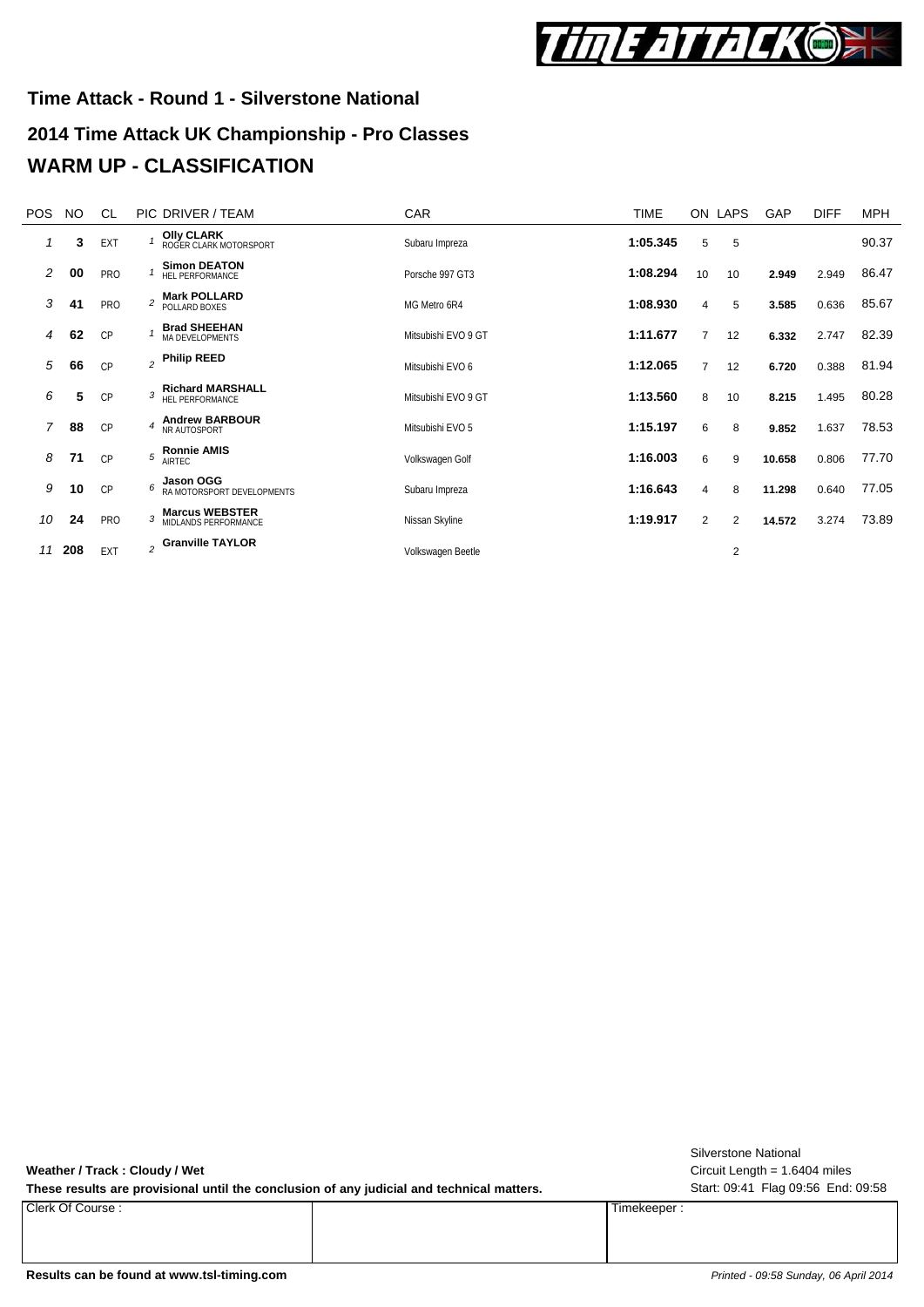| <b>P1</b>        | 3 EXT            | <b>Olly CLARK</b>  |                     |                | Subaru Impreza - ROGER CLARK MOTORSPORT      |                |                              |
|------------------|------------------|--------------------|---------------------|----------------|----------------------------------------------|----------------|------------------------------|
| LAP              | <b>SECTOR 1</b>  |                    | <b>SECTOR 2</b>     |                | <b>LAP TIME</b><br><b>MPH</b>                | <b>DIFF</b>    | TIME OF DAY                  |
| $1 -$            | <b>OUTLAP</b>    | 91.9               | 29.678              | 111.8          |                                              |                | 09:48:38.354                 |
| $2 -$            | 42.776           | 122.6              | 29.363              | 123.3          | 81.86<br>$1:12.139$ (2)                      | 6.794          | 09:49:50.493                 |
| $3 -$            | 48.280           | 79.4               | <b>IN PIT</b>       |                | 68.04<br>1:26.794 P                          | 21.449         | 09:51:17.287                 |
| 4 -              | <b>OUTLAP</b>    | 120.6              | 28.037              | 124.7          | 5:31.813<br>17.79                            | 4:26.468       | 09:56:49.100                 |
| $5 -$            | 37.735           | 131.5              | 27.610              | 127.4          | 1:05.345(1)<br>90.37                         |                | 09:57:54.445                 |
| P <sub>2</sub>   | <b>00 PRO</b>    |                    | <b>Simon DEATON</b> |                | Porsche 997 GT3 - HEL PERFORMANCE            |                |                              |
| LAP              | <b>SECTOR 1</b>  |                    | SECTOR 2            |                | <b>LAP TIME</b><br>MPH                       | <b>DIFF</b>    | TIME OF DAY                  |
| $1 -$            | OUTLAP           | 91.3               | 31.195              | 108.5          |                                              |                | 09:44:03.189                 |
| $2 -$            | 42.128           | 105.0              | 28.334              | 116.6          | 1:10.462<br>83.81                            | 2.168          | 09:45:13.651                 |
| $3 -$            | 41.160           | 94.3               | 29.478              | 114.3          | 83.60<br>1:10.638                            | 2.344          | 09:46:24.289                 |
| 4 -              | 44.870           | 112.4              | 30.385              | 111.6          | 1:15.255<br>78.47                            | 6.961          | 09:47:39.544                 |
| 5 -              | 40.440           | 104.6              | 28.729              | 119.3          | $1:09.169$ (3)<br>85.38                      | 0.875          | 09:48:48.713                 |
| $6 -$            | 39.947           | 114.5              | 28.488              | 117.6          | 86.29<br>$1:08.435$ (2)                      | 0.141          | 09:49:57.148                 |
| 7 -              | 40.492           | 109.1              | <b>IN PIT</b>       |                | 1:16.215 $P$<br>77.48                        | 7.921          | 09:51:13.363                 |
| $8 -$            | <b>OUTLAP</b>    | 111.2              | 28.921              | 121.1          | 25.81<br>3:48.789                            | 2:40.495       | 09:55:02.152                 |
| $9 -$            | 41.034           | 120.2              | 28.811              | 121.3          | 84.55<br>1:09.845                            | 1.551          | 09:56:11.997                 |
| $10 -$           | 39.309           | 118.5              | 28.985              | 117.0          | 1:08.294(1)<br>86.47                         |                | 09:57:20.291                 |
| P <sub>3</sub>   | 41 PRO           |                    | <b>Mark POLLARD</b> |                | MG Metro 6R4 - POLLARD BOXES                 |                |                              |
| LAP              | <b>SECTOR 1</b>  |                    | <b>SECTOR 2</b>     |                | <b>LAP TIME</b><br><b>MPH</b>                | <b>DIFF</b>    | TIME OF DAY                  |
| $1 -$            | <b>OUTLAP</b>    | 76.6               | 34.820              | 83.1           |                                              |                | 09:48:52.683                 |
| 2 -              | 52.060           | 90.1               | 31.618              | 108.8          | $1:23.678$ (3)<br>70.57                      | 14.748         | 09:50:16.361                 |
| $3 -$            | 40.984           | 113.9              | 30.160              | 111.2          | 83.01<br>$1:11.144$ (2)                      | 2.214          | 09:51:27.505                 |
| 4 -              | 40.172           | 126.3              | 28.758              | 113.5          | 85.67<br>1:08.930(1)                         |                | 09:52:36.435                 |
| 5 -              | 40.284           | 96.4               | <b>IN PIT</b>       |                | 1:19.373 P<br>74.40                          | 10.443         | 09:53:55.808                 |
|                  |                  |                    |                     |                |                                              |                |                              |
| <b>P4</b>        | 62 CP            |                    | <b>Brad SHEEHAN</b> |                | Mitsubishi EVO 9 GT - MA DEVELOPMENTS        |                |                              |
| LAP              | <b>SECTOR 1</b>  |                    | <b>SECTOR 2</b>     |                | <b>LAP TIME</b><br><b>MPH</b>                | <b>DIFF</b>    | TIME OF DAY                  |
| $1 -$            |                  | 91.9               | 33.496              | 109.7          |                                              |                | 09:43:53.183                 |
| $2 -$            | 43.846           | 105.0              | 31.770              | 113.5          | 1:15.616<br>78.10                            | 3.939          | 09:45:08.799                 |
| $3 -$            | 44.595           | 101.2              | 32.268              | 113.1          | 76.83<br>1:16.863                            | 5.186          | 09:46:25.662                 |
| 4 -              | 44.407           | 100.7              | 31.073              | 113.7          | 78.24<br>1:15.480                            | 3.803          | 09:47:41.142                 |
| 5 -              | 43.086           | 110.9              | 31.169              | 104.8          | 79.53<br>1:14.255                            | 2.578          | 09:48:55.397                 |
| 6 -              | 42.747           | 107.8              | 30.804              | 118.9          | 80.29<br>1:13.551                            | 1.874          | 09:50:08.948                 |
| $7 -$            | 41.229           | 115.9              | 30.448              | 117.4          | 82.39<br>1:11.677(1)                         |                | 09:51:20.625                 |
| 8 -              | 41.933           | 99.8               | 31.272              | 115.5          | 1:13.205<br>80.67                            | 1.528          | 09:52:33.830                 |
| 9 -              | 41.403           | 109.4              | 31.348              | 111.0          | 81.17<br>$1:12.751$ (2)                      | 1.074          | 09:53:46.581                 |
| $10 -$           | 42.751           | 103.8              | 30.965              | 116.1          | 1:13.716<br>80.11                            | 2.039          | 09:55:00.297                 |
| $11 -$           | 43.849           | 98.9               | 31.280              | 117.4          | 1:15.129<br>78.60                            | 3.452          | 09:56:15.426                 |
| $12 -$           | 41.804           | 105.3              | 30.955              | 119.1          | $1:12.759$ (3)<br>81.16                      | 1.082          | 09:57:28.185                 |
| <b>P5</b>        | 66 CP            | <b>Philip REED</b> |                     |                | Mitsubishi EVO 6 -                           |                |                              |
| LAP              | <b>SECTOR 1</b>  |                    | <b>SECTOR 2</b>     |                | <b>LAP TIME</b><br><b>MPH</b>                | <b>DIFF</b>    | TIME OF DAY                  |
| $1 -$            | OUTLAP           | 93.8               | 34.025              | 107.1          |                                              |                | 09:43:52.588                 |
| $2 -$            | 43.453           | 112.5              | 31.716              | 114.5          | 1:15.169<br>78.56                            | 3.104          | 09:45:07.757                 |
| 3 -              | 44.740           | 106.3              | 31.413              | 110.9          | 77.55<br>1:16.153                            | 4.088          | 09:46:23.910                 |
| $4 -$            | 44.401           | 116.9              | 31.650              | 105.5          | 1:16.051<br>77.65                            | 3.986          | 09:47:39.961                 |
| $5 -$            | 43.145           | 116.3              | 30.693              | 118.7          | 79.98<br>1:13.838                            | 1.773          | 09:48:53.799                 |
| $6 -$            | 42.252           | 112.7              | 30.686              | 119.3          | 1:12.938<br>80.96                            | 0.873          | 09:50:06.737                 |
| $7 -$            | 41.820           | 127.5              | 30.245              | 119.7          | 81.94<br>1:12.065(1)                         |                | <i><b>09:51:18.802</b></i>   |
| 8 -              | 55.135           | 118.7              | 30.498              | 114.5          | 1:25.633<br>68.96                            | 13.568         | 09:52:44.435                 |
| 9 -              | 41.943           | 108.9              | 30.921              | 116.1          | 81.05<br>$1:12.864$ (3)                      | 0.799          | 09:53:57.299                 |
| $10 -$           | 42.670           | 112.5              | 30.878              | 117.4          | 80.29<br>1:13.548                            | 1.483          | 09:55:10.847                 |
| $11 -$<br>$12 -$ | 42.987<br>41.828 | 109.4<br>120.4     | 31.256<br>30.529    | 114.1<br>118.0 | 1:14.243<br>79.54<br>$1:12.357$ (2)<br>81.61 | 2.178<br>0.292 | 09:56:25.090<br>09:57:37.447 |

SECTOR 1 = FL to I1, SECTOR 2 = I1 to FL, DIFF = Difference To Personal Best Lap

**Weather / Track : Cloudy / Wet**

Start: 09:41 Flag 09:56 End: 09:58 Circuit Length = 1.6404 miles Silverstone National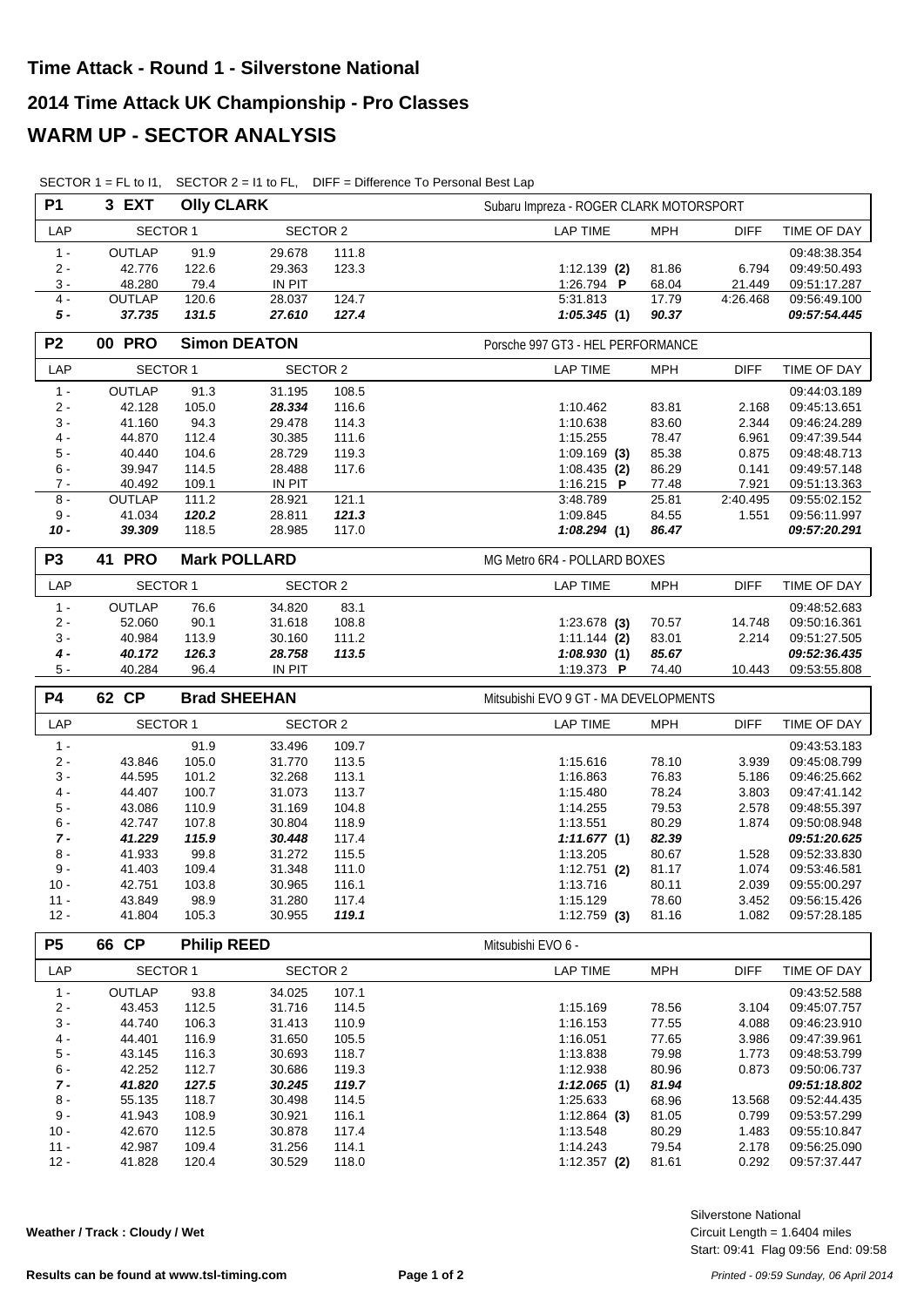|  |  |  | SECTOR 1 = FL to I1, SECTOR $2 = 11$ to FL, DIFF = Difference To Personal Best Lap |
|--|--|--|------------------------------------------------------------------------------------|
|--|--|--|------------------------------------------------------------------------------------|

| <b>P6</b>      | 5 CP            |                    | <b>Richard MARSHALL</b> |       | Mitsubishi EVO 9 GT - HEL PERFORMANCE |                                             |             |              |  |
|----------------|-----------------|--------------------|-------------------------|-------|---------------------------------------|---------------------------------------------|-------------|--------------|--|
| LAP            | <b>SECTOR 1</b> |                    | <b>SECTOR 2</b>         |       | <b>LAP TIME</b>                       | <b>MPH</b>                                  | <b>DIFF</b> | TIME OF DAY  |  |
| $1 -$          | <b>OUTLAP</b>   | 84.7               | 36.951                  | 102.1 |                                       |                                             |             | 09:44:33.033 |  |
| $2 -$          | 44.508          | 91.6               | 32.344                  | 110.3 | 1:16.852                              | 76.84                                       | 3.292       | 09:45:49.885 |  |
| $3 -$          | 42.835          | 98.5               | 30.812                  | 114.9 | $1:13.647$ (3)                        | 80.18                                       | 0.087       | 09:47:03.532 |  |
| $4 -$          | 42.666          | 102.1              | 31.162                  | 117.0 | 1:13.828                              | 79.99                                       | 0.268       | 09:48:17.360 |  |
| 5 -            | 42.880          | 94.5               | IN PIT                  |       | 1:32.142 $\blacksquare$               | 64.09                                       | 18.582      | 09:49:49.502 |  |
| 6 -            | OUTLAP          | 106.6              | 31.058                  | 113.9 | 2:53.188                              | 34.09                                       | 1:39.628    | 09:52:42.690 |  |
| $7 -$          | 42.536          | 112.9              | 31.111                  | 114.1 | $1:13.647$ (3)                        | 80.18                                       | 0.087       | 09:53:56.337 |  |
| $8 -$          | 42.255          | 110.5              | 31.305                  | 116.6 | 1:13.560(1)                           | 80.28                                       |             | 09:55:09.897 |  |
| $9 -$          | 42.306          | 108.7              | 31.289                  | 117.8 | $1:13.595$ (2)                        | 80.24                                       | 0.035       | 09:56:23.492 |  |
| $10 -$         | 42.765          | 118.9              | 32.605                  | 117.4 | 1:15.370                              | 78.35                                       | 1.810       | 09:57:38.862 |  |
| P7             | 88 CP           |                    | <b>Andrew BARBOUR</b>   |       | Mitsubishi EVO 5 - NR AUTOSPORT       |                                             |             |              |  |
| LAP            | <b>SECTOR 1</b> |                    | SECTOR 2                |       | LAP TIME                              | <b>MPH</b>                                  | <b>DIFF</b> | TIME OF DAY  |  |
| $1 -$          | OUTLAP          | 75.4               | 36.822                  | 93.8  |                                       |                                             |             | 09:44:08.355 |  |
| $2 -$          | 52.571          | 82.7               | 33.057                  | 98.1  | $1:25.628$ (3)                        | 68.96                                       | 10.431      | 09:45:33.983 |  |
| 3 -            | 48.174          | 98.2               | IN PIT                  |       | 1:29.864 P                            | 65.71                                       | 14.667      | 09:47:03.847 |  |
| $4 -$          | OUTLAP          | 78.4               | 34.952                  | 88.3  | 4:08.438                              | 23.77                                       | 2:53.241    | 09:51:12.285 |  |
| $5 -$          | 46.058          | 103.5              | 32.177                  | 105.0 | $1:18.235$ (2)                        | 75.48                                       | 3.038       | 09:52:30.520 |  |
| $6 -$          | 43.226          | 112.0              | 31.971                  | 110.1 | 1:15.197(1)                           | 78.53                                       |             | 09:53:45.717 |  |
| $7 -$          | 55.132          | 69.1               | 37.394                  | 83.9  | 1:32.526                              | 63.82                                       | 17.329      | 09:55:18.243 |  |
| $8 -$          | 48.470          | 110.9              | <b>IN PIT</b>           |       | 1:35.172 P                            | 62.05                                       | 19.975      | 09:56:53.415 |  |
| P <sub>8</sub> | 71 CP           | <b>Ronnie AMIS</b> |                         |       | Volkswagen Golf - AIRTEC              |                                             |             |              |  |
| LAP            | <b>SECTOR 1</b> |                    | <b>SECTOR 2</b>         |       | <b>LAP TIME</b>                       | <b>MPH</b>                                  | <b>DIFF</b> | TIME OF DAY  |  |
| $1 -$          | OUTLAP          | 72.6               | 36.073                  | 98.3  |                                       |                                             |             | 09:44:08.889 |  |
| $2 -$          | 1:39.686        | 83.9               | 32.803                  | 105.0 | 2:12.489                              | 44.57                                       | 56.486      | 09:46:21.378 |  |
| $3 -$          | 54.343          | 87.6               | 32.683                  | 102.1 | 1:27.026                              | 67.86                                       | 11.023      | 09:47:48.404 |  |
| $4 -$          | 47.017          | 87.0               | 32.014                  | 104.8 | $1:19.031$ (3)                        | 74.72                                       | 3.028       | 09:49:07.435 |  |
| $5 -$          | 46.104          | 91.6               | 31.750                  | 108.7 | $1:17.854$ (2)                        | 75.85                                       | 1.851       | 09:50:25.289 |  |
| $6 -$          | 44.923          | 92.0               | 31.080                  | 110.1 | 1:16.003(1)                           | 77.70                                       |             | 09:51:41.292 |  |
| $7 -$          | 45.715          | 93.5               | <b>IN PIT</b>           |       | 1:27.974 P                            | 67.12                                       | 11.971      | 09:53:09.266 |  |
| $8 -$          | <b>OUTLAP</b>   | 95.7               | 31.854                  | 108.3 | 2:17.489                              | 42.95                                       | 1:01.486    | 09:55:26.755 |  |
| $9 -$          | 48.999          | 72.0               | IN PIT                  |       | 1:31.388 P                            | 64.62                                       | 15.385      | 09:56:58.143 |  |
| P <sub>9</sub> | 10 CP           | <b>Jason OGG</b>   |                         |       |                                       | Subaru Impreza - RA MOTORSPORT DEVELOPMENTS |             |              |  |
| LAP            | <b>SECTOR 1</b> |                    | <b>SECTOR 2</b>         |       | <b>LAP TIME</b>                       | <b>MPH</b>                                  | <b>DIFF</b> | TIME OF DAY  |  |
| $1 -$          | <b>OUTLAP</b>   | 79.9               | 38.684                  | 99.4  |                                       |                                             |             | 09:44:06.060 |  |
| $2 -$          | 59.195          | 79.3               | <b>IN PIT</b>           |       | 1:44.538 P                            | 56.49                                       | 27.895      | 09:45:50.598 |  |
| $\overline{3}$ | <b>OUTLAP</b>   | 82.5               | 32.661                  | 106.7 | 4:30.816                              | 21.80                                       | 3:14.173    | 09:50:21.414 |  |
| 4 -            | 44.615          | 93.2               | 32.028                  | 112.8 | 1:16.643(1)                           | 77.05                                       |             | 09:51:38.057 |  |
| 5 -            | 46.007          | 91.0               | 32.598                  | 103.0 | $1:18.605$ (3)                        | 75.13                                       | 1.962       | 09:52:56.662 |  |
| 6 -            | 48.755          | 94.2               | 31.990                  | 107.9 | 1:20.745                              | 73.13                                       | 4.102       | 09:54:17.407 |  |
| $7 -$          | 45.598          | 103.4              | 32.557                  | 106.2 | $1:18.155$ (2)                        | 75.56                                       | 1.512       | 09:55:35.562 |  |
| 8 -            | 1:11.031        | 79.3               | IN PIT                  |       | 1:57.245 <b>P</b>                     | 50.37                                       | 40.602      | 09:57:32.807 |  |
| <b>P10</b>     | <b>24 PRO</b>   |                    | <b>Marcus WEBSTER</b>   |       | Nissan Skyline - MIDLANDS PERFORMANCE |                                             |             |              |  |
| LAP            | <b>SECTOR 1</b> |                    | <b>SECTOR 2</b>         |       | <b>LAP TIME</b>                       | <b>MPH</b>                                  | <b>DIFF</b> | TIME OF DAY  |  |
| $1 -$          | <b>OUTLAP</b>   | 67.9               | 34.931                  | 105.7 |                                       |                                             |             | 09:44:09.292 |  |
| $2 -$          | 50.929          | 104.6              | 28.988                  | 125.2 | 1:19.917(1)                           | 73.89                                       |             | 09:45:29.209 |  |
| P11            | 208 EXT         |                    | <b>Granville TAYLOR</b> |       | Volkswagen Beetle -                   |                                             |             |              |  |
| LAP            | <b>SECTOR 1</b> |                    | <b>SECTOR 2</b>         |       | <b>LAP TIME</b>                       | <b>MPH</b>                                  | <b>DIFF</b> | TIME OF DAY  |  |
| $1 -$          | <b>OUTLAP</b>   | 100.1              | 31.708                  | 106.0 |                                       |                                             |             | 09:44:14.904 |  |
| $2 -$          | 48.100          | 90.0               | IN PIT                  |       | 1:29.029 P                            | 66.33                                       |             | 09:45:43.933 |  |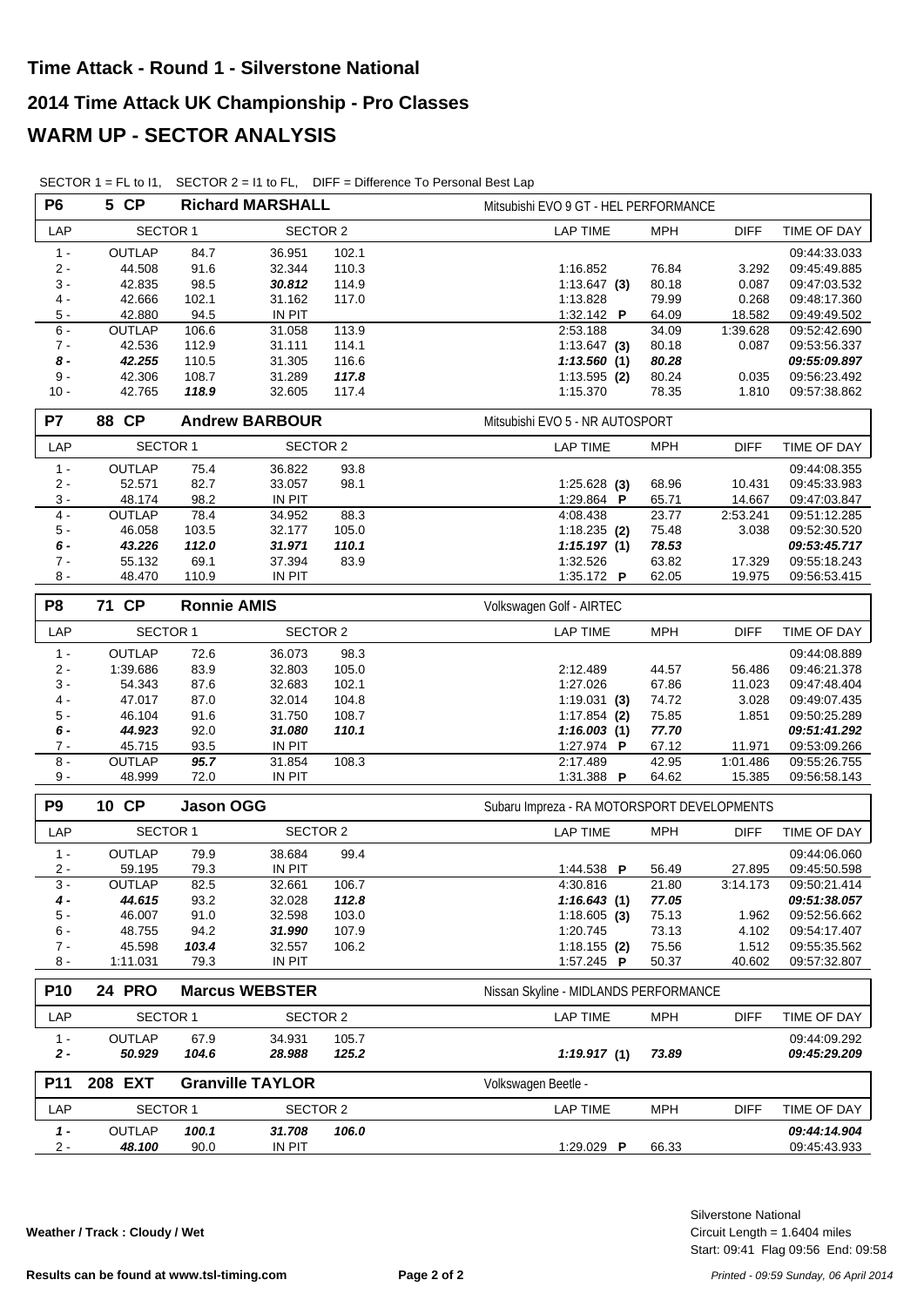# **2014 Time Attack UK Championship - Pro Classes WARM UP - BEST SPEEDS Time Attack - Round 1 - Silverstone National**

|                | <b>SECTOR 1</b> |                         |            |     |      | <b>SECTOR 2</b> |            |     | <b>FINISH LINE</b>      |            |  |
|----------------|-----------------|-------------------------|------------|-----|------|-----------------|------------|-----|-------------------------|------------|--|
| <b>POS</b>     | NO.             | NAME                    | <b>MPH</b> | NO. | NAME |                 | <b>MPH</b> |     | NO NAME                 | <b>MPH</b> |  |
|                | 3               | Olly CLARK              | 131.5      |     |      |                 |            |     | 3 Olly CLARK            | 127.4      |  |
| 2              | 66              | Philip REED             | 127.5      |     |      |                 |            | 24  | Marcus WEBSTER          | 125.2      |  |
| 3              | 41              | Mark POLLARD            | 126.3      |     |      |                 |            | 00  | Simon DEATON            | 121.3      |  |
| $\overline{4}$ | 00              | Simon DEATON            | 120.2      |     |      |                 |            | 66  | Philip REED             | 119.7      |  |
| 5              | 5.              | <b>Richard MARSHALL</b> | 118.9      |     |      |                 |            | 62  | <b>Brad SHEEHAN</b>     | 119.1      |  |
| 6              | 62              | Brad SHEEHAN            | 115.9      |     |      |                 |            | 5.  | <b>Richard MARSHALL</b> | 117.8      |  |
|                | 88              | Andrew BARBOUR          | 112.0      |     |      |                 |            | 41  | Mark POLLARD            | 113.5      |  |
| 8              | 24              | Marcus WEBSTER          | 104.6      |     |      |                 |            | 10  | Jason OGG               | 112.8      |  |
| 9              | 10              | Jason OGG               | 103.4      |     |      |                 |            | 88  | Andrew BARBOUR          | 110.1      |  |
| 10             | 208             | Granville TAYLOR        | 100.1      |     |      |                 |            | 71  | Ronnie AMIS             | 110.1      |  |
| 11             | 71              | Ronnie AMIS             | 95.7       |     |      |                 |            | 208 | <b>Granville TAYLOR</b> | 106.0      |  |

Start: 09:41 Flag 09:56 End: 09:58 Circuit Length = 1.6404 miles Silverstone National

**Weather / Track : Cloudy / Wet**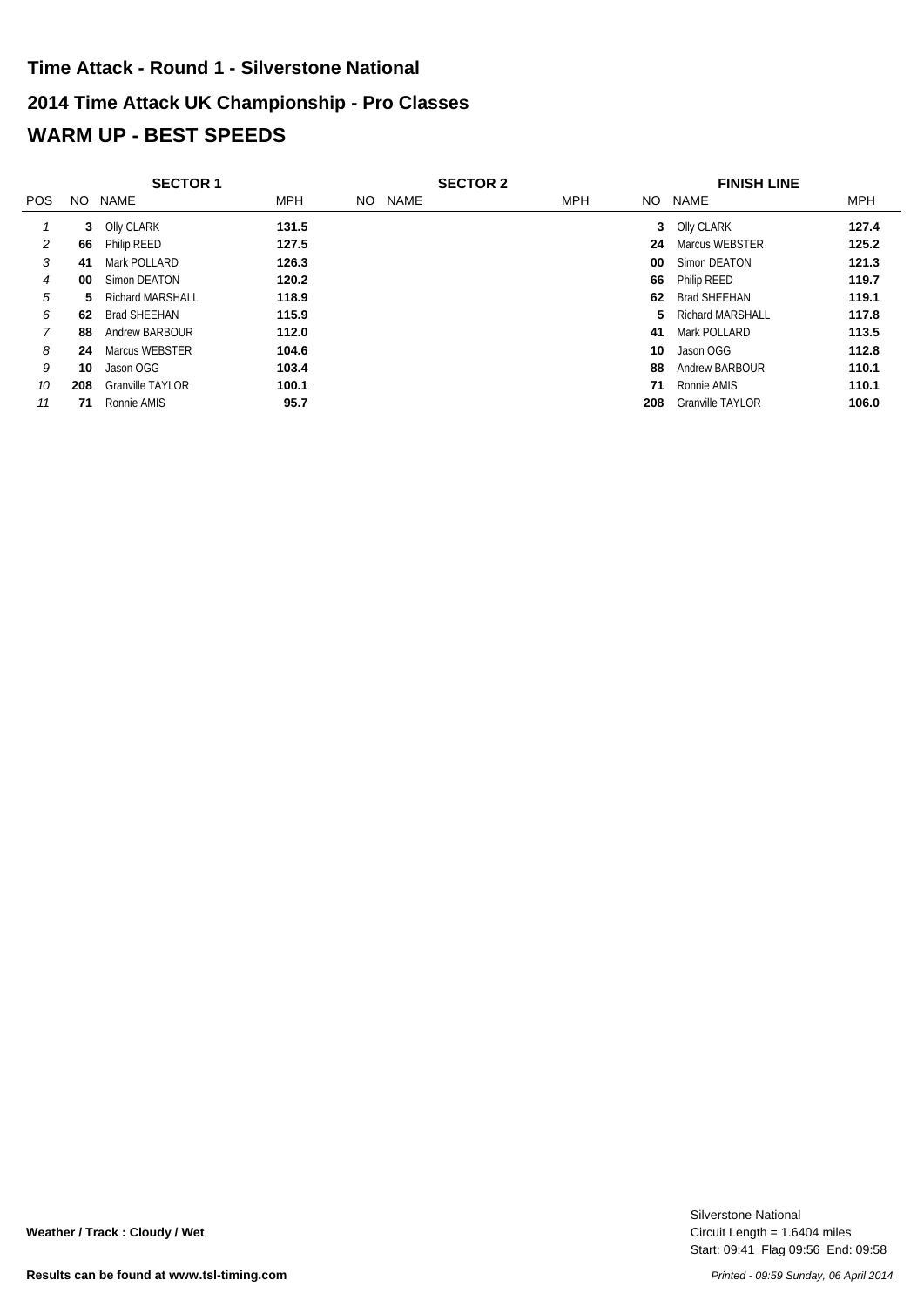# **2014 Time Attack UK Championship - Pro Classes WARM UP - BEST SECTORS Time Attack - Round 1 - Silverstone National**

|    |    | <b>SECTOR 1</b> |        | <b>SECTOR 2</b> |  |             |        | <b>IDEAL / BEST COMPARISON</b> |                |              |             |             |
|----|----|-----------------|--------|-----------------|--|-------------|--------|--------------------------------|----------------|--------------|-------------|-------------|
|    |    | POS NO NAME     | TIME   | NO NAME         |  | <b>TIME</b> | POS NO |                                | NAME           | <b>IDEAL</b> | <b>BEST</b> | <b>DIFF</b> |
|    |    | 3 CLARK         | 37.735 | 3 CLARK         |  | 27.610      |        |                                | PERFECT LAP    | 1:05.345     |             |             |
|    |    | 00 DEATON       | 39.309 | 00 DEATON       |  | 28.334      |        |                                | 3 CLARK        | 1:05.345     | 1:05.345    | 0.000       |
|    |    | 41 POLLARD      | 40.172 | 41 POLLARD      |  | 28.758      |        |                                | 00 DEATON      | 1:07.643     | 1:08.294    | 0.651       |
|    |    | 62 SHEEHAN      | 41.229 | 24 WEBSTER      |  | 28.988      |        |                                | 41 POLLARD     | 1:08.930     | 1:08.930    | 0.000       |
| 5  |    | <b>66 REED</b>  | 41.820 | <b>66 REED</b>  |  | 30.245      |        |                                | 62 SHEEHAN     | 1:11.677     | 1:11.677    | 0.000       |
| h  |    | 5 MARSHALL      | 42.255 | 62 SHEEHAN      |  | 30.448      |        |                                | <b>66 REED</b> | 1:12.065     | 1:12.065    | 0.000       |
|    |    | 88 BARBOUR      | 43.226 | 5 MARSHALL      |  | 30.812      | 6      |                                | 5 MARSHALL     | 1:13.067     | 1:13.560    | 0.493       |
| 8  |    | 10 OGG          | 44.615 | 71 AMIS         |  | 31.080      |        |                                | 88 BARBOUR     | 1:15.197     | 1:15.197    | 0.000       |
|    | 71 | AMIS            | 44.923 | 208 TAYLOR      |  | 31.708      | 8      |                                | 71 AMIS        | 1:16.003     | 1:16.003    | 0.000       |
| 10 |    | 208 TAYLOR      | 48.100 | 88 BARBOUR      |  | 31.971      |        |                                | 10 OGG         | 1:16.605     | 1:16.643    | 0.038       |
| 11 |    | 24 WEBSTER      | 50.929 | 10 OGG          |  | 31.990      | 10     | 208                            | TAYLOR         | 1:19.808     |             |             |
|    |    |                 |        |                 |  |             |        |                                | 24 WEBSTER     | 1:19.917     | 1:19.917    | 0.000       |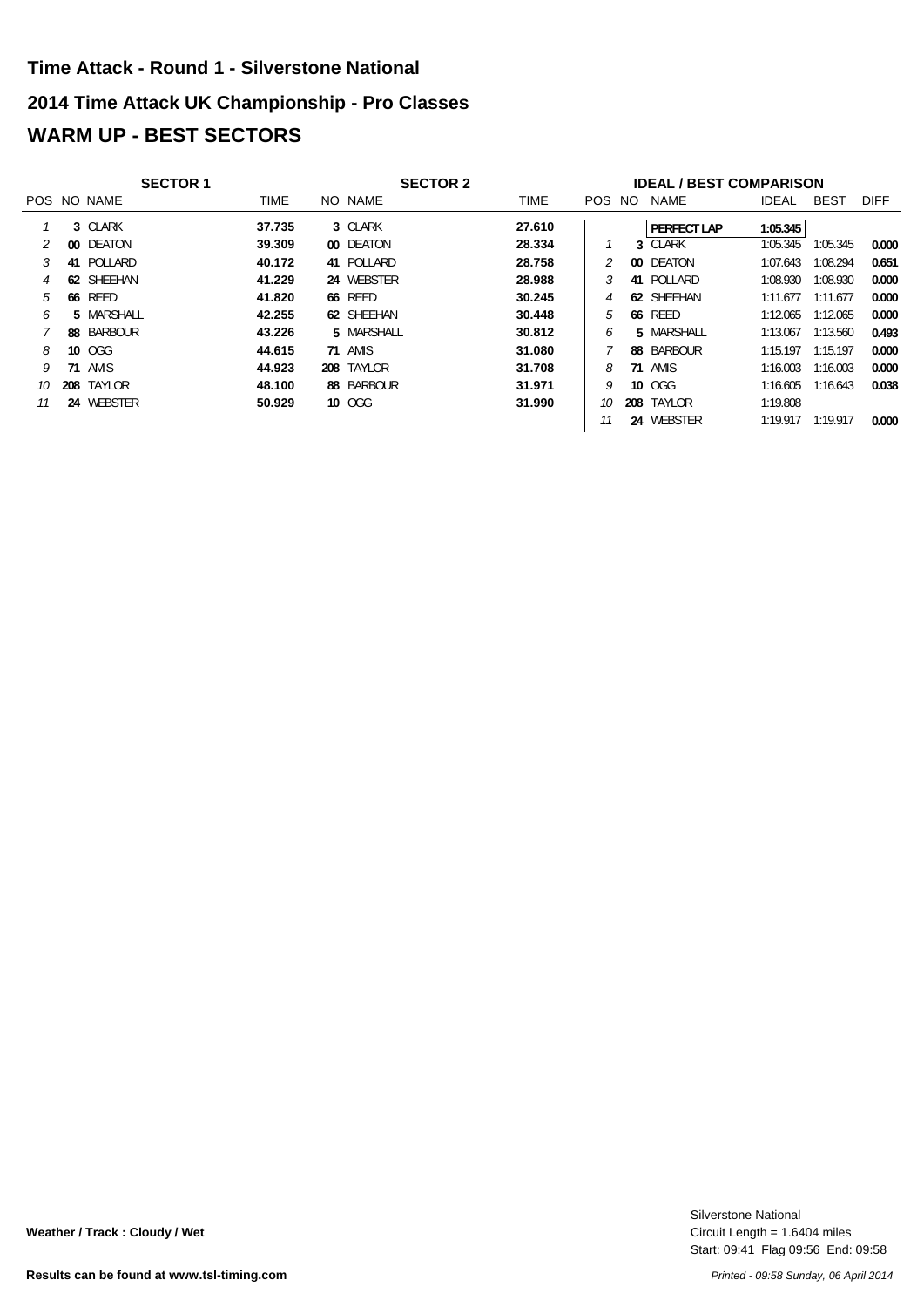

## **2014 Time Attack UK Championship - Club Classes PRACTICE - CLASSIFICATION**

| POS | <b>NO</b> | CL.        | PIC NAME                      | <b>ENTRY</b>         | <b>TIME</b> | ON             | <b>LAPS</b> | GAP    | <b>DIFF</b> | MPH   |
|-----|-----------|------------|-------------------------------|----------------------|-------------|----------------|-------------|--------|-------------|-------|
| 1   | 80        | 4WD        | <sup>1</sup> Dave COE         | Subaru Impreza       | 1:08.614    | 10             | 11          |        |             | 86.07 |
| 2   | 58        | <b>RWD</b> | <sup>1</sup> Kevin JONES      | Noble M12 GTO3       | 1:09.843    | 12             | 12          | 1.229  | 1.229       | 84.55 |
| 3   | 76        | <b>FWD</b> | 1 Mark DONNELLY               | Ford Escort          | 1:09.922    | 11             | 12          | 1.308  | 0.079       | 84.46 |
| 4   | 83        | 4WD        | 2 Matthew WEBSTER             | Subaru Impreza       | 1:10.483    | 3              | 10          | 1.869  | 0.561       | 83.78 |
| 5   | 22        | 4WD        | 3 Damien BRADLEY              | Subaru Legacy        | 1:10.589    | 7              | 8           | 1.975  | 0.106       | 83.66 |
| 6   | 13        | <b>FWD</b> | <sup>2</sup> Darren SPOONER   | Peugeot 205          | 1:10.953    | 12             | 12          | 2.339  | 0.364       | 83.23 |
| 7   | 400       | 4WD        | 4 Jason BIRD                  | Mitsubishi EVO 5     | 1:11.074    | 8              | 11          | 2.460  | 0.121       | 83.09 |
| 8   | 30        | <b>FWD</b> | 3 Matthew STRAKER             | Vauxhall Astra       | 1:11.388    | 10             | 11          | 2.774  | 0.314       | 82.72 |
| 9   | 92        | <b>FWD</b> | 4 Daniel CLARK                | Vauxhall Astra       | 1:12.283    | 10             | 10          | 3.669  | 0.895       | 81.70 |
| 10  | 28        | <b>NA</b>  | 1 Mark BURNETT                | Honda Civic EG6      | 1:12.322    | 11             | 11          | 3.708  | 0.039       | 81.65 |
| 11  | 43        | 4WD        | 5 Andy GRADY                  | Subaru Impreza       | 1:12.431    | $\overline{7}$ | 8           | 3.817  | 0.109       | 81.53 |
| 12  | 25        | <b>FWD</b> | 5 Adam JONES                  | Honda Civic Type R   | 1:12.540    | $\overline{7}$ | 10          | 3.926  | 0.109       | 81.41 |
| 13  | 29        | <b>FWD</b> | 6 Neil WRENN                  | Honda Civic          | 1:12.758    | 5              | 6           | 4.144  | 0.218       | 81.16 |
| 14  | 48        | <b>RWD</b> | 2 Umar MASOOD                 | Mazda RX7            | 1:13.310    | 9              | 10          | 4.696  | 0.552       | 80.55 |
| 15  | 64        | <b>FWD</b> | 7 Jonny FLETCHER              | Vauxhall Astra       | 1:13.469    | 6              | 7           | 4.855  | 0.159       | 80.38 |
| 16  | 97        | <b>FWD</b> | 8 Stuart SUMMERS              | Citroen Saxo         | 1:14.181    | 9              | 11          | 5.567  | 0.712       | 79.61 |
| 17  | 44        | <b>RWD</b> | 3 Lorence CHARTER             | Mazda RX7            | 1:14.188    | 9              | 9           | 5.574  | 0.007       | 79.60 |
| 18  | 35        | <b>FWD</b> | 9 Will WATSON                 | Vauxhall Astra       | 1:14.260    | 4              | 9           | 5.646  | 0.072       | 79.52 |
| 19  | 69        | <b>NA</b>  | 2 James PROCTER               | Honda Civic Type R   | 1:14.675    | $\overline{7}$ | 11          | 6.061  | 0.415       | 79.08 |
| 20  | 79        | 4WD        | 6 Eric HOLMES                 | Mitsubishi EVO       | 1:15.191    | 5              | 5           | 6.577  | 0.516       | 78.54 |
| 21  | 55        | <b>RWD</b> | <sup>4</sup> Neil CLARK       | Mazda RX7            | 1:16.785    | 10             | 10          | 8.171  | 1.594       | 76.91 |
| 22  | 86        | <b>NA</b>  | <sup>3</sup> Kai BARKER (OHW) | Ford Fiesta ST       | 1:19.789    | 10             | 10          | 11.175 | 3.004       | 74.01 |
| 23  | 27        | <b>FWD</b> | 10 Antonio GIOVINAZZO         | Alfa Romeo 155       | 1:21.823    | $\overline{7}$ | 9           | 13.209 | 2.034       | 72.17 |
| 24  | 800       | 4WD        | 7 Mark FLOOK                  | Mitsubishi GTO       | 1:21.843    | $\overline{2}$ | 7           | 13.229 | 0.020       | 72.15 |
| 25  | 19        | <b>FWD</b> | 11 Jeff ALDEN                 | Vauxhall Astra       | 1:23.064    | 4              | 5           | 14.450 | 1.221       | 71.09 |
| 26  | 31        | <b>FWD</b> | 12 Adrian DANIEL              | Vauxhall Astra Coupe | 1:44.221    | 4              | 8           | 35.607 | 21.157      | 56.66 |

**Weather / Track : Cloudy / Damp**

These results are provisional until the conclusion of any judicial and technical matters. Start: 11:10 Flag 11:25 End: 11:26

Clerk Of Course : Timekeeper :

Circuit Length = 1.6404 miles Silverstone National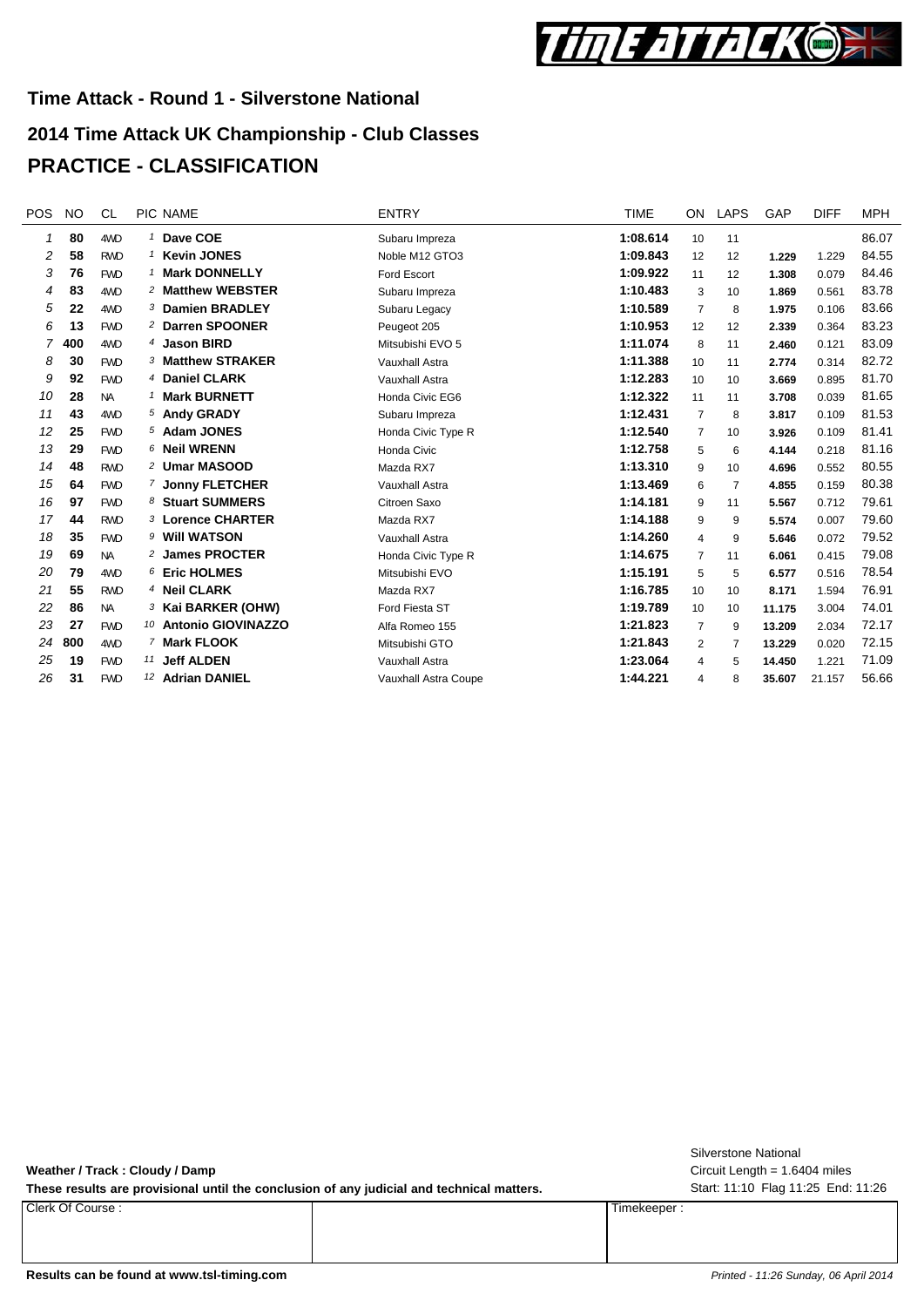| LAP<br><b>SECTOR 1</b><br><b>SECTOR 2</b><br><b>LAP TIME</b><br><b>MPH</b><br><b>DIFF</b><br>TIME OF DAY<br>$1 -$<br>OUTLAP<br>60.0<br>67.4<br>38.609<br>11:12:49.578<br>$2 -$<br>59.580<br>55.5<br>35.607<br>98.1<br>1:35.187<br>62.04<br>26.573<br>11:14:24.765<br>$3 -$<br>117.3<br>115.1<br>77.38<br>47.088<br>29.224<br>1:16.312<br>7.698<br>11:15:41.077<br>$4 -$<br>43.298<br>112.0<br>117.1<br>28.538<br>1:11.836<br>82.21<br>3.222<br>11:16:52.913<br>$5 -$<br>113.7<br>83.00<br>2.531<br>42.070<br>29.075<br>120.4<br>1:11.145<br>11:18:04.058<br>$6 -$<br>41.079<br>117.1<br>117.6<br>84.03<br>29.195<br>1:10.274<br>1.660<br>11:19:14.332<br>$7 -$<br>40.992<br>118.5<br>29.274<br>112.9<br>84.04<br>1.652<br>1:10.266<br>11:20:24.598<br>$8 -$<br>40.814<br>122.6<br>28.338<br>123.3<br>85.40<br>0.538<br>$1:09.152$ (2)<br>11:21:33.750<br>$9 -$<br>107.7<br>117.4<br>82.11<br>3.309<br>41.108<br>30.815<br>1:11.923<br>11:22:45.673<br>$10 -$<br>109.4<br>123.8<br>86.07<br>39.643<br>28.971<br>1:08.614(1)<br>11:23:54.287<br>$11 -$<br>40.895<br>124.2<br>120.2<br>85.29<br>11:25:03.528<br>28.346<br>1:09.241(3)<br>0.627<br><b>Kevin JONES</b><br>P <sub>2</sub><br><b>58 RWD</b><br>Noble M12 GTO3<br>LAP<br><b>SECTOR 1</b><br><b>SECTOR 2</b><br><b>LAP TIME</b><br><b>MPH</b><br><b>DIFF</b><br>TIME OF DAY<br>$1 -$<br><b>OUTLAP</b><br>33.504<br>86.9<br>100.8<br>11:11:50.341<br>$2 -$<br>81.3<br>105.5<br>45.343<br>34.810<br>1:20.153<br>73.67<br>10.310<br>11:13:10.494<br>$3 -$<br>115.1<br>107.2<br>9.019<br>47.279<br>31.583<br>1:18.862<br>74.88<br>11:14:29.356<br>$4 -$<br>44.589<br>99.8<br>33.209<br>103.4<br>75.91<br>1:17.798<br>7.955<br>11:15:47.154<br>$5 -$<br>41.782<br>120.4<br>30.090<br>115.5<br>1:11.872<br>82.16<br>2.029<br>11:16:59.026<br>$6 -$<br>112.9<br>41.228<br>116.7<br>30.346<br>82.51<br>1.731<br>1:11.574<br>11:18:10.600<br>$7 -$<br>116.3<br>82.33<br>41.506<br>116.7<br>30.224<br>1:11.730<br>1.887<br>11:19:22.330<br>$8 -$<br>117.6<br>82.62<br>41.382<br>115.1<br>30.092<br>1:11.474<br>1.631<br>11:20:33.804<br>$9 -$<br>82.91<br>41.714<br>125.9<br>29.508<br>115.3<br>1:11.222<br>1.379<br>11:21:45.026<br>121.1<br>121.3<br>$10 -$<br>40.595<br>29.262<br>$1:09.857$ (2)<br>84.53<br>0.014<br>11:22:54.883<br>$11 -$<br>41.776<br>127.0<br>29.288<br>118.4<br>83.10<br>1.221<br>$1:11.064$ (3)<br>11:24:05.947<br>$12 -$<br>40.294<br>126.4<br>115.7<br>29.549<br>1:09.843(1)<br>84.55<br>11:25:15.790<br><b>76 FWD</b><br>P <sub>3</sub><br><b>Mark DONNELLY</b><br>Ford Escort<br><b>SECTOR 1</b><br><b>SECTOR 2</b><br><b>MPH</b><br>LAP<br><b>LAP TIME</b><br><b>DIFF</b><br>TIME OF DAY<br>$1 -$<br>OUTLAP<br>63.7<br>100.4<br>34.025<br>11:11:51.918<br>$2 -$<br>81.2<br>32.061<br>113.9<br>49.887<br>1:21.948<br>72.06<br>12.026<br>11:13:13.866<br>$3 -$<br>59.785<br>54.9<br>113.3<br>1:33.471<br>63.18<br>23.549<br>33.686<br>11:14:47.337<br>$4 -$<br>66.6<br>31.640<br>114.9<br>1:26.905<br>67.95<br>16.983<br>55.265<br>11:16:14.242<br>$5-$<br>106.8<br>3.716<br>42.989<br>30.649<br>110.3<br>1:13.638<br>80.19<br>11:17:27.880<br>$6 -$<br>43.301<br>91.3<br>33.218<br>114.9<br>77.17<br>6.597<br>1:16.519<br>11:18:44.399<br>$7 -$<br>44.490<br>117.1<br>29.096<br>116.3<br>$1:13.586$ (3)<br>80.25<br>3.664<br>11:19:57.985<br>$8 -$<br>74.92<br>47.559<br>106.1<br>31.263<br>104.0<br>1:18.822<br>8.900<br>11:21:16.807<br>$9 -$<br>43.153<br>97.2<br>31.238<br>108.1<br>1:14.391<br>79.38<br>4.469<br>11:22:31.198<br>42.268<br>117.9<br>29.383<br>116.6<br>82.42<br>$10 -$<br>$1:11.651$ (2)<br>1.729<br>11:23:42.849<br>40.937<br>123.1<br>28.985<br>110.3<br>1:09.922(1)<br>84.46<br>$11 -$<br>11:24:52.771<br>$12 -$<br>49.379<br>85.1<br>31.354<br>1:20.733<br>11:26:13.504<br>113.7<br>73.15<br>10.811<br><b>P4</b><br>83 4WD<br><b>Matthew WEBSTER</b><br>Subaru Impreza<br><b>SECTOR 1</b><br><b>LAP TIME</b><br><b>MPH</b><br><b>DIFF</b><br>LAP<br><b>SECTOR 2</b><br>TIME OF DAY<br>$1 -$<br>OUTLAP<br>51.8<br>73.7<br>11:14:06.495<br>38.455<br>$2 -$<br>46.958<br>122.0<br>29.269<br>114.7<br>1:16.227<br>77.47<br>5.744<br>11:15:22.722<br>$3 -$<br>29.118<br>117.6<br>83.78<br>41.365<br>119.8<br>1:10.483(1)<br>11:16:33.205<br>4 -<br>50.790<br>57.8<br>30.218<br>118.9<br>1:21.008<br>72.90<br>10.525<br>11:17:54.213<br>5 -<br>42.645<br>38.729<br>110.5<br>1:21.374<br>72.57<br>127.3<br>10.891<br>11:19:15.587<br>$6 -$<br>41.051<br>114.7<br>29.564<br>112.8<br>$1:10.615$ (2)<br>83.63<br>0.132<br>11:20:26.202<br>7 -<br>42.093<br>122.2<br>28.930<br>120.0<br>83.15<br>0.540<br>11:21:37.225<br>1:11.023(3)<br>42.211<br>87.6<br>33.865<br>65.9<br>1:16.076<br>77.62<br>5.593<br>8 -<br>11:22:53.301<br>9 -<br>46.801<br>113.3<br>29.882<br>116.3<br>1:16.683<br>6.200<br>77.01<br>11:24:09.984<br>65.4<br>IN PIT<br>$10 -$<br>48.427<br>1:30.953 <b>P</b><br>64.93<br>20.470<br>11:25:40.937<br>P <sub>5</sub><br>22 4WD<br><b>Damien BRADLEY</b><br>Subaru Legacy<br><b>SECTOR 1</b><br><b>SECTOR 2</b><br>LAP<br><b>LAP TIME</b><br><b>MPH</b><br><b>DIFF</b><br>TIME OF DAY<br>$1 -$<br>OUTLAP<br>93.0<br>32.714<br>103.7<br>11:14:39.215 | <b>P1</b> | 80 4WD | Dave COE |  | Subaru Impreza |  |
|-------------------------------------------------------------------------------------------------------------------------------------------------------------------------------------------------------------------------------------------------------------------------------------------------------------------------------------------------------------------------------------------------------------------------------------------------------------------------------------------------------------------------------------------------------------------------------------------------------------------------------------------------------------------------------------------------------------------------------------------------------------------------------------------------------------------------------------------------------------------------------------------------------------------------------------------------------------------------------------------------------------------------------------------------------------------------------------------------------------------------------------------------------------------------------------------------------------------------------------------------------------------------------------------------------------------------------------------------------------------------------------------------------------------------------------------------------------------------------------------------------------------------------------------------------------------------------------------------------------------------------------------------------------------------------------------------------------------------------------------------------------------------------------------------------------------------------------------------------------------------------------------------------------------------------------------------------------------------------------------------------------------------------------------------------------------------------------------------------------------------------------------------------------------------------------------------------------------------------------------------------------------------------------------------------------------------------------------------------------------------------------------------------------------------------------------------------------------------------------------------------------------------------------------------------------------------------------------------------------------------------------------------------------------------------------------------------------------------------------------------------------------------------------------------------------------------------------------------------------------------------------------------------------------------------------------------------------------------------------------------------------------------------------------------------------------------------------------------------------------------------------------------------------------------------------------------------------------------------------------------------------------------------------------------------------------------------------------------------------------------------------------------------------------------------------------------------------------------------------------------------------------------------------------------------------------------------------------------------------------------------------------------------------------------------------------------------------------------------------------------------------------------------------------------------------------------------------------------------------------------------------------------------------------------------------------------------------------------------------------------------------------------------------------------------------------------------------------------------------------------------------------------------------------------------------------------------------------------------------------------------------------------------------------------------------------------------------------------------------------------------------------------------------------------------------------------------------------------------------------------------------------------------------------------------------------------------------------------------------------------------------------------------------------------------------------------------------------------------------------------------------------------------------------------------------------------------------------------------------------------------------------------------------------------------------------------------------------------------------------------------------------------------------------------------------------------------------------------------------------------------------------------------------------|-----------|--------|----------|--|----------------|--|
|                                                                                                                                                                                                                                                                                                                                                                                                                                                                                                                                                                                                                                                                                                                                                                                                                                                                                                                                                                                                                                                                                                                                                                                                                                                                                                                                                                                                                                                                                                                                                                                                                                                                                                                                                                                                                                                                                                                                                                                                                                                                                                                                                                                                                                                                                                                                                                                                                                                                                                                                                                                                                                                                                                                                                                                                                                                                                                                                                                                                                                                                                                                                                                                                                                                                                                                                                                                                                                                                                                                                                                                                                                                                                                                                                                                                                                                                                                                                                                                                                                                                                                                                                                                                                                                                                                                                                                                                                                                                                                                                                                                                                                                                                                                                                                                                                                                                                                                                                                                                                                                                                                                                                                   |           |        |          |  |                |  |
|                                                                                                                                                                                                                                                                                                                                                                                                                                                                                                                                                                                                                                                                                                                                                                                                                                                                                                                                                                                                                                                                                                                                                                                                                                                                                                                                                                                                                                                                                                                                                                                                                                                                                                                                                                                                                                                                                                                                                                                                                                                                                                                                                                                                                                                                                                                                                                                                                                                                                                                                                                                                                                                                                                                                                                                                                                                                                                                                                                                                                                                                                                                                                                                                                                                                                                                                                                                                                                                                                                                                                                                                                                                                                                                                                                                                                                                                                                                                                                                                                                                                                                                                                                                                                                                                                                                                                                                                                                                                                                                                                                                                                                                                                                                                                                                                                                                                                                                                                                                                                                                                                                                                                                   |           |        |          |  |                |  |
|                                                                                                                                                                                                                                                                                                                                                                                                                                                                                                                                                                                                                                                                                                                                                                                                                                                                                                                                                                                                                                                                                                                                                                                                                                                                                                                                                                                                                                                                                                                                                                                                                                                                                                                                                                                                                                                                                                                                                                                                                                                                                                                                                                                                                                                                                                                                                                                                                                                                                                                                                                                                                                                                                                                                                                                                                                                                                                                                                                                                                                                                                                                                                                                                                                                                                                                                                                                                                                                                                                                                                                                                                                                                                                                                                                                                                                                                                                                                                                                                                                                                                                                                                                                                                                                                                                                                                                                                                                                                                                                                                                                                                                                                                                                                                                                                                                                                                                                                                                                                                                                                                                                                                                   |           |        |          |  |                |  |
|                                                                                                                                                                                                                                                                                                                                                                                                                                                                                                                                                                                                                                                                                                                                                                                                                                                                                                                                                                                                                                                                                                                                                                                                                                                                                                                                                                                                                                                                                                                                                                                                                                                                                                                                                                                                                                                                                                                                                                                                                                                                                                                                                                                                                                                                                                                                                                                                                                                                                                                                                                                                                                                                                                                                                                                                                                                                                                                                                                                                                                                                                                                                                                                                                                                                                                                                                                                                                                                                                                                                                                                                                                                                                                                                                                                                                                                                                                                                                                                                                                                                                                                                                                                                                                                                                                                                                                                                                                                                                                                                                                                                                                                                                                                                                                                                                                                                                                                                                                                                                                                                                                                                                                   |           |        |          |  |                |  |
|                                                                                                                                                                                                                                                                                                                                                                                                                                                                                                                                                                                                                                                                                                                                                                                                                                                                                                                                                                                                                                                                                                                                                                                                                                                                                                                                                                                                                                                                                                                                                                                                                                                                                                                                                                                                                                                                                                                                                                                                                                                                                                                                                                                                                                                                                                                                                                                                                                                                                                                                                                                                                                                                                                                                                                                                                                                                                                                                                                                                                                                                                                                                                                                                                                                                                                                                                                                                                                                                                                                                                                                                                                                                                                                                                                                                                                                                                                                                                                                                                                                                                                                                                                                                                                                                                                                                                                                                                                                                                                                                                                                                                                                                                                                                                                                                                                                                                                                                                                                                                                                                                                                                                                   |           |        |          |  |                |  |
|                                                                                                                                                                                                                                                                                                                                                                                                                                                                                                                                                                                                                                                                                                                                                                                                                                                                                                                                                                                                                                                                                                                                                                                                                                                                                                                                                                                                                                                                                                                                                                                                                                                                                                                                                                                                                                                                                                                                                                                                                                                                                                                                                                                                                                                                                                                                                                                                                                                                                                                                                                                                                                                                                                                                                                                                                                                                                                                                                                                                                                                                                                                                                                                                                                                                                                                                                                                                                                                                                                                                                                                                                                                                                                                                                                                                                                                                                                                                                                                                                                                                                                                                                                                                                                                                                                                                                                                                                                                                                                                                                                                                                                                                                                                                                                                                                                                                                                                                                                                                                                                                                                                                                                   |           |        |          |  |                |  |
|                                                                                                                                                                                                                                                                                                                                                                                                                                                                                                                                                                                                                                                                                                                                                                                                                                                                                                                                                                                                                                                                                                                                                                                                                                                                                                                                                                                                                                                                                                                                                                                                                                                                                                                                                                                                                                                                                                                                                                                                                                                                                                                                                                                                                                                                                                                                                                                                                                                                                                                                                                                                                                                                                                                                                                                                                                                                                                                                                                                                                                                                                                                                                                                                                                                                                                                                                                                                                                                                                                                                                                                                                                                                                                                                                                                                                                                                                                                                                                                                                                                                                                                                                                                                                                                                                                                                                                                                                                                                                                                                                                                                                                                                                                                                                                                                                                                                                                                                                                                                                                                                                                                                                                   |           |        |          |  |                |  |
|                                                                                                                                                                                                                                                                                                                                                                                                                                                                                                                                                                                                                                                                                                                                                                                                                                                                                                                                                                                                                                                                                                                                                                                                                                                                                                                                                                                                                                                                                                                                                                                                                                                                                                                                                                                                                                                                                                                                                                                                                                                                                                                                                                                                                                                                                                                                                                                                                                                                                                                                                                                                                                                                                                                                                                                                                                                                                                                                                                                                                                                                                                                                                                                                                                                                                                                                                                                                                                                                                                                                                                                                                                                                                                                                                                                                                                                                                                                                                                                                                                                                                                                                                                                                                                                                                                                                                                                                                                                                                                                                                                                                                                                                                                                                                                                                                                                                                                                                                                                                                                                                                                                                                                   |           |        |          |  |                |  |
|                                                                                                                                                                                                                                                                                                                                                                                                                                                                                                                                                                                                                                                                                                                                                                                                                                                                                                                                                                                                                                                                                                                                                                                                                                                                                                                                                                                                                                                                                                                                                                                                                                                                                                                                                                                                                                                                                                                                                                                                                                                                                                                                                                                                                                                                                                                                                                                                                                                                                                                                                                                                                                                                                                                                                                                                                                                                                                                                                                                                                                                                                                                                                                                                                                                                                                                                                                                                                                                                                                                                                                                                                                                                                                                                                                                                                                                                                                                                                                                                                                                                                                                                                                                                                                                                                                                                                                                                                                                                                                                                                                                                                                                                                                                                                                                                                                                                                                                                                                                                                                                                                                                                                                   |           |        |          |  |                |  |
|                                                                                                                                                                                                                                                                                                                                                                                                                                                                                                                                                                                                                                                                                                                                                                                                                                                                                                                                                                                                                                                                                                                                                                                                                                                                                                                                                                                                                                                                                                                                                                                                                                                                                                                                                                                                                                                                                                                                                                                                                                                                                                                                                                                                                                                                                                                                                                                                                                                                                                                                                                                                                                                                                                                                                                                                                                                                                                                                                                                                                                                                                                                                                                                                                                                                                                                                                                                                                                                                                                                                                                                                                                                                                                                                                                                                                                                                                                                                                                                                                                                                                                                                                                                                                                                                                                                                                                                                                                                                                                                                                                                                                                                                                                                                                                                                                                                                                                                                                                                                                                                                                                                                                                   |           |        |          |  |                |  |
|                                                                                                                                                                                                                                                                                                                                                                                                                                                                                                                                                                                                                                                                                                                                                                                                                                                                                                                                                                                                                                                                                                                                                                                                                                                                                                                                                                                                                                                                                                                                                                                                                                                                                                                                                                                                                                                                                                                                                                                                                                                                                                                                                                                                                                                                                                                                                                                                                                                                                                                                                                                                                                                                                                                                                                                                                                                                                                                                                                                                                                                                                                                                                                                                                                                                                                                                                                                                                                                                                                                                                                                                                                                                                                                                                                                                                                                                                                                                                                                                                                                                                                                                                                                                                                                                                                                                                                                                                                                                                                                                                                                                                                                                                                                                                                                                                                                                                                                                                                                                                                                                                                                                                                   |           |        |          |  |                |  |
|                                                                                                                                                                                                                                                                                                                                                                                                                                                                                                                                                                                                                                                                                                                                                                                                                                                                                                                                                                                                                                                                                                                                                                                                                                                                                                                                                                                                                                                                                                                                                                                                                                                                                                                                                                                                                                                                                                                                                                                                                                                                                                                                                                                                                                                                                                                                                                                                                                                                                                                                                                                                                                                                                                                                                                                                                                                                                                                                                                                                                                                                                                                                                                                                                                                                                                                                                                                                                                                                                                                                                                                                                                                                                                                                                                                                                                                                                                                                                                                                                                                                                                                                                                                                                                                                                                                                                                                                                                                                                                                                                                                                                                                                                                                                                                                                                                                                                                                                                                                                                                                                                                                                                                   |           |        |          |  |                |  |
|                                                                                                                                                                                                                                                                                                                                                                                                                                                                                                                                                                                                                                                                                                                                                                                                                                                                                                                                                                                                                                                                                                                                                                                                                                                                                                                                                                                                                                                                                                                                                                                                                                                                                                                                                                                                                                                                                                                                                                                                                                                                                                                                                                                                                                                                                                                                                                                                                                                                                                                                                                                                                                                                                                                                                                                                                                                                                                                                                                                                                                                                                                                                                                                                                                                                                                                                                                                                                                                                                                                                                                                                                                                                                                                                                                                                                                                                                                                                                                                                                                                                                                                                                                                                                                                                                                                                                                                                                                                                                                                                                                                                                                                                                                                                                                                                                                                                                                                                                                                                                                                                                                                                                                   |           |        |          |  |                |  |
|                                                                                                                                                                                                                                                                                                                                                                                                                                                                                                                                                                                                                                                                                                                                                                                                                                                                                                                                                                                                                                                                                                                                                                                                                                                                                                                                                                                                                                                                                                                                                                                                                                                                                                                                                                                                                                                                                                                                                                                                                                                                                                                                                                                                                                                                                                                                                                                                                                                                                                                                                                                                                                                                                                                                                                                                                                                                                                                                                                                                                                                                                                                                                                                                                                                                                                                                                                                                                                                                                                                                                                                                                                                                                                                                                                                                                                                                                                                                                                                                                                                                                                                                                                                                                                                                                                                                                                                                                                                                                                                                                                                                                                                                                                                                                                                                                                                                                                                                                                                                                                                                                                                                                                   |           |        |          |  |                |  |
|                                                                                                                                                                                                                                                                                                                                                                                                                                                                                                                                                                                                                                                                                                                                                                                                                                                                                                                                                                                                                                                                                                                                                                                                                                                                                                                                                                                                                                                                                                                                                                                                                                                                                                                                                                                                                                                                                                                                                                                                                                                                                                                                                                                                                                                                                                                                                                                                                                                                                                                                                                                                                                                                                                                                                                                                                                                                                                                                                                                                                                                                                                                                                                                                                                                                                                                                                                                                                                                                                                                                                                                                                                                                                                                                                                                                                                                                                                                                                                                                                                                                                                                                                                                                                                                                                                                                                                                                                                                                                                                                                                                                                                                                                                                                                                                                                                                                                                                                                                                                                                                                                                                                                                   |           |        |          |  |                |  |
|                                                                                                                                                                                                                                                                                                                                                                                                                                                                                                                                                                                                                                                                                                                                                                                                                                                                                                                                                                                                                                                                                                                                                                                                                                                                                                                                                                                                                                                                                                                                                                                                                                                                                                                                                                                                                                                                                                                                                                                                                                                                                                                                                                                                                                                                                                                                                                                                                                                                                                                                                                                                                                                                                                                                                                                                                                                                                                                                                                                                                                                                                                                                                                                                                                                                                                                                                                                                                                                                                                                                                                                                                                                                                                                                                                                                                                                                                                                                                                                                                                                                                                                                                                                                                                                                                                                                                                                                                                                                                                                                                                                                                                                                                                                                                                                                                                                                                                                                                                                                                                                                                                                                                                   |           |        |          |  |                |  |
|                                                                                                                                                                                                                                                                                                                                                                                                                                                                                                                                                                                                                                                                                                                                                                                                                                                                                                                                                                                                                                                                                                                                                                                                                                                                                                                                                                                                                                                                                                                                                                                                                                                                                                                                                                                                                                                                                                                                                                                                                                                                                                                                                                                                                                                                                                                                                                                                                                                                                                                                                                                                                                                                                                                                                                                                                                                                                                                                                                                                                                                                                                                                                                                                                                                                                                                                                                                                                                                                                                                                                                                                                                                                                                                                                                                                                                                                                                                                                                                                                                                                                                                                                                                                                                                                                                                                                                                                                                                                                                                                                                                                                                                                                                                                                                                                                                                                                                                                                                                                                                                                                                                                                                   |           |        |          |  |                |  |
|                                                                                                                                                                                                                                                                                                                                                                                                                                                                                                                                                                                                                                                                                                                                                                                                                                                                                                                                                                                                                                                                                                                                                                                                                                                                                                                                                                                                                                                                                                                                                                                                                                                                                                                                                                                                                                                                                                                                                                                                                                                                                                                                                                                                                                                                                                                                                                                                                                                                                                                                                                                                                                                                                                                                                                                                                                                                                                                                                                                                                                                                                                                                                                                                                                                                                                                                                                                                                                                                                                                                                                                                                                                                                                                                                                                                                                                                                                                                                                                                                                                                                                                                                                                                                                                                                                                                                                                                                                                                                                                                                                                                                                                                                                                                                                                                                                                                                                                                                                                                                                                                                                                                                                   |           |        |          |  |                |  |
|                                                                                                                                                                                                                                                                                                                                                                                                                                                                                                                                                                                                                                                                                                                                                                                                                                                                                                                                                                                                                                                                                                                                                                                                                                                                                                                                                                                                                                                                                                                                                                                                                                                                                                                                                                                                                                                                                                                                                                                                                                                                                                                                                                                                                                                                                                                                                                                                                                                                                                                                                                                                                                                                                                                                                                                                                                                                                                                                                                                                                                                                                                                                                                                                                                                                                                                                                                                                                                                                                                                                                                                                                                                                                                                                                                                                                                                                                                                                                                                                                                                                                                                                                                                                                                                                                                                                                                                                                                                                                                                                                                                                                                                                                                                                                                                                                                                                                                                                                                                                                                                                                                                                                                   |           |        |          |  |                |  |
|                                                                                                                                                                                                                                                                                                                                                                                                                                                                                                                                                                                                                                                                                                                                                                                                                                                                                                                                                                                                                                                                                                                                                                                                                                                                                                                                                                                                                                                                                                                                                                                                                                                                                                                                                                                                                                                                                                                                                                                                                                                                                                                                                                                                                                                                                                                                                                                                                                                                                                                                                                                                                                                                                                                                                                                                                                                                                                                                                                                                                                                                                                                                                                                                                                                                                                                                                                                                                                                                                                                                                                                                                                                                                                                                                                                                                                                                                                                                                                                                                                                                                                                                                                                                                                                                                                                                                                                                                                                                                                                                                                                                                                                                                                                                                                                                                                                                                                                                                                                                                                                                                                                                                                   |           |        |          |  |                |  |
|                                                                                                                                                                                                                                                                                                                                                                                                                                                                                                                                                                                                                                                                                                                                                                                                                                                                                                                                                                                                                                                                                                                                                                                                                                                                                                                                                                                                                                                                                                                                                                                                                                                                                                                                                                                                                                                                                                                                                                                                                                                                                                                                                                                                                                                                                                                                                                                                                                                                                                                                                                                                                                                                                                                                                                                                                                                                                                                                                                                                                                                                                                                                                                                                                                                                                                                                                                                                                                                                                                                                                                                                                                                                                                                                                                                                                                                                                                                                                                                                                                                                                                                                                                                                                                                                                                                                                                                                                                                                                                                                                                                                                                                                                                                                                                                                                                                                                                                                                                                                                                                                                                                                                                   |           |        |          |  |                |  |
|                                                                                                                                                                                                                                                                                                                                                                                                                                                                                                                                                                                                                                                                                                                                                                                                                                                                                                                                                                                                                                                                                                                                                                                                                                                                                                                                                                                                                                                                                                                                                                                                                                                                                                                                                                                                                                                                                                                                                                                                                                                                                                                                                                                                                                                                                                                                                                                                                                                                                                                                                                                                                                                                                                                                                                                                                                                                                                                                                                                                                                                                                                                                                                                                                                                                                                                                                                                                                                                                                                                                                                                                                                                                                                                                                                                                                                                                                                                                                                                                                                                                                                                                                                                                                                                                                                                                                                                                                                                                                                                                                                                                                                                                                                                                                                                                                                                                                                                                                                                                                                                                                                                                                                   |           |        |          |  |                |  |
|                                                                                                                                                                                                                                                                                                                                                                                                                                                                                                                                                                                                                                                                                                                                                                                                                                                                                                                                                                                                                                                                                                                                                                                                                                                                                                                                                                                                                                                                                                                                                                                                                                                                                                                                                                                                                                                                                                                                                                                                                                                                                                                                                                                                                                                                                                                                                                                                                                                                                                                                                                                                                                                                                                                                                                                                                                                                                                                                                                                                                                                                                                                                                                                                                                                                                                                                                                                                                                                                                                                                                                                                                                                                                                                                                                                                                                                                                                                                                                                                                                                                                                                                                                                                                                                                                                                                                                                                                                                                                                                                                                                                                                                                                                                                                                                                                                                                                                                                                                                                                                                                                                                                                                   |           |        |          |  |                |  |
|                                                                                                                                                                                                                                                                                                                                                                                                                                                                                                                                                                                                                                                                                                                                                                                                                                                                                                                                                                                                                                                                                                                                                                                                                                                                                                                                                                                                                                                                                                                                                                                                                                                                                                                                                                                                                                                                                                                                                                                                                                                                                                                                                                                                                                                                                                                                                                                                                                                                                                                                                                                                                                                                                                                                                                                                                                                                                                                                                                                                                                                                                                                                                                                                                                                                                                                                                                                                                                                                                                                                                                                                                                                                                                                                                                                                                                                                                                                                                                                                                                                                                                                                                                                                                                                                                                                                                                                                                                                                                                                                                                                                                                                                                                                                                                                                                                                                                                                                                                                                                                                                                                                                                                   |           |        |          |  |                |  |
|                                                                                                                                                                                                                                                                                                                                                                                                                                                                                                                                                                                                                                                                                                                                                                                                                                                                                                                                                                                                                                                                                                                                                                                                                                                                                                                                                                                                                                                                                                                                                                                                                                                                                                                                                                                                                                                                                                                                                                                                                                                                                                                                                                                                                                                                                                                                                                                                                                                                                                                                                                                                                                                                                                                                                                                                                                                                                                                                                                                                                                                                                                                                                                                                                                                                                                                                                                                                                                                                                                                                                                                                                                                                                                                                                                                                                                                                                                                                                                                                                                                                                                                                                                                                                                                                                                                                                                                                                                                                                                                                                                                                                                                                                                                                                                                                                                                                                                                                                                                                                                                                                                                                                                   |           |        |          |  |                |  |
|                                                                                                                                                                                                                                                                                                                                                                                                                                                                                                                                                                                                                                                                                                                                                                                                                                                                                                                                                                                                                                                                                                                                                                                                                                                                                                                                                                                                                                                                                                                                                                                                                                                                                                                                                                                                                                                                                                                                                                                                                                                                                                                                                                                                                                                                                                                                                                                                                                                                                                                                                                                                                                                                                                                                                                                                                                                                                                                                                                                                                                                                                                                                                                                                                                                                                                                                                                                                                                                                                                                                                                                                                                                                                                                                                                                                                                                                                                                                                                                                                                                                                                                                                                                                                                                                                                                                                                                                                                                                                                                                                                                                                                                                                                                                                                                                                                                                                                                                                                                                                                                                                                                                                                   |           |        |          |  |                |  |
|                                                                                                                                                                                                                                                                                                                                                                                                                                                                                                                                                                                                                                                                                                                                                                                                                                                                                                                                                                                                                                                                                                                                                                                                                                                                                                                                                                                                                                                                                                                                                                                                                                                                                                                                                                                                                                                                                                                                                                                                                                                                                                                                                                                                                                                                                                                                                                                                                                                                                                                                                                                                                                                                                                                                                                                                                                                                                                                                                                                                                                                                                                                                                                                                                                                                                                                                                                                                                                                                                                                                                                                                                                                                                                                                                                                                                                                                                                                                                                                                                                                                                                                                                                                                                                                                                                                                                                                                                                                                                                                                                                                                                                                                                                                                                                                                                                                                                                                                                                                                                                                                                                                                                                   |           |        |          |  |                |  |
|                                                                                                                                                                                                                                                                                                                                                                                                                                                                                                                                                                                                                                                                                                                                                                                                                                                                                                                                                                                                                                                                                                                                                                                                                                                                                                                                                                                                                                                                                                                                                                                                                                                                                                                                                                                                                                                                                                                                                                                                                                                                                                                                                                                                                                                                                                                                                                                                                                                                                                                                                                                                                                                                                                                                                                                                                                                                                                                                                                                                                                                                                                                                                                                                                                                                                                                                                                                                                                                                                                                                                                                                                                                                                                                                                                                                                                                                                                                                                                                                                                                                                                                                                                                                                                                                                                                                                                                                                                                                                                                                                                                                                                                                                                                                                                                                                                                                                                                                                                                                                                                                                                                                                                   |           |        |          |  |                |  |
|                                                                                                                                                                                                                                                                                                                                                                                                                                                                                                                                                                                                                                                                                                                                                                                                                                                                                                                                                                                                                                                                                                                                                                                                                                                                                                                                                                                                                                                                                                                                                                                                                                                                                                                                                                                                                                                                                                                                                                                                                                                                                                                                                                                                                                                                                                                                                                                                                                                                                                                                                                                                                                                                                                                                                                                                                                                                                                                                                                                                                                                                                                                                                                                                                                                                                                                                                                                                                                                                                                                                                                                                                                                                                                                                                                                                                                                                                                                                                                                                                                                                                                                                                                                                                                                                                                                                                                                                                                                                                                                                                                                                                                                                                                                                                                                                                                                                                                                                                                                                                                                                                                                                                                   |           |        |          |  |                |  |
|                                                                                                                                                                                                                                                                                                                                                                                                                                                                                                                                                                                                                                                                                                                                                                                                                                                                                                                                                                                                                                                                                                                                                                                                                                                                                                                                                                                                                                                                                                                                                                                                                                                                                                                                                                                                                                                                                                                                                                                                                                                                                                                                                                                                                                                                                                                                                                                                                                                                                                                                                                                                                                                                                                                                                                                                                                                                                                                                                                                                                                                                                                                                                                                                                                                                                                                                                                                                                                                                                                                                                                                                                                                                                                                                                                                                                                                                                                                                                                                                                                                                                                                                                                                                                                                                                                                                                                                                                                                                                                                                                                                                                                                                                                                                                                                                                                                                                                                                                                                                                                                                                                                                                                   |           |        |          |  |                |  |
|                                                                                                                                                                                                                                                                                                                                                                                                                                                                                                                                                                                                                                                                                                                                                                                                                                                                                                                                                                                                                                                                                                                                                                                                                                                                                                                                                                                                                                                                                                                                                                                                                                                                                                                                                                                                                                                                                                                                                                                                                                                                                                                                                                                                                                                                                                                                                                                                                                                                                                                                                                                                                                                                                                                                                                                                                                                                                                                                                                                                                                                                                                                                                                                                                                                                                                                                                                                                                                                                                                                                                                                                                                                                                                                                                                                                                                                                                                                                                                                                                                                                                                                                                                                                                                                                                                                                                                                                                                                                                                                                                                                                                                                                                                                                                                                                                                                                                                                                                                                                                                                                                                                                                                   |           |        |          |  |                |  |
|                                                                                                                                                                                                                                                                                                                                                                                                                                                                                                                                                                                                                                                                                                                                                                                                                                                                                                                                                                                                                                                                                                                                                                                                                                                                                                                                                                                                                                                                                                                                                                                                                                                                                                                                                                                                                                                                                                                                                                                                                                                                                                                                                                                                                                                                                                                                                                                                                                                                                                                                                                                                                                                                                                                                                                                                                                                                                                                                                                                                                                                                                                                                                                                                                                                                                                                                                                                                                                                                                                                                                                                                                                                                                                                                                                                                                                                                                                                                                                                                                                                                                                                                                                                                                                                                                                                                                                                                                                                                                                                                                                                                                                                                                                                                                                                                                                                                                                                                                                                                                                                                                                                                                                   |           |        |          |  |                |  |
|                                                                                                                                                                                                                                                                                                                                                                                                                                                                                                                                                                                                                                                                                                                                                                                                                                                                                                                                                                                                                                                                                                                                                                                                                                                                                                                                                                                                                                                                                                                                                                                                                                                                                                                                                                                                                                                                                                                                                                                                                                                                                                                                                                                                                                                                                                                                                                                                                                                                                                                                                                                                                                                                                                                                                                                                                                                                                                                                                                                                                                                                                                                                                                                                                                                                                                                                                                                                                                                                                                                                                                                                                                                                                                                                                                                                                                                                                                                                                                                                                                                                                                                                                                                                                                                                                                                                                                                                                                                                                                                                                                                                                                                                                                                                                                                                                                                                                                                                                                                                                                                                                                                                                                   |           |        |          |  |                |  |
|                                                                                                                                                                                                                                                                                                                                                                                                                                                                                                                                                                                                                                                                                                                                                                                                                                                                                                                                                                                                                                                                                                                                                                                                                                                                                                                                                                                                                                                                                                                                                                                                                                                                                                                                                                                                                                                                                                                                                                                                                                                                                                                                                                                                                                                                                                                                                                                                                                                                                                                                                                                                                                                                                                                                                                                                                                                                                                                                                                                                                                                                                                                                                                                                                                                                                                                                                                                                                                                                                                                                                                                                                                                                                                                                                                                                                                                                                                                                                                                                                                                                                                                                                                                                                                                                                                                                                                                                                                                                                                                                                                                                                                                                                                                                                                                                                                                                                                                                                                                                                                                                                                                                                                   |           |        |          |  |                |  |
|                                                                                                                                                                                                                                                                                                                                                                                                                                                                                                                                                                                                                                                                                                                                                                                                                                                                                                                                                                                                                                                                                                                                                                                                                                                                                                                                                                                                                                                                                                                                                                                                                                                                                                                                                                                                                                                                                                                                                                                                                                                                                                                                                                                                                                                                                                                                                                                                                                                                                                                                                                                                                                                                                                                                                                                                                                                                                                                                                                                                                                                                                                                                                                                                                                                                                                                                                                                                                                                                                                                                                                                                                                                                                                                                                                                                                                                                                                                                                                                                                                                                                                                                                                                                                                                                                                                                                                                                                                                                                                                                                                                                                                                                                                                                                                                                                                                                                                                                                                                                                                                                                                                                                                   |           |        |          |  |                |  |
|                                                                                                                                                                                                                                                                                                                                                                                                                                                                                                                                                                                                                                                                                                                                                                                                                                                                                                                                                                                                                                                                                                                                                                                                                                                                                                                                                                                                                                                                                                                                                                                                                                                                                                                                                                                                                                                                                                                                                                                                                                                                                                                                                                                                                                                                                                                                                                                                                                                                                                                                                                                                                                                                                                                                                                                                                                                                                                                                                                                                                                                                                                                                                                                                                                                                                                                                                                                                                                                                                                                                                                                                                                                                                                                                                                                                                                                                                                                                                                                                                                                                                                                                                                                                                                                                                                                                                                                                                                                                                                                                                                                                                                                                                                                                                                                                                                                                                                                                                                                                                                                                                                                                                                   |           |        |          |  |                |  |
|                                                                                                                                                                                                                                                                                                                                                                                                                                                                                                                                                                                                                                                                                                                                                                                                                                                                                                                                                                                                                                                                                                                                                                                                                                                                                                                                                                                                                                                                                                                                                                                                                                                                                                                                                                                                                                                                                                                                                                                                                                                                                                                                                                                                                                                                                                                                                                                                                                                                                                                                                                                                                                                                                                                                                                                                                                                                                                                                                                                                                                                                                                                                                                                                                                                                                                                                                                                                                                                                                                                                                                                                                                                                                                                                                                                                                                                                                                                                                                                                                                                                                                                                                                                                                                                                                                                                                                                                                                                                                                                                                                                                                                                                                                                                                                                                                                                                                                                                                                                                                                                                                                                                                                   |           |        |          |  |                |  |
|                                                                                                                                                                                                                                                                                                                                                                                                                                                                                                                                                                                                                                                                                                                                                                                                                                                                                                                                                                                                                                                                                                                                                                                                                                                                                                                                                                                                                                                                                                                                                                                                                                                                                                                                                                                                                                                                                                                                                                                                                                                                                                                                                                                                                                                                                                                                                                                                                                                                                                                                                                                                                                                                                                                                                                                                                                                                                                                                                                                                                                                                                                                                                                                                                                                                                                                                                                                                                                                                                                                                                                                                                                                                                                                                                                                                                                                                                                                                                                                                                                                                                                                                                                                                                                                                                                                                                                                                                                                                                                                                                                                                                                                                                                                                                                                                                                                                                                                                                                                                                                                                                                                                                                   |           |        |          |  |                |  |
|                                                                                                                                                                                                                                                                                                                                                                                                                                                                                                                                                                                                                                                                                                                                                                                                                                                                                                                                                                                                                                                                                                                                                                                                                                                                                                                                                                                                                                                                                                                                                                                                                                                                                                                                                                                                                                                                                                                                                                                                                                                                                                                                                                                                                                                                                                                                                                                                                                                                                                                                                                                                                                                                                                                                                                                                                                                                                                                                                                                                                                                                                                                                                                                                                                                                                                                                                                                                                                                                                                                                                                                                                                                                                                                                                                                                                                                                                                                                                                                                                                                                                                                                                                                                                                                                                                                                                                                                                                                                                                                                                                                                                                                                                                                                                                                                                                                                                                                                                                                                                                                                                                                                                                   |           |        |          |  |                |  |
|                                                                                                                                                                                                                                                                                                                                                                                                                                                                                                                                                                                                                                                                                                                                                                                                                                                                                                                                                                                                                                                                                                                                                                                                                                                                                                                                                                                                                                                                                                                                                                                                                                                                                                                                                                                                                                                                                                                                                                                                                                                                                                                                                                                                                                                                                                                                                                                                                                                                                                                                                                                                                                                                                                                                                                                                                                                                                                                                                                                                                                                                                                                                                                                                                                                                                                                                                                                                                                                                                                                                                                                                                                                                                                                                                                                                                                                                                                                                                                                                                                                                                                                                                                                                                                                                                                                                                                                                                                                                                                                                                                                                                                                                                                                                                                                                                                                                                                                                                                                                                                                                                                                                                                   |           |        |          |  |                |  |
|                                                                                                                                                                                                                                                                                                                                                                                                                                                                                                                                                                                                                                                                                                                                                                                                                                                                                                                                                                                                                                                                                                                                                                                                                                                                                                                                                                                                                                                                                                                                                                                                                                                                                                                                                                                                                                                                                                                                                                                                                                                                                                                                                                                                                                                                                                                                                                                                                                                                                                                                                                                                                                                                                                                                                                                                                                                                                                                                                                                                                                                                                                                                                                                                                                                                                                                                                                                                                                                                                                                                                                                                                                                                                                                                                                                                                                                                                                                                                                                                                                                                                                                                                                                                                                                                                                                                                                                                                                                                                                                                                                                                                                                                                                                                                                                                                                                                                                                                                                                                                                                                                                                                                                   |           |        |          |  |                |  |
|                                                                                                                                                                                                                                                                                                                                                                                                                                                                                                                                                                                                                                                                                                                                                                                                                                                                                                                                                                                                                                                                                                                                                                                                                                                                                                                                                                                                                                                                                                                                                                                                                                                                                                                                                                                                                                                                                                                                                                                                                                                                                                                                                                                                                                                                                                                                                                                                                                                                                                                                                                                                                                                                                                                                                                                                                                                                                                                                                                                                                                                                                                                                                                                                                                                                                                                                                                                                                                                                                                                                                                                                                                                                                                                                                                                                                                                                                                                                                                                                                                                                                                                                                                                                                                                                                                                                                                                                                                                                                                                                                                                                                                                                                                                                                                                                                                                                                                                                                                                                                                                                                                                                                                   |           |        |          |  |                |  |
|                                                                                                                                                                                                                                                                                                                                                                                                                                                                                                                                                                                                                                                                                                                                                                                                                                                                                                                                                                                                                                                                                                                                                                                                                                                                                                                                                                                                                                                                                                                                                                                                                                                                                                                                                                                                                                                                                                                                                                                                                                                                                                                                                                                                                                                                                                                                                                                                                                                                                                                                                                                                                                                                                                                                                                                                                                                                                                                                                                                                                                                                                                                                                                                                                                                                                                                                                                                                                                                                                                                                                                                                                                                                                                                                                                                                                                                                                                                                                                                                                                                                                                                                                                                                                                                                                                                                                                                                                                                                                                                                                                                                                                                                                                                                                                                                                                                                                                                                                                                                                                                                                                                                                                   |           |        |          |  |                |  |
|                                                                                                                                                                                                                                                                                                                                                                                                                                                                                                                                                                                                                                                                                                                                                                                                                                                                                                                                                                                                                                                                                                                                                                                                                                                                                                                                                                                                                                                                                                                                                                                                                                                                                                                                                                                                                                                                                                                                                                                                                                                                                                                                                                                                                                                                                                                                                                                                                                                                                                                                                                                                                                                                                                                                                                                                                                                                                                                                                                                                                                                                                                                                                                                                                                                                                                                                                                                                                                                                                                                                                                                                                                                                                                                                                                                                                                                                                                                                                                                                                                                                                                                                                                                                                                                                                                                                                                                                                                                                                                                                                                                                                                                                                                                                                                                                                                                                                                                                                                                                                                                                                                                                                                   |           |        |          |  |                |  |
|                                                                                                                                                                                                                                                                                                                                                                                                                                                                                                                                                                                                                                                                                                                                                                                                                                                                                                                                                                                                                                                                                                                                                                                                                                                                                                                                                                                                                                                                                                                                                                                                                                                                                                                                                                                                                                                                                                                                                                                                                                                                                                                                                                                                                                                                                                                                                                                                                                                                                                                                                                                                                                                                                                                                                                                                                                                                                                                                                                                                                                                                                                                                                                                                                                                                                                                                                                                                                                                                                                                                                                                                                                                                                                                                                                                                                                                                                                                                                                                                                                                                                                                                                                                                                                                                                                                                                                                                                                                                                                                                                                                                                                                                                                                                                                                                                                                                                                                                                                                                                                                                                                                                                                   |           |        |          |  |                |  |
|                                                                                                                                                                                                                                                                                                                                                                                                                                                                                                                                                                                                                                                                                                                                                                                                                                                                                                                                                                                                                                                                                                                                                                                                                                                                                                                                                                                                                                                                                                                                                                                                                                                                                                                                                                                                                                                                                                                                                                                                                                                                                                                                                                                                                                                                                                                                                                                                                                                                                                                                                                                                                                                                                                                                                                                                                                                                                                                                                                                                                                                                                                                                                                                                                                                                                                                                                                                                                                                                                                                                                                                                                                                                                                                                                                                                                                                                                                                                                                                                                                                                                                                                                                                                                                                                                                                                                                                                                                                                                                                                                                                                                                                                                                                                                                                                                                                                                                                                                                                                                                                                                                                                                                   |           |        |          |  |                |  |
|                                                                                                                                                                                                                                                                                                                                                                                                                                                                                                                                                                                                                                                                                                                                                                                                                                                                                                                                                                                                                                                                                                                                                                                                                                                                                                                                                                                                                                                                                                                                                                                                                                                                                                                                                                                                                                                                                                                                                                                                                                                                                                                                                                                                                                                                                                                                                                                                                                                                                                                                                                                                                                                                                                                                                                                                                                                                                                                                                                                                                                                                                                                                                                                                                                                                                                                                                                                                                                                                                                                                                                                                                                                                                                                                                                                                                                                                                                                                                                                                                                                                                                                                                                                                                                                                                                                                                                                                                                                                                                                                                                                                                                                                                                                                                                                                                                                                                                                                                                                                                                                                                                                                                                   |           |        |          |  |                |  |
|                                                                                                                                                                                                                                                                                                                                                                                                                                                                                                                                                                                                                                                                                                                                                                                                                                                                                                                                                                                                                                                                                                                                                                                                                                                                                                                                                                                                                                                                                                                                                                                                                                                                                                                                                                                                                                                                                                                                                                                                                                                                                                                                                                                                                                                                                                                                                                                                                                                                                                                                                                                                                                                                                                                                                                                                                                                                                                                                                                                                                                                                                                                                                                                                                                                                                                                                                                                                                                                                                                                                                                                                                                                                                                                                                                                                                                                                                                                                                                                                                                                                                                                                                                                                                                                                                                                                                                                                                                                                                                                                                                                                                                                                                                                                                                                                                                                                                                                                                                                                                                                                                                                                                                   |           |        |          |  |                |  |
|                                                                                                                                                                                                                                                                                                                                                                                                                                                                                                                                                                                                                                                                                                                                                                                                                                                                                                                                                                                                                                                                                                                                                                                                                                                                                                                                                                                                                                                                                                                                                                                                                                                                                                                                                                                                                                                                                                                                                                                                                                                                                                                                                                                                                                                                                                                                                                                                                                                                                                                                                                                                                                                                                                                                                                                                                                                                                                                                                                                                                                                                                                                                                                                                                                                                                                                                                                                                                                                                                                                                                                                                                                                                                                                                                                                                                                                                                                                                                                                                                                                                                                                                                                                                                                                                                                                                                                                                                                                                                                                                                                                                                                                                                                                                                                                                                                                                                                                                                                                                                                                                                                                                                                   |           |        |          |  |                |  |
|                                                                                                                                                                                                                                                                                                                                                                                                                                                                                                                                                                                                                                                                                                                                                                                                                                                                                                                                                                                                                                                                                                                                                                                                                                                                                                                                                                                                                                                                                                                                                                                                                                                                                                                                                                                                                                                                                                                                                                                                                                                                                                                                                                                                                                                                                                                                                                                                                                                                                                                                                                                                                                                                                                                                                                                                                                                                                                                                                                                                                                                                                                                                                                                                                                                                                                                                                                                                                                                                                                                                                                                                                                                                                                                                                                                                                                                                                                                                                                                                                                                                                                                                                                                                                                                                                                                                                                                                                                                                                                                                                                                                                                                                                                                                                                                                                                                                                                                                                                                                                                                                                                                                                                   |           |        |          |  |                |  |
|                                                                                                                                                                                                                                                                                                                                                                                                                                                                                                                                                                                                                                                                                                                                                                                                                                                                                                                                                                                                                                                                                                                                                                                                                                                                                                                                                                                                                                                                                                                                                                                                                                                                                                                                                                                                                                                                                                                                                                                                                                                                                                                                                                                                                                                                                                                                                                                                                                                                                                                                                                                                                                                                                                                                                                                                                                                                                                                                                                                                                                                                                                                                                                                                                                                                                                                                                                                                                                                                                                                                                                                                                                                                                                                                                                                                                                                                                                                                                                                                                                                                                                                                                                                                                                                                                                                                                                                                                                                                                                                                                                                                                                                                                                                                                                                                                                                                                                                                                                                                                                                                                                                                                                   |           |        |          |  |                |  |
|                                                                                                                                                                                                                                                                                                                                                                                                                                                                                                                                                                                                                                                                                                                                                                                                                                                                                                                                                                                                                                                                                                                                                                                                                                                                                                                                                                                                                                                                                                                                                                                                                                                                                                                                                                                                                                                                                                                                                                                                                                                                                                                                                                                                                                                                                                                                                                                                                                                                                                                                                                                                                                                                                                                                                                                                                                                                                                                                                                                                                                                                                                                                                                                                                                                                                                                                                                                                                                                                                                                                                                                                                                                                                                                                                                                                                                                                                                                                                                                                                                                                                                                                                                                                                                                                                                                                                                                                                                                                                                                                                                                                                                                                                                                                                                                                                                                                                                                                                                                                                                                                                                                                                                   |           |        |          |  |                |  |
|                                                                                                                                                                                                                                                                                                                                                                                                                                                                                                                                                                                                                                                                                                                                                                                                                                                                                                                                                                                                                                                                                                                                                                                                                                                                                                                                                                                                                                                                                                                                                                                                                                                                                                                                                                                                                                                                                                                                                                                                                                                                                                                                                                                                                                                                                                                                                                                                                                                                                                                                                                                                                                                                                                                                                                                                                                                                                                                                                                                                                                                                                                                                                                                                                                                                                                                                                                                                                                                                                                                                                                                                                                                                                                                                                                                                                                                                                                                                                                                                                                                                                                                                                                                                                                                                                                                                                                                                                                                                                                                                                                                                                                                                                                                                                                                                                                                                                                                                                                                                                                                                                                                                                                   |           |        |          |  |                |  |
|                                                                                                                                                                                                                                                                                                                                                                                                                                                                                                                                                                                                                                                                                                                                                                                                                                                                                                                                                                                                                                                                                                                                                                                                                                                                                                                                                                                                                                                                                                                                                                                                                                                                                                                                                                                                                                                                                                                                                                                                                                                                                                                                                                                                                                                                                                                                                                                                                                                                                                                                                                                                                                                                                                                                                                                                                                                                                                                                                                                                                                                                                                                                                                                                                                                                                                                                                                                                                                                                                                                                                                                                                                                                                                                                                                                                                                                                                                                                                                                                                                                                                                                                                                                                                                                                                                                                                                                                                                                                                                                                                                                                                                                                                                                                                                                                                                                                                                                                                                                                                                                                                                                                                                   |           |        |          |  |                |  |
|                                                                                                                                                                                                                                                                                                                                                                                                                                                                                                                                                                                                                                                                                                                                                                                                                                                                                                                                                                                                                                                                                                                                                                                                                                                                                                                                                                                                                                                                                                                                                                                                                                                                                                                                                                                                                                                                                                                                                                                                                                                                                                                                                                                                                                                                                                                                                                                                                                                                                                                                                                                                                                                                                                                                                                                                                                                                                                                                                                                                                                                                                                                                                                                                                                                                                                                                                                                                                                                                                                                                                                                                                                                                                                                                                                                                                                                                                                                                                                                                                                                                                                                                                                                                                                                                                                                                                                                                                                                                                                                                                                                                                                                                                                                                                                                                                                                                                                                                                                                                                                                                                                                                                                   |           |        |          |  |                |  |

SECTOR 1 = FL to I1, SECTOR 2 = I1 to FL, DIFF = Difference To Personal Best Lap

**Weather / Track : Cloudy / Damp**

Silverstone National

Start: 11:10 Flag 11:25 End: 11:26 Circuit Length = 1.6404 miles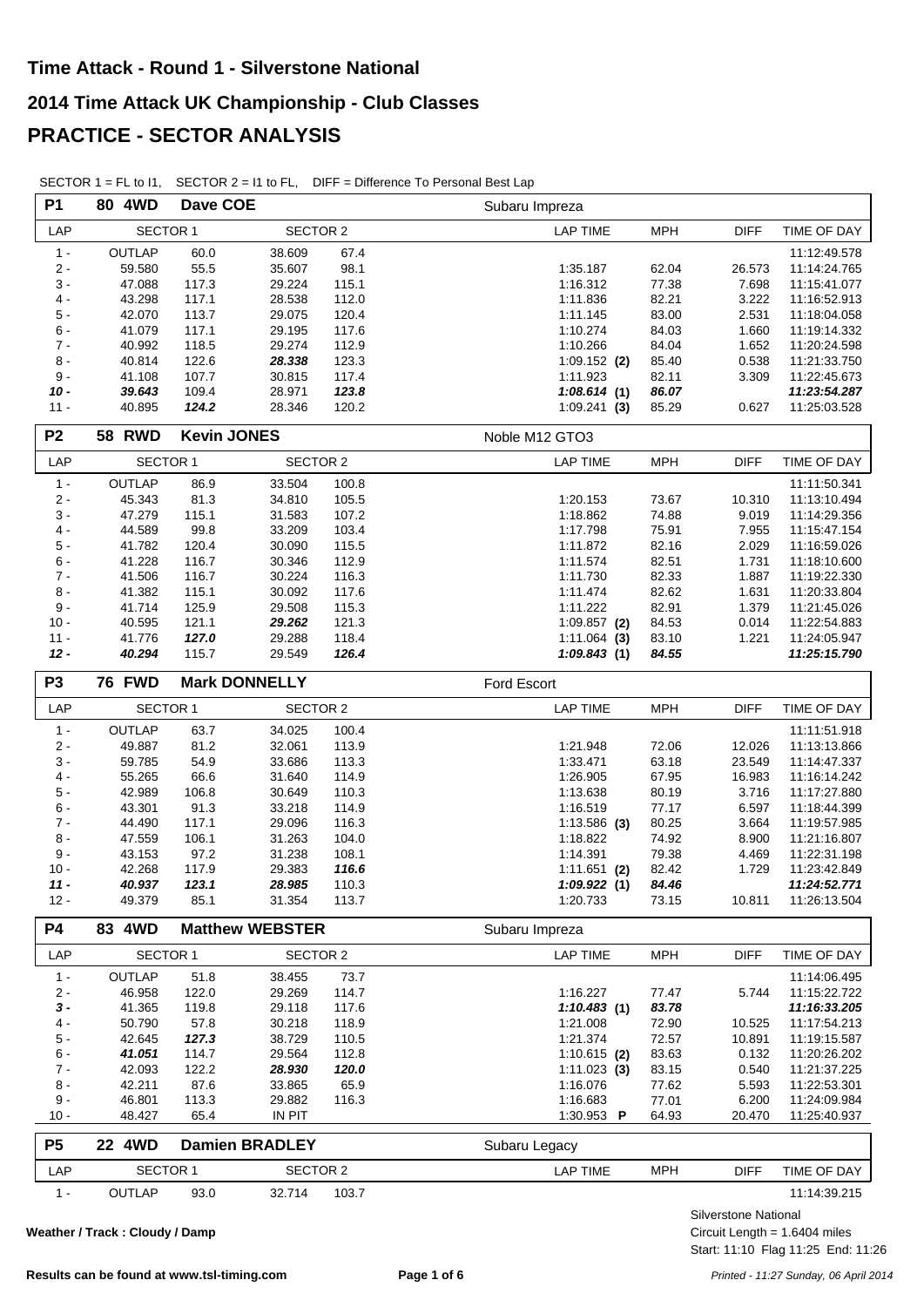## **2014 Time Attack UK Championship - Club Classes**

#### **PRACTICE - SECTOR ANALYSIS**

|  | SECTOR 1 = FL to I1, SECTOR 2 = I1 to FL, DIFF = Difference To Personal Best Lap |
|--|----------------------------------------------------------------------------------|
|  |                                                                                  |

| $2 -$ | 44.522 | 101.2 | 30.898        | 117.0 | 1:15.420       |   | 78.30 | 4.831    | 11:15:54.635 |
|-------|--------|-------|---------------|-------|----------------|---|-------|----------|--------------|
| $3 -$ | 43.239 | 99.1  | 31.986        | 113.7 | 1:15.225       |   | 78.50 | 4.636    | 11:17:09.860 |
| $4 -$ | 41.722 | 103.0 | <b>IN PIT</b> |       | 1:41.306       | P | 58.29 | 30.717   | 11.18.51.166 |
| $5 -$ |        | 108.4 | 29.349        | 116.3 | 2:47.097       |   | 35.34 | 1:36.508 | 11:21:38.263 |
| $6 -$ | 40.398 | 103.4 | 30.741        | 107.8 | $1:11.139$ (2) |   | 83.01 | 0.550    | 11:22:49.402 |
| $7 -$ | 41.164 | 108.9 | 29.425        | 119.3 | 1:10.589(1)    |   | 83.66 |          | 11:23:59.991 |
| $8 -$ | 41.759 | 113.1 | 29.427        | 117.4 | $1:11.186$ (3) |   | 82.96 | 0.597    | 11:25:11.177 |

| P <sub>6</sub> | <b>13 FWD</b>   |       | <b>Darren SPOONER</b> |       | Peugeot 205     |            |             |              |
|----------------|-----------------|-------|-----------------------|-------|-----------------|------------|-------------|--------------|
| LAP            | <b>SECTOR 1</b> |       | SECTOR 2              |       | <b>LAP TIME</b> | <b>MPH</b> | <b>DIFF</b> | TIME OF DAY  |
| $1 -$          | <b>OUTLAP</b>   | 99.2  | 31.155                | 112.4 |                 |            |             | 11:12:07.650 |
| $2 -$          | 47.416          | 92.9  | 31.807                | 101.6 | 1:19.223        | 74.54      | 8.270       | 11:13:26.873 |
| $3 -$          | 45.686          | 82.4  | 31.102                | 112.2 | 1:16.788        | 76.90      | 5.835       | 11:14:43.661 |
| $4 -$          | 46.325          | 99.7  | 30.502                | 110.3 | 1:16.827        | 76.86      | 5.874       | 11:16:00.488 |
| $5 -$          | 45.771          | 93.5  | 30.112                | 112.4 | 1:15.883        | 77.82      | 4.930       | 11:17:16.371 |
| $6 -$          | 44.330          | 97.8  | 30.759                | 112.2 | 1:15.089        | 78.64      | 4.136       | 11:18:31.460 |
| $7 -$          | 42.582          | 111.4 | 29.834                | 110.7 | 1:12.416        | 81.55      | 1.463       | 11:19:43.876 |
| $8 -$          | 42.208          | 104.6 | 29.205                | 112.2 | $1:11.413$ (3)  | 82.69      | 0.460       | 11:20:55.289 |
| $9 -$          | 41.899          | 110.7 | 29.441                | 109.6 | $1:11.340$ (2)  | 82.78      | 0.387       | 11:22:06.629 |
| $10 -$         | 42.161          | 100.6 | 29.602                | 111.8 | 1:11.763        | 82.29      | 0.810       | 11:23:18.392 |
| $11 -$         | 49.125          | 85.4  | 30.821                | 110.7 | 1:19.946        | 73.87      | 8.993       | 11:24:38.338 |
| $12 -$         | 41.737          | 106.8 | 29.216                | 112.2 | 1:10.953(1)     | 83.23      |             | 11:25:49.291 |

| P7     | 4WD<br>400          | <b>Jason BIRD</b> |               |       | Mitsubishi EVO 5        |            |             |              |
|--------|---------------------|-------------------|---------------|-------|-------------------------|------------|-------------|--------------|
| LAP    | SECTOR <sub>1</sub> |                   | SECTOR 2      |       | LAP TIME                | <b>MPH</b> | <b>DIFF</b> | TIME OF DAY  |
| $1 -$  | <b>OUTLAP</b>       | 83.2              | 35.551        | 94.6  |                         |            |             | 11:12:25.462 |
| $2 -$  | 49.736              | 81.9              | 33.787        | 98.7  | 1:23.523                | 70.70      | 12.449      | 11:13:48.985 |
| $3 -$  | 46.567              | 78.0              | 32.816        | 104.8 | 1:19.383                | 74.39      | 8.309       | 11:15:08.368 |
| $4 -$  | 45.857              | 91.9              | 31.501        | 107.9 | 1:17.358                | 76.34      | 6.284       | 11:16:25.726 |
| $5 -$  | 50.234              | 86.3              | 32.039        | 108.3 | 1:22.273                | 71.78      | 11.199      | 11:17:47.999 |
| $6 -$  | 44.263              | 88.1              | 31.024        | 112.4 | 1:15.287                | 78.44      | 4.213       | 11:19:03.286 |
| $7 -$  | 45.153              | 86.9              | 29.856        | 115.7 | 1:15.009                | 78.73      | 3.935       | 11:20:18.295 |
| 8 -    | 41.705              | 101.6             | 29.369        | 110.1 | 1:11.074(1)             | 83.09      |             | 11:21:29.369 |
| $9 -$  | 42.889              | 102.2             | 29.335        | 110.9 | $1:12.224$ (2)          | 81.76      | 1.150       | 11:22:41.593 |
| $10 -$ | 42.869              | 91.8              | 31.277        | 113.7 | $1:14.146$ (3)          | 79.64      | 3.072       | 11:23:55.739 |
| $11 -$ | 42.145              | 112.2             | <b>IN PIT</b> |       | 1:23.902 $\blacksquare$ | 70.38      | 12.828      | 11:25:19.641 |

| P <sub>8</sub> | <b>30 FWD</b>   |       | <b>Matthew STRAKER</b> |       | Vauxhall Astra  |            |             |              |
|----------------|-----------------|-------|------------------------|-------|-----------------|------------|-------------|--------------|
| LAP            | <b>SECTOR 1</b> |       | SECTOR 2               |       | <b>LAP TIME</b> | <b>MPH</b> | <b>DIFF</b> | TIME OF DAY  |
| $1 -$          | <b>OUTLAP</b>   | 80.6  | 33.033                 | 112.0 |                 |            |             | 11:11:53.405 |
| $2 -$          | 45.641          | 102.6 | 31.781                 | 108.1 | 1:17.422        | 76.27      | 6.034       | 11:13:10.827 |
| $3 -$          | 47.366          | 109.6 | 31.339                 | 108.1 | 1:18.705        | 75.03      | 7.317       | 11:14:29.532 |
| $4 -$          | 45.579          | 98.9  | 32.340                 | 107.4 | 1:17.919        | 75.79      | 6.531       | 11:15:47.451 |
| $5 -$          | 42.487          | 112.4 | 30.258                 | 115.3 | 1:12.745        | 81.18      | 1.357       | 11:17:00.196 |
| $6 -$          | 41.666          | 118.7 | 30.158                 | 115.1 | $1:11.824$ (3)  | 82.22      | 0.436       | 11:18:12.020 |
| $7 -$          | 41.573          | 118.3 | 30.157                 | 115.3 | $1:11.730$ (2)  | 82.33      | 0.342       | 11:19:23.750 |
| 8 -            | 42.040          | 109.2 | 30.277                 | 113.7 | 1:12.317        | 81.66      | 0.929       | 11:20:36.067 |
| 9 -            | 41.990          | 107.8 | 31.689                 | 115.3 | 1:13.679        | 80.15      | 2.291       | 11:21:49.746 |
| $10 -$         | 41.258          | 118.1 | 30.130                 | 114.7 | 1:11.388(1)     | 82.72      |             | 11:23:01.134 |
| $11 -$         | 53.830          | 63.6  | IN PIT                 |       | 1:37.846 P      | 60.35      | 26.458      | 11:24:38.980 |

| P <sub>9</sub> | <b>92 FWD</b>   |       | <b>Daniel CLARK</b> |       | Vauxhall Astra |            |             |              |
|----------------|-----------------|-------|---------------------|-------|----------------|------------|-------------|--------------|
| LAP            | <b>SECTOR 1</b> |       | SECTOR 2            |       | LAP TIME       | <b>MPH</b> | <b>DIFF</b> | TIME OF DAY  |
| $1 -$          | <b>OUTLAP</b>   | 90.6  | 33.444              | 111.8 |                |            |             | 11:11:55.753 |
| $2 -$          | 45.344          | 92.9  | 32.132              | 115.1 | 1:17.476       | 76.22      | 5.193       | 11:13:13.229 |
| $3 -$          | 47.746          | 102.2 | 30.917              | 115.3 | 1:18.663       | 75.07      | 6.380       | 11:14:31.892 |
| $4 -$          | 43.868          | 107.5 | 32.144              | 110.7 | 1:16.012       | 77.69      | 3.729       | 11:15:47.904 |
| $5 -$          | 42.979          | 102.7 | 30.404              | 117.2 | 1:13.383       | 80.47      | 1.100       | 11:17:01.287 |
| $6 -$          | 42.393          | 115.3 | 30.355              | 115.5 | $1:12.748$ (2) | 81.17      | 0.465       | 11:18:14.035 |
| $7 -$          | 44.368          | 104.6 | IN PIT              |       | 1:17.283<br>P  | 76.41      | 5.000       | 11:19:31.318 |
| 8 -            | <b>OUTLAP</b>   | 104.5 | 32.384              | 116.8 | 3:18.680       | 29.72      | 2:06.397    | 11:22:49.998 |

**Weather / Track : Cloudy / Damp**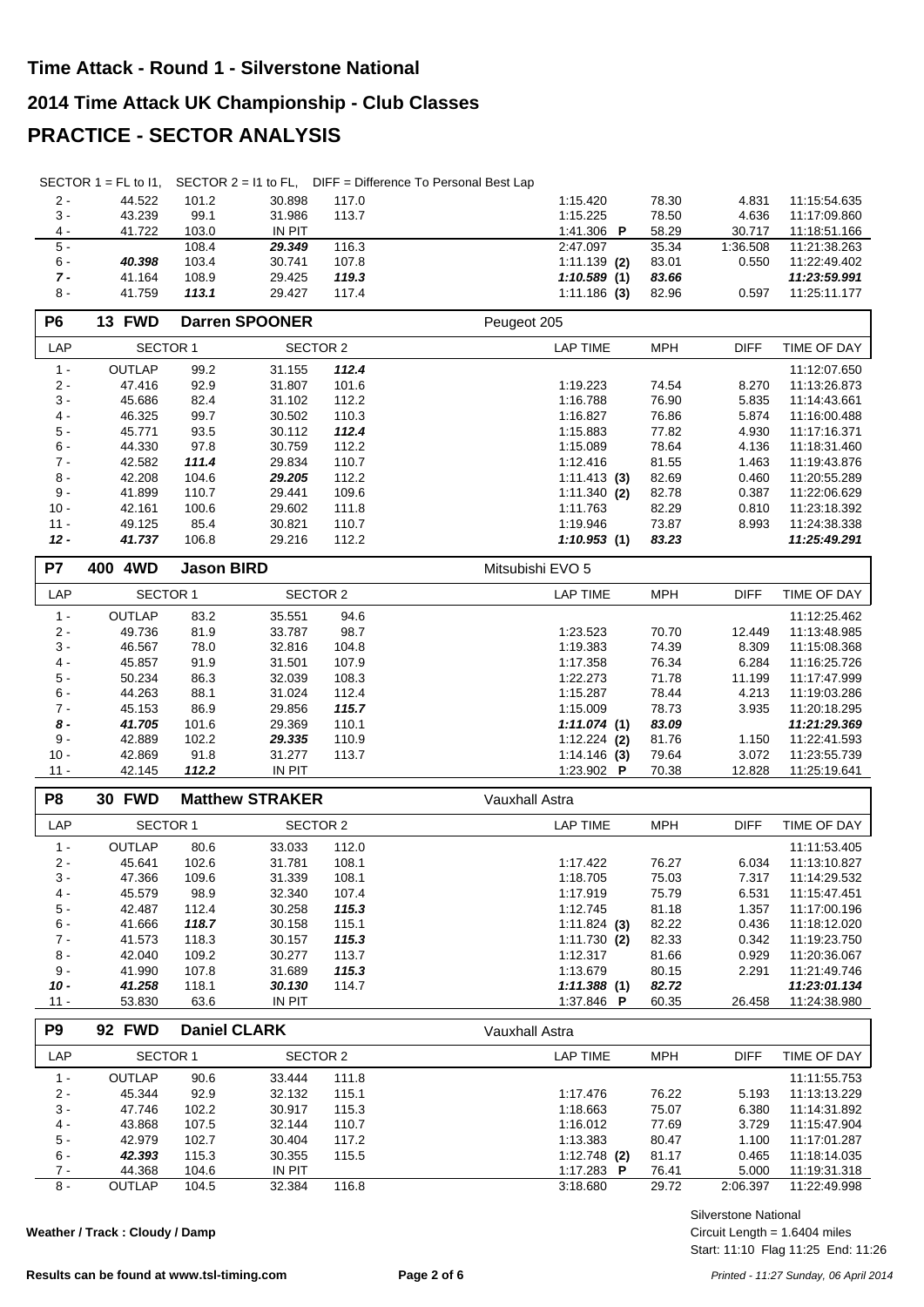#### **2014 Time Attack UK Championship - Club Classes**

## **PRACTICE - SECTOR ANALYSIS**

SECTOR 1 = FL to 11, SECTOR 2 = 11 to FL, DIFF = Difference To Personal Best Lap

|                 | .               | ----              | , _ _ , , , , _,    |               | <b>Pri</b> Fig. 20110101100 TO F Crootidi Boot Eap |            |                 |              |
|-----------------|-----------------|-------------------|---------------------|---------------|----------------------------------------------------|------------|-----------------|--------------|
| $9 -$           | 43.133          | 117.7             | 30.040              | 116.1         | $1:13.173$ (3)                                     | 80.70      | 0.890           | 11:24:03.171 |
| $10 -$          | 42.661          | 116.7             | 29.622              | 118.0         | 1:12.283(1)                                        | 81.70      |                 | 11:25:15.454 |
| P10             | <b>28 NA</b>    |                   | <b>Mark BURNETT</b> |               | Honda Civic EG6                                    |            |                 |              |
| LAP             | <b>SECTOR 1</b> |                   | <b>SECTOR 2</b>     |               | <b>LAP TIME</b>                                    | <b>MPH</b> | <b>DIFF</b>     | TIME OF DAY  |
| $1 -$           |                 | 89.2              | 32.145              | 108.1         |                                                    |            |                 | 11:12:04.078 |
| $2 -$           | 47.270          | 82.2              | 33.734              | 107.4         | 1:21.004                                           | 72.90      | 8.682           | 11:13:25.082 |
| $3 -$           | 44.911          | 101.8             | 31.362              | 109.7         | 1:16.273                                           | 77.42      | 3.951           | 11:14:41.355 |
| $4 -$           | 51.391          | 81.9              | 33.425              | 107.6         | 1:24.816                                           | 69.62      | 12.494          | 11:16:06.171 |
|                 |                 |                   |                     |               |                                                    |            |                 |              |
| $5 -$           | 44.517          | 113.5             | 30.194              | 109.0         | 1:14.711                                           | 79.04      | 2.389           | 11:17:20.882 |
| $6 -$<br>$7 -$  | 44.363          | 114.5             | 29.847              | 108.8         | 1:14.210                                           | 79.58      | 1.888           | 11:18:35.092 |
| $8 -$           | 43.396          | 114.5<br>81.3     | 29.518              | 108.3<br>73.8 | $1:12.914$ (2)<br>1:31.815                         | 80.99      | 0.592<br>19.493 | 11:19:48.006 |
| $9 -$           | 54.449          |                   | 37.366              |               |                                                    | 64.32      | 7.189           | 11:21:19.821 |
|                 | 49.393          | 96.1              | 30.118              | 109.4         | 1:19.511                                           | 74.27      |                 | 11:22:39.332 |
| $10 -$          | 43.888          | 116.7             | 29.682              | 102.7         | $1:13.570$ (3)                                     | 80.27      | 1.248           | 11:23:52.902 |
| $11 -$          | 42.812          | 115.1             | 29.510              | 109.2         | 1:12.322(1)                                        | 81.65      |                 | 11:25:05.224 |
| P11             | 43 4WD          |                   | <b>Andy GRADY</b>   |               | Subaru Impreza                                     |            |                 |              |
| LAP             | <b>SECTOR 1</b> |                   | <b>SECTOR 2</b>     |               | <b>LAP TIME</b>                                    | <b>MPH</b> | <b>DIFF</b>     | TIME OF DAY  |
| $1 -$           | OUTLAP          | 73.1              | <b>IN PIT</b>       |               | P                                                  |            |                 | 11:15:31.629 |
| $2 -$           | OUTLAP          | 87.8              | 32.255              | 109.4         | 2:15.597                                           | 43.55      | 1:03.166        | 11:17:47.226 |
| $3 -$           | 43.894          | 86.3              | 31.657              | 111.8         | 1:15.551                                           | 78.16      | 3.120           | 11:19:02.777 |
| $4 -$           | 45.310          | 82.5              | 31.766              | 108.5         | 1:17.076                                           | 76.62      | 4.645           | 11:20:19.853 |
| $5-$            | 42.482          | 100.4             | 29.990              | 116.3         | $1:12.472$ (2)                                     | 81.48      | 0.041           | 11:21:32.325 |
| $6 -$           | 42.357          | 97.6              | 31.477              | 114.9         | 1:13.834                                           | 79.98      | 1.403           | 11:22:46.159 |
| $7 -$           | 41.551          | 106.8             | 30.880              | 112.6         | 1:12.431(1)                                        | 81.53      |                 | 11:23:58.590 |
| $8 -$           | 43.444          | 104.0             | 30.235              | 114.5         | $1:13.679$ (3)                                     | 80.15      | 1.248           | 11:25:12.269 |
| P12             | 25 FWD          |                   | <b>Adam JONES</b>   |               | Honda Civic Type R                                 |            |                 |              |
| LAP             | <b>SECTOR 1</b> |                   | <b>SECTOR 2</b>     |               | <b>LAP TIME</b>                                    | <b>MPH</b> | <b>DIFF</b>     | TIME OF DAY  |
| $1 -$           | OUTLAP          | 91.9              | 32.504              | 104.8         |                                                    |            |                 | 11:12:03.202 |
| $2 -$           | 45.814          | 96.0              | 32.008              | 111.0         | 1:17.822                                           | 75.88      | 5.282           | 11:13:21.024 |
| $3 -$           | 46.399          | 95.5              | 32.240              | 103.2         | 1:18.639                                           | 75.09      | 6.099           | 11:14:39.663 |
| $4 -$           | 45.257          | 102.2             | 31.198              | 108.3         | 1:16.455                                           | 77.24      | 3.915           | 11:15:56.118 |
| $5 -$           | 43.319          | 95.5              | 31.650              | 110.7         | $1:14.969$ (2)                                     | 78.77      | 2.429           | 11:17:11.087 |
| $6 -$           | 43.563          | 108.5             | 31.693              | 115.7         | $1:15.256$ (3)                                     | 78.47      | 2.716           | 11:18:26.343 |
| $7 -$           | 41.907          | 108.9             | 30.633              | 116.1         | 1:12.540(1)                                        | 81.41      |                 | 11:19:38.883 |
| $8 -$           | 48.647          | 72.7              | 38.057              | 72.5          | 1:26.704                                           | 68.11      | 14.164          | 11:21:05.587 |
| 9 -             | 57.635          | 69.5              | IN PIT              |               | 1:43.536 P                                         | 57.03      | 30.996          | 11:22:49.123 |
| $10 -$          | <b>OUTLAP</b>   | 69.3              | 38.116              | 68.7          | 2:40.468                                           | 36.80      | 1:27.928        | 11:25:29.591 |
| P <sub>13</sub> | 29 FWD          | <b>Neil WRENN</b> |                     |               | Honda Civic                                        |            |                 |              |
| LAP             | <b>SECTOR 1</b> |                   | <b>SECTOR 2</b>     |               | <b>LAP TIME</b>                                    | <b>MPH</b> | <b>DIFF</b>     | TIME OF DAY  |
| $1 -$           | OUTLAP          | 73.1              | 34.679              | 100.5         |                                                    |            |                 | 11:13:51.908 |
| $2 -$           | 48.447          | 96.4              | 31.785              | 107.1         | 1:20.232                                           | 73.60      | 7.474           | 11:15:12.140 |
| $3 -$           | 44.564          | 91.8              | 30.737              | 103.7         | $1:15.301$ (2)                                     | 78.42      | 2.543           | 11:16:27.441 |
| $4 -$           | 46.555          | 106.6             | 30.433              | 109.0         | 1:16.988(3)                                        | 76.70      | 4.230           | 11:17:44.429 |
| 5 -             | 42.736          | 102.4             | 30.022              | 109.4         | 1:12.758(1)                                        | 81.16      |                 | 11:18:57.187 |
| 6 -             | 1:00.418        | 61.6              | IN PIT              |               | 1:45.744 P                                         | 55.84      | 32.986          | 11:20:42.931 |
| P14             | <b>48 RWD</b>   |                   | <b>Umar MASOOD</b>  |               | Mazda RX7                                          |            |                 |              |
| LAP             | <b>SECTOR 1</b> |                   | <b>SECTOR 2</b>     |               | <b>LAP TIME</b>                                    | <b>MPH</b> | <b>DIFF</b>     | TIME OF DAY  |
| $1 -$           | OUTLAP          | 90.6              | 33.214              | 99.4          |                                                    |            |                 | 11:12:15.127 |

| $2 -$ | 43.910        | 110.1 | 30.418        | 106.7 | $1:14.328$ (2)          | 79.45 | 1.018    | 11:13:29.455 |
|-------|---------------|-------|---------------|-------|-------------------------|-------|----------|--------------|
| $3 -$ | 44.082        | 93.7  | 31.023        | 112.9 | 1:15.105                | 78.63 | 1.795    | 11:14:44.560 |
| 4 -   | 45.717        | 108.4 | 31.851        | 98.8  | 1:17.568                | 76.13 | 4.258    | 11:16:02.128 |
| 5 -   | 44.795        | 88.5  | 31.783        | 112.0 | 1:16.578                | 77.11 | 3.268    | 11:17:18.706 |
| 6 -   | 43.356        | 107.3 | 31.479        | 105.7 | 1:14.835                | 78.91 | 1.525    | 11:18:33.541 |
| $7 -$ | 46.022        | 75.1  | <b>IN PIT</b> |       | 1:35.016 $\blacksquare$ | 62.15 | 21.706   | 11:20:08.557 |
| 8 -   | <b>OUTLAP</b> | 105.3 | 31.404        | 106.0 | 2:56.484                | 33.46 | 1:43.174 | 11:23:05.041 |
|       |               |       |               |       |                         |       |          |              |

**Weather / Track : Cloudy / Damp**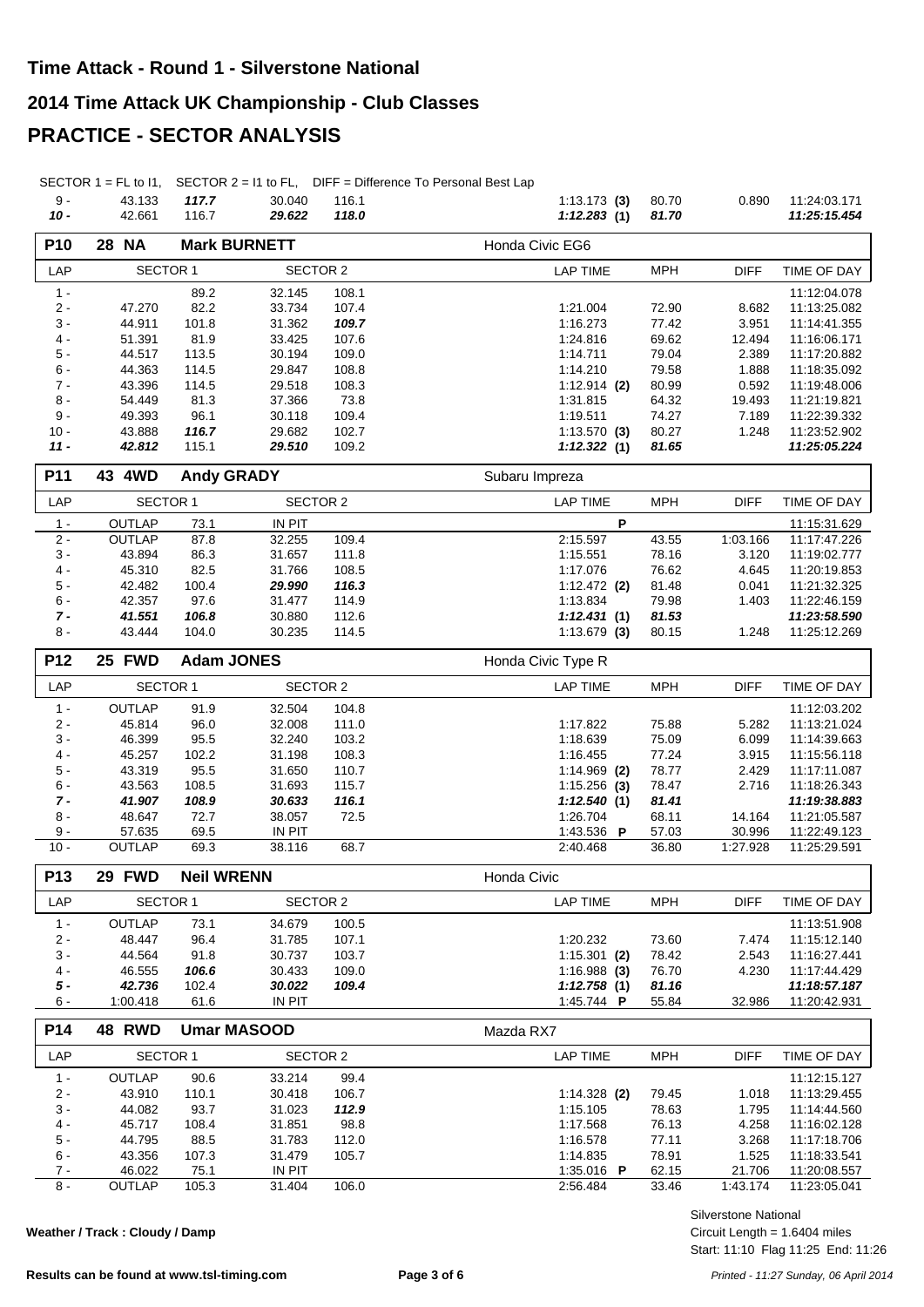#### **2014 Time Attack UK Championship - Club Classes**

## **PRACTICE - SECTOR ANALYSIS**

SECTOR 1 = FL to I1, SECTOR 2 = I1 to FL, DIFF = Difference To Personal Best Lap

| 9 -             | 43.623        | 114.9 | 29.687                | 112.9 | 1:13.310(1)       | 80.55      |             | 11:24:18.351 |
|-----------------|---------------|-------|-----------------------|-------|-------------------|------------|-------------|--------------|
| $10 -$          | 42.909        | 101.2 | 31.509                | 101.4 | $1:14.418$ (3)    | 79.35      | 1.108       | 11:25:32.769 |
| P <sub>15</sub> | 64 FWD        |       | <b>Jonny FLETCHER</b> |       | Vauxhall Astra    |            |             |              |
| LAP             | SECTOR 1      |       | SECTOR 2              |       | LAP TIME          | <b>MPH</b> | <b>DIFF</b> | TIME OF DAY  |
| $1 -$           | <b>OUTLAP</b> | 82.8  | 36.114                | 101.0 |                   |            |             | 11:13:08.768 |
| $2 -$           | 54.941        | 91.4  | 33.751                | 100.7 | 1:28.692          | 66.58      | 15.223      | 11:14:37.460 |
| $3 -$           | 45.009        | 103.4 | 34.847                | 81.4  | $1:19.856$ (3)    | 73.95      | 6.387       | 11:15:57.316 |
| $4 -$           | 54.794        | 89.7  | 32.972                | 105.5 | 1:27.766          | 67.28      | 14.297      | 11:17:25.082 |
| $5 -$           | 43.229        | 97.2  | 31.613                | 109.7 | $1:14.842$ (2)    | 78.90      | 1.373       | 11:18:39.924 |
| $6 -$           | 42.970        | 100.0 | 30.499                | 115.1 | 1:13.469(1)       | 80.38      |             | 11:19:53.393 |
| $7 -$           | 55.311        | 72.0  | <b>IN PIT</b>         |       | 1:40.974 <b>P</b> | 58.48      | 27.505      | 11:21:34.367 |

| P <sub>16</sub> | <b>FWD</b><br>97 |       | <b>Stuart SUMMERS</b> |       | Citroen Saxo    |            |             |              |
|-----------------|------------------|-------|-----------------------|-------|-----------------|------------|-------------|--------------|
| LAP             | <b>SECTOR 1</b>  |       | SECTOR 2              |       | <b>LAP TIME</b> | <b>MPH</b> | <b>DIFF</b> | TIME OF DAY  |
| $1 -$           | <b>OUTLAP</b>    | 83.2  | 33.995                | 97.2  |                 |            |             | 11:12:02.695 |
| $2 -$           | 45.794           | 99.2  | 31.935                | 107.1 | 1:17.729        | 75.97      | 3.548       | 11:13:20.424 |
| $3 -$           | 48.047           | 88.6  | 32.483                | 109.6 | 1:20.530        | 73.33      | 6.349       | 11:14:40.954 |
| $4 -$           | 52.660           | 77.4  | 33.568                | 112.4 | 1:26.228        | 68.48      | 12.047      | 11:16:07.182 |
| $5 -$           | 1:10.209         | 62.8  | 33.935                | 103.8 | 1:44.144        | 56.70      | 29.963      | 11:17:51.326 |
| $6 -$           | 45.638           | 97.8  | 31.462                | 110.9 | 1:17.100        | 76.59      | 2.919       | 11:19:08.426 |
| $7 -$           | 44.469           | 101.5 | 31.484                | 106.7 | $1:15.953$ (3)  | 77.75      | 1.772       | 11:20:24.379 |
| $8 -$           | 43.735           | 97.9  | 31.369                | 111.6 | $1:15.104$ (2)  | 78.63      | 0.923       | 11:21:39.483 |
| 9 -             | 43.515           | 106.6 | 30.666                | 109.2 | 1:14.181(1)     | 79.61      |             | 11:22:53.664 |
| $10 -$          | 50.307           | 74.9  | 34.300                | 92.3  | 1:24.607        | 69.80      | 10.426      | 11:24:18.271 |
| $11 -$          | 47.811           | 86.2  | 32.622                | 109.9 | 1:20.433        | 73.42      | 6.252       | 11:25:38.704 |

| <b>P17</b> | <b>44 RWD</b> |       | <b>Lorence CHARTER</b> |       | Mazda RX7               |            |             |              |
|------------|---------------|-------|------------------------|-------|-------------------------|------------|-------------|--------------|
| <b>LAP</b> | SECTOR 1      |       | SECTOR 2               |       | LAP TIME                | <b>MPH</b> | <b>DIFF</b> | TIME OF DAY  |
| $1 -$      | <b>OUTLAP</b> | 90.4  | 33.833                 | 96.1  |                         |            |             | 11:13:33.340 |
| $2 -$      | 47.920        | 109.4 | 33.011                 | 101.0 | 1:20.931                | 72.97      | 6.743       | 11:14:54.271 |
| $3 -$      | 46.172        | 99.8  | 31.489                 | 108.1 | $1:17.661$ (3)          | 76.04      | 3.473       | 11:16:11.932 |
| $4 -$      | 44.250        | 106.3 | 31.275                 | 107.9 | $1:15.525$ (2)          | 78.19      | 1.337       | 11:17:27.457 |
| $5 -$      | 51.631        | 65.4  | 38.437                 | 78.2  | 1:30.068                | 65.56      | 15.880      | 11:18:57.525 |
| $6 -$      | 52.098        | 74.3  | 33.106                 | 108.3 | 1:25.204                | 69.31      | 11.016      | 11:20:22.729 |
| $7 -$      | 54.636        | 88.7  | IN PIT                 |       | 1:37.836 $\blacksquare$ | 60.36      | 23.648      | 11:22:00.565 |
| 8 -        | <b>OUTLAP</b> | 97.8  | 32.854                 | 107.9 | 2:32.506                | 38.72      | 1:18.318    | 11:24:33.071 |
| 9 -        | 43.342        | 95.8  | 30.846                 | 107.4 | 1:14.188(1)             | 79.60      |             | 11:25:47.259 |

| <b>P18</b> | <b>35 FWD</b>   | <b>WIII WATSON</b> |          |       | Vauxhall Astra |            |             |              |
|------------|-----------------|--------------------|----------|-------|----------------|------------|-------------|--------------|
| LAP        | <b>SECTOR 1</b> |                    | SECTOR 2 |       | LAP TIME       | <b>MPH</b> | <b>DIFF</b> | TIME OF DAY  |
| $1 -$      | <b>OUTLAP</b>   | 62.7               | 34.405   | 113.3 |                |            |             | 11:11:53.083 |
| $2 -$      | 46.887          | 94.3               | 31.622   | 110.7 | 1:18.509       | 75.22      | 4.249       | 11:13:11.592 |
| $3 -$      | 49.887          | 84.5               | 33.176   | 112.2 | 1:23.063       | 71.09      | 8.803       | 11:14:34.655 |
| $4 -$      | 43.402          | 105.1              | 30.858   | 111.2 | 1:14.260(1)    | 79.52      |             | 11:15:48.915 |
| 5 -        | 48.039          | 74.8               | IN PIT   |       | 1:34.456 P     | 62.52      | 20.196      | 11:17:23.371 |
| $6 -$      | <b>OUTLAP</b>   | 93.4               | 31.915   | 108.3 | 3:52.647       | 25.38      | 2:38.387    | 11:21:16.018 |
| $7 -$      | 43.295          | 104.6              | 31.452   | 107.1 | 1:14.747(2)    | 79.00      | 0.487       | 11:22:30.765 |
| $8 -$      | 46.416          | 96.1               | 31.290   | 112.9 | $1:17.706$ (3) | 76.00      | 3.446       | 11:23:48.471 |
| 9 -        | 48.759          | 82.4               | IN PIT   |       | 1:35.599 P     | 61.77      | 21.339      | 11:25:24.070 |

| P <sub>19</sub> | <b>NA</b><br>69 | <b>James PROCTER</b> |          |       | Honda Civic Type R |            |             |              |
|-----------------|-----------------|----------------------|----------|-------|--------------------|------------|-------------|--------------|
| LAP             | SECTOR 1        |                      | SECTOR 2 |       | LAP TIME           | <b>MPH</b> | <b>DIFF</b> | TIME OF DAY  |
| $1 -$           | <b>OUTLAP</b>   | 91.1                 | 32.706   | 108.3 |                    |            |             | 11:12:07.196 |
| $2 -$           | 47.304          | 110.9                | 31.172   | 110.1 | 1:18.476           | 75.25      | 3.801       | 11:13:25.672 |
| $3 -$           | 45.336          | 95.1                 | 31.003   | 111.6 | 1:16.339           | 77.36      | 1.664       | 11:14:42.011 |
| $4 -$           | 1:01.806        | 69.9                 | 33.946   | 108.3 | 1:35.752           | 61.67      | 21.077      | 11:16:17.763 |
| $5 -$           | 44.711          | 117.7                | 30.680   | 109.6 | 1:15.391           | 78.33      | 0.716       | 11:17:33.154 |
| $6 -$           | 44.864          | 98.2                 | 33.424   | 109.2 | 1:18.288           | 75.43      | 3.613       | 11:18:51.442 |
| 7 -             | 44.834          | 115.1                | 29.841   | 109.9 | 1:14.675(1)        | 79.08      |             | 11:20:06.117 |

**Weather / Track : Cloudy / Damp**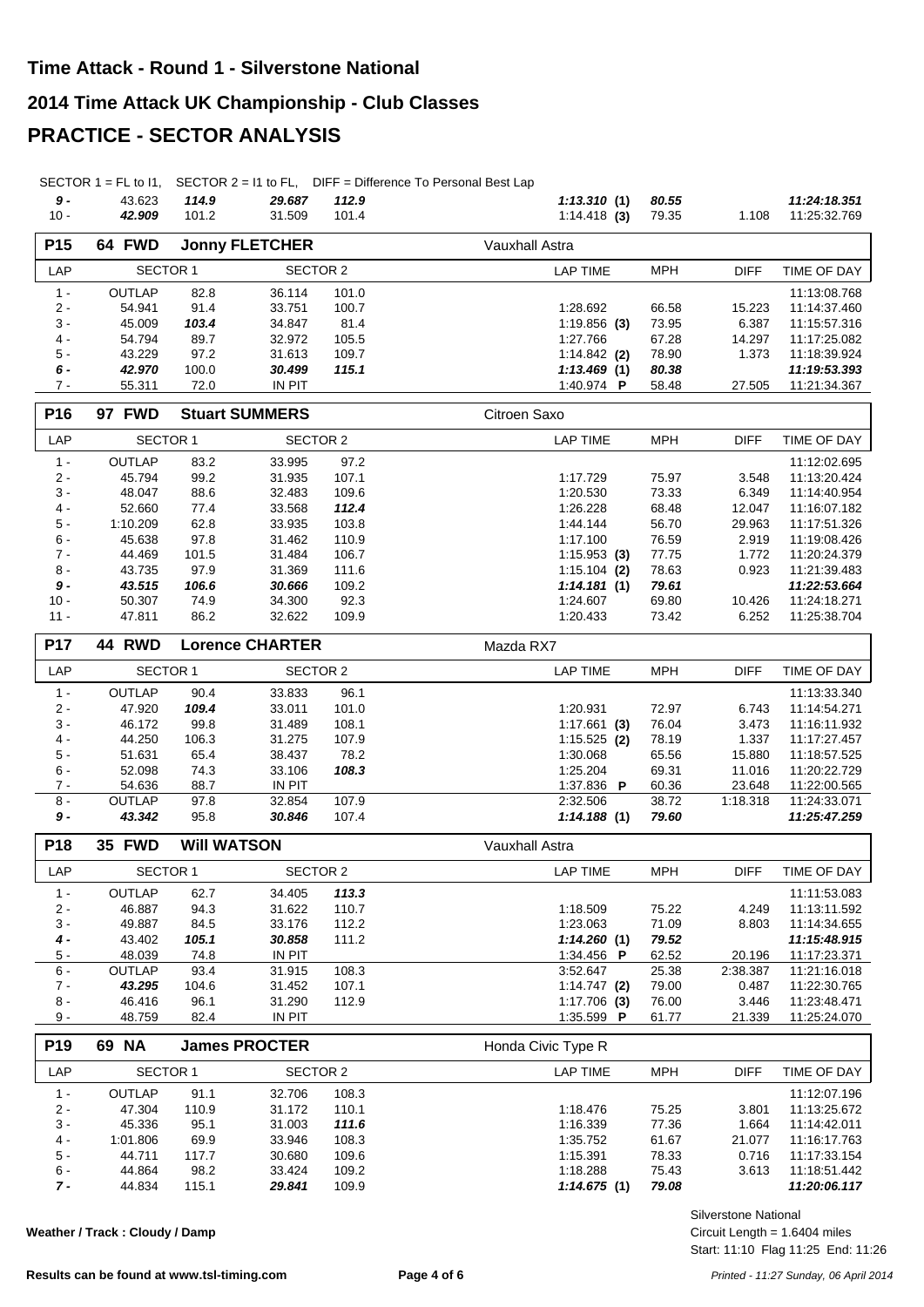#### **2014 Time Attack UK Championship - Club Classes**

#### **PRACTICE - SECTOR ANALYSIS**

|  | SECTOR 1 = FL to I1, SECTOR $2 = 11$ to FL, DIFF = Difference To Personal Best Lap |
|--|------------------------------------------------------------------------------------|
|  |                                                                                    |

| 8 -    | 43.673 | 88.8  | 33.005 | 110.7 | 1:16.678             | 77.01 | 2.003 | 11:21:22.795 |
|--------|--------|-------|--------|-------|----------------------|-------|-------|--------------|
| 9 -    | 44.523 | 108.5 | 30.446 | 111.2 | $1:14.969$ (3) 78.77 |       | 0.294 | 11:22:37.764 |
| $10 -$ | 44.450 | 117.9 | 30.386 | 104.0 | $1:14.836$ (2)       | 78.91 | 0.161 | 11:23:52.600 |
| $11 -$ | 45.742 | 99.5  | 31.877 | 110.1 | 1:17.619             | 76.08 | 2.944 | 11:25:10.219 |

| <b>P20</b> | 4WD<br>79 | <b>Eric HOLMES</b> |               |       | Mitsubishi EVO                        |              |
|------------|-----------|--------------------|---------------|-------|---------------------------------------|--------------|
| LAP        | SECTOR 1  |                    | SECTOR 2      |       | <b>DIFF</b><br>LAP TIME<br><b>MPH</b> | TIME OF DAY  |
| $1 -$      | OUTLAP    | 48.1               | <b>IN PIT</b> |       | D                                     | 11:15:02.784 |
| $2 -$      | OUTLAP    | 79.1               | 36.269        | 88.8  | 15.90<br>6:11.276<br>4:56.085         | 11:21:14.060 |
| $3 -$      | 57.481    | 68.8               | 38.776        | 67.7  | 1:36.257<br>61.35<br>(3)<br>21.066    | 11:22:50.317 |
| $4 -$      | 49.015    | 92.8               | 31.561        | 115.9 | 5.385<br>$1:20.576$ (2)<br>73.29      | 11:24:10.893 |
| 5 -        | 44.690    | 92.8               | 30.501        | 109.9 | 1:15.191(1)<br>78.54                  | 11:25:26.084 |

| <b>P21</b> | <b>55 RWD</b> | <b>Neil CLARK</b> |          |       | Mazda RX7      |            |             |              |
|------------|---------------|-------------------|----------|-------|----------------|------------|-------------|--------------|
| LAP        | SECTOR 1      |                   | SECTOR 2 |       | LAP TIME       | <b>MPH</b> | <b>DIFF</b> | TIME OF DAY  |
| $1 -$      | <b>OUTLAP</b> | 82.7              | 35.017   | 102.5 |                |            |             | 11:13:09.160 |
| $2 -$      | 51.890        | 90.3              | 37.207   | 66.7  | 1:29.097       | 66.28      | 12.312      | 11:14:38.257 |
| $3 -$      | 49.761        | 103.8             | 32.148   | 109.9 | 1:21.909       | 72.10      | 5.124       | 11:16:00.166 |
| $4 -$      | 46.357        | 90.1              | 31.824   | 109.4 | $1:18.181$ (3) | 75.53      | 1.396       | 11:17:18.347 |
| $5 -$      | 47.907        | 96.2              | 33.311   | 108.3 | 1:21.218       | 72.71      | 4.433       | 11:18:39.565 |
| $6 -$      | 46.002        | 110.7             | 31.323   | 108.8 | $1:17.325$ (2) | 76.37      | 0.540       | 11:19:56.890 |
| $7 -$      | 53.804        | 83.1              | 36.083   | 106.4 | 1:29.887       | 65.70      | 13.102      | 11:21:26.777 |
| $8 -$      | 46.059        | 87.9              | 35.299   | 90.5  | 1:21.358       | 72.58      | 4.573       | 11:22:48.135 |
| 9 -        | 54.525        | 79.3              | 33,008   | 110.7 | 1:27.533       | 67.46      | 10.748      | 11:24:15.668 |
| 10 -       | 44.207        | 104.5             | 32.578   | 96.2  | 1:16.785(1)    | 76.91      |             | 11:25:32.453 |

| <b>P22</b> | <b>NA</b><br>86 |          | Kai BARKER (OHW) |      | <b>Ford Fiesta ST</b> |            |             |              |
|------------|-----------------|----------|------------------|------|-----------------------|------------|-------------|--------------|
| LAP        | SECTOR 1        | SECTOR 2 |                  |      | LAP TIME              | <b>MPH</b> | <b>DIFF</b> | TIME OF DAY  |
| 1 -        | <b>OUTLAP</b>   | 75.9     | 37.299           | 77.1 |                       |            |             | 11:12:59.997 |
| $2 -$      | 53.061          | 90.5     | 33.595           | 92.3 | 1:26.656              | 68.15      | 6.867       | 11:14:26.653 |
| $3 -$      | 48.791          | 91.3     | 34.387           | 93.5 | 1:23.178              | 71.00      | 3.389       | 11:15:49.831 |
| $4 -$      | 48.734          | 92.9     | 33.746           | 93.1 | 1:22.480              | 71.60      | 2.691       | 11:17:12.311 |
| $5 -$      | 47.775          | 95.4     | 32.889           | 92.7 | $1:20.664$ (3)        | 73.21      | 0.875       | 11:18:32.975 |
| $6 -$      | 47.932          | 95.7     | 33.882           | 92.7 | 1:21.814              | 72.18      | 2.025       | 11:19:54.789 |
| $7 -$      | 48.678          | 98.5     | 32.832           | 91.8 | 1:21.510              | 72.45      | 1.721       | 11:21:16.299 |
| $8 -$      | 48.094          | 99.1     | 32.288           | 92.3 | $1:20.382$ (2)        | 73.47      | 0.593       | 11:22:36.681 |
| $9 -$      | 49.446          | 99.1     | 33.491           | 92.8 | 1:22.937              | 71.20      | 3.148       | 11:23:59.618 |
| 10 -       | 47.929          | 100.6    | 31.860           | 92.2 | 1:19.789(1)           | 74.01      |             | 11:25:19.407 |

| <b>P23</b> | <b>27 FWD</b> |      | <b>Antonio GIOVINAZZO</b> |       | Alfa Romeo 155    |            |             |              |
|------------|---------------|------|---------------------------|-------|-------------------|------------|-------------|--------------|
| LAP        | SECTOR 1      |      | SECTOR 2                  |       | <b>LAP TIME</b>   | <b>MPH</b> | <b>DIFF</b> | TIME OF DAY  |
| $1 -$      | <b>OUTLAP</b> | 63.9 | 36.688                    | 97.8  |                   |            |             | 11:11:59.386 |
| $2 -$      | 51.303        | 80.8 | 36.470                    | 80.5  | $1:27.773$ (3)    | 67.28      | 5.950       | 11:13:27.159 |
| $3 -$      | 54.881        | 82.3 | 34.259                    | 101.1 | 1:29.140          | 66.25      | 7.317       | 11:14:56.299 |
| $4 -$      | 50.294        | 84.2 | 34.048                    | 102.4 | $1:24.342$ (2)    | 70.02      | 2.519       | 11:16:20.641 |
| 5 -        | 57.842        | 68.0 | IN PIT                    |       | 1:47.578 <b>P</b> | 54.89      | 25.755      | 11:18:08.219 |
| $6 -$      | <b>OUTLAP</b> | 90.9 | 32.748                    | 99.4  | 3:00.988          | 32.63      | 1:39.165    | 11:21:09.207 |
| $7 -$      | 48.369        | 91.1 | 33.454                    | 94.3  | 1:21.823(1)       | 72.17      |             | 11:22:31.030 |
| $8 -$      | 51.493        | 72.3 | 39.396                    | 86.4  | 1:30.889          | 64.97      | 9.066       | 11:24:01.919 |
| $9 -$      | 56.198        | 86.1 | 34.738                    | 78.3  | 1:30.936          | 64.94      | 9.113       | 11:25:32.855 |

| <b>P24</b> | 4WD<br>800    | <b>Mark FLOOK</b> |          |       | Mitsubishi GTO |            |             |              |  |  |  |  |
|------------|---------------|-------------------|----------|-------|----------------|------------|-------------|--------------|--|--|--|--|
| LAP        | SECTOR 1      |                   | SECTOR 2 |       | LAP TIME       | <b>MPH</b> | <b>DIFF</b> | TIME OF DAY  |  |  |  |  |
| $1 -$      | <b>OUTLAP</b> | 67.8              | 35.116   | 100.5 |                |            |             | 11:11:48.200 |  |  |  |  |
| $2 -$      | 46.710        | 83.8              | 35.133   | 95.7  | 1:21.843(1)    | 72.15      |             | 11:13:10.043 |  |  |  |  |
| $3 -$      | 55.595        | 102.2             | 33.226   | 99.9  | $1:28.821$ (3) | 66.48      | 6.978       | 11:14:38.864 |  |  |  |  |
| $4 -$      | 48.358        | 102.7             | 34.821   | 88.9  | $1:23.179$ (2) | 70.99      | 1.336       | 11:16:02.043 |  |  |  |  |
| $5 -$      | 57.127        | 82.1              | IN PIT   |       | 1:40.867<br>P  | 58.54      | 19.024      | 11:17:42.910 |  |  |  |  |
| $6 -$      | <b>OUTLAP</b> | 82.5              | 32.827   | 101.8 | 5:38.742       | 17.43      | 4:16.899    | 11:23:21.652 |  |  |  |  |
| $7 -$      | 1:02.518      | 56.1              | IN PIT   |       | 1:46.927<br>P  | 55.23      | 25.084      | 11:25:08.579 |  |  |  |  |

**Weather / Track : Cloudy / Damp**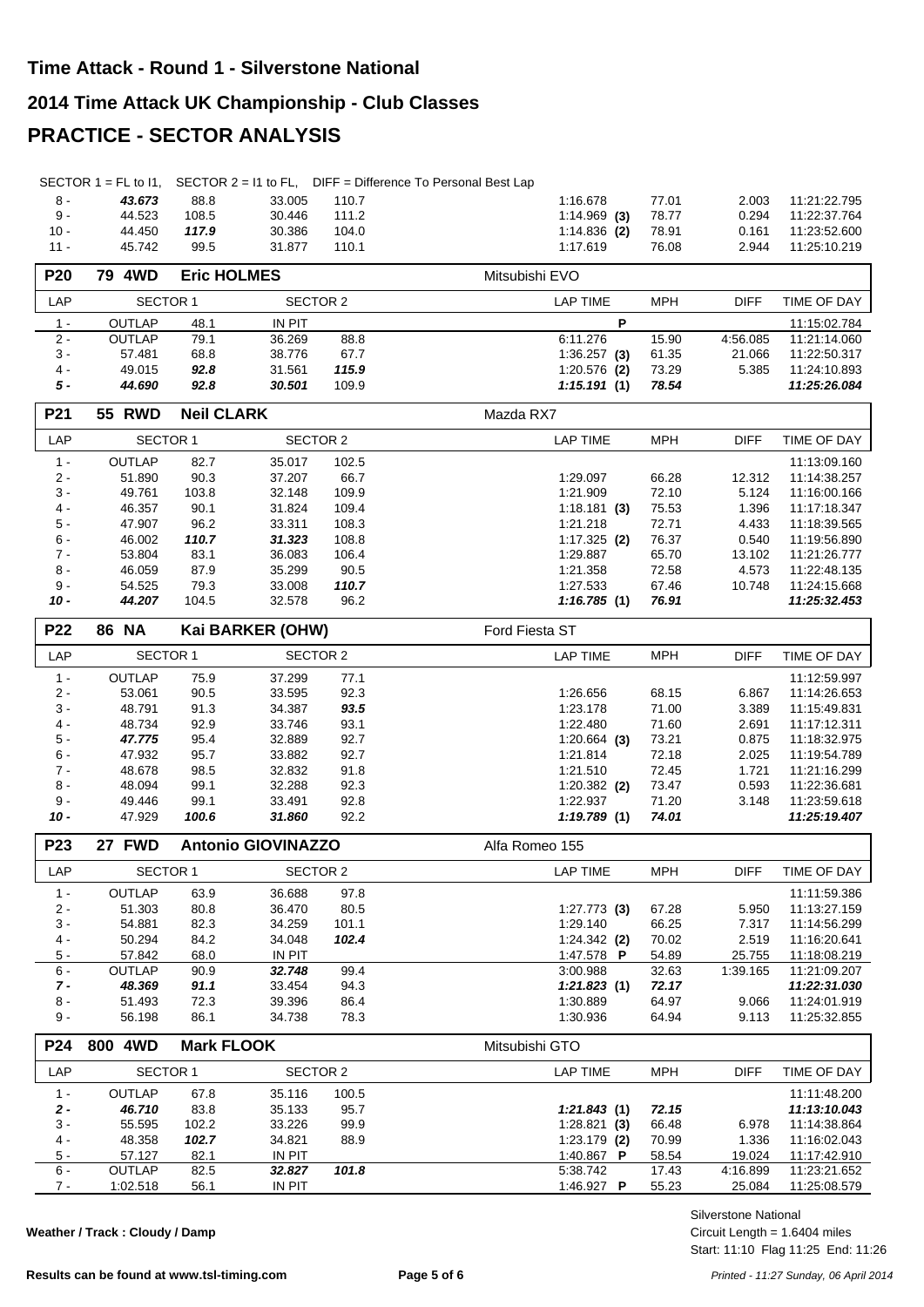| P <sub>25</sub> | <b>FWD</b><br>19 | <b>Jeff ALDEN</b> |                      |       | Vauxhall Astra              |            |             |              |
|-----------------|------------------|-------------------|----------------------|-------|-----------------------------|------------|-------------|--------------|
| LAP             | <b>SECTOR 1</b>  |                   | SECTOR 2             |       | <b>LAP TIME</b>             | MPH        | <b>DIFF</b> | TIME OF DAY  |
| $1 -$           | <b>OUTLAP</b>    | 71.4              | 35.766               | 97.1  |                             |            |             | 11:12:59.225 |
| $2 -$           | 50.100           | 84.6              | 34.191               | 99.0  | $1:24.291$ (3)              | 70.06      | 1.227       | 11:14:23.516 |
| $3 -$           | 49.584           | 91.6              | 34.554               | 87.2  | $1:24.138$ (2)              | 70.19      | 1.074       | 11:15:47.654 |
| 4 -             | 49.284           | 88.4              | 33.780               | 101.8 | 1:23.064(1)                 | 71.09      |             | 11:17:10.718 |
| $5 -$           | 57.665           | 65.2              | IN PIT               |       | 1:47.838 P                  | 54.76      | 24.774      | 11:18:58.556 |
|                 |                  |                   |                      |       |                             |            |             |              |
| P <sub>26</sub> | <b>31 FWD</b>    |                   | <b>Adrian DANIEL</b> |       | <b>Vauxhall Astra Coupe</b> |            |             |              |
| LAP             | <b>SECTOR 1</b>  |                   | SECTOR 2             |       | LAP TIME                    | <b>MPH</b> | <b>DIFF</b> | TIME OF DAY  |
| $1 -$           | <b>OUTLAP</b>    | 64.5              | 40.273               | 62.6  |                             |            |             | 11:11:51.886 |
| $2 -$           | 1:12.041         | 62.3              | IN PIT               |       | 1:59.855 P                  | 49.27      | 15.634      | 11:13:51.741 |
| $3 -$           | <b>OUTLAP</b>    | 65.2              | 40.391               | 64.6  | 2:59.709                    | 32.86      | 1:15.488    | 11:16:51.450 |
| 4 -             | 1:04.152         | 67.5              | 40.069               | 64.9  | 1:44.221(1)                 | 56.66      |             | 11:18:35.671 |
| $5 -$           | 1:07.017         | 67.3              | 38.751               | 64.2  | $1:45.768$ (3)              | 55.83      | 1.547       | 11.20.21.439 |
| $6 -$           | 1:08.147         | 66.3              | 39.405               | 63.9  | 1:47.552                    | 54.90      | 3.331       | 11:22:08.991 |
| $7 -$           | 1:05.152         | 59.8              | 39.204               | 65.3  | $1:44.356$ (2)              | 56.59      | 0.135       | 11:23:53.347 |
| $8 -$           | 1:08.799         | 55.0              | IN PIT               |       | 1:53.226 P                  | 52.15      | 9.005       | 11:25:46.573 |

SECTOR 1 = FL to I1, SECTOR 2 = I1 to FL, DIFF = Difference To Personal Best Lap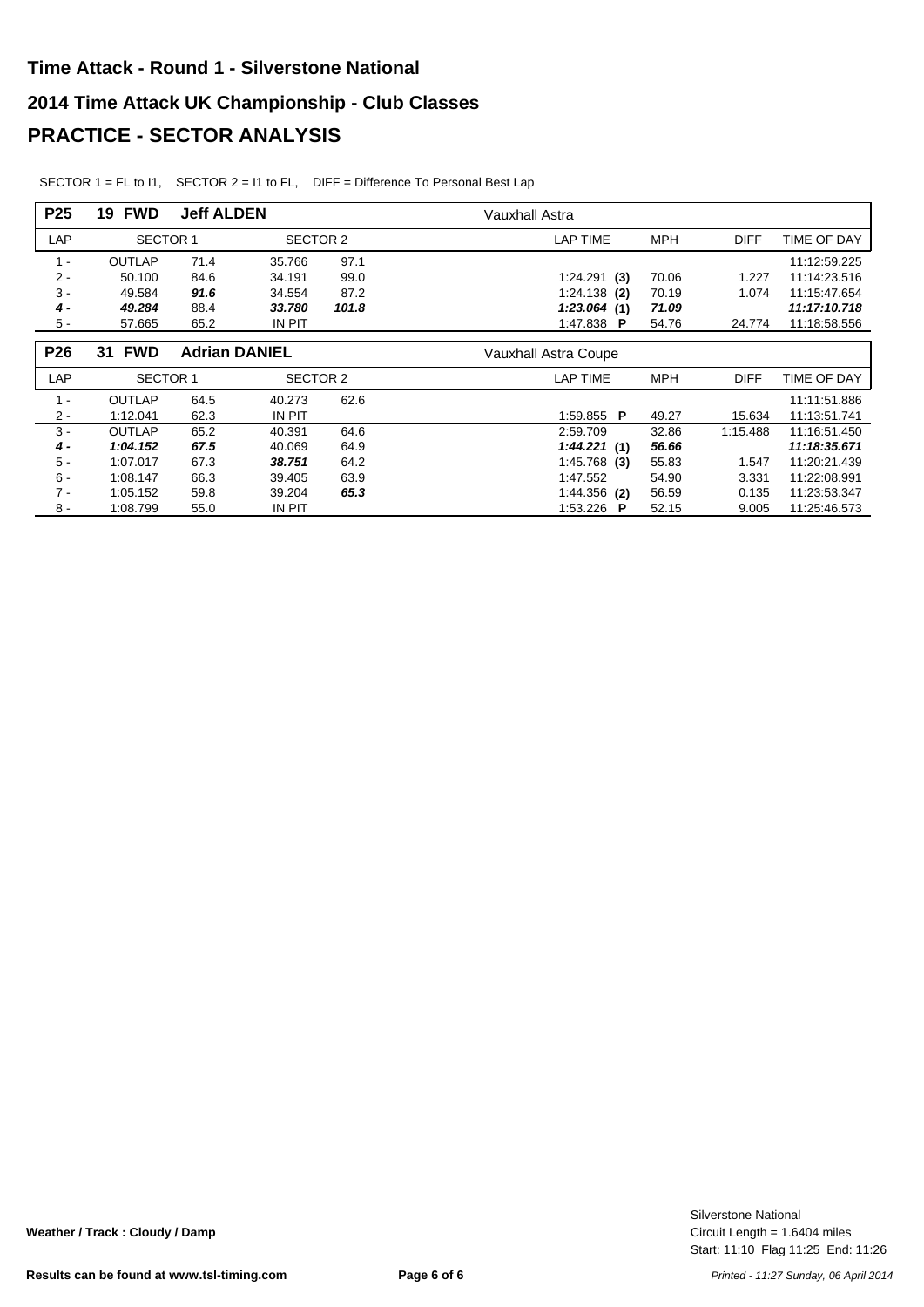## **2014 Time Attack UK Championship - Club Classes PRACTICE - BEST SPEEDS Time Attack - Round 1 - Silverstone National**

|                |     | <b>SECTOR 1</b>       |            |         | <b>SECTOR 2</b> |            |     | <b>FINISH LINE</b>    |            |
|----------------|-----|-----------------------|------------|---------|-----------------|------------|-----|-----------------------|------------|
| <b>POS</b>     |     | NO NAME               | <b>MPH</b> | NO NAME |                 | <b>MPH</b> | NO. | <b>NAME</b>           | <b>MPH</b> |
| 1              | 83  | Matthew WEBSTER       | 127.3      |         |                 |            | 58  | Kevin JONES           | 126.4      |
| 2              | 58  | Kevin JONES           | 127.0      |         |                 |            | 80  | Dave COE              | 123.8      |
| 3              | 80  | Dave COE              | 124.2      |         |                 |            | 83  | Matthew WEBSTER       | 120.0      |
| $\overline{4}$ | 76  | Mark DONNELLY         | 123.1      |         |                 |            | 22  | Damien BRADLEY        | 119.3      |
| 5              | 30  | Matthew STRAKER       | 118.7      |         |                 |            | 92  | Daniel CLARK          | 118.0      |
| 6              | 69  | James PROCTER         | 117.9      |         |                 |            | 76  | Mark DONNELLY         | 116.6      |
| 7              | 92  | Daniel CLARK          | 117.7      |         |                 |            | 43  | Andy GRADY            | 116.3      |
| 8              | 28  | Mark BURNETT          | 116.7      |         |                 |            | 25  | Adam JONES            | 116.1      |
| 9              | 48  | Umar MASOOD           | 114.9      |         |                 |            | 79  | <b>Eric HOLMES</b>    | 115.9      |
| 10             | 22  | Damien BRADLEY        | 113.1      |         |                 |            | 400 | Jason BIRD            | 115.7      |
| 11             | 400 | Jason BIRD            | 112.2      |         |                 |            | 30  | Matthew STRAKER       | 115.3      |
| 12             | 13  | Darren SPOONER        | 111.4      |         |                 |            | 64  | Jonny FLETCHER        | 115.1      |
| 13             | 55  | Neil CLARK            | 110.7      |         |                 |            | 35  | Will WATSON           | 113.3      |
| 14             | 44  | Lorence CHARTER       | 109.4      |         |                 |            | 48  | Umar MASOOD           | 112.9      |
| 15             | 25  | Adam JONES            | 108.9      |         |                 |            | 97  | <b>Stuart SUMMERS</b> | 112.4      |
| 16             | 43  | Andy GRADY            | 106.8      |         |                 |            | 13  | Darren SPOONER        | 112.4      |
| 17             | 29  | <b>Neil WRENN</b>     | 106.6      |         |                 |            | 69  | James PROCTER         | 111.6      |
| 18             | 97  | <b>Stuart SUMMERS</b> | 106.6      |         |                 |            | 55  | Neil CLARK            | 110.7      |
| 19             | 35  | Will WATSON           | 105.1      |         |                 |            | 28  | Mark BURNETT          | 109.7      |
| 20             | 64  | Jonny FLETCHER        | 103.4      |         |                 |            | 29  | Neil WRENN            | 109.4      |
| 21             | 800 | Mark FLOOK            | 102.7      |         |                 |            | 44  | Lorence CHARTER       | 108.3      |
| 22             | 86  | Kai BARKER (OHW)      | 100.6      |         |                 |            | 27  | Antonio GIOVINAZZO    | 102.4      |
| 23             | 79  | Eric HOLMES           | 92.8       |         |                 |            | 800 | Mark FLOOK            | 101.8      |
| 24             | 19  | <b>Jeff ALDEN</b>     | 91.6       |         |                 |            | 19  | <b>Jeff ALDEN</b>     | 101.8      |
| 25             | 27  | Antonio GIOVINAZZO    | 91.1       |         |                 |            | 86  | Kai BARKER (OHW)      | 93.5       |
| 26             | 31  | <b>Adrian DANIEL</b>  | 67.5       |         |                 |            | 31  | <b>Adrian DANIEL</b>  | 65.3       |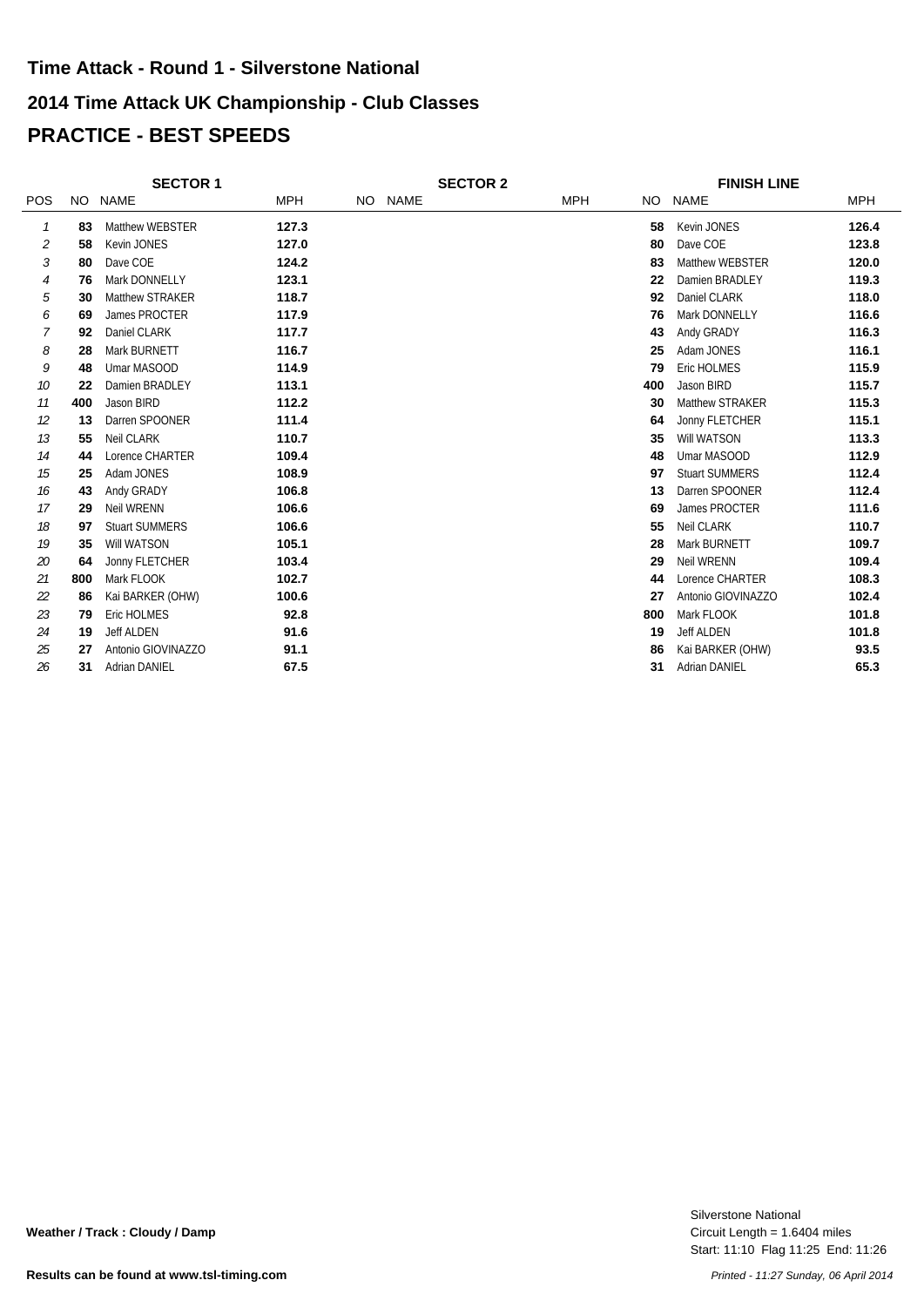# **2014 Time Attack UK Championship - Club Classes PRACTICE - BEST SECTORS Time Attack - Round 1 - Silverstone National**

|    | <b>SECTOR 1</b> |             | <b>SECTOR 2</b> |                 |             |    | <b>IDEAL / BEST COMPARISON</b> |                 |              |             |             |  |  |
|----|-----------------|-------------|-----------------|-----------------|-------------|----|--------------------------------|-----------------|--------------|-------------|-------------|--|--|
|    | POS NO NAME     | <b>TIME</b> |                 | NO NAME         | <b>TIME</b> |    |                                | POS NO NAME     | <b>IDEAL</b> | <b>BEST</b> | <b>DIFF</b> |  |  |
|    | 80 COE          | 39.643      |                 | 80 COE          | 28.338      |    |                                | PERFECT LAP     | 1:07.981     |             |             |  |  |
| 2  | 58 JONES        | 40.294      |                 | 83 WEBSTER      | 28.930      |    |                                | 80 COE          | 1:07.981     | 1:08.614    | 0.633       |  |  |
| 3  | 22 BRADLEY      | 40.398      |                 | 76 DONNELLY     | 28.985      | 2  |                                | 58 JONES        | 1:09.556     | 1:09.843    | 0.287       |  |  |
|    | 76 DONNELLY     | 40.937      |                 | 13 SPOONER      | 29.205      |    |                                | 22 BRADLEY      | 1:09.747     | 1:10.589    | 0.842       |  |  |
| 5  | 83 WEBSTER      | 41.051      |                 | 58 JONES        | 29.262      | 4  |                                | 76 DONNELLY     | 1:09.922     | 1:09.922    | 0.000       |  |  |
| 6  | 30 STRAKER      | 41.258      |                 | <b>400 BIRD</b> | 29.335      | 5  |                                | 83 WEBSTER      | 1:09.981     | 1:10.483    | 0.502       |  |  |
|    | 43 GRADY        | 41.551      |                 | 22 BRADLEY      | 29.349      | 6  |                                | 13 SPOONER      | 1:10.942     | 1:10.953    | 0.011       |  |  |
| 8  | 400 BIRD        | 41.705      |                 | 28 BURNETT      | 29.510      |    |                                | 400 BIRD        | 1:11.040     | 1:11.074    | 0.034       |  |  |
| 9  | 13 SPOONER      | 41.737      |                 | 92 CLARK        | 29.622      | 8  |                                | 30 STRAKER      | 1:11.388     | 1:11.388    | 0.000       |  |  |
| 10 | 25 JONES        | 41.907      |                 | 48 MASOOD       | 29.687      | 9  |                                | 43 GRADY        | 1:11.541     | 1:12.431    | 0.890       |  |  |
| 11 | 92 CLARK        | 42.393      |                 | 69 PROCTER      | 29.841      | 10 |                                | 92 CLARK        | 1:12.015     | 1:12.283    | 0.268       |  |  |
| 12 | 29 WRENN        | 42.736      |                 | 43 GRADY        | 29.990      | 11 |                                | 28 BURNETT      | 1:12.322     | 1:12.322    | 0.000       |  |  |
| 13 | 28 BURNETT      | 42.812      |                 | 29 WRENN        | 30.022      | 12 |                                | 25 JONES        | 1:12.540     | 1:12.540    | 0.000       |  |  |
| 14 | 48 MASOOD       | 42.909      |                 | 30 STRAKER      | 30.130      | 13 |                                | 48 MASOOD       | 1:12.596     | 1:13.310    | 0.714       |  |  |
| 15 | 64 FLETCHER     | 42.970      |                 | 64 FLETCHER     | 30.499      | 14 |                                | 29 WRENN        | 1:12.758     | 1:12.758    | 0.000       |  |  |
| 16 | 35 WATSON       | 43.295      |                 | 79 HOLMES       | 30.501      | 15 |                                | 64 FLETCHER     | 1:13.469     | 1:13.469    | 0.000       |  |  |
| 17 | 44 CHARTER      | 43.342      |                 | 25 JONES        | 30.633      | 16 |                                | 69 PROCTER      | 1:13.514     | 1:14.675    | 1.161       |  |  |
| 18 | 97 SUMMERS      | 43.515      |                 | 97 SUMMERS      | 30.666      | 17 |                                | 35 WATSON       | 1:14.153     | 1:14.260    | 0.107       |  |  |
| 19 | 69 PROCTER      | 43.673      |                 | 44 CHARTER      | 30.846      | 18 |                                | 97 SUMMERS      | 1:14.181     | 1:14.181    | 0.000       |  |  |
| 20 | 55 CLARK        | 44.207      |                 | 35 WATSON       | 30.858      | 19 |                                | 44 CHARTER      | 1:14.188     | 1:14.188    | 0.000       |  |  |
| 21 | 79 HOLMES       | 44.690      |                 | 55 CLARK        | 31.323      | 20 |                                | 79 HOLMES       | 1:15.191     | 1:15.191    | 0.000       |  |  |
| 22 | 800 FLOOK       | 46.710      |                 | 86 BARKER (OHW) | 31.860      | 21 |                                | 55 CLARK        | 1:15.530     | 1:16.785    | 1.255       |  |  |
| 23 | 86 BARKER (OHW) | 47.775      |                 | 27 GIOVINAZZO   | 32.748      | 22 |                                | 800 FLOOK       | 1:19.537     | 1:21.843    | 2.306       |  |  |
| 24 | 27 GIOVINAZZO   | 48.369      |                 | 800 FLOOK       | 32.827      | 23 |                                | 86 BARKER (OHW) | 1:19.635     | 1:19.789    | 0.154       |  |  |
| 25 | 19 ALDEN        | 49.284      |                 | 19 ALDEN        | 33.780      | 24 |                                | 27 GIOVINAZZO   | 1:21.117     | 1:21.823    | 0.706       |  |  |
| 26 | 31 DANIEL       | 1:04.152    |                 | 31 DANIEL       | 38.751      | 25 |                                | 19 ALDEN        | 1:23.064     | 1:23.064    | 0.000       |  |  |
|    |                 |             |                 |                 |             | 26 |                                | 31 DANIEL       | 1:42.903     | 1:44.221    | 1.318       |  |  |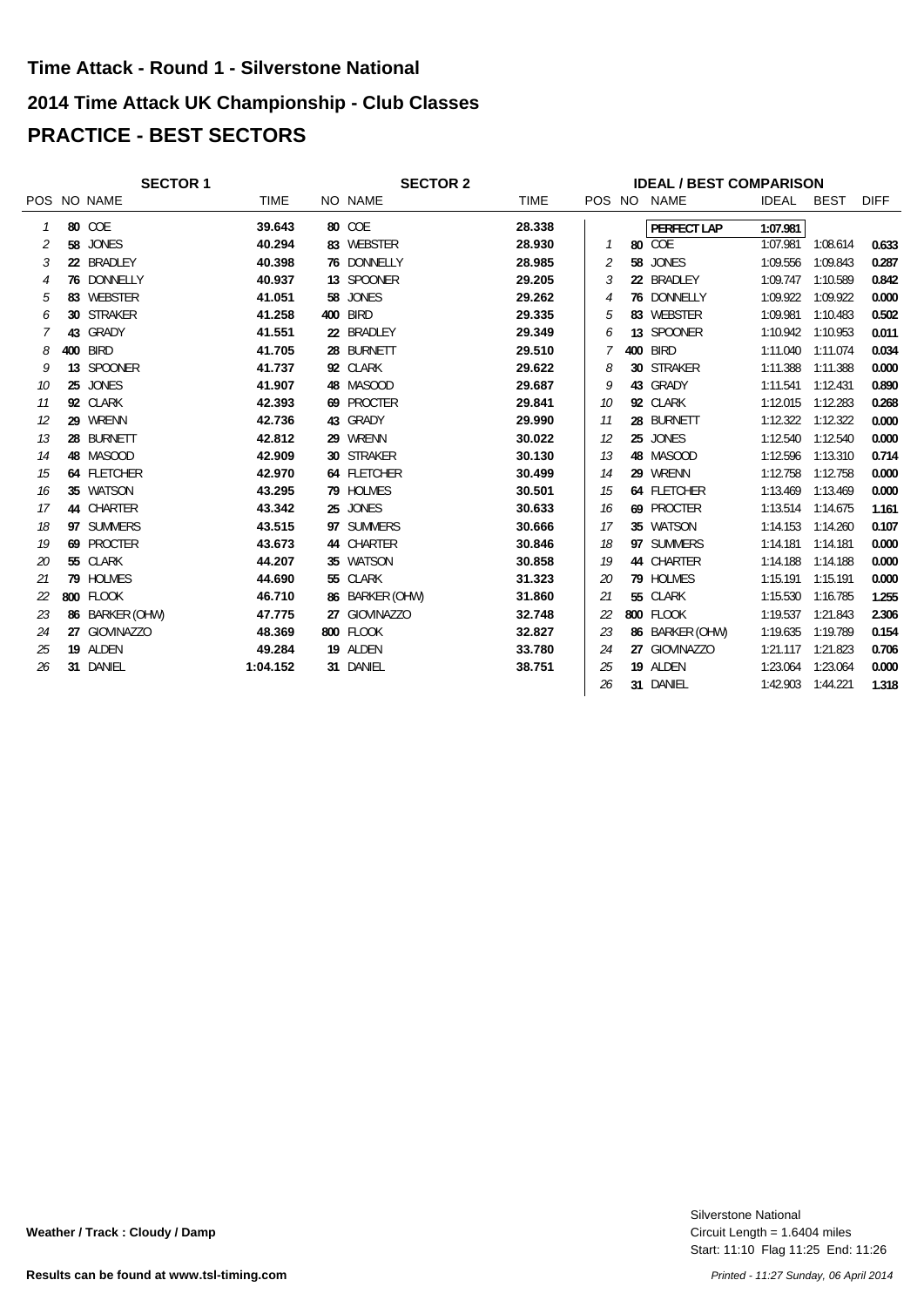

# **2014 Time Attack UK Championship - Pro Classes Time Attack - Round 1 - Silverstone National PRACTICE - CLASSIFICATION**

| <b>POS</b> | NO. | CL         |                         | PIC DRIVER / TEAM                                 | <b>CAR</b>          | <b>TIME</b> |                | ON LAPS | GAP    | <b>DIFF</b> | <b>MPH</b> |
|------------|-----|------------|-------------------------|---------------------------------------------------|---------------------|-------------|----------------|---------|--------|-------------|------------|
|            | 3   | EXT        |                         | <b>Olly CLARK</b><br>ROGER CLARK MOTORSPORT       | Subaru Impreza      | 58.488      | $\overline{4}$ | 10      |        |             | 100.97     |
| 2          | 66  | CP         |                         | <b>Philip REED</b>                                | Mitsubishi EVO 6    | 1:03.975    | 10             | 11      | 5.487  | 5.487       | 92.31      |
| 3          | 5   | CP         | $\overline{a}$          | <b>Richard MARSHALL</b><br><b>HEL PERFORMANCE</b> | Mitsubishi EVO 9 GT | 1:04.178    | 3              | 4       | 5.690  | 0.203       | 92.02      |
| 4          | 62  | CP         | $\overline{\mathbf{3}}$ | <b>Brad SHEEHAN</b><br>MA DEVELOPMENTS            | Mitsubishi EVO 9 GT | 1:04.978    | 6              | 9       | 6.490  | 0.800       | 90.88      |
| 5          | 24  | EXT        | $\overline{c}$          | <b>Marcus WEBSTER</b><br>MIDLANDS PERFORMANCE     | Nissan Skyline      | 1:06.412    | 6              | 10      | 7.924  | 1.434       | 88.92      |
| 6          | 88  | CP         | 4                       | <b>Andrew BARBOUR</b><br>NR AUTOSPORT             | Mitsubishi EVO 5    | 1:07.027    | 8              | 9       | 8.539  | 0.615       | 88.10      |
| 7          | 41  | <b>PRO</b> |                         | <b>Mark POLLARD</b><br>POLLARD BOXES              | MG Metro 6R4        | 1:07.463    | 3              | 4       | 8.975  | 0.436       | 87.53      |
| 8          | 00  | PRO        | $\overline{a}$          | <b>Simon DEATON</b><br>HEL PERFORMANCE            | Porsche 997 GT3     | 1:07.865    | 3              | 5       | 9.377  | 0.402       | 87.02      |
| 9          | 208 | EXT        |                         | $_3$ Granville TAYLOR                             | Volkswagen Beetle   | 1:09.214    | $\overline{4}$ | 7       | 10.726 | 1.349       | 85.32      |
| 10         | 10  | CP         |                         | Jason OGG<br>RA MOTORSPORT DEVELOPMENTS           | Subaru Impreza      | 1:09.462    | 3              | 5       | 10.974 | 0.248       | 85.02      |

**\* CAR 33 - TRANSPONDER NOT WORKING.**

| Weather / Track: Cloudy / Damp<br>These results are provisional until the conclusion of any judicial and technical matters. |             | Silverstone National<br>Circuit Length $= 1.6404$ miles<br>Start: 11:28 Flag 11:43 End: 11:45 |
|-----------------------------------------------------------------------------------------------------------------------------|-------------|-----------------------------------------------------------------------------------------------|
| Clerk Of Course :                                                                                                           | Timekeeper: |                                                                                               |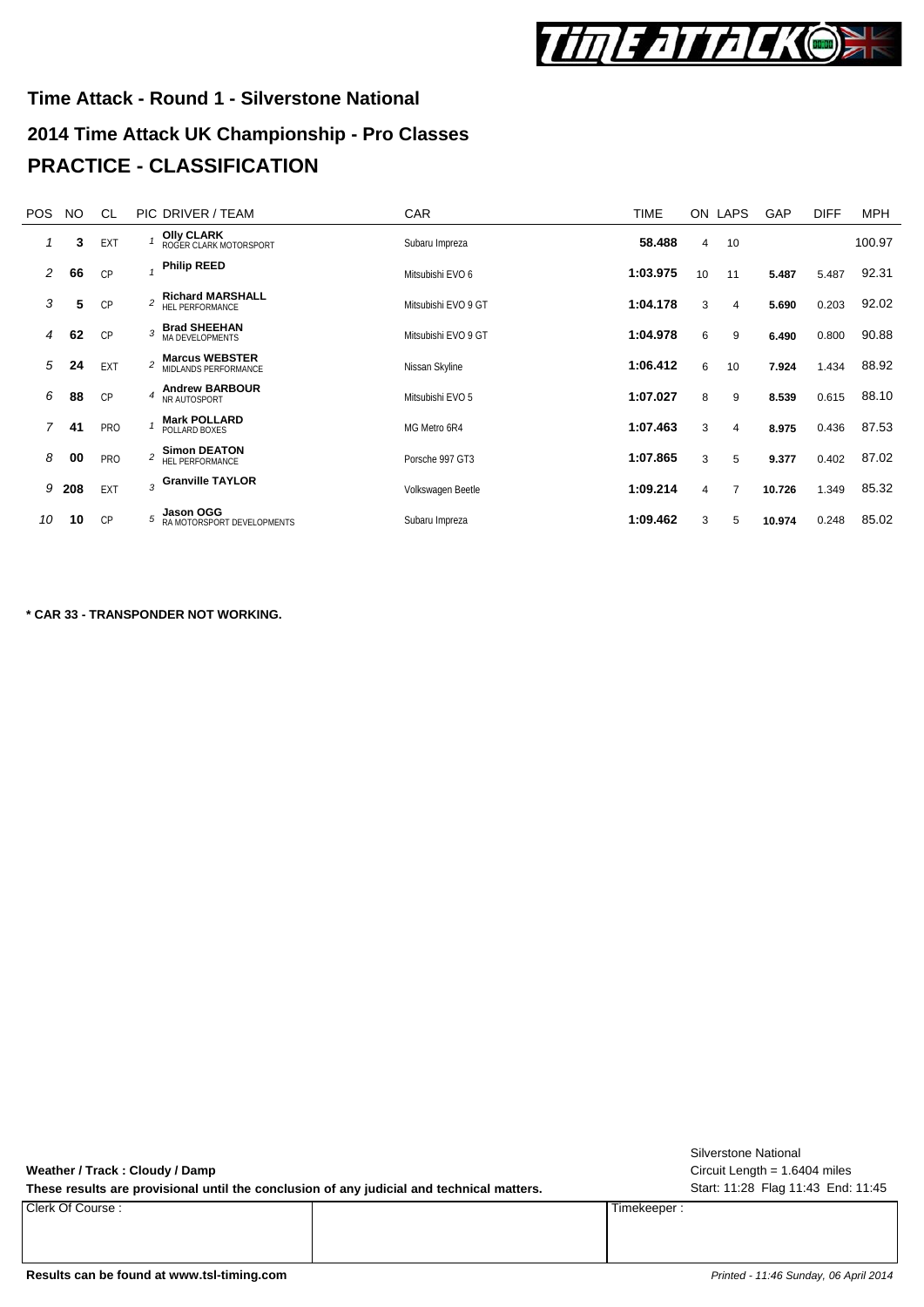| <b>P1</b>      | 3 EXT           | <b>Olly CLARK</b>                  |                       |       | Subaru Impreza - ROGER CLARK MOTORSPORT      |              |
|----------------|-----------------|------------------------------------|-----------------------|-------|----------------------------------------------|--------------|
| LAP            | <b>SECTOR 1</b> |                                    | <b>SECTOR 2</b>       |       | <b>LAP TIME</b><br><b>MPH</b><br><b>DIFF</b> | TIME OF DAY  |
| $1 -$          | <b>OUTLAP</b>   | 79.5                               | 30.165                | 93.1  |                                              | 11:31:35.270 |
| $2 -$          | 41.220          | 139.2                              | 25.132                | 135.3 | 1:06.352<br>89.00<br>7.864                   | 11:32:41.622 |
| $3 -$          | 35.226          | 143.7                              | 24.795                | 136.1 | 98.39<br>$1:00.021$ (3)<br>1.533             | 11:33:41.643 |
| $4 -$          | 34.065          | 144.6                              | 24.423                | 136.4 | 100.97<br>58.488 (1)                         | 11:34:40.131 |
| 5 -            | 35.315          | 127.3                              | 26.280                | 137.2 | 1:01.595<br>95.87<br>3.107                   | 11:35:41.726 |
| 6 -            | 34.199          | 122.0                              | 33.604                | 75.4  | 87.10<br>1:07.803<br>9.315                   | 11:36:49.529 |
| $7 -$          | 41.709          | 130.5                              | 24.971                | 137.2 | 1:06.680<br>88.56<br>8.192                   | 11:37:56.209 |
| 8 -            | 34.132          | 135.0                              | 25.560                | 132.8 | 98.93<br>59.692 (2)<br>1.204                 | 11:38:55.901 |
| $9 -$          | 38.906          | 133.1                              | 24.853                | 136.7 | 1:03.759<br>92.62<br>5.271                   | 11:39:59.660 |
| $10 -$         | 44.978          | 74.8                               | <b>IN PIT</b>         |       | 1:29.788 P<br>65.77<br>31.300                | 11:41:29.448 |
| P <sub>2</sub> | 66 CP           |                                    | <b>Philip REED</b>    |       | Mitsubishi EVO 6 -                           |              |
| LAP            | <b>SECTOR 1</b> |                                    | <b>SECTOR 2</b>       |       | <b>MPH</b><br><b>DIFF</b><br><b>LAP TIME</b> | TIME OF DAY  |
| $1 -$          | OUTLAP          | 113.9                              | 30.558                | 118.9 |                                              | 11:29:16.758 |
| $2 -$          | 38.909          | 125.2                              | 28.086                | 121.1 | 1:06.995<br>88.15<br>3.020                   | 11:30:23.753 |
| $3 -$          | 38.278          | 130.0                              | 27.625                | 125.5 | 1:05.903<br>89.61<br>1.928                   | 11:31:29.656 |
| $4 -$          | 37.367          | 132.6                              | 27.043                | 128.1 | 91.68<br>1:04.410(3)<br>0.435                | 11:32:34.066 |
| $5 -$          | 36.679          | 140.3                              | 37.164                | 120.6 | 1:13.843<br>79.97<br>9.868                   | 11:33:47.909 |
| $6 -$          | 38.458          | 121.3                              | 27.497                | 129.7 | 89.54<br>1.980<br>1:05.955                   | 11:34:53.864 |
| $7 -$          | 38.884          | 107.2                              | <b>IN PIT</b>         |       | 12.276<br>1:16.251 $P$<br>77.45              | 11:36:10.115 |
| $8 -$          | OUTLAP          | 120.0                              | 27.740                | 126.7 | 3:12.093<br>30.74<br>2:08.118                | 11:39:22.208 |
| $9 -$          | 37.437          | 125.2                              | 26.848                | 128.4 | $1:04.285$ (2)<br>91.86<br>0.310             | 11:40:26.493 |
| $10 -$         | 36.855          | 125.9                              | 27.120                | 126.9 | 92.31<br>1:03.975(1)                         | 11:41:30.468 |
| $11 -$         | 37.680          | 121.1                              | <b>IN PIT</b>         |       | 78.69<br>1:15.049 P<br>11.074                | 11:42:45.517 |
| P <sub>3</sub> | 5 CP            | <b>Richard MARSHALL</b>            |                       |       | Mitsubishi EVO 9 GT - HEL PERFORMANCE        |              |
| LAP            |                 | <b>SECTOR 1</b><br><b>SECTOR 2</b> |                       |       | <b>LAP TIME</b><br><b>MPH</b><br><b>DIFF</b> | TIME OF DAY  |
| $1 -$          | OUTLAP          | 104.8                              | 30.044                | 119.7 |                                              | 11:30:17.254 |
| $2 -$          | 38.625          | 114.3                              | 27.156                | 126.7 | $1:05.781$ (2)<br>89.77<br>1.603             | 11:31:23.035 |
| $3 -$          | 37.000          | 134.7                              | 27.178                | 124.0 | 1:04.178(1)<br>92.02                         | 11:32:27.213 |
| $4 -$          | 37.858          | 129.0                              | <b>IN PIT</b>         |       | 2:46.818 P<br>35.40<br>1:42.640              | 11:35:14.031 |
| <b>P4</b>      | 62 CP           |                                    | <b>Brad SHEEHAN</b>   |       | Mitsubishi EVO 9 GT - MA DEVELOPMENTS        |              |
| LAP            | <b>SECTOR 1</b> |                                    | <b>SECTOR 2</b>       |       | <b>LAP TIME</b><br><b>MPH</b><br><b>DIFF</b> | TIME OF DAY  |
| $1 -$          |                 | 112.4                              | 29.710                | 112.9 |                                              | 11:32:47.603 |
| $2 -$          | 39.328          | 113.7                              | 29.143                | 120.8 | 1:08.471<br>86.25<br>3.493                   | 11:33:56.074 |
| $3 -$          | 38.845          | 120.2                              | 28.108                | 120.6 | 88.20<br>1:06.953<br>1.975                   | 11:35:03.027 |
| $4 -$          | 38.130          | 117.7                              | 30.724                | 123.3 | 1:08.854<br>85.77<br>3.876                   | 11:36:11.881 |
| 5 -            | 38.818          | 123.5                              | 28.118                | 123.8 | 1:06.936<br>88.22<br>1.958                   | 11:37:18.817 |
| $6 -$          | 37.547          | 131.8                              | 27.431                | 127.2 | 1:04.978(1)<br>90.88                         | 11:38:23.795 |
| $7 -$          | 38.520          | 119.4                              | 31.671                | 114.9 | 1:10.191<br>84.13<br>5.213                   | 11:39:33.986 |
| $8 -$          | 38.269          | 120.0                              | 27.864                | 124.5 | $1:06.133$ (2)<br>89.29<br>1.155             | 11:40:40.119 |
| $9 -$          | 37.768          | 121.1                              | 28.511                | 126.2 | $1:06.279$ (3)<br>89.10<br>1.301             | 11:41:46.398 |
| P <sub>5</sub> | <b>24 EXT</b>   |                                    | <b>Marcus WEBSTER</b> |       | Nissan Skyline - MIDLANDS PERFORMANCE        |              |
| LAP            | <b>SECTOR 1</b> |                                    | SECTOR 2              |       | <b>LAP TIME</b><br><b>MPH</b><br><b>DIFF</b> | TIME OF DAY  |
| $1 -$          | OUTLAP          | 84.4                               | 33.253                | 107.8 |                                              | 11:29:32.122 |
| $2 -$          | 44.644          | 93.7                               | 31.062                | 118.9 | 1:15.706<br>78.00<br>9.294                   | 11:30:47.828 |
| 3 -            | 40.094          | 100.4                              | 29.040                | 126.4 | 85.42<br>1:09.134<br>2.722                   | 11:31:56.962 |
| $4 -$          | 39.416          | 112.0                              | 27.804                | 134.7 | 87.85<br>0.808<br>$1:07.220$ (3)             | 11:33:04.182 |
| $5 -$          | 42.229          | 99.7                               | 28.525                | 127.2 | 1:10.754<br>83.46<br>4.342                   | 11:34:14.936 |
| 6 -            | 38.545          | 105.1                              | 27.867                | 128.1 | 1:06.412(1)<br>88.92                         | 11:35:21.348 |
| $7 -$          | 39.712          | 88.4                               | IN PIT                |       | 21.709<br>1:28.121 <b>P</b><br>67.01         | 11:36:49.469 |
| $8 -$          | OUTLAP          | 103.5                              | 28.625                | 124.7 | 4:12.359<br>23.40<br>3:05.947                | 11:41:01.828 |
| $9 -$          | 38.132          | 110.5                              | 28.355                | 125.5 | $1:06.487$ (2)<br>88.82<br>0.075             | 11:42:08.315 |

SECTOR 1 = FL to I1, SECTOR 2 = I1 to FL, DIFF = Difference To Personal Best Lap

**Weather / Track : Cloudy / Damp**

Start: 11:28 Flag 11:43 End: 11:45 Circuit Length = 1.6404 miles Silverstone National

10 - 45.984 81.7 IN PIT **1:35.685 P** 61.71 29.273 11:43:44.000

٦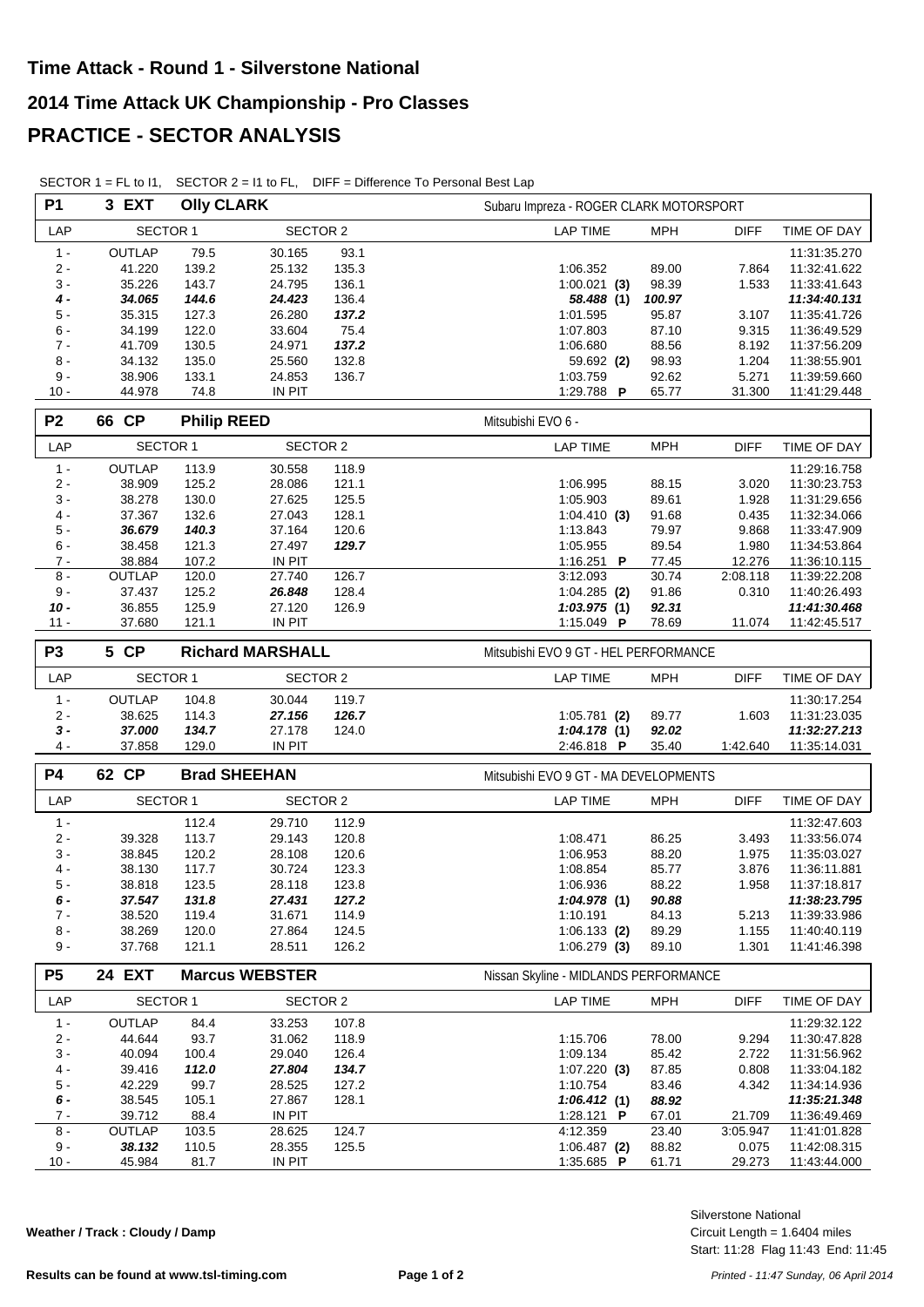| <b>P6</b>      | <b>88 CP</b>    |                             | <b>Andrew BARBOUR</b>   |       | Mitsubishi EVO 5 - NR AUTOSPORT              |              |
|----------------|-----------------|-----------------------------|-------------------------|-------|----------------------------------------------|--------------|
| LAP            | SECTOR 1        |                             | <b>SECTOR 2</b>         |       | <b>DIFF</b><br><b>LAP TIME</b><br><b>MPH</b> | TIME OF DAY  |
| $1 -$          | <b>OUTLAP</b>   | 94.7                        | 32.810                  | 101.4 |                                              | 11:29:29.821 |
| $2 -$          | 45.439          | 101.8                       | 31.053                  | 113.5 | 77.20<br>1:16.492<br>9.465                   | 11:30:46.313 |
| $3 -$          | 38.903          | 115.5                       | 29.567                  | 112.4 | $1:08.470$ (3)<br>86.25<br>1.443             | 11:31:54.783 |
| $4 -$          | 38.914          | 113.3                       | 28.980                  | 116.3 | $1:07.894$ (2)<br>86.98<br>0.867             | 11:33:02.677 |
| $5 -$          | 48.992          | 95.3                        | IN PIT                  |       | 64.28<br>24.843<br>1:31.870 P                | 11:34:34.547 |
| $6 -$          | <b>OUTLAP</b>   | 101.3                       | 34.041                  | 89.1  | 19.68<br>5:00.069<br>3:53.042                | 11:39:34.616 |
| $7 -$          | 46.757          | 106.6                       | 30.414                  | 111.8 | 76.52<br>1:17.171<br>10.144                  | 11:40:51.787 |
| $8-$           | 38.159          | 119.4                       | 28.868                  | 118.7 | 1:07.027(1)<br>88.10                         | 11:41:58.814 |
| $9 -$          | 49.104          | 89.1                        | 36.126                  | 117.6 | 1:25.230<br>69.29<br>18.203                  | 11:43:24.044 |
| <b>P7</b>      | <b>41 PRO</b>   |                             | <b>Mark POLLARD</b>     |       | MG Metro 6R4 - POLLARD BOXES                 |              |
| LAP            | <b>SECTOR 1</b> |                             | <b>SECTOR 2</b>         |       | <b>MPH</b><br><b>LAP TIME</b><br><b>DIFF</b> | TIME OF DAY  |
| $1 -$          | OUTLAP          | 84.9                        | 32.095                  | 115.1 |                                              | 11:37:43.975 |
| $2 -$          | 44.107          | 101.5                       | 29.500                  | 118.9 | 80.23<br>6.144<br>$1:13.607$ (2)             | 11:38:57.582 |
| $3 -$          | 39.637          | 131.5                       | 27.826                  | 117.8 | 1:07.463(1)<br>87.53                         | 11:40:05.045 |
| $4 -$          | 52.347          | 74.9                        | IN PIT                  |       | 1:33.948 P<br>62.86<br>26.485                | 11:41:38.993 |
| P <sub>8</sub> | <b>00 PRO</b>   |                             | <b>Simon DEATON</b>     |       | Porsche 997 GT3 - HEL PERFORMANCE            |              |
| LAP            |                 | SECTOR 1<br><b>SECTOR 2</b> |                         |       | <b>LAP TIME</b><br><b>MPH</b><br><b>DIFF</b> | TIME OF DAY  |
| $1 -$          | OUTLAP          | 75.4                        | IN PIT                  |       | P                                            | 11:30:01.682 |
| $2 -$          | <b>OUTLAP</b>   | 107.7                       | 28.989                  | 114.1 | 10:41.212<br>9.21<br>9:33.347                | 11:40:42.894 |
| $3 -$          | 39.679          | 120.0                       | 28.186                  | 122.0 | 87.02<br>1:07.865(1)                         | 11:41:50.759 |
| $4 -$          | 38.984          | 116.1                       | 29.179                  | 117.2 | $1:08.163$ (2)<br>86.64<br>0.298             | 11:42:58.922 |
| $5 -$          | 39.348          | 128.5                       | IN PIT                  |       | 1:16.798 P<br>76.89<br>8.933                 | 11:44:15.720 |
| P <sub>9</sub> | 208 EXT         |                             | <b>Granville TAYLOR</b> |       | Volkswagen Beetle -                          |              |
| LAP            | <b>SECTOR 1</b> |                             | <b>SECTOR 2</b>         |       | <b>LAP TIME</b><br><b>MPH</b><br><b>DIFF</b> | TIME OF DAY  |
| $1 -$          | OUTLAP          | 106.8                       | 29.626                  | 106.7 |                                              | 11:33:00.125 |
| $2 -$          | 1:02.161        | 109.6                       | 29.149                  | 111.4 | 1:31.310<br>64.67<br>22.096                  | 11:34:31.435 |
| $3 -$          | 42.727          | 105.6                       | 1:22.697                | 106.7 | 47.08<br>2:05.424<br>56.210                  | 11:36:36.859 |
| 4 -            | 40.547          | 122.9                       | 28.667                  | 115.9 | 85.32<br>1:09.214(1)                         | 11:37:46.073 |
| $5 -$          | 40.885          | 120.6                       | 28.544                  | 115.1 | $1:09.429$ (2)<br>85.06<br>0.215             | 11:38:55.502 |
| 6 -            | 41.967          | 119.6                       | 29.457                  | 115.9 | 2.210<br>$1:11.424$ (3)<br>82.68             | 11:40:06.926 |
| $7 -$          | 41.137          | 97.5                        | IN PIT                  |       | 1:24.379 P<br>69.98<br>15.165                | 11:41:31.305 |
| P10            | 10 CP           | <b>Jason OGG</b>            |                         |       | Subaru Impreza - RA MOTORSPORT DEVELOPMENTS  |              |
| LAP            | <b>SECTOR 1</b> |                             | <b>SECTOR 2</b>         |       | <b>MPH</b><br><b>LAP TIME</b><br><b>DIFF</b> | TIME OF DAY  |
| $1 -$          | <b>OUTLAP</b>   | 97.2                        | 32.000                  | 106.2 |                                              | 11:29:24.708 |
| $2 -$          | 41.124          | 106.1                       | 30.390                  | 111.2 | $1:11.514$ (2)<br>82.58<br>2.052             | 11:30:36.222 |
| $3 -$          | 40.273          | 114.1                       | 29.189                  | 118.7 | 85.02<br>1:09.462(1)                         | 11:31:45.684 |
| $4 -$          | 39.632          | 108.0                       | 32.013                  | 87.2  | 82.42<br>2.183<br>$1:11.645$ (3)             | 11:32:57.329 |
| $5 -$          | 55.762          | 83.3                        | IN PIT                  |       | 1:40.641 P<br>58.68<br>31.179                | 11:34:37.970 |
|                |                 |                             |                         |       |                                              |              |

SECTOR 1 = FL to I1, SECTOR 2 = I1 to FL, DIFF = Difference To Personal Best Lap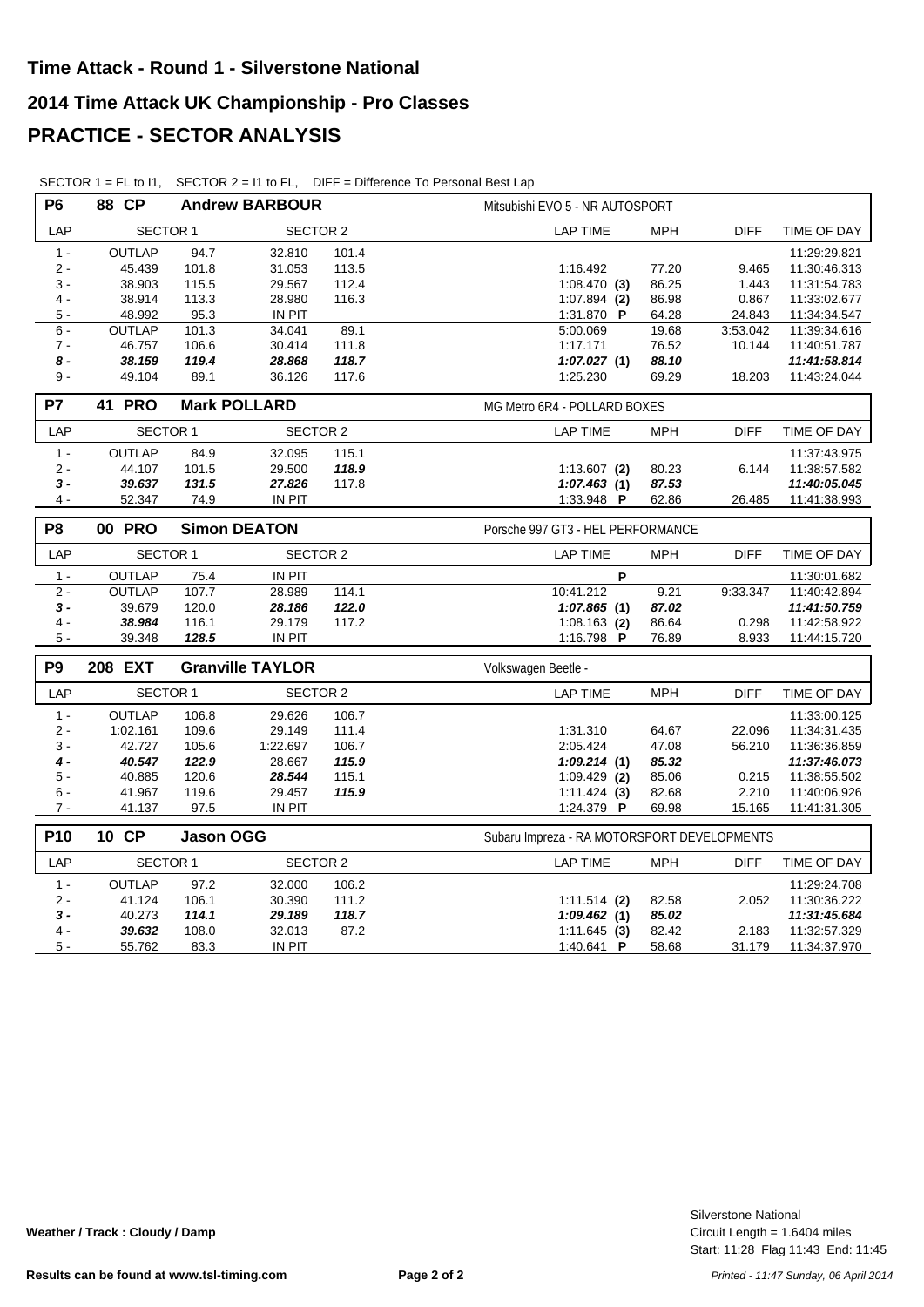# **2014 Time Attack UK Championship - Pro Classes PRACTICE - BEST SPEEDS Time Attack - Round 1 - Silverstone National**

|            |     | <b>SECTOR 1</b>         |            |     |      | <b>SECTOR 2</b> |            |     | <b>FINISH LINE</b>      |            |
|------------|-----|-------------------------|------------|-----|------|-----------------|------------|-----|-------------------------|------------|
| <b>POS</b> | NO. | NAME                    | <b>MPH</b> | NO. | NAME |                 | <b>MPH</b> | NO. | NAME                    | <b>MPH</b> |
|            |     | 3 Olly CLARK            | 144.6      |     |      |                 |            |     | 3 Olly CLARK            | 137.2      |
|            | 66  | <b>Philip REED</b>      | 140.3      |     |      |                 |            | 24  | Marcus WEBSTER          | 134.7      |
| 3          | 5.  | <b>Richard MARSHALL</b> | 134.7      |     |      |                 |            | 66  | Philip REED             | 129.7      |
| 4          | 62  | <b>Brad SHEEHAN</b>     | 131.8      |     |      |                 |            | 62  | <b>Brad SHEEHAN</b>     | 127.2      |
| 5          | 41  | Mark POLLARD            | 131.5      |     |      |                 |            | 5.  | Richard MARSHALL        | 126.7      |
| 6          | 00  | Simon DEATON            | 128.5      |     |      |                 |            | 00  | Simon DEATON            | 122.0      |
|            | 208 | <b>Granville TAYLOR</b> | 122.9      |     |      |                 |            | 41  | Mark POLLARD            | 118.9      |
| 8          | 88  | Andrew BARBOUR          | 119.4      |     |      |                 |            | 10  | Jason OGG               | 118.7      |
| 9          | 10  | Jason OGG               | 114.1      |     |      |                 |            | 88  | Andrew BARBOUR          | 118.7      |
| 10         | 24  | Marcus WEBSTER          | 112.0      |     |      |                 |            | 208 | <b>Granville TAYLOR</b> | 115.9      |

Start: 11:28 Flag 11:43 End: 11:45 Circuit Length = 1.6404 miles Silverstone National

**Weather / Track : Cloudy / Damp**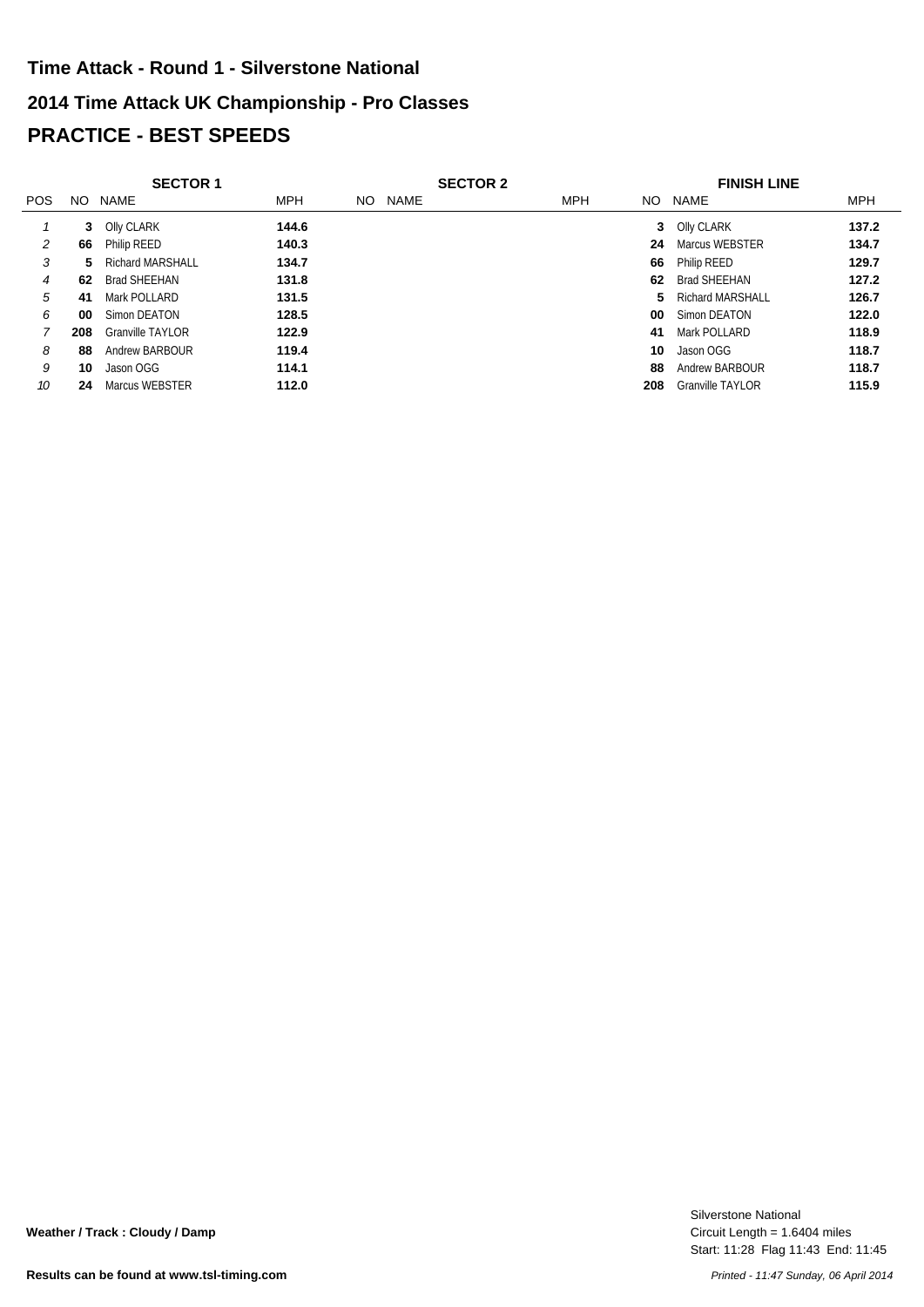# **2014 Time Attack UK Championship - Pro Classes PRACTICE - BEST SECTORS Time Attack - Round 1 - Silverstone National**

|    | <b>SECTOR 1</b><br><b>SECTOR 2</b> |                |             |  |            |  | <b>IDEAL / BEST COMPARISON</b> |            |     |                    |              |             |             |
|----|------------------------------------|----------------|-------------|--|------------|--|--------------------------------|------------|-----|--------------------|--------------|-------------|-------------|
|    |                                    | POS NO NAME    | <b>TIME</b> |  | NO NAME    |  | <b>TIME</b>                    | <b>POS</b> | NO. | NAME               | <b>IDEAL</b> | <b>BEST</b> | <b>DIFF</b> |
|    |                                    | 3 CLARK        | 34.065      |  | 3 CLARK    |  | 24.423                         |            |     | <b>PERFECT LAP</b> | 58.488       |             |             |
|    |                                    | <b>66 REED</b> | 36.679      |  | 66 REED    |  | 26.848                         |            |     | 3 CLARK            | 58.488       | 58.488      | 0.000       |
|    |                                    | 5 MARSHALL     | 37,000      |  | 5 MARSHALL |  | 27.156                         |            |     | <b>66 REED</b>     | 1:03.527     | 1:03.975    | 0.448       |
|    | 62                                 | SHEEHAN        | 37.547      |  | 62 SHEEHAN |  | 27.431                         |            |     | 5 MARSHALL         | 1:04.156     | 1:04.178    | 0.022       |
| 5  | 24                                 | WEBSTER        | 38.132      |  | 24 WEBSTER |  | 27.804                         |            |     | 62 SHEEHAN         | 1:04.978     | 1:04.978    | 0.000       |
| h. |                                    | 88 BARBOUR     | 38.159      |  | 41 POLLARD |  | 27.826                         | 5          |     | 24 WEBSTER         | 1:05.936     | 1:06.412    | 0.476       |
|    |                                    | 00 DEATON      | 38.984      |  | 00 DEATON  |  | 28.186                         | 6          |     | 88 BARBOUR         | 1:07.027     | 1:07.027    | 0.000       |
| 8  |                                    | 10 OGG         | 39.632      |  | 208 TAYLOR |  | 28.544                         |            |     | 00 DEATON          | 1:07.170     | 1:07.865    | 0.695       |
| 9  |                                    | 41 POLLARD     | 39.637      |  | 88 BARBOUR |  | 28,868                         | 8          |     | 41 POLLARD         | 1:07.463     | 1:07.463    | 0.000       |
| 10 |                                    | 208 TAYLOR     | 40.547      |  | 10 OGG     |  | 29.189                         |            |     | 10 OGG             | 1:08.821     | 1:09.462    | 0.641       |
|    |                                    |                |             |  |            |  |                                | 10         |     | 208 TAYLOR         | 1:09.091     | 1:09.214    | 0.123       |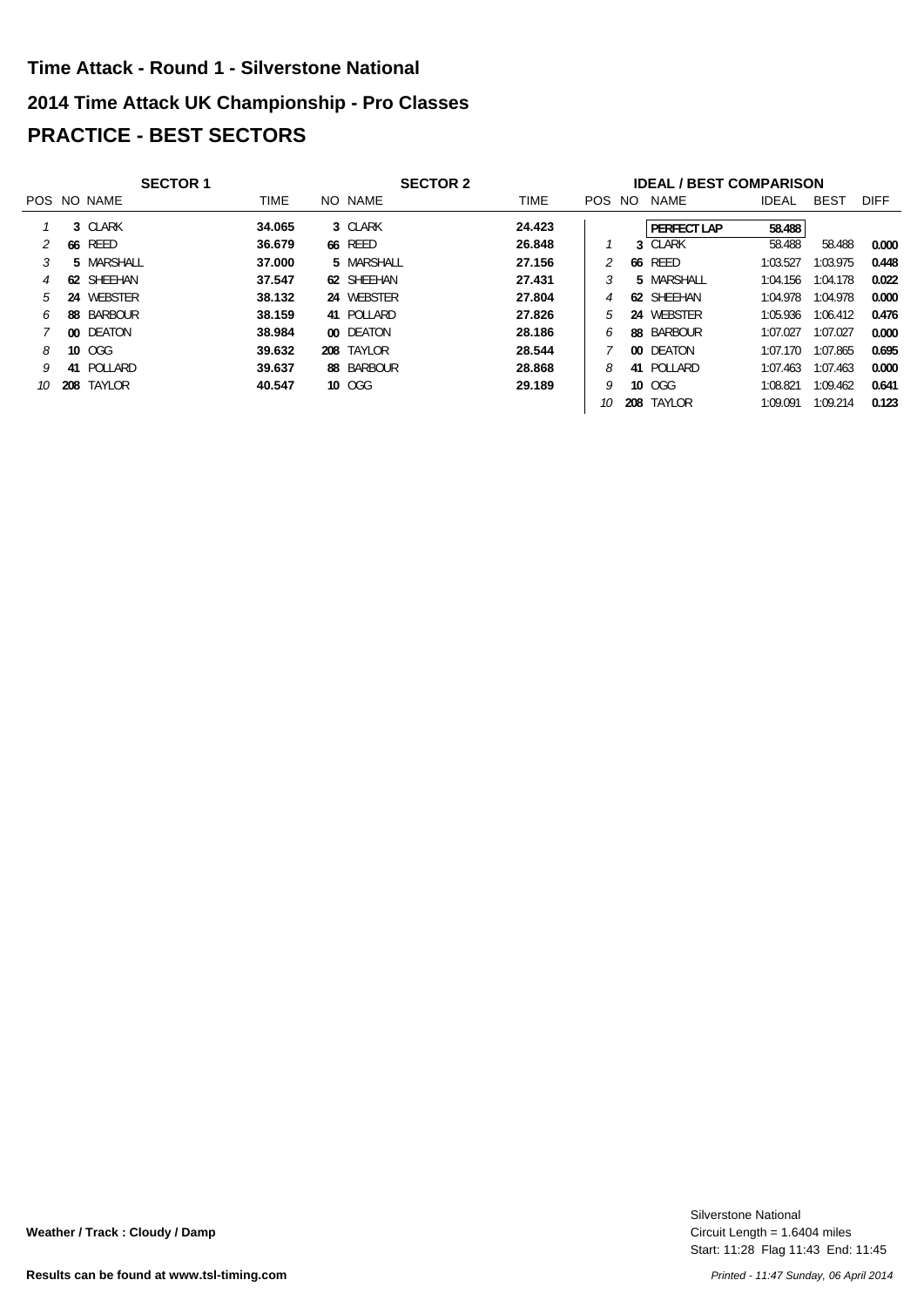

## **2014 Time Attack UK Championship - Club Classes QUALIFYING - CLASSIFICATION**

| <b>POS</b> | <b>NO</b> | CL.        |   | PIC NAME                      | <b>ENTRY</b>         | <b>TIME</b> | <b>ON</b>      | LAPS           | GAP    | <b>DIFF</b> | MPH   |
|------------|-----------|------------|---|-------------------------------|----------------------|-------------|----------------|----------------|--------|-------------|-------|
| 1          | 76        | <b>FWD</b> |   | 1 Mark DONNELLY               | Ford Escort          | 1:06.704    | 2              | $\overline{7}$ |        |             | 88.53 |
| 2          | 58        | <b>RWD</b> |   | <sup>1</sup> Kevin JONES      | Noble M12 GTO3       | 1:06.774    | 6              | 11             | 0.070  | 0.070       | 88.44 |
| 3          | 22        | 4WD        | 1 | <b>Damien BRADLEY</b>         | Subaru Legacy        | 1:07.213    | 5              | 10             | 0.509  | 0.439       | 87.86 |
| 4          | 48        | <b>RWD</b> |   | 2 Umar MASOOD                 | Mazda RX7            | 1:07.305    | 5              | 12             | 0.601  | 0.092       | 87.74 |
| 5          | 79        | 4WD        |   | 2 Eric HOLMES                 | Mitsubishi EVO       | 1:07.481    | $\overline{2}$ | 2              | 0.777  | 0.176       | 87.51 |
| 6          | 83        | 4WD        |   | 3 Matthew WEBSTER             | Subaru Impreza       | 1:07.677    | 2              | 8              | 0.973  | 0.196       | 87.26 |
| 7          | 80        | 4WD        |   | 4 Dave COE                    | Subaru Impreza       | 1:07.863    | 4              | 9              | 1.159  | 0.186       | 87.02 |
| 8          | 64        | <b>FWD</b> |   | 2 Jonny FLETCHER              | Vauxhall Astra       | 1:08.288    | 2              | 4              | 1.584  | 0.425       | 86.48 |
| 9          | 29        | <b>FWD</b> |   | <sup>3</sup> Neil WRENN       | Honda Civic          | 1:08.928    | $\overline{2}$ | 5              | 2.224  | 0.640       | 85.67 |
| 10         | 43        | 4WD        |   | 5 Andy GRADY                  | Subaru Impreza       | 1:09.365    | $\overline{2}$ | 9              | 2.661  | 0.437       | 85.13 |
| 11         | 28        | <b>NA</b>  |   | 1 Mark BURNETT                | Honda Civic EG6      | 1:09.419    | 4              | 8              | 2.715  | 0.054       | 85.07 |
| 12         | 25        | <b>FWD</b> |   | 4 Adam JONES                  | Honda Civic Type R   | 1:09.656    | 4              | 11             | 2.952  | 0.237       | 84.78 |
| 13         | 35        | <b>FWD</b> |   | 5 Will WATSON                 | Vauxhall Astra       | 1:09.707    | 6              | 10             | 3.003  | 0.051       | 84.72 |
| 14         | 92        | <b>FWD</b> |   | 6 Daniel CLARK                | Vauxhall Astra       | 1:09.721    | 5              | 11             | 3.017  | 0.014       | 84.70 |
| 15         | 97        | <b>FWD</b> |   | 7 Stuart SUMMERS              | Citroen Saxo         | 1:09.895    | $\overline{2}$ | 8              | 3.191  | 0.174       | 84.49 |
| 16         | 30        | <b>FWD</b> |   | 8 Matthew STRAKER             | Vauxhall Astra       | 1:09.902    | $\overline{2}$ | 7              | 3.198  | 0.007       | 84.48 |
| 17         | 13        | <b>FWD</b> |   | 9 Darren SPOONER              | Peugeot 205          | 1:10.427    | 3              | 9              | 3.723  | 0.525       | 83.85 |
| 18         | 55        | <b>RWD</b> |   | 3 Neil CLARK                  | Mazda RX7            | 1:11.642    | 4              | 10             | 4.938  | 1.215       | 82.43 |
| 19         | 69        | <b>NA</b>  |   | 2 James PROCTER               | Honda Civic Type R   | 1:12.225    | 5              | 11             | 5.521  | 0.583       | 81.76 |
| 20         | 400       | 4WD        |   | $6$ Jason BIRD                | Mitsubishi EVO 5     | 1:13.109    | $\overline{2}$ | 3              | 6.405  | 0.884       | 80.77 |
| 21         | 44        | <b>RWD</b> |   | 4 Lorence CHARTER             | Mazda RX7            | 1:13.864    | $\overline{2}$ | 2              | 7.160  | 0.755       | 79.95 |
| 22         | 19        | <b>FWD</b> |   | 10 Jeff ALDEN                 | Vauxhall Astra       | 1:14.703    | 3              | $\overline{7}$ | 7.999  | 0.839       | 79.05 |
| 23         | 86        | <b>NA</b>  |   | <sup>3</sup> Kai BARKER (OHW) | Ford Fiesta ST       | 1:19.049    | $\overline{2}$ | 10             | 12.345 | 4.346       | 74.70 |
| 24         | 27        | <b>FWD</b> |   | 11 Antonio GIOVINAZZO         | Alfa Romeo 155       | 1:20.351    | $\overline{2}$ | 9              | 13.647 | 1.302       | 73.49 |
| 25         | 31        | <b>FWD</b> |   | 12 Adrian DANIEL              | Vauxhall Astra Coupe | 1:39.977    | 3              | 4              | 33.273 | 19.626      | 59.07 |
| 26         | 800       | 4WD        |   | 7 Mark FLOOK                  | Mitsubishi GTO       |             |                |                |        |             |       |

**Weather / Track : Changeable / Changeable**

These results are provisional until the conclusion of any judicial and technical matters. Start: 13:58 Flag 14:16 End: 14:18

Clerk Of Course : Timekeeper :

Circuit Length = 1.6404 miles Silverstone National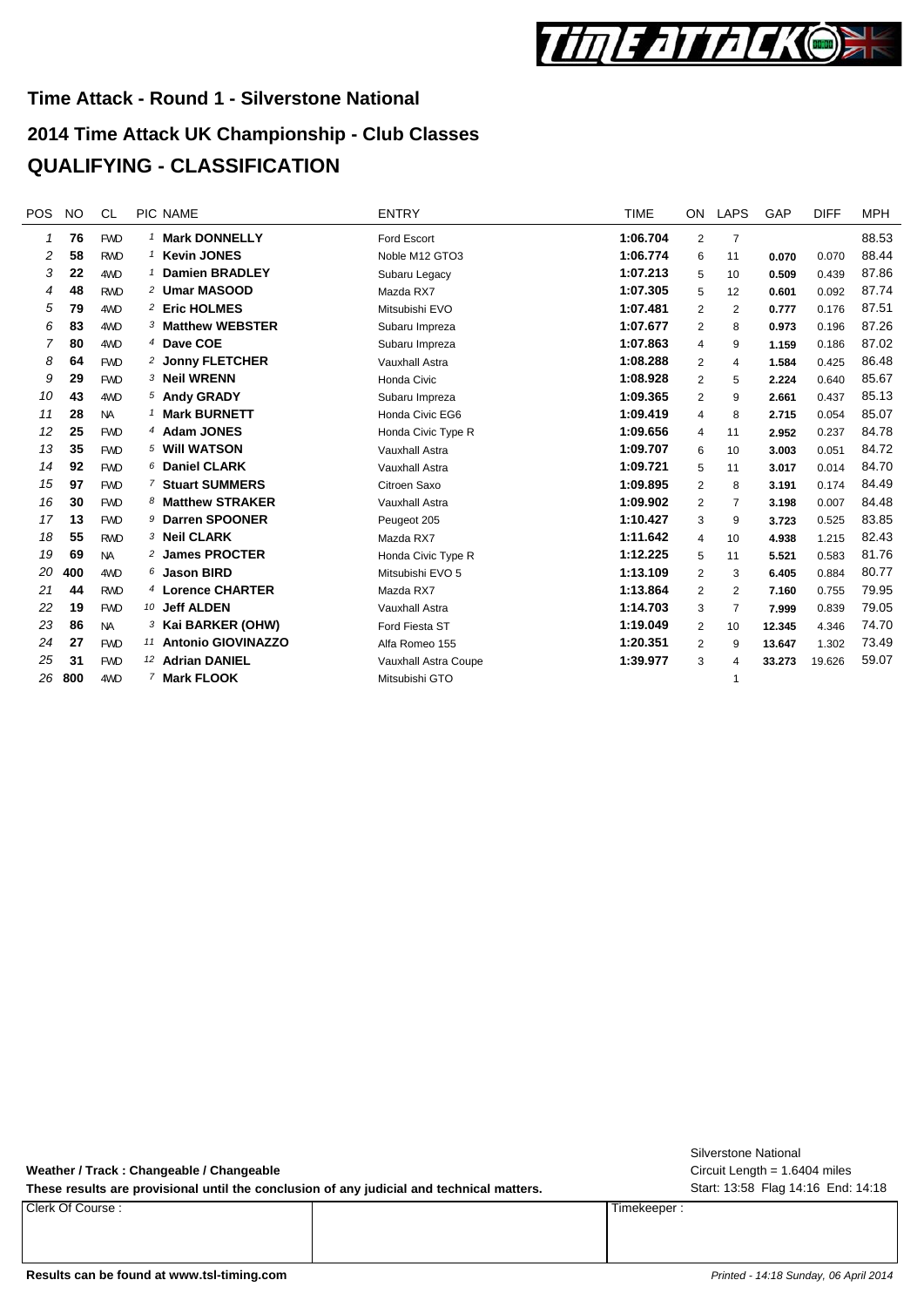|  |  | SECTOR 1 = FL to I1, SECTOR $2 = 11$ to FL, DIFF = Difference To Personal Best Lap |
|--|--|------------------------------------------------------------------------------------|
|--|--|------------------------------------------------------------------------------------|

| <b>P1</b>       | <b>76 FWD</b>    |                    | <b>Mark DONNELLY</b>  |                | <b>Ford Escort</b>      |                |                  |                              |
|-----------------|------------------|--------------------|-----------------------|----------------|-------------------------|----------------|------------------|------------------------------|
| LAP             | <b>SECTOR 1</b>  |                    | SECTOR 2              |                | <b>LAP TIME</b>         | <b>MPH</b>     | <b>DIFF</b>      | TIME OF DAY                  |
| $1 -$           |                  | 109.8              | 29.526                | 120.0          |                         |                |                  | 13:59:29.704                 |
| $2 -$           | 39.286           | 129.0              | 27.418                | 118.0          | 1:06.704(1)             | 88.53          |                  | 14:00:36.408                 |
| $3 -$           | <b>OUTLAP</b>    | 86.0               | 29.407                | 118.9          | 5:16.471                | 18.66          | 4:09.767         | 14:05:52.879                 |
| $4 -$           | 40.613           | 126.3              | 28.110                | 117.8          | $1:08.723$ (3)          | 85.93          | 2.019            | 14:07:01.602                 |
| $5 -$           | 39.970           | 126.1              | 28.257                | 115.9          | $1:08.227$ (2)          | 86.55          | 1.523            | 14:08:09.829                 |
| $6 -$           | 48.005           | 75.3               | 32.788                | 82.7           | 1:20.793                | 73.09          | 14.089           | 14:09:30.622                 |
| $7 -$           | 51.716           | 68.4               | <b>IN PIT</b>         |                | 1:32.951 $\blacksquare$ | 63.53          | 26.247           | 14:11:03.573                 |
| P <sub>2</sub>  | <b>58 RWD</b>    | <b>Kevin JONES</b> |                       |                | Noble M12 GTO3          |                |                  |                              |
| LAP             | <b>SECTOR 1</b>  |                    | <b>SECTOR 2</b>       |                | <b>LAP TIME</b>         | <b>MPH</b>     | <b>DIFF</b>      | TIME OF DAY                  |
| $1 -$           |                  | 112.2              | 28.384                | 119.5          |                         |                |                  | 13:59:44.190                 |
| $2 -$           | 38.985           | 131.8              | 28.036                | 122.6          | $1:07.021$ (2)          | 88.11          | 0.247            | 14:00:51.211                 |
| $3 -$           | <b>OUTLAP</b>    | 135.5              | 27.238                | 126.4          | 4:56.191                | 19.93          | 3:49.417         | 14:05:47.402                 |
| $4 -$           | 50.317           | 110.3              | 28.149                | 106.7          | 1:18.466                | 75.26          | 11.692           | 14:07:05.868                 |
| $5 -$           | 41.449           | 138.0              | 26.926                | 126.7          | $1:08.375$ (3)          | 86.37          | 1.601            | 14:08:14.243                 |
| 6 -             | 39.346           | 128.8              | 27.428                | 129.4          | 1:06.774(1)             | 88.44          |                  | 14:09:21.017                 |
| $7 -$           | 41.159           | 121.7              | 33.293                | 118.9          | 1:14.452                | 79.32          | 7.678            | 14:10:35.469                 |
| $8 -$           | 40.457           | 126.1              | 28.559                | 122.9          | 1:09.016                | 85.56          | 2.242            | 14:11:44.485                 |
| $9 -$           | 40.350           | 115.7              | 30.503                | 120.6          | 1:10.853                | 83.35          | 4.079            | 14:12:55.338                 |
| $10 -$          | 50.178           | 75.3               | 36.833                | 83.5           | 1:27.011                | 67.87          | 20.237           | 14:14:22.349                 |
| $11 -$          | 52.136           | 78.3               | IN PIT                |                | 1:36.726 P              | 61.05          | 29.952           | 14:15:59.075                 |
|                 |                  |                    |                       |                |                         |                |                  |                              |
|                 |                  |                    |                       |                |                         |                |                  |                              |
| P <sub>3</sub>  | 22 4WD           |                    | <b>Damien BRADLEY</b> |                | Subaru Legacy           |                |                  |                              |
| LAP             | <b>SECTOR 1</b>  |                    | <b>SECTOR 2</b>       |                | <b>LAP TIME</b>         | <b>MPH</b>     | <b>DIFF</b>      | TIME OF DAY                  |
| $1 -$           |                  | 114.1              | 28.516                | 120.2          |                         |                |                  | 13:59:28.420                 |
| $2 -$           | 39.332           | 109.8              | <b>IN PIT</b>         |                | 1:50.017 P              | 53.67          | 42.804           | 14:01:18.437                 |
| $3 -$           |                  | 117.9              | 28.011                | 123.6          | 4:28.758                | 21.97          | 3:21.545         | 14:05:47.195                 |
| $4 -$           | 42.466           | 114.5              | 27.630                | 125.7          | $1:10.096$ (2)          | 84.25          | 2.883            | 14:06:57.291                 |
| $5 -$           | 39.264           | 116.9              | 27.949                | 120.6          | 1:07.213(1)             | 87.86          |                  | 14:08:04.504                 |
| $6 -$           | 45.258           | 96.0               | 29.832                | 119.5          | $1:15.090$ (3)          | 78.64          | 7.877            | 14:09:19.594                 |
| $7 -$           | 41.923           | 113.5              | <b>IN PIT</b>         |                | 1:45.785 P              | 55.82          | 38.572           | 14:11:05.379                 |
| $8 -$           | OUTLAP           | 100.0              | 31.825                | 106.5          | 2:26.325                | 40.35          | 1:19.112         | 14:13:31.704                 |
| $9 -$<br>$10 -$ | 43.787<br>46.236 | 102.4<br>91.9      | 31.823<br>IN PIT      | 106.2          | 1:15.610<br>1:25.705 P  | 78.10<br>68.90 | 8.397<br>18.492  | 14:14:47.314<br>14:16:13.019 |
|                 |                  |                    |                       |                |                         |                |                  |                              |
| P4              | 48 RWD           |                    | <b>Umar MASOOD</b>    |                | Mazda RX7               |                |                  |                              |
| LAP             | <b>SECTOR 1</b>  |                    | SECTOR 2              |                | <b>LAP TIME</b>         | <b>MPH</b>     | <b>DIFF</b>      | TIME OF DAY                  |
| $1 -$           | <b>OUTLAP</b>    | 98.9               | 28.577                | 122.9          |                         |                |                  | 13:59:45.652                 |
| $2 -$           | 39.519           | 124.2              | 28.100                | 125.7          | $1:07.619$ (2)          | 87.33          | 0.314            | 14:00:53.271                 |
| $3 -$           | <b>OUTLAP</b>    | 116.7              | 27.901                | 122.9          | 5:15.780                | 18.70          | 4:08.475         | 14:06:09.051                 |
| $4 -$           | 41.215           | 121.7              | 27.276                | 122.0          | $1:08.491$ (3)          | 86.22          | 1.186            | 14:07:17.542                 |
| $5 -$           | 40.426           | 122.0              | 26.879                | 118.2          | 1:07.305(1)             | 87.74          |                  | 14:08:24.847                 |
| $6 -$           | 41.746           | 101.3              | 28.319                | 120.8          | 1:10.065                | 84.28          | 2.760            | 14:09:34.912                 |
| $7 -$           | 40.458           | 116.7              | 28.087                | 118.9          | 1:08.545                | 86.15          | 1.240            | 14:10:43.457                 |
| $8 -$<br>$9 -$  | 48.301<br>47.666 | 87.0<br>95.0       | 30.030<br>31.159      | 121.7<br>113.3 | 1:18.331<br>1:18.825    | 75.39<br>74.92 | 11.026<br>11.520 | 14:12:01.788<br>14:13:20.613 |

| $12 -$                          | 1:00.026   | 61.8               | <b>IN PIT</b>    |                | 1:58.297<br>D   | 49.92      | 50.992 | 14:17:55.767                 |
|---------------------------------|------------|--------------------|------------------|----------------|-----------------|------------|--------|------------------------------|
| P <sub>5</sub>                  | 4WD<br>79. | <b>Eric HOLMES</b> |                  |                | Mitsubishi EVO  |            |        |                              |
| <b>LAP</b>                      | SECTOR 1   |                    | SECTOR 2         |                | LAP TIME        | <b>MPH</b> | DIFF   | TIME OF DAY                  |
| $\overline{\phantom{a}}$<br>2 - | 39.752     | 95.1<br>113.7      | 30.097<br>27.729 | 120.2<br>123.3 | 1:07.481<br>(1) | 87.51      |        | 13:59:32.025<br>14:00:39.506 |

10 - 43.270 109.8 29.347 113.7 81.32 1:12.617 5.312 14:14:33.230 11 - 49.485 98.1 34.755 79.2 70.10 1:24.240 16.935 14:15:57.470

**Weather / Track : Changeable / Changeable**

Start: 13:58 Flag 14:16 End: 14:18 Circuit Length = 1.6404 miles Silverstone National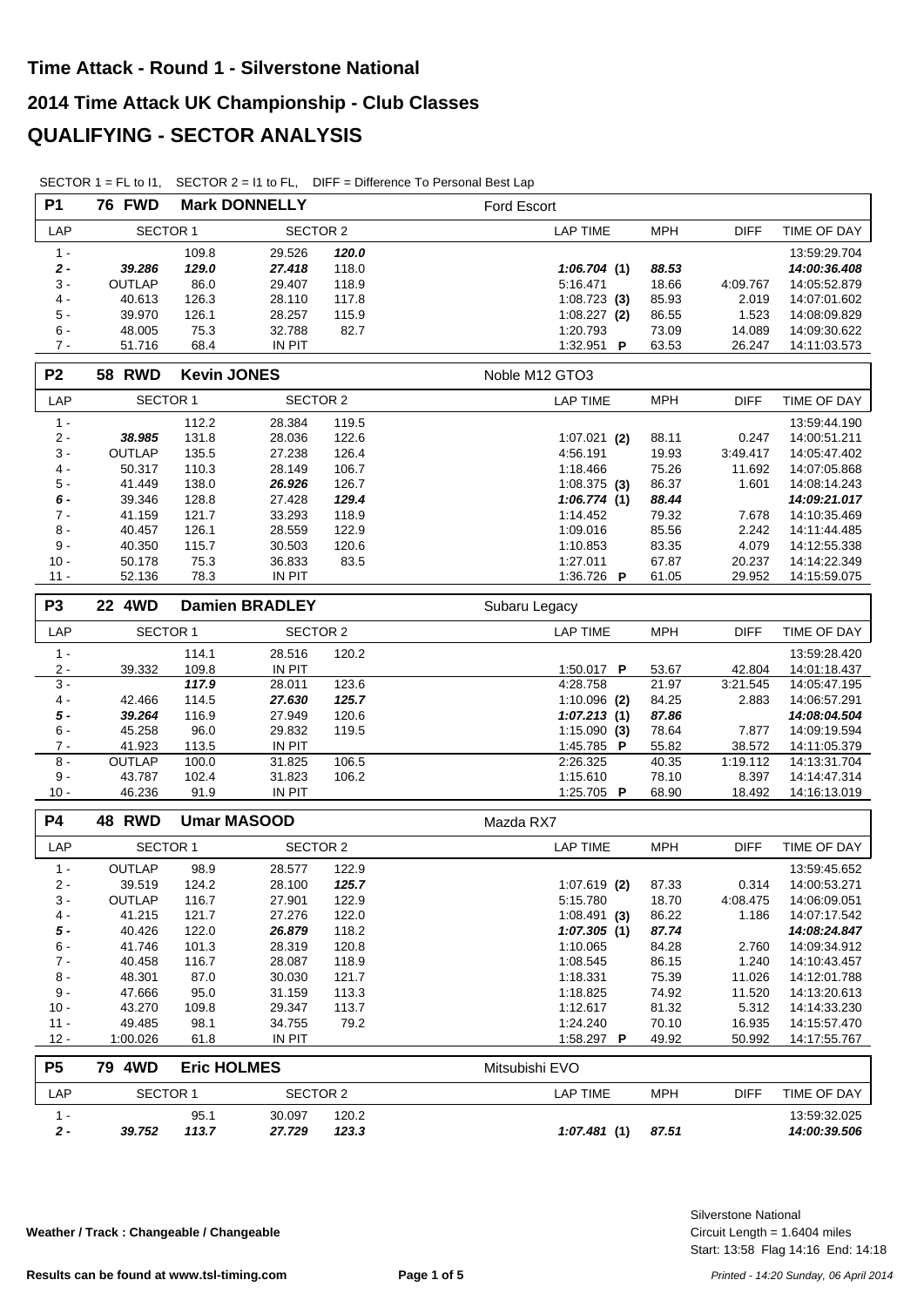|                | SECTOR $1 = FL$ to $11$ , |                   |                        |               | SECTOR $2 = 11$ to FL, DIFF = Difference To Personal Best Lap |                |                  |                              |
|----------------|---------------------------|-------------------|------------------------|---------------|---------------------------------------------------------------|----------------|------------------|------------------------------|
| <b>P6</b>      | 83 4WD                    |                   | <b>Matthew WEBSTER</b> |               | Subaru Impreza                                                |                |                  |                              |
| LAP            | <b>SECTOR 1</b>           |                   | <b>SECTOR 2</b>        |               | <b>LAP TIME</b>                                               | <b>MPH</b>     | <b>DIFF</b>      | TIME OF DAY                  |
| $1 -$          |                           | 92.8              | 29.507                 | 119.1         |                                                               |                |                  | 13:59:33.540                 |
| $2 -$          | 40.047                    | 116.5             | 27.630                 | 119.7         | 1:07.677(1)                                                   | 87.26          |                  | 14:00:41.217                 |
| $3 -$          | OUTLAP                    | 89.9              | 29.721                 | 120.6         | 5:25.180                                                      | 18.16          | 4:17.503         | 14:06:06.397                 |
| $4 -$          | 53.982                    | 46.7              | 35.406                 | 120.0         | $1:29.388$ (3)                                                | 66.06          | 21.711           | 14:07:35.785                 |
| 5 -            | 40.350                    | 126.3             | 27.751                 | 117.8         | $1:08.101$ (2)                                                | 86.71          | 0.424            | 14:08:43.886                 |
| 6 -            | 54.715                    | 69.3              | 37.543                 | 120.2         | 1:32.258                                                      | 64.01          | 24.581           | 14:10:16.144                 |
| $7 -$          | 1:01.853                  | 57.1              | 38.297                 | 120.0         | 1:40.150                                                      | 58.96          | 32.473           | 14:11:56.294                 |
| $8 -$          | 54.570                    | 72.4              | <b>IN PIT</b>          |               | 1:39.599 P                                                    | 59.29          | 31.922           | 14:13:35.893                 |
| <b>P7</b>      | 80 4WD                    | Dave COE          |                        |               | Subaru Impreza                                                |                |                  |                              |
| LAP            | <b>SECTOR 1</b>           |                   | <b>SECTOR 2</b>        |               | <b>LAP TIME</b>                                               | <b>MPH</b>     | <b>DIFF</b>      | TIME OF DAY                  |
| $1 -$          | <b>OUTLAP</b>             | 114.3             | 28.536                 | 113.7         |                                                               |                |                  | 13:59:43.875                 |
| $2 -$          | <b>OUTLAP</b>             | 110.3             | 28.727                 | 117.8         | 7:29.836                                                      | 13.12          | 6:21.973         | 14:07:13.711                 |
| $3 -$          | 40.704                    | 114.7             | 28.691                 | 120.4         | $1:09.395$ (2)                                                | 85.10          | 1.532            | 14:08:23.106                 |
| $4 -$          | 40.459                    | 121.3             | 27.404                 | 121.7         | 1:07.863(1)                                                   | 87.02          |                  | 14:09:30.969                 |
| 5 -            | 41.511                    | 122.2             | 28.719                 | 119.1         | $1:10.230$ (3)                                                | 84.09          | 2.367            | 14:10:41.199                 |
| $6 -$          | 41.827                    | 120.4             | 28.929                 | 117.2         | 1:10.756                                                      | 83.46          | 2.893            | 14:11:51.955                 |
| $7 -$          | 42.730                    | 116.5             | 29.000                 | 119.7         | 1:11.730                                                      | 82.33          | 3.867            | 14:13:03.685                 |
| 8 -            | 43.400                    | 101.6             | 31.666                 | 91.4          | 1:15.066                                                      | 78.67          | 7.203            | 14:14:18.751                 |
| $9 -$          | 46.576                    | 117.9             | IN PIT                 |               | 1:28.647 P                                                    | 66.62          | 20.784           | 14:15:47.398                 |
| P <sub>8</sub> | 64 FWD                    |                   | <b>Jonny FLETCHER</b>  |               | Vauxhall Astra                                                |                |                  |                              |
| LAP            | <b>SECTOR 1</b>           |                   | <b>SECTOR 2</b>        |               | <b>LAP TIME</b>                                               | <b>MPH</b>     | <b>DIFF</b>      | TIME OF DAY                  |
| $1 -$          | OUTLAP                    | 105.5             | 29.068                 | 117.0         |                                                               |                |                  | 14:00:15.558                 |
| $2 -$          | 38.790                    | 117.7             | 29.498                 | 113.1         | 1:08.288(1)                                                   | 86.48          |                  | 14:01:23.846                 |
| $3 -$          | <b>OUTLAP</b>             | 71.5              | 33.743                 | 105.0         | 8:29.090                                                      | 11.60          | 7:20.802         | 14:09:52.936                 |
| 4 -            | 1:09.049                  | 69.0              | <b>IN PIT</b>          |               | 1:57.609 P                                                    | 50.21          | 49.321           | 14:11:50.545                 |
|                |                           |                   |                        |               |                                                               |                |                  |                              |
| P <sub>9</sub> | 29 FWD                    | <b>Neil WRENN</b> |                        |               | Honda Civic                                                   |                |                  |                              |
| LAP            | <b>SECTOR 1</b>           |                   | <b>SECTOR 2</b>        |               | <b>LAP TIME</b>                                               | <b>MPH</b>     | <b>DIFF</b>      | TIME OF DAY                  |
| $1 -$          |                           | 103.7             | 29.565                 | 111.8         |                                                               |                |                  | 13:59:35.319                 |
| $2 -$          | 40.748                    |                   | 28.180                 |               |                                                               | 85.67          |                  | 14:00:44.247                 |
| $3 -$          | <b>OUTLAP</b>             | 115.9<br>107.5    | IN PIT                 | 112.9         | 1:08.928(1)<br>5:34.441 P                                     | 17.65          | 4:25.513         | 14:06:18.688                 |
| $4 -$          | <b>OUTLAP</b>             | 117.5             | 28.635                 | 109.0         | 1:38.052                                                      | 60.22          | 29.124           | 14:07:56.740                 |
| $5 -$          | 56.467                    | 55.6              | <b>IN PIT</b>          |               | 1:39.563 P                                                    | 59.31          | 30.635           | 14:09:36.303                 |
| P10            | 43 4WD                    | <b>Andy GRADY</b> |                        |               | Subaru Impreza                                                |                |                  |                              |
| LAP            | <b>SECTOR 1</b>           |                   | <b>SECTOR 2</b>        |               | <b>LAP TIME</b>                                               | <b>MPH</b>     | <b>DIFF</b>      | TIME OF DAY                  |
|                |                           |                   |                        |               |                                                               |                |                  |                              |
| $1 -$          | OUTLAP                    | 89.4              | 30.779                 | 113.1         |                                                               |                |                  | 13:59:53.428                 |
| $2 -$          | 40.648                    | 106.8             | 28.717                 | 114.1         | 1:09.365(1)                                                   | 85.13          |                  | 14:01:02.793                 |
| 3 -            | OUTLAP                    | 108.5             | 29.298                 | 114.1         | 5:11.250                                                      | 18.97          | 4:01.885         | 14:06:14.043                 |
| $4 -$          | 42.488<br>42.049          | 109.1             | 29.447                 | 113.3         | 1:11.935(3)                                                   | 82.09          | 2.570            | 14:07:25.978                 |
| $5-$           |                           | 106.3             | 29.622                 | 114.1         | $1:11.671$ (2)                                                | 82.39          | 2.306            | 14:08:37.649                 |
| $6 -$          | 49.437                    | 66.2              | 39.232                 | 62.9          | 1:28.669                                                      | 66.60          | 19.304           | 14:10:06.318                 |
| $7 -$          | 57.283                    | 89.4              | 33.156                 | 108.1         | 1:30.439                                                      | 65.30          | 21.074           | 14:11:36.757                 |
| $8 -$<br>9 -   | 45.112<br>47.805          | 90.3<br>87.2      | 39.995<br>IN PIT       | 82.8          | 1:25.107<br>1:34.413 P                                        | 69.39<br>62.55 | 15.742<br>25.048 | 14:13:01.864<br>14:14:36.277 |
| P11            | 28 NA                     |                   | <b>Mark BURNETT</b>    |               | Honda Civic EG6                                               |                |                  |                              |
| LAP            | <b>SECTOR 1</b>           |                   | <b>SECTOR 2</b>        |               | LAP TIME                                                      | <b>MPH</b>     | <b>DIFF</b>      | TIME OF DAY                  |
| $1 -$          |                           | 81.5              | 33.178                 | 87.4          |                                                               |                |                  | 14:00:21.993                 |
| $2 -$          |                           | 99.8              | 28.694                 | 110.3         | 5:58.465                                                      | 16.47          | 4:49.046         | 14:06:20.458                 |
| 3 -            | 41.776                    | 115.1             | 28.337                 | 109.9         | $1:10.113$ (2)                                                | 84.23          | 0.694            | 14:07:30.571                 |
| $4 -$          | 41.664                    | 115.3             | 27.755                 | 110.9         | 1:09.419(1)                                                   | 85.07          |                  | 14:08:39.990                 |
| $5-$           | 42.735                    | 114.3             | 29.564                 | 108.5         | $1:12.299$ (3)                                                | 81.68          | 2.880            | 14:09:52.289                 |
| $6 -$          | 42.916<br>55.171          | 114.7<br>78.8     | 29.674                 | 109.4<br>75.0 | 1:12.590<br>1:29.313                                          | 81.35          | 3.171<br>19.894  | 14:11:04.879                 |

**Weather / Track : Changeable / Changeable**

Silverstone National

Start: 13:58 Flag 14:16 End: 14:18 Circuit Length = 1.6404 miles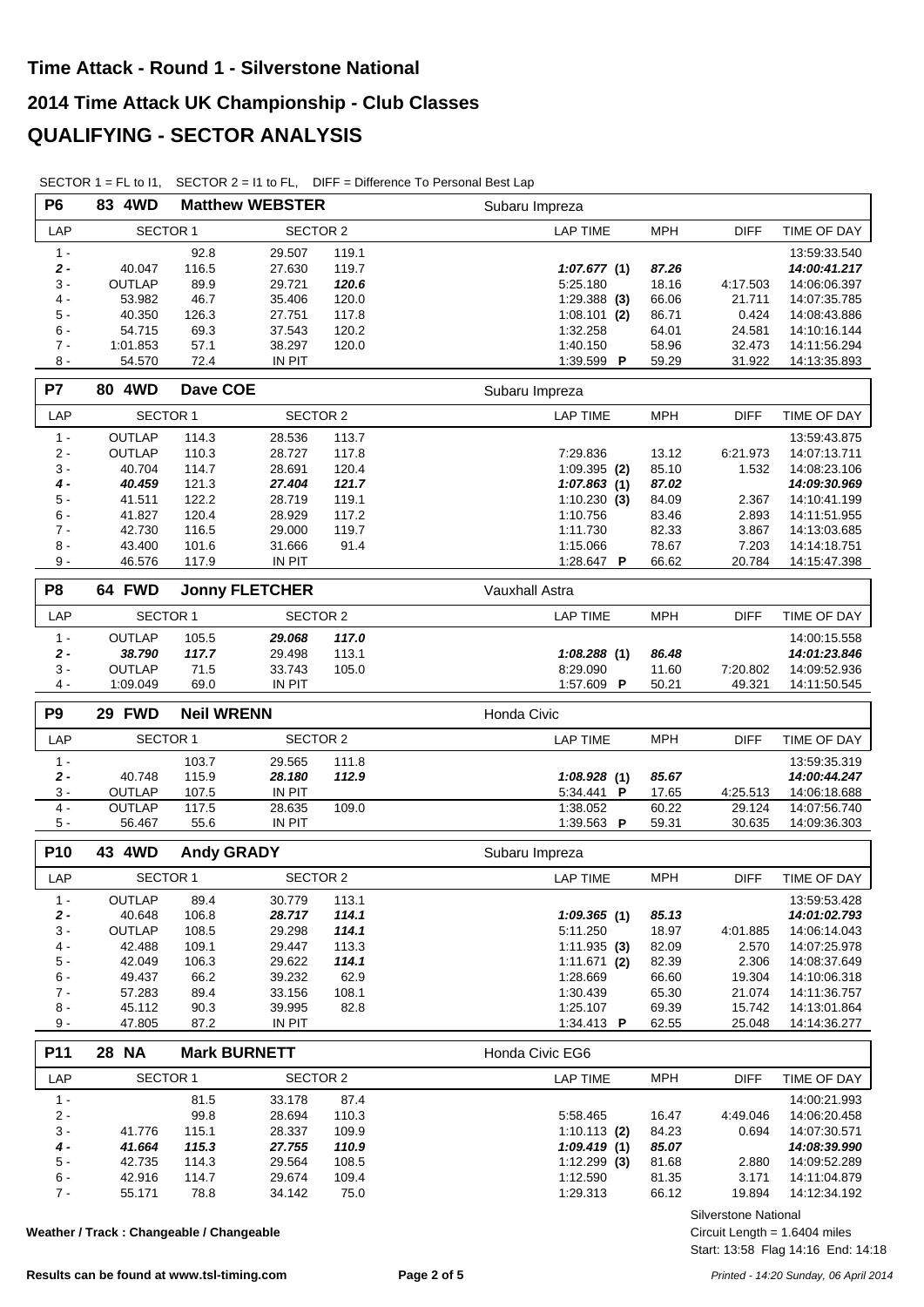SECTOR 1 = FL to I1, SECTOR 2 = I1 to FL, DIFF = Difference To Personal Best Lap

| $8 -$                  | 55.077                           | 103.5         | <b>IN PIT</b>                             |                | 1:40.893 P                        | 58.53          | 31.474             | 14:14:15.085                 |
|------------------------|----------------------------------|---------------|-------------------------------------------|----------------|-----------------------------------|----------------|--------------------|------------------------------|
| P12                    | 25 FWD                           |               | <b>Adam JONES</b>                         |                | Honda Civic Type R                |                |                    |                              |
| LAP                    | SECTOR 1                         |               | <b>SECTOR 2</b>                           |                | <b>LAP TIME</b>                   | <b>MPH</b>     | <b>DIFF</b>        | TIME OF DAY                  |
| $1 -$                  | OUTLAP                           | 79.7          | 35.643                                    | 91.2           |                                   |                |                    | 14:00:18.569                 |
| $2 -$                  | 44.287                           | 110.0         | 29.955                                    | 112.4          | 1:14.242                          | 79.54          | 4.586              | 14:01:32.811                 |
| $3 -$                  | OUTLAP                           | 123.8         | 28.383                                    | 120.0          | 4:45.536                          | 20.68          | 3:35.880           | 14:06:18.347                 |
| 4 -                    | 40.815                           | 113.3         | 28.841                                    | 118.0          | 1:09.656(1)                       | 84.78          |                    | 14:07:28.003                 |
| $5 -$                  | 40.629                           | 112.5         | 29.652                                    | 118.7          | $1:10.281$ (3)                    | 84.02          | 0.625              | 14:08:38.284                 |
| 6 -                    | 41.619                           | 115.9         | 28.607                                    | 120.8          | $1:10.226$ (2)                    | 84.09          | 0.570              | 14:09:48.510                 |
| $7 -$                  | 50.424                           | 74.3          | 37.047                                    | 70.4           | 1:27.471                          | 67.51          | 17.815             | 14:11:15.981                 |
| $8 -$                  | 56.706                           | 88.5          | 30.274                                    | 113.1          | 1:26.980                          | 67.89          | 17.324             | 14:12:42.961                 |
| $9 -$                  | 43.324                           | 125.9         | 31.025                                    | 106.0          | 1:14.349                          | 79.43          | 4.693              | 14:13:57.310                 |
| $10 -$                 | 53.415                           | 69.0          | 38.205                                    | 65.3           | 1:31.620                          | 64.45          | 21.964             | 14:15:28.930                 |
| $11 -$                 | 55.938                           | 85.2          | 33.530                                    | 99.0           | 1:29.468                          | 66.00          | 19.812             | 14:16:58.398                 |
| P <sub>13</sub>        | 35 FWD                           |               | <b>Will WATSON</b>                        |                | Vauxhall Astra                    |                |                    |                              |
| LAP                    | <b>SECTOR 1</b>                  |               | <b>SECTOR 2</b>                           |                | <b>LAP TIME</b>                   | <b>MPH</b>     | <b>DIFF</b>        | TIME OF DAY                  |
| $1 -$                  | OUTLAP                           | 75.5          | 32.477                                    | 116.1          |                                   |                |                    | 14:00:00.685                 |
| $2 -$                  | 42.559                           | 106.3         | 29.225                                    | 114.3          | 1:11.784                          | 82.26          | 2.077              | 14:01:12.469                 |
| 3 -                    | OUTLAP                           | 107.5         | 30.421                                    | 116.8          | 4:56.513                          | 19.91          | 3:46.806           | 14:06:08.982                 |
| $4 -$                  | 42.118                           | 117.7         | 28.262                                    | 117.2          | $1:10.380$ (3)                    | 83.91          | 0.673              | 14:07:19.362                 |
| 5 -                    | 40.806                           | 103.0         | 29.364                                    | 114.7          | $1:10.170$ (2)                    | 84.16          | 0.463              | 14:08:29.532                 |
| 6 -                    | 41.622                           | 116.7         | 28.085                                    | 117.4          | 1:09.707(1)                       | 84.72          |                    | 14:09:39.239                 |
| $7 -$                  | 40.977                           | 104.0         | 29.642                                    | 115.3          | 1:10.619                          | 83.62          | 0.912              | 14:10:49.858                 |
| $8 -$                  | 41.587                           | 110.5         | 29.461                                    | 114.7          | 1:11.048                          | 83.12          | 1.341              | 14:12:00.906                 |
| 9 -                    | 42.236                           | 115.3         | 29.933                                    | 114.3          | 1:12.169                          | 81.83          | 2.462              | 14:13:13.075                 |
| $10 -$                 | 48.911                           | 80.7          | <b>IN PIT</b>                             |                | 1:30.322 P                        | 65.38          | 20.615             | 14:14:43.397                 |
| P14                    | 92 FWD                           |               | <b>Daniel CLARK</b>                       |                | Vauxhall Astra                    |                |                    |                              |
| LAP                    | <b>SECTOR 1</b>                  |               | SECTOR 2                                  |                | <b>LAP TIME</b>                   | <b>MPH</b>     | <b>DIFF</b>        | TIME OF DAY                  |
|                        |                                  |               |                                           |                |                                   |                |                    |                              |
| $1 -$                  | OUTLAP                           | 94.5          | 29.844                                    | 116.3          |                                   |                |                    | 13:59:50.403                 |
| $2 -$                  | 42.031                           | 94.6          | 28.887                                    | 117.0          | 1:10.918                          | 83.27          | 1.197              | 14:01:01.321                 |
| 3 -                    | OUTLAP                           | 106.0         | 30.309                                    | 119.5          | 5:08.397                          | 19.14          | 3:58.676           | 14:06:09.718                 |
| $4 -$                  | 41.626                           | 111.6         | 28.611                                    | 115.9          | 1:10.237 (2)                      | 84.08          | 0.516              | 14:07:19.955                 |
| $5 -$                  | 40.525                           | 106.0         | 29.196                                    | 114.1          | 1:09.721(1)                       | 84.70          |                    | 14:08:29.676                 |
| $6 -$                  | 42.473                           | 110.5         | 28.017                                    | 119.1          | 1:10.490(3)                       | 83.78          | 0.769              | 14:09:40.166                 |
| $7 -$                  | 40.999                           | 104.2         | <b>IN PIT</b>                             |                | 1:16.061 $P$                      | 77.64          | 6.340              | 14:10:56.227                 |
| $8 -$                  | <b>OUTLAP</b>                    | 103.5         | 29.762                                    | 117.0          | 2:13.926                          | 44.09          | 1:04.205           | 14:13:10.153                 |
| $9 -$                  | 42.479                           | 108.4         | 30.559                                    | 114.3          | 1:13.038                          | 80.85          | 3.317              | 14:14:23.191                 |
| $10 -$                 | 43.310                           | 107.3         | 29.977                                    | 116.8          | 1:13.287                          | 80.58          | 3.566              | 14:15:36.478                 |
| $11 -$                 | 43.122                           | 112.2         | 29.986                                    | 116.8          | 1:13.108                          | 80.78          | 3.387              | 14:16:49.586                 |
| P <sub>15</sub>        | 97 FWD                           |               | <b>Stuart SUMMERS</b>                     |                | Citroen Saxo                      |                |                    |                              |
| LAP                    | <b>SECTOR 1</b>                  |               | SECTOR 2                                  |                | <b>LAP TIME</b>                   | <b>MPH</b>     | <b>DIFF</b>        | TIME OF DAY                  |
| $1 -$                  | OUTLAP                           | 83.1          | 30.888                                    | 113.7          |                                   |                |                    | 13:59:54.693                 |
| $2 -$                  | 41.152                           | 112.7         | 28.743                                    | 114.9          | 1:09.895(1)                       | 84.49          |                    | 14:01:04.588                 |
| 3 -                    | OUTLAP                           | 111.6         | 28.977                                    | 113.5          | 5:35.062                          | 17.62          | 4:25.167           | 14:06:39.650                 |
| 4 -                    | 41.869                           | 118.9         | 28.936                                    | 113.3          | $1:10.805$ (2)                    | 83.40          | 0.910              | 14:07:50.455                 |
| 5 -                    | 41.974                           | 118.7         | 28.840                                    | 114.1          | $1:10.814$ (3)                    | 83.39          | 0.919              | 14:09:01.269                 |
| 6 -                    | 42.021                           | 111.4         | 29.731                                    | 108.7          | 1:11.752                          | 82.30          | 1.857              | 14:10:13.021                 |
| $7 -$<br>$8 -$         | 53.630<br>OUTLAP                 | 83.5<br>80.6  | <b>IN PIT</b><br><b>IN PIT</b>            |                | 1:39.122 P<br>2:25.593<br>P       | 59.57<br>40.56 | 29.227<br>1:15.698 | 14:11:52.143<br>14:14:17.736 |
|                        |                                  |               |                                           |                |                                   |                |                    |                              |
| P <sub>16</sub><br>LAP | <b>30 FWD</b><br><b>SECTOR 1</b> |               | <b>Matthew STRAKER</b><br><b>SECTOR 2</b> |                | Vauxhall Astra<br><b>LAP TIME</b> | MPH            | <b>DIFF</b>        | TIME OF DAY                  |
|                        |                                  |               |                                           |                |                                   |                |                    |                              |
| $1 -$                  | OUTLAP                           | 89.9          | 30.470                                    | 115.5          |                                   |                |                    | 13:59:53.634                 |
| 2 -<br>3 -             | 41.150                           | 107.5         | 28.752                                    | 115.1          | 1:09.902(1)                       | 84.48          |                    | 14:01:03.536                 |
| $4 -$                  | OUTLAP<br>46.719                 | 123.1<br>59.2 | 28.249<br>33.334                          | 115.1<br>115.1 | 6:50.907<br>$1:20.053$ (3)        | 14.37<br>73.77 | 5:41.005<br>10.151 | 14:07:54.443<br>14:09:14.496 |

Start: 13:58 Flag 14:16 End: 14:18 Circuit Length = 1.6404 miles Silverstone National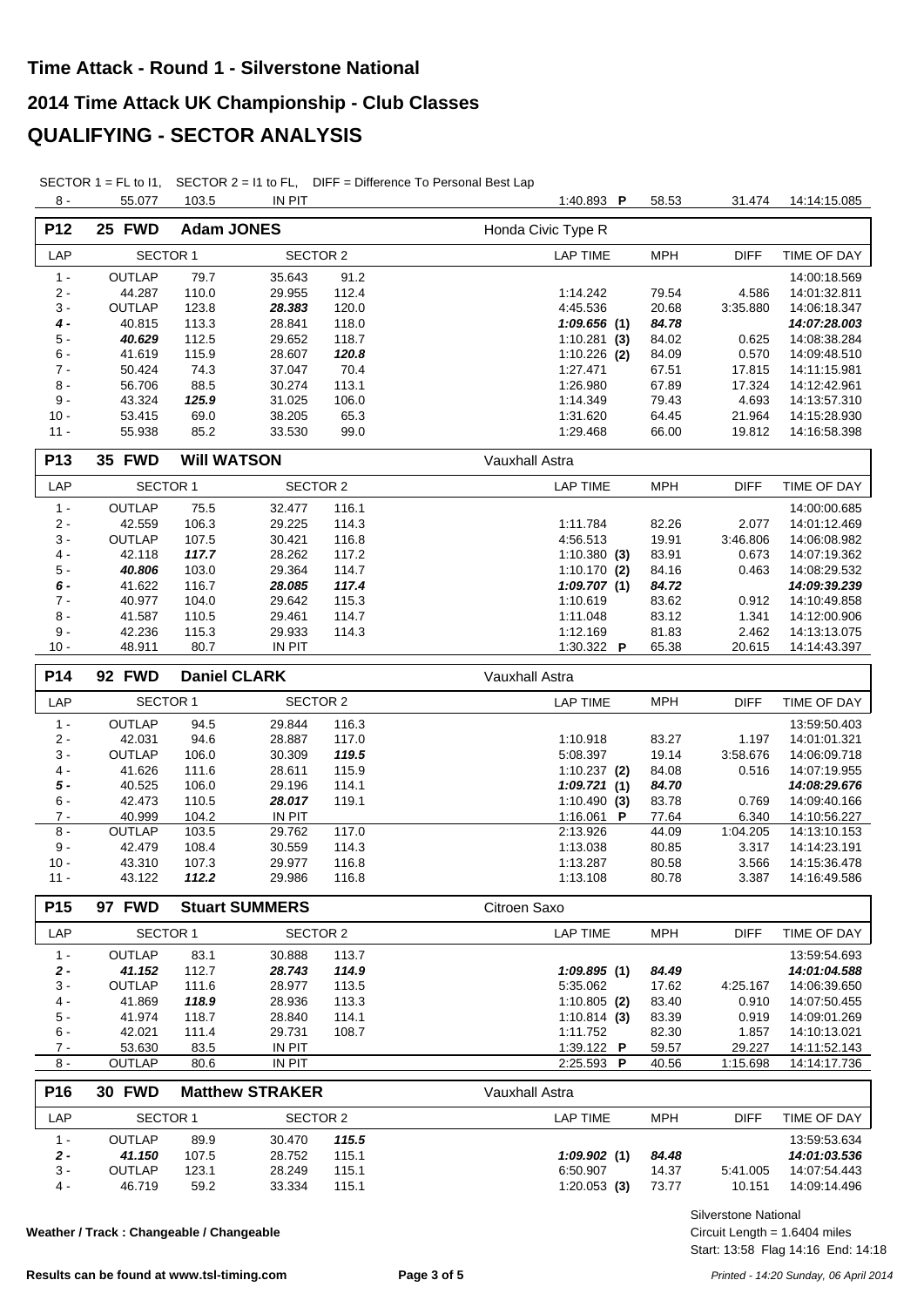#### **2014 Time Attack UK Championship - Club Classes**

## **QUALIFYING - SECTOR ANALYSIS**

SECTOR 1 = FL to I1, SECTOR 2 = I1 to FL, DIFF = Difference To Personal Best Lap

| 41.603 | 123.5 | 29.303        | 115.5 | $1:10.906$ (2)          | 83.28 | .004   | 14:10:25.402 |
|--------|-------|---------------|-------|-------------------------|-------|--------|--------------|
| 56.259 | 57.3  | 37.000        | 113.9 | 1:33.259                | 63.32 | 23.357 | 14:11:58.661 |
| 43.022 | 114.7 | <b>IN PIT</b> |       | 1:24.556 $\blacksquare$ | 69.84 | 14.654 | 14:13:23.217 |

| <b>P17</b>      | 13 FWD           |                   | <b>Darren SPOONER</b>  |                | Peugeot 205                |                |                  |                              |
|-----------------|------------------|-------------------|------------------------|----------------|----------------------------|----------------|------------------|------------------------------|
| LAP             | <b>SECTOR 1</b>  |                   | <b>SECTOR 2</b>        |                | <b>LAP TIME</b>            | <b>MPH</b>     | <b>DIFF</b>      | TIME OF DAY                  |
| $1 -$           | OUTLAP           | 100.0             | 30.907                 | 90.5           |                            |                |                  | 14:01:37.506                 |
| $2 -$           | OUTLAP           | 110.7             | 28.397                 | 110.5          | 5:00.109                   | 19.67          | 3:49.682         | 14:06:37.615                 |
| $3 -$           | 41.981           | 113.1             | 28.446                 | 110.7          | 1:10.427(1)                | 83.85          |                  | 14:07:48.042                 |
| $4 -$<br>$5 -$  | 42.357<br>42.095 | 110.0<br>97.5     | 29.482<br>30.797       | 108.7<br>105.2 | $1:11.839$ (2)<br>1:12.892 | 82.20<br>81.01 | 1.412<br>2.465   | 14:08:59.881<br>14:10:12.773 |
| $6 -$           | 45.555           | 109.8             | 29.239                 | 110.3          | 1:14.794                   | 78.95          | 4.367            | 14:11:27.567                 |
| $7 -$           | 42.888           | 105.6             | 29.437                 | 109.9          | 1:12.325                   | 81.65          | 1.898            | 14:12:39.892                 |
| $8 -$           | 43.273           | 103.2             | 30.188                 | 109.7          | 1:13.461                   | 80.39          | 3.034            | 14:13:53.353                 |
| $9 -$           | 42.390           | 108.7             | 29.538                 | 109.6          | $1:11.928$ (3)             | 82.10          | 1.501            | 14:15:05.281                 |
| P18             | <b>55 RWD</b>    | <b>Neil CLARK</b> |                        |                | Mazda RX7                  |                |                  |                              |
| LAP             | <b>SECTOR 1</b>  |                   | <b>SECTOR 2</b>        |                | <b>LAP TIME</b>            | <b>MPH</b>     | <b>DIFF</b>      | TIME OF DAY                  |
| $1 -$           |                  | 74.8              | 36.788                 | 87.8           |                            |                |                  | 14:00:03.002                 |
| $2 -$           | 48.838           | 103.0             | 32.886                 | 105.7          | 1:21.724                   | 72.26          | 10.082           | 14:01:24.726                 |
| $3 -$           | OUTLAP           | 95.7              | 30.833                 | 113.5          | 4:39.513                   | 21.12          | 3:27.871         | 14:06:04.239                 |
| $4 -$           | 42.334           | 111.8             | 29.308                 | 116.1          | 1:11.642(1)                | 82.43          |                  | 14:07:15.881                 |
| $5 -$           | 43.333           | 111.8             | 29.414                 | 112.4          | $1:12.747$ (2)             | 81.18          | 1.105            | 14:08:28.628                 |
| $6 -$           | 48.608           | 108.7             | 30.750                 | 110.7          | $1:19.358$ (3)             | 74.41          | 7.716            | 14:09:47.986                 |
| $7 -$           | 44.592           | 77.1              | 35.062                 | 95.4           | 1:19.654                   | 74.14          | 8.012            | 14:11:07.640                 |
| $8 -$<br>$9 -$  | 51.524           | 98.2              | 33.294                 | 96.1           | 1:24.818                   | 69.62          | 13.176           | 14:12:32.458                 |
| $10 -$          | 48.386<br>55.696 | 95.3<br>78.1      | 36.900<br>IN PIT       | 77.6           | 1:25.286<br>1:42.079 P     | 69.24<br>57.85 | 13.644<br>30.437 | 14:13:57.744<br>14:15:39.823 |
|                 |                  |                   |                        |                |                            |                |                  |                              |
| P <sub>19</sub> | 69 NA            |                   | <b>James PROCTER</b>   |                | Honda Civic Type R         |                |                  |                              |
| LAP             | <b>SECTOR 1</b>  |                   | <b>SECTOR 2</b>        |                | LAP TIME                   | <b>MPH</b>     | <b>DIFF</b>      | TIME OF DAY                  |
| $1 -$           | OUTLAP           | 82.0              | 33.020                 | 86.5           |                            |                |                  | 14:00:22.885                 |
| $2 -$           | 46.014           | 118.5             | 29.006                 | 100.5          | 1:15.020                   | 78.72          | 2.795            | 14:01:37.905                 |
| $3 -$           | OUTLAP           | 96.2              | 30.864                 | 111.0          | 4:26.896                   | 22.12          | 3:14.671         | 14:06:04.801                 |
| $4 -$           | 43.219           | 118.1             | 29.010                 | 112.0          | $1:12.229$ (2)             | 81.76          | 0.004            | 14:07:17.030                 |
| $5 -$<br>$6 -$  | 42.920<br>55.559 | 109.2<br>101.8    | 29.305<br>29.860       | 110.3<br>110.9 | 1:12.225(1)<br>1:25.419    | 81.76<br>69.13 | 13.194           | 14:08:29.255<br>14:09:54.674 |
| $7 -$           | 49.472           | 120.2             | 29.317                 | 110.5          | 1:18.789                   | 74.95          | 6.564            | 14:11:13.463                 |
| $8 -$           | 43.227           | 120.4             | 29.156                 | 110.9          | $1:12.383$ (3)             | 81.58          | 0.158            | 14:12:25.846                 |
| $9 -$           | 45.650           | 117.9             | 29.575                 | 109.6          | 1:15.225                   | 78.50          | 3.000            | 14:13:41.071                 |
| $10 -$          | 44.618           | 117.1             | 32.682                 | 79.5           | 1:17.300                   | 76.39          | 5.075            | 14:14:58.371                 |
| $11 -$          | 58.176           | 94.9              | <b>IN PIT</b>          |                | 1:45.321 P                 | 56.07          | 33.096           | 14:16:43.692                 |
| P20             | 400 4WD          | <b>Jason BIRD</b> |                        |                | Mitsubishi EVO 5           |                |                  |                              |
| LAP             | <b>SECTOR 1</b>  |                   | <b>SECTOR 2</b>        |                | <b>LAP TIME</b>            | <b>MPH</b>     | <b>DIFF</b>      | TIME OF DAY                  |
| $1 -$           | OUTLAP           | 75.5              | 32.782                 | 109.0          |                            |                |                  | 14:00:00.139                 |
| $2 -$           | 44.172           | 95.0              | 28.937                 | 116.3          | 1:13.109(1)                | 80.77          |                  | 14:01:13.248                 |
| $3 -$           | <b>OUTLAP</b>    | 111.6             | 28.442                 | 114.7          | 4:44.824                   | 20.73          | 3:31.715         | 14:05:58.072                 |
| P21             | <b>44 RWD</b>    |                   | <b>Lorence CHARTER</b> |                | Mazda RX7                  |                |                  |                              |
| LAP             | <b>SECTOR 1</b>  |                   | <b>SECTOR 2</b>        |                | <b>LAP TIME</b>            | <b>MPH</b>     | <b>DIFF</b>      | TIME OF DAY                  |
| $1 -$           |                  | 79.7              | 31.215                 | 113.3          |                            |                |                  | 13:59:43.643                 |
| $2 -$           | 43.365           | 101.2             | 30.499                 | 120.0          | 1:13.864(1)                | 79.95          |                  | 14:00:57.507                 |
| P22             | 19 FWD           | <b>Jeff ALDEN</b> |                        |                | Vauxhall Astra             |                |                  |                              |
| LAP             | <b>SECTOR 1</b>  |                   | <b>SECTOR 2</b>        |                | <b>LAP TIME</b>            | <b>MPH</b>     | <b>DIFF</b>      | TIME OF DAY                  |
| $1 -$           | OUTLAP           | 81.7              | 32.437                 | 96.2           |                            |                |                  | 14:00:23.401                 |
| $2 -$           | <b>OUTLAP</b>    | 111.1             | 30.556                 | 106.0          | 6:02.002                   | 16.31          | 4:47.299         | 14:06:25.403                 |
| $3 -$           | 44.434           | 109.2             | 30.269                 | 104.8          | 1:14.703(1)                | 79.05          |                  | 14:07:40.106                 |

**Weather / Track : Changeable / Changeable**

Start: 13:58 Flag 14:16 End: 14:18 Circuit Length = 1.6404 miles Silverstone National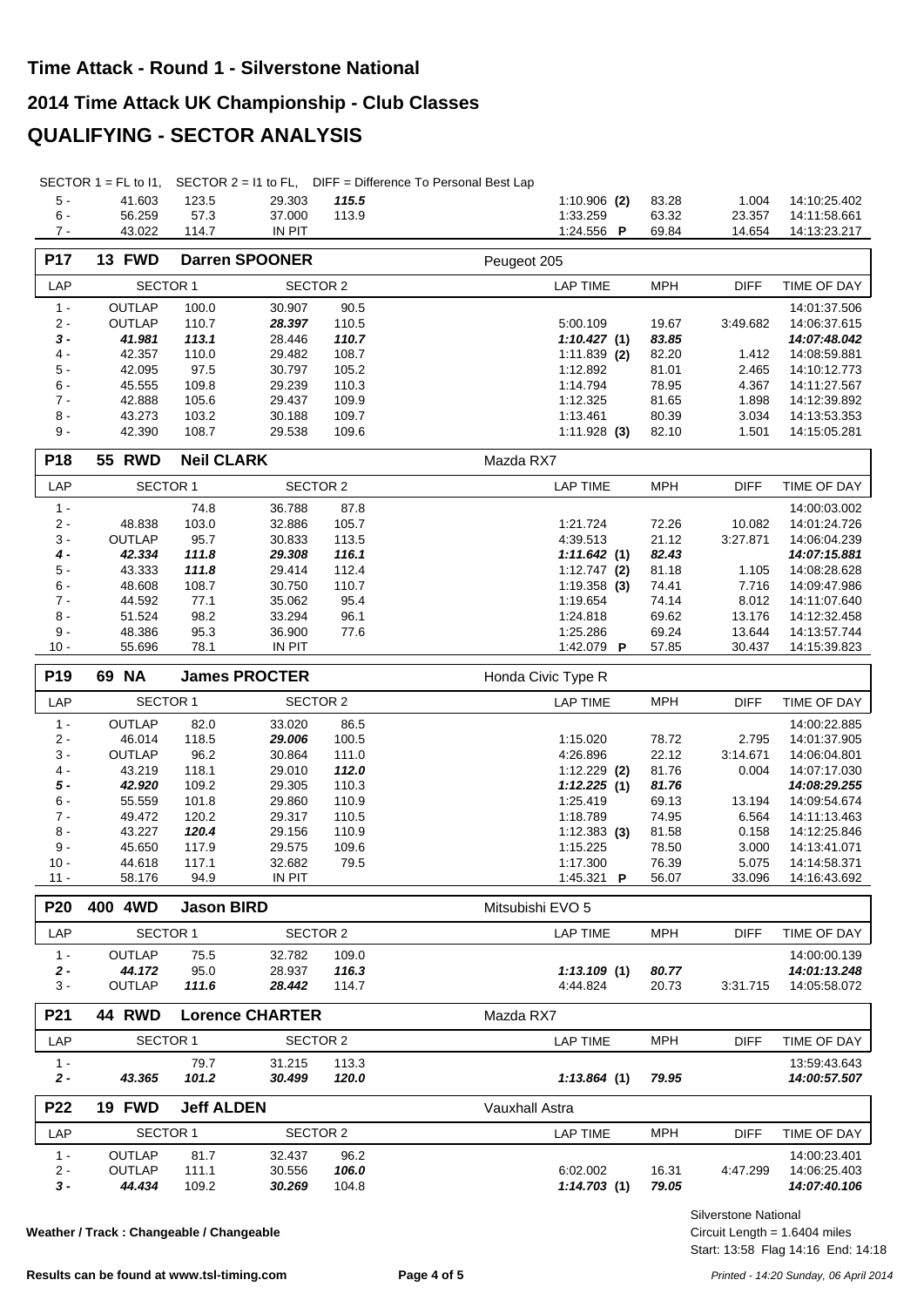#### **2014 Time Attack UK Championship - Club Classes**

## **QUALIFYING - SECTOR ANALYSIS**

|  | SECTOR $1 = FL$ to $11$ , SECTOR $2 = 11$ to FL, DIFF = Difference To Personal Best Lap |
|--|-----------------------------------------------------------------------------------------|
|  |                                                                                         |

| 4 -   | 44.908 | 112.2 | 31.243        | 102.5 | $1:16.151$ (2) 77.55    |       | 1.448  | 14:08:56.257 |
|-------|--------|-------|---------------|-------|-------------------------|-------|--------|--------------|
| $5 -$ | 45.295 | 103.4 | 30.905        | 104.3 | $1:16.200$ (3)          | 77.50 | 1.497  | 14:10:12.457 |
| $6 -$ | 50.535 | 89.5  | 33.120        | 104.5 | 1.23.655                | 70.59 | 8.952  | 14:11:36.112 |
| $7 -$ | 47.349 | 106.1 | <b>IN PIT</b> |       | 1:31.367 $\blacksquare$ | 64.63 | 16.664 | 14:13:07.479 |

| <b>P23</b>      | <b>86 NA</b>    |                   | Kai BARKER (OHW)          |       | Ford Fiesta ST       |            |             |              |
|-----------------|-----------------|-------------------|---------------------------|-------|----------------------|------------|-------------|--------------|
| LAP             | <b>SECTOR 1</b> |                   | <b>SECTOR 2</b>           |       | <b>LAP TIME</b>      | <b>MPH</b> | <b>DIFF</b> | TIME OF DAY  |
| $1 -$           | <b>OUTLAP</b>   | 79.0              | 37.360                    | 78.3  |                      |            |             | 14:00:12.043 |
| $2 -$           | 48.456          | 100.9             | 30.593                    | 92.4  | 1:19.049(1)          | 74.70      |             | 14:01:31.092 |
| $3 -$           | <b>OUTLAP</b>   | 96.0              | 31.635                    | 93.9  | 5:34.392             | 17.66      | 4:15.343    | 14:07:05.484 |
| $4 -$           | 48.329          | 97.9              | 31.283                    | 92.1  | 1:19.612             | 74.18      | 0.563       | 14:08:25.096 |
| $5 -$           | 47.717          | 100.6             | 31.471                    | 92.6  | $1:19.188$ (2)       | 74.57      | 0.139       | 14:09:44.284 |
| $6 -$           | 47.665          | 99.1              | 31.730                    | 92.1  | $1:19.395$ (3)       | 74.38      | 0.346       | 14:11:03.679 |
| $7 -$           | 47.517          | 100.1             | 31.904                    | 91.8  | 1:19.421             | 74.35      | 0.372       | 14:12:23.100 |
| $8 -$           | 55.156          | 76.7              | 38.443                    | 78.2  | 1:33.599             | 63.09      | 14.550      | 14:13:56.699 |
| $9 -$           | 54.177          | 92.4              | 33.150                    | 91.8  | 1:27.327             | 67.62      | 8.278       | 14:15:24.026 |
| $10 -$          | 51.684          | 89.3              | 33.526                    | 92.2  | 1:25.210             | 69.30      | 6.161       | 14:16:49.236 |
| P24             | 27 FWD          |                   | <b>Antonio GIOVINAZZO</b> |       | Alfa Romeo 155       |            |             |              |
| LAP             | <b>SECTOR 1</b> |                   | <b>SECTOR 2</b>           |       | <b>LAP TIME</b>      | <b>MPH</b> | <b>DIFF</b> | TIME OF DAY  |
| $1 -$           | <b>OUTLAP</b>   | 86.2              | 32.767                    | 96.5  |                      |            |             | 14:00:03.880 |
| $2 -$           | 46.757          | 100.7             | 33.594                    | 93.6  | 1:20.351(1)          | 73.49      |             | 14:01:24.231 |
| $3 -$           | <b>OUTLAP</b>   | 95.7              | 32.911                    | 99.6  | 5:22.934             | 18.28      | 4:02.583    | 14:06:47.165 |
| $4 -$           | 50.592          | 83.3              | 32.923                    | 86.0  | $1:23.515$ (2)       | 70.71      | 3.164       | 14:08:10.680 |
| $5 -$           | 57.070          | 82.8              | <b>IN PIT</b>             |       | 1:39.013 P           | 59.64      | 18.662      | 14:09:49.693 |
| $6 -$           | <b>OUTLAP</b>   | 94.1              | 33.546                    | 95.7  | 2:19.900             | 42.21      | 59.549      | 14:12:09.593 |
| $7 -$           | 52.798          | 93.5              | 34.340                    | 92.2  | $1:27.138$ (3)       | 67.77      | 6.787       | 14:13:36.731 |
| $8 -$           | 58.269          | 70.7              | 35.114                    | 93.8  | 1:33.383             | 63.24      | 13.032      | 14:15:10.114 |
| $9 -$           | 54.145          | 89.7              | 35.013                    | 87.4  | 1:29.158             | 66.23      | 8.807       | 14:16:39.272 |
| P <sub>25</sub> | <b>31 FWD</b>   |                   | <b>Adrian DANIEL</b>      |       | Vauxhall Astra Coupe |            |             |              |
| LAP             | <b>SECTOR 1</b> |                   | <b>SECTOR 2</b>           |       | <b>LAP TIME</b>      | <b>MPH</b> | <b>DIFF</b> | TIME OF DAY  |
| $1 -$           |                 | 72.0              | <b>IN PIT</b>             |       | P                    |            |             | 13:59:48.869 |
| $2 -$           | <b>OUTLAP</b>   | 67.5              | 38.653                    | 67.1  | 7:40.936             | 12.81      | 6:00.959    | 14:07:29.805 |
| $3 -$           | 1:02.841        | 67.6              | 37.136                    | 68.0  | 1:39.977(1)          | 59.07      |             | 14:09:09.782 |
| $4 -$           | 1:04.892        | 60.8              | IN PIT                    |       | 1:45.395 P           | 56.03      | 5.418       | 14:10:55.177 |
| <b>P26</b>      | 800 4WD         | <b>Mark FLOOK</b> |                           |       | Mitsubishi GTO       |            |             |              |
| LAP             | <b>SECTOR 1</b> |                   | <b>SECTOR 2</b>           |       | <b>LAP TIME</b>      | <b>MPH</b> | <b>DIFF</b> | TIME OF DAY  |
| $1 -$           | <b>OUTLAP</b>   | 69.1              | 34.635                    | 112.8 |                      |            |             | 14:00:28.765 |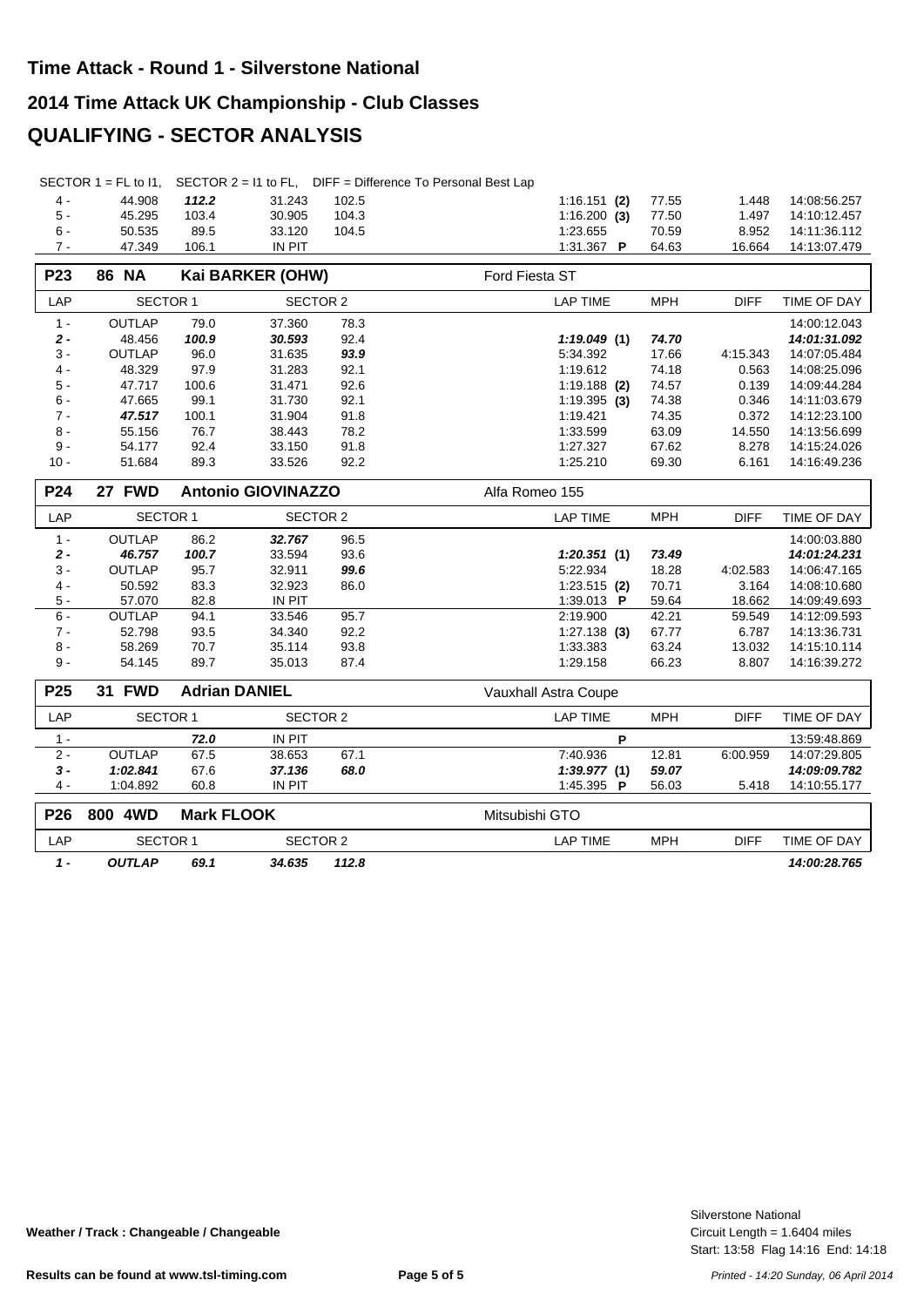## **2014 Time Attack UK Championship - Club Classes QUALIFYING - BEST SPEEDS Time Attack - Round 1 - Silverstone National**

|            |     | <b>SECTOR 1</b>        |            | <b>SECTOR 2</b> |         |  |            | <b>FINISH LINE</b> |                       |            |
|------------|-----|------------------------|------------|-----------------|---------|--|------------|--------------------|-----------------------|------------|
| <b>POS</b> |     | NO NAME                | <b>MPH</b> |                 | NO NAME |  | <b>MPH</b> |                    | NO NAME               | <b>MPH</b> |
| 1          | 58  | Kevin JONES            | 139.2      |                 |         |  |            | 58                 | Kevin JONES           | 129.4      |
| 2          | 80  | Dave COE               | 132.3      |                 |         |  |            | 22                 | Damien BRADLEY        | 125.7      |
| 3          | 48  | Umar MASOOD            | 132.3      |                 |         |  |            | 48                 | Umar MASOOD           | 125.7      |
| 4          | 76  | Mark DONNELLY          | 129.0      |                 |         |  |            | 79                 | Eric HOLMES           | 123.3      |
| 5          | 83  | <b>Matthew WEBSTER</b> | 127.5      |                 |         |  |            | 80                 | Dave COE              | 121.7      |
| 6          | 25  | Adam JONES             | 125.9      |                 |         |  |            | 25                 | Adam JONES            | 120.8      |
| 7          | 30  | Matthew STRAKER        | 125.4      |                 |         |  |            | 83                 | Matthew WEBSTER       | 120.6      |
| 8          | 43  | Andy GRADY             | 121.5      |                 |         |  |            | 76                 | Mark DONNELLY         | 120.0      |
| 9          | 69  | James PROCTER          | 120.4      |                 |         |  |            | 44                 | Lorence CHARTER       | 120.0      |
| 10         | 29  | Neil WRENN             | 119.1      |                 |         |  |            | 92                 | Daniel CLARK          | 119.5      |
| 11         | 97  | <b>Stuart SUMMERS</b>  | 118.9      |                 |         |  |            | 35                 | Will WATSON           | 117.4      |
| 12         | 22  | Damien BRADLEY         | 117.9      |                 |         |  |            | 64                 | Jonny FLETCHER        | 117.0      |
| 13         | 64  | Jonny FLETCHER         | 117.7      |                 |         |  |            | 400                | Jason BIRD            | 116.3      |
| 14         | 35  | Will WATSON            | 117.7      |                 |         |  |            | 55                 | Neil CLARK            | 116.1      |
| 15         | 28  | Mark BURNETT           | 115.3      |                 |         |  |            | 30                 | Matthew STRAKER       | 115.5      |
| 16         | 79  | <b>Eric HOLMES</b>     | 113.7      |                 |         |  |            | 97                 | <b>Stuart SUMMERS</b> | 114.9      |
| 17         | 13  | Darren SPOONER         | 113.1      |                 |         |  |            | 43                 | Andy GRADY            | 114.1      |
| 18         | 19  | <b>Jeff ALDEN</b>      | 112.2      |                 |         |  |            | 29                 | Neil WRENN            | 112.9      |
| 19         | 92  | Daniel CLARK           | 112.2      |                 |         |  |            | 800                | Mark FLOOK            | 112.8      |
| 20         | 55  | Neil CLARK             | 111.8      |                 |         |  |            | 69                 | James PROCTER         | 112.0      |
| 21         | 400 | Jason BIRD             | 111.6      |                 |         |  |            | 28                 | Mark BURNETT          | 110.9      |
| 22         | 44  | Lorence CHARTER        | 101.2      |                 |         |  |            | 13                 | Darren SPOONER        | 110.7      |
| 23         | 86  | Kai BARKER (OHW)       | 100.9      |                 |         |  |            | 19                 | <b>Jeff ALDEN</b>     | 106.0      |
| 24         | 27  | Antonio GIOVINAZZO     | 100.7      |                 |         |  |            | 27                 | Antonio GIOVINAZZO    | 99.6       |
| 25         | 31  | <b>Adrian DANIEL</b>   | 72.0       |                 |         |  |            | 86                 | Kai BARKER (OHW)      | 93.9       |
| 26         | 800 | Mark FLOOK             | 69.1       |                 |         |  |            | 31                 | <b>Adrian DANIEL</b>  | 68.0       |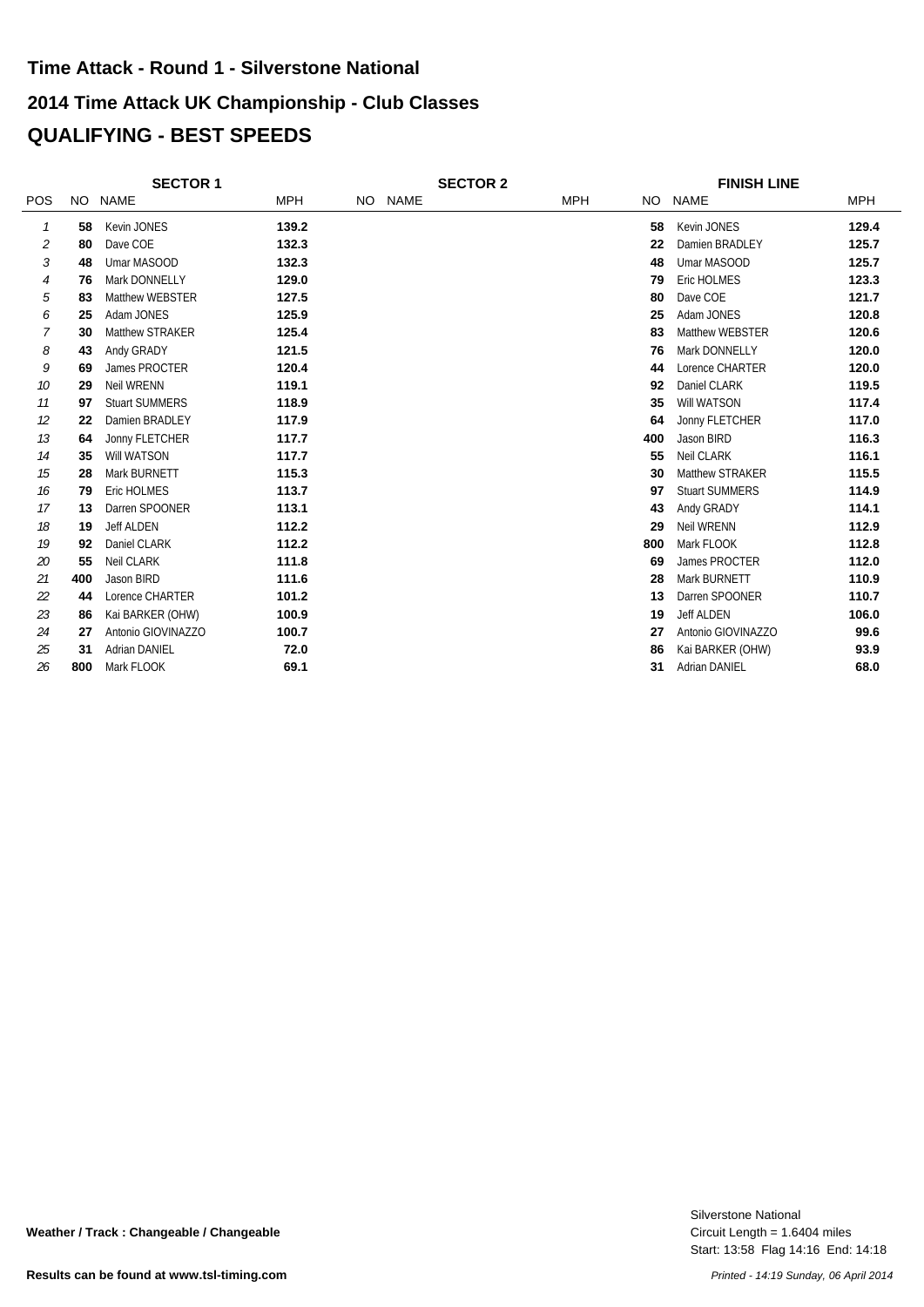# **2014 Time Attack UK Championship - Club Classes QUALIFYING - BEST SECTORS Time Attack - Round 1 - Silverstone National**

|    | <b>SECTOR 1</b> |             | <b>SECTOR 2</b> |                 |             |    | <b>IDEAL / BEST COMPARISON</b> |                 |          |             |             |  |
|----|-----------------|-------------|-----------------|-----------------|-------------|----|--------------------------------|-----------------|----------|-------------|-------------|--|
|    | POS NO NAME     | <b>TIME</b> |                 | NO NAME         | <b>TIME</b> |    |                                | POS NO NAME     | IDEAL    | <b>BEST</b> | <b>DIFF</b> |  |
| 1  | 64 FLETCHER     | 38.790      |                 | 48 MASOOD       | 26.879      |    |                                | PERFECT LAP     | 1:05.669 |             |             |  |
| 2  | 58 JONES        | 38.985      |                 | 58 JONES        | 26.926      |    |                                | 58 JONES        | 1:05.911 | 1:06.774    | 0.863       |  |
| 3  | 22 BRADLEY      | 39.264      |                 | 83 WEBSTER      | 27.280      | 2  |                                | 48 MASOOD       | 1:06.143 | 1:07.305    | 1.162       |  |
| 4  | 48 MASOOD       | 39.264      |                 | 80 COE          | 27.404      | 3  |                                | 83 WEBSTER      | 1:06.564 | 1:07.677    | 1.113       |  |
| 5  | 83 WEBSTER      | 39.284      |                 | 76 DONNELLY     | 27.418      | 4  |                                | 76 DONNELLY     | 1:06.704 | 1:06.704    | 0.000       |  |
| 6  | 76 DONNELLY     | 39.286      |                 | 22 BRADLEY      | 27.630      | 5  |                                | 22 BRADLEY      | 1:06.894 | 1:07.213    | 0.319       |  |
| 7  | 79 HOLMES       | 39.752      |                 | 79 HOLMES       | 27.729      | 6  |                                | 79 HOLMES       | 1:07.481 | 1:07.481    | 0.000       |  |
| 8  | 29 WRENN        | 39.857      |                 | 28 BURNETT      | 27.755      |    |                                | 64 FLETCHER     | 1:07.858 | 1:08.288    | 0.430       |  |
| 9  | 92 CLARK        | 40.184      |                 | 30 STRAKER      | 27.927      | 8  |                                | 80 COE          | 1:07.863 | 1:07.863    | 0.000       |  |
| 10 | 80 COE          | 40.459      |                 | 92 CLARK        | 28.017      | 9  |                                | 29 WRENN        | 1:08.037 | 1:08.928    | 0.891       |  |
| 11 | 43 GRADY        | 40.495      |                 | 35 WATSON       | 28.085      | 10 |                                | 92 CLARK        | 1:08.201 | 1:09.721    | 1.520       |  |
| 12 | 25 JONES        | 40.629      |                 | 29 WRENN        | 28.180      | 11 |                                | 35 WATSON       | 1:08.891 | 1:09.707    | 0.816       |  |
| 13 | 35 WATSON       | 40.806      |                 | 25 JONES        | 28.383      | 12 |                                | 25 JONES        | 1:09.012 | 1:09.656    | 0.644       |  |
| 14 | 30 STRAKER      | 41.150      |                 | 13 SPOONER      | 28.397      | 13 |                                | 30 STRAKER      | 1:09.077 | 1:09.902    | 0.825       |  |
| 15 | 97 SUMMERS      | 41.152      |                 | 400 BIRD        | 28.442      | 14 |                                | 43 GRADY        | 1:09.212 | 1:09.365    | 0.153       |  |
| 16 | 28 BURNETT      | 41.664      |                 | 43 GRADY        | 28.717      | 15 |                                | 28 BURNETT      | 1:09.419 | 1:09.419    | 0.000       |  |
| 17 | 13 SPOONER      | 41.981      |                 | 97 SUMMERS      | 28.743      | 16 |                                | 97 SUMMERS      | 1:09.895 | 1:09.895    | 0.000       |  |
| 18 | 55 CLARK        | 42.334      |                 | 69 PROCTER      | 29.006      | 17 |                                | 13 SPOONER      | 1:10.378 | 1:10.427    | 0.049       |  |
| 19 | 69 PROCTER      | 42.920      |                 | 64 FLETCHER     | 29.068      | 18 |                                | 55 CLARK        | 1:11.642 | 1:11.642    | 0.000       |  |
| 20 | 44 CHARTER      | 43.365      |                 | 55 CLARK        | 29.308      | 19 |                                | 69 PROCTER      | 1:11.926 | 1:12.225    | 0.299       |  |
| 21 | 400 BIRD        | 44.172      |                 | 19 ALDEN        | 30.269      | 20 |                                | 400 BIRD        | 1:12.614 | 1:13.109    | 0.495       |  |
| 22 | 19 ALDEN        | 44.434      |                 | 44 CHARTER      | 30.499      | 21 |                                | 44 CHARTER      | 1:13.864 | 1:13.864    | 0.000       |  |
| 23 | 27 GIOVINAZZO   | 46.757      |                 | 86 BARKER (OHW) | 30.593      | 22 |                                | 19 ALDEN        | 1:14.703 | 1:14.703    | 0.000       |  |
| 24 | 86 BARKER (OHW) | 47.517      |                 | 27 GIOVINAZZO   | 32.767      | 23 |                                | 86 BARKER (OHW) | 1:18.110 | 1:19.049    | 0.939       |  |
| 25 | 31 DANIEL       | 1:02.841    |                 | 800 FLOOK       | 34.635      | 24 |                                | 27 GIOVINAZZO   | 1:19.524 | 1:20.351    | 0.827       |  |
| 26 |                 |             |                 | 31 DANIEL       | 37.136      | 25 |                                | 31 DANIEL       | 1:39.977 | 1:39.977    | 0.000       |  |
|    |                 |             |                 |                 |             | 26 |                                | 800 FLOOK       |          |             |             |  |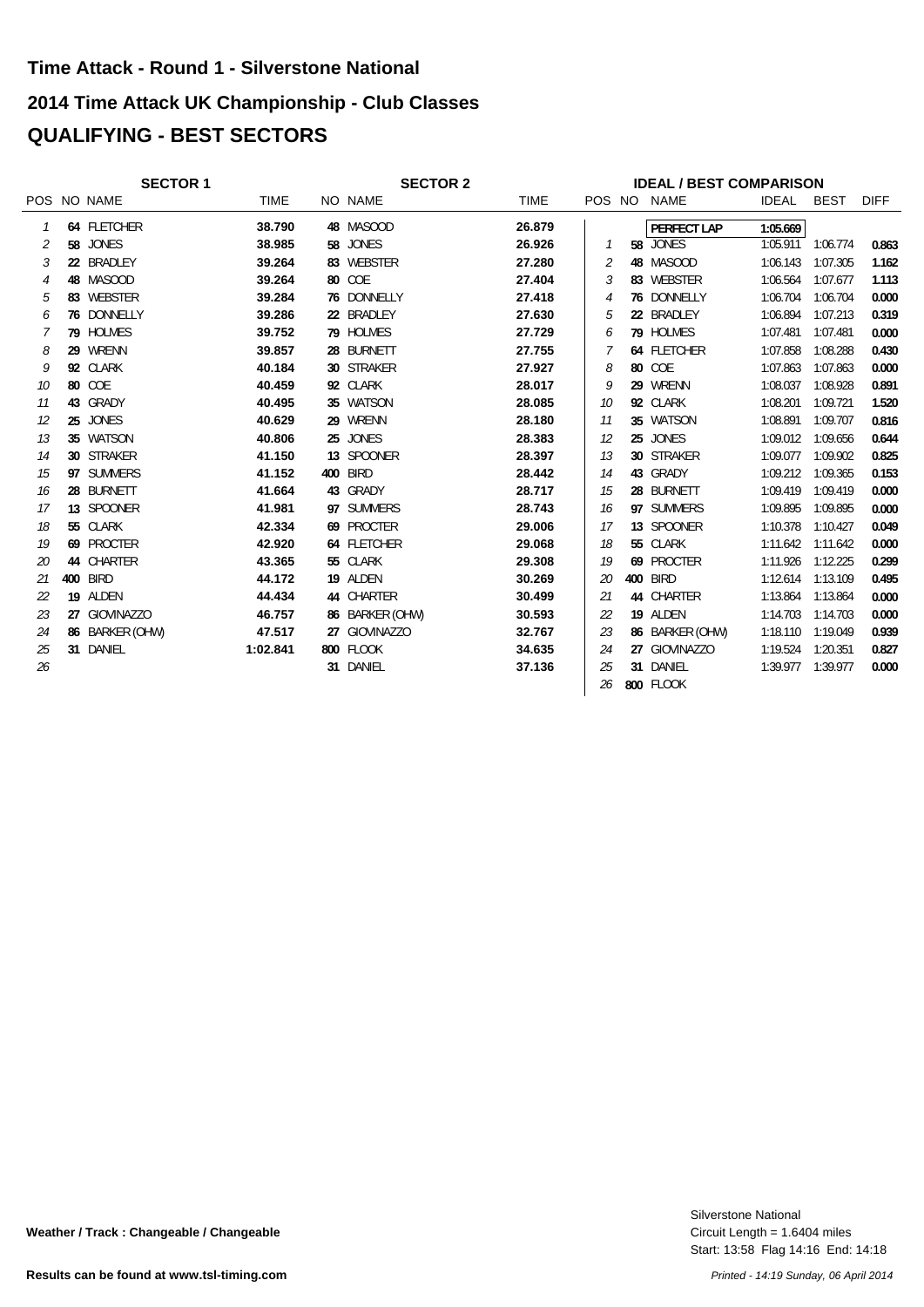

# **2014 Time Attack UK Championship - Pro Classes Time Attack - Round 1 - Silverstone National QUALIFYING - CLASSIFICATION**

| <b>POS</b> | <b>NO</b> | CL         |                | PIC DRIVER / TEAM                                 | <b>CAR</b>          | <b>TIME</b> |                | ON LAPS | GAP               | <b>DIFF</b> | MPH    |
|------------|-----------|------------|----------------|---------------------------------------------------|---------------------|-------------|----------------|---------|-------------------|-------------|--------|
| 1          | 3         | EXT        |                | <b>Olly CLARK</b><br>ROGER CLARK MOTORSPORT       | Subaru Impreza      | 58.777      | 3              | 3       |                   |             | 100.47 |
| 2          | 5         | CP         |                | <b>Richard MARSHALL</b><br>HFI PERFORMANCE        | Mitsubishi EVO 9 GT | 59.288      | 11             | 12      | 0.511             | 0.511       | 99.60  |
| 3          | 24        | EXT        |                | <b>Marcus WEBSTER</b><br>MIDI ANDS PERFORMANCE    | Nissan Skyline      | 1:00.299    | 14             | 14      | 1.522             | 1.011       | 97.93  |
| 4          | 66        | CP         |                | $_2$ Philip REED                                  | Mitsubishi EVO 6    | 1:00.943    | 11             | 13      | 2.166             | 0.644       | 96.90  |
| 5          | 88        | CP         | 3              | <b>Andrew BARBOUR</b><br>NR AUTOSPORT             | Mitsubishi EVO 5    | 1:01.249    | 12             | 12      | 2.472             | 0.306       | 96.42  |
| 6          | 00        | <b>PRO</b> |                | <b>Simon DEATON</b><br>HEL PERFORMANCE            | Porsche 997 GT3     | 1:01.600    | 10             | 12      | 2.823             | 0.351       | 95.87  |
| 7          | 41        | <b>PRO</b> | $\overline{c}$ | <b>Mark POLLARD</b><br>POLLARD BOXES              | MG Metro 6R4        | 1:01.878    | 11             | 12      | 3.101             | 0.278       | 95.44  |
| 8          | 71        | CP         | $\overline{4}$ | <b>Ronnie AMIS</b><br><b>AIRTEC</b>               | Volkswagen Golf     | 1:05.376    | 12             | 12      | 6.599             | 3.498       | 90.33  |
| 9          | 10        | CP         |                | Jason OGG<br>RA MOTORSPORT DEVELOPMENTS           | Subaru Impreza      | 1:05.742    | 6              | 7       | 6.965             | 0.366       | 89.83  |
| 10         | 208       | EXT        |                | $_3$ Granville TAYLOR                             | Volkswagen Beetle   | 1:08.770    | $\overline{2}$ | 4       | 9.993             | 3.028       | 85.87  |
| 11         | 33        | <b>PRO</b> | 3              | <b>Scott ROBSON</b><br>RA MOTORSPORT DEVELOPMENTS | Subaru Impreza      | 1:55.991    | 2              | 2       | 57.214            | 47.221      | 50.91  |
| 12         | 62        | CP         | 6              | <b>Brad SHEEHAN</b><br>MA DEVELOPMENTS            | Mitsubishi EVO 9 GT | 3:07.003    | 3              | 4       | 2:08.226 1:11.012 |             | 31.58  |

**Weather / Track : Cloudy / Damp**

These results are provisional until the conclusion of any judicial and technical matters. Start: 14:21 Flag 14:36 End: 14:37

Clerk Of Course : Timekeeper :

Circuit Length = 1.6404 miles Silverstone National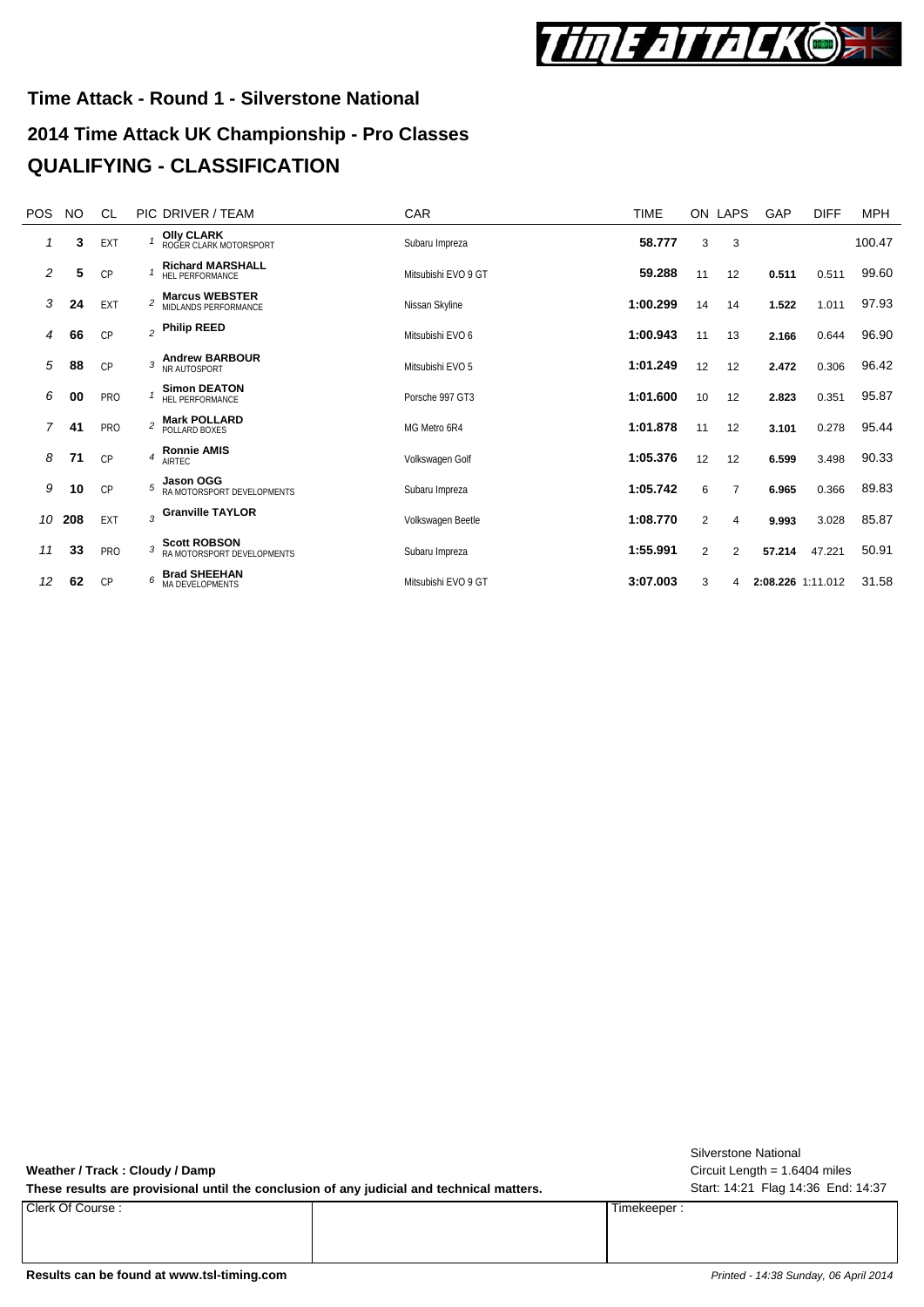| <b>P1</b>      | 3 EXT                          | <b>Olly CLARK</b> |                         |       | Subaru Impreza - ROGER CLARK MOTORSPORT      |              |  |  |  |  |  |  |
|----------------|--------------------------------|-------------------|-------------------------|-------|----------------------------------------------|--------------|--|--|--|--|--|--|
| LAP            | SECTOR 1                       |                   | <b>SECTOR 2</b>         |       | <b>LAP TIME</b><br><b>MPH</b><br><b>DIFF</b> | TIME OF DAY  |  |  |  |  |  |  |
| $1 -$          | <b>OUTLAP</b>                  | 131.0             | 26.905                  | 127.7 |                                              | 14:22:20.411 |  |  |  |  |  |  |
| $2 -$          | 38.444                         | 139.2             | 25.370                  | 133.1 | 92.54<br>5.037<br>$1:03.814$ (2)             | 14:23:24.225 |  |  |  |  |  |  |
| $3 -$          | 34.484                         | 145.8             | 24.293                  | 138.7 | 58.777 (1)<br>100.47                         | 14:24:23.002 |  |  |  |  |  |  |
| P <sub>2</sub> | 5 CP                           |                   | <b>Richard MARSHALL</b> |       | Mitsubishi EVO 9 GT - HEL PERFORMANCE        |              |  |  |  |  |  |  |
| LAP            | <b>SECTOR 1</b>                |                   | SECTOR 2                |       | <b>MPH</b><br><b>LAP TIME</b><br><b>DIFF</b> | TIME OF DAY  |  |  |  |  |  |  |
| $1 -$          | <b>OUTLAP</b>                  | 125.6             | 28.003                  | 118.9 |                                              | 14:22:39.145 |  |  |  |  |  |  |
| $2 -$          | 39.647                         | 117.3             | 26.555                  | 133.6 | 1:06.202<br>89.20<br>6.914                   | 14:23:45.347 |  |  |  |  |  |  |
| $3 -$          | 36.892                         | 142.4             | 25.994                  | 133.1 | 3.598<br>1:02.886<br>93.91                   | 14:24:48.233 |  |  |  |  |  |  |
| $4 -$          | 44.339                         | 140.1             | 25.851                  | 134.2 | 1:10.190<br>84.13<br>10.902                  | 14:25:58.423 |  |  |  |  |  |  |
| $5 -$          | 36.251                         | 141.5             | 25.630                  | 136.4 | 2.593<br>1:01.881<br>95.43                   | 14:27:00.304 |  |  |  |  |  |  |
| $6 -$          | 35.767                         | 141.5             | 25.809                  | 132.0 | 1:01.576<br>2.288<br>95.90                   | 14:28:01.880 |  |  |  |  |  |  |
| $7 -$          | 44.213                         | 89.1              | <b>IN PIT</b>           |       | 1:24.795 P<br>69.64<br>25.507                | 14:29:26.675 |  |  |  |  |  |  |
| $8 -$          | <b>OUTLAP</b>                  | 120.2             | 25.513                  | 138.1 | 3:11.570<br>30.82<br>2:12.282                | 14:32:38.245 |  |  |  |  |  |  |
| $9 -$          | 35.170                         | 144.6             | 25.052                  | 137.0 | 98.06<br>$1:00.222$ (3)<br>0.934             | 14:33:38.467 |  |  |  |  |  |  |
| $10 -$         | 34.663                         | 147.4             | 24.819                  | 137.0 | 99.28<br>0.194<br>59.482 (2)                 | 14:34:37.949 |  |  |  |  |  |  |
| $11 -$         | 34.575                         | 147.4             | 24.713                  | 136.7 | 99.60<br>59.288 (1)                          | 14:35:37.237 |  |  |  |  |  |  |
| $12 -$         | 37.785                         | 142.7             | 25.171                  | 135.0 | 1:02.956<br>93.80<br>3.668                   | 14:36:40.193 |  |  |  |  |  |  |
| P <sub>3</sub> | <b>24 EXT</b>                  |                   | <b>Marcus WEBSTER</b>   |       | Nissan Skyline - MIDLANDS PERFORMANCE        |              |  |  |  |  |  |  |
| LAP            | SECTOR 1                       |                   | <b>SECTOR 2</b>         |       | <b>LAP TIME</b><br><b>MPH</b><br><b>DIFF</b> | TIME OF DAY  |  |  |  |  |  |  |
| $1 -$          | OUTLAP                         | 103.5             | 31.099                  | 86.6  |                                              | 14:22:47.732 |  |  |  |  |  |  |
| $2 -$          | 43.070                         | 103.0             | 29.233                  | 118.0 | 1:12.303<br>81.67<br>12.004                  | 14:24:00.035 |  |  |  |  |  |  |
| $3 -$          | 38.832                         | 120.0             | 27.794                  | 128.4 | 88.63<br>1:06.626<br>6.327                   | 14:25:06.661 |  |  |  |  |  |  |
| 4 -            | 39.695                         | 116.7             | 27.517                  | 125.5 | 1:07.212<br>87.86<br>6.913                   | 14:26:13.873 |  |  |  |  |  |  |
| $5$ - $\,$     | 37.047                         | 118.9             | 26.600                  | 126.4 | 1:03.647<br>92.78<br>3.348                   | 14:27:17.520 |  |  |  |  |  |  |
| $6 -$          | 41.041                         | 116.3             | 26.933                  | 131.0 | 86.88<br>1:07.974<br>7.675                   | 14:28:25.494 |  |  |  |  |  |  |
| $7 -$          | 35.847                         | 126.6             | 26.076                  | 134.2 | 95.37<br>1.624<br>1:01.923                   | 14:29:27.417 |  |  |  |  |  |  |
| $8 -$          | 35.227                         | 114.3             | 26.183                  | 140.2 | 1:01.410<br>96.16<br>1.111                   | 14:30:28.827 |  |  |  |  |  |  |
| $9 -$          | 34.901                         | 121.7             | 25.763                  | 131.5 | 97.35<br>0.365<br>$1:00.664$ (2)             | 14:31:29.491 |  |  |  |  |  |  |
| $10 -$         | 35.144                         | 132.3             | 25.524                  | 139.3 | 97.34<br>$1:00.668$ (3)<br>0.369             | 14:32:30.159 |  |  |  |  |  |  |
| $11 -$         | 41.158                         | 101.9             | 29.657                  | 113.3 | 83.39<br>10.516<br>1:10.815                  | 14:33:40.974 |  |  |  |  |  |  |
| $12 -$         | 41.645                         | 99.4              | 28.047                  | 139.9 | 84.73<br>9.393<br>1:09.692                   | 14:34:50.666 |  |  |  |  |  |  |
| $13 -$         | 35.406                         | 120.6             | 25.737                  | 140.2 | 96.58<br>1:01.143<br>0.844                   | 14:35:51.809 |  |  |  |  |  |  |
| $14 -$         | 34.944                         | 129.3             | 25.355                  | 141.7 | 1:00.299(1)<br>97.93                         | 14:36:52.108 |  |  |  |  |  |  |
| <b>P4</b>      | 66 CP                          |                   | <b>Philip REED</b>      |       | Mitsubishi EVO 6 -                           |              |  |  |  |  |  |  |
| LAP            | SECTOR 1                       |                   | <b>SECTOR 2</b>         |       | <b>MPH</b><br><b>DIFF</b><br>LAP TIME        | TIME OF DAY  |  |  |  |  |  |  |
| $1 -$          | OUTLAP                         | 112.7             | 29.161                  | 123.8 |                                              | 14:22:27.064 |  |  |  |  |  |  |
| $2 -$          | 39.400                         | 119.6             | 27.408                  | 128.7 | 88.39<br>1:06.808<br>5.865                   | 14:23:33.872 |  |  |  |  |  |  |
| 3 -            | 38.240                         | 124.9             | 27.571                  | 100.7 | 1:05.811<br>89.73<br>4.868                   | 14:24:39.683 |  |  |  |  |  |  |
| $4 -$          | 48.109                         | 125.2             | 26.784                  | 129.9 | 1:14.893<br>13.950<br>78.85                  | 14:25:54.576 |  |  |  |  |  |  |
| 5 -            | 36.791                         | 129.5             | 26.596                  | 133.6 | 1:03.387<br>93.16<br>2.444                   | 14:26:57.963 |  |  |  |  |  |  |
| $6 -$          | 36.135                         | 130.8             | 26.030                  | 131.0 | 1:02.165<br>94.99<br>1.222                   | 14:28:00.128 |  |  |  |  |  |  |
| $7 -$          | 35.794                         | 136.3             | 26.080                  | 134.7 | 95.44<br>1:01.874<br>0.931                   | 14:29:02.002 |  |  |  |  |  |  |
| 8 -            | 35.754                         | 133.4             | 26.637                  | 126.7 | 1:02.391<br>94.65<br>1.448                   | 14:30:04.393 |  |  |  |  |  |  |
| $9 -$          | 35.830                         | 145.5             | 25.681                  | 135.0 | 96.00<br>0.568<br>1:01.511(3)                | 14:31:05.904 |  |  |  |  |  |  |
| $10 -$         | 35.979                         | 144.9             | 25.652                  | 137.2 | 95.82<br>1:01.631<br>0.688                   | 14:32:07.535 |  |  |  |  |  |  |
| $11 -$         | 35.479                         | 141.2             | 25.464                  | 133.3 | 96.90<br>1:00.943(1)                         | 14:33:08.478 |  |  |  |  |  |  |
| $12 -$         | 35.722                         | 143.0             | 25.709                  | 134.7 | 96.13<br>0.488<br>$1:01.431$ (2)             | 14:34:09.909 |  |  |  |  |  |  |
| $13 -$         | 41.260                         | 105.8             | IN PIT                  |       | 1:18.215 <b>P</b><br>75.50<br>17.272         | 14:35:28.124 |  |  |  |  |  |  |
| <b>P5</b>      | 88 CP<br><b>Andrew BARBOUR</b> |                   |                         |       | Mitsubishi EVO 5 - NR AUTOSPORT              |              |  |  |  |  |  |  |
| LAP            | <b>SECTOR 1</b>                |                   | <b>SECTOR 2</b>         |       | <b>MPH</b><br><b>LAP TIME</b><br><b>DIFF</b> | TIME OF DAY  |  |  |  |  |  |  |
| $1 -$          | OUTLAP                         | 87.2              | 31.217                  | 112.4 |                                              | 14:22:49.098 |  |  |  |  |  |  |
| $2 -$          | 39.404                         | 126.3             | 27.530                  | 124.0 | 88.23<br>1:06.934<br>5.685                   | 14:23:56.032 |  |  |  |  |  |  |
| $3 -$          | 37.164                         | 130.3             | 27.314                  | 127.2 | 1:04.478<br>91.59<br>3.229                   | 14:25:00.510 |  |  |  |  |  |  |
| $4 -$          | 48.751                         | 72.8              | 30.871                  | 125.2 | 74.17<br>18.373<br>1:19.622                  | 14:26:20.132 |  |  |  |  |  |  |
|                |                                |                   |                         |       | Silverstone National                         |              |  |  |  |  |  |  |

SECTOR 1 = FL to I1, SECTOR 2 = I1 to FL, DIFF = Difference To Personal Best Lap

**Weather / Track : Cloudy / Damp**

Start: 14:21 Flag 14:36 End: 14:37 Circuit Length = 1.6404 miles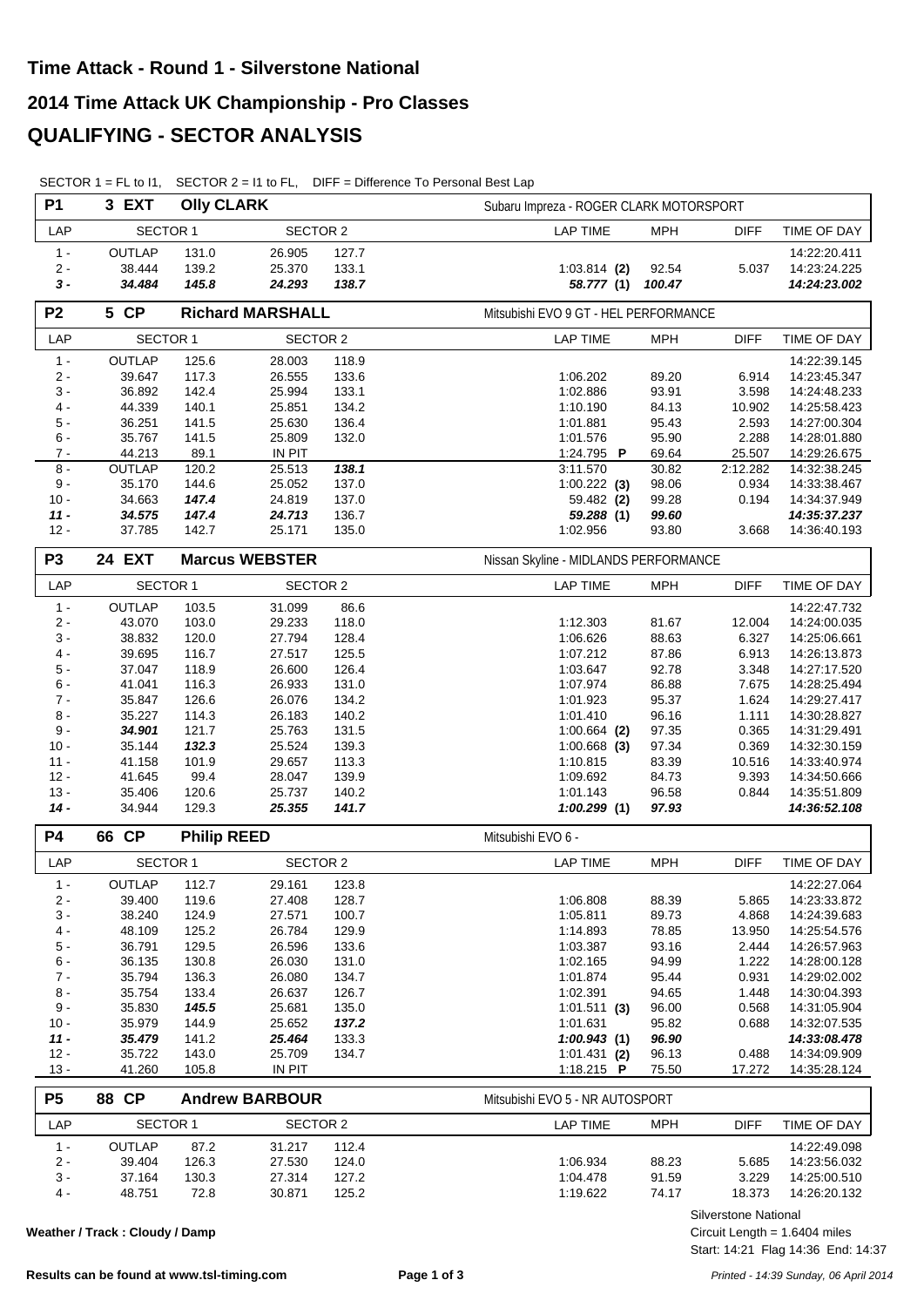## **2014 Time Attack UK Championship - Pro Classes**

## **QUALIFYING - SECTOR ANALYSIS**

|  |  | SECTOR $1 = FL$ to $11$ , SECTOR $2 = 11$ to FL, DIFF = Difference To Personal Best Lap |
|--|--|-----------------------------------------------------------------------------------------|
|--|--|-----------------------------------------------------------------------------------------|

| $5 -$  | 37.113 | 120.4 | 26.697        | 133.9 | 1:03.810          |     | 92.55 | 2.561    | 14:27:23.942 |
|--------|--------|-------|---------------|-------|-------------------|-----|-------|----------|--------------|
| $6 -$  | 48.322 | 73.5  | <b>IN PIT</b> |       | 1:26.917 <b>P</b> |     | 67.94 | 25.668   | 14:28:50.859 |
| $7 -$  | OUTLAP | 104.3 | 27.434        | 129.9 | 2:31.229          |     | 39.05 | 1:29.980 | 14:31:22.088 |
| $8 -$  | 35.726 | 132.3 | 25.995        | 132.5 | 1:01.721          | (2) | 95.68 | 0.472    | 14:32:23.809 |
| 9 -    | 35.754 | 132.3 | 26.069        | 136.1 | $1:01.823$ (3)    |     | 95.52 | 0.574    | 14:33:25.632 |
| $10 -$ | 35.713 | 129.8 | 26.188        | 135.8 | 1:01.901          |     | 95.40 | 0.652    | 14:34:27.533 |
| $11 -$ | 49.525 | 78.3  | 28.061        | 131.7 | 1:17.586          |     | 76.11 | 16.337   | 14:35:45.119 |
| $12 -$ | 35.518 | 136.3 | 25.731        | 138.4 | 1:01.249(1)       |     | 96.42 |          | 14:36:46.368 |

| P <sub>6</sub> | <b>PRO</b><br>00 |       | <b>Simon DEATON</b> |       | Porsche 997 GT3 - HEL PERFORMANCE |            |             |              |
|----------------|------------------|-------|---------------------|-------|-----------------------------------|------------|-------------|--------------|
| LAP            | <b>SECTOR 1</b>  |       | SECTOR 2            |       | LAP TIME                          | <b>MPH</b> | <b>DIFF</b> | TIME OF DAY  |
| $1 -$          | <b>OUTLAP</b>    | 104.2 | 32.195              | 94.4  |                                   |            |             | 14:22:47.092 |
| $2 -$          | 45.747           | 109.6 | 30.272              | 112.4 | 1:16.019                          | 77.68      | 14.419      | 14:24:03.111 |
| $3 -$          | 40.057           | 122.0 | 28.166              | 123.8 | 1:08.223                          | 86.56      | 6.623       | 14:25:11.334 |
| $4 -$          | 38.701           | 115.1 | 28.341              | 123.1 | 1:07.042                          | 88.08      | 5.442       | 14:26:18.376 |
| $5 -$          | 37.901           | 130.3 | 27.015              | 125.7 | 1:04.916                          | 90.97      | 3.316       | 14:27:23.292 |
| $6 -$          | 37.177           | 129.5 | 26.878              | 129.2 | 1:04.055                          | 92.19      | 2.455       | 14:28:27.347 |
| $7 -$          | 36.866           | 128.0 | 26.550              | 129.2 | 1:03.416                          | 93.12      | 1.816       | 14:29:30.763 |
| 8 -            | 36.508           | 135.0 | 26.199              | 128.4 | $1:02.707$ (3)                    | 94.17      | 1.107       | 14:30:33.470 |
| 9 -            | 36.578           | 132.3 | 25.868              | 129.9 | $1:02.446$ (2)                    | 94.57      | 0.846       | 14:31:35.916 |
| $10 -$         | 36.334           | 136.9 | 25.266              | 131.0 | 1:01.600(1)                       | 95.87      |             | 14:32:37.516 |
| $11 -$         | 35.896           | 125.9 | <b>IN PIT</b>       |       | 1:10.818 <b>P</b>                 | 83.39      | 9.218       | 14:33:48.334 |
| $12 -$         | <b>OUTLAP</b>    | 127.8 | 25.949              | 126.9 | 2:44.202                          | 35.96      | 1:42.602    | 14:36:32.536 |

| P7     | <b>PRO</b><br>41 |       | <b>Mark POLLARD</b> |       | MG Metro 6R4 - POLLARD BOXES |            |             |              |  |  |  |
|--------|------------------|-------|---------------------|-------|------------------------------|------------|-------------|--------------|--|--|--|
| LAP    | <b>SECTOR 1</b>  |       | <b>SECTOR 2</b>     |       | <b>LAP TIME</b>              | <b>MPH</b> | <b>DIFF</b> | TIME OF DAY  |  |  |  |
| $1 -$  | <b>OUTLAP</b>    | 101.0 | 29.563              | 118.4 |                              |            |             | 14:22:28.417 |  |  |  |
| $2 -$  | 39.706           | 107.0 | 28.111              | 121.1 | 1:07.817                     | 87.08      | 5.939       | 14:23:36.234 |  |  |  |
| $3 -$  | 37.544           | 127.3 | 26.918              | 115.3 | 1:04.462                     | 91.61      | 2.584       | 14:24:40.696 |  |  |  |
| $4 -$  | 48.942           | 122.4 | 26.628              | 121.3 | 1:15.570                     | 78.14      | 13.692      | 14:25:56.266 |  |  |  |
| $5 -$  | 36.955           | 127.3 | 26.059              | 124.7 | $1:03.014$ (3)               | 93.71      | 1.136       | 14:26:59.280 |  |  |  |
| $6 -$  | 49.356           | 79.3  | 27.565              | 128.7 | 1:16.921                     | 76.77      | 15.043      | 14:28:16.201 |  |  |  |
| $7 -$  | 42.383           | 88.6  | 34.902              | 94.6  | 1:17.285                     | 76.41      | 15.407      | 14:29:33.486 |  |  |  |
| 8 -    | 46.767           | 91.1  | 28.096              | 130.4 | 1:14.863                     | 78.88      | 12.985      | 14:30:48.349 |  |  |  |
| 9 -    | 37.148           | 102.7 | 31.013              | 129.2 | 1:08.161                     | 86.64      | 6.283       | 14:31:56.510 |  |  |  |
| $10 -$ | 36.387           | 129.8 | 26.187              | 130.4 | $1:02.574$ (2)               | 94.37      | 0.696       | 14:32:59.084 |  |  |  |
| $11 -$ | 36.150           | 138.9 | 25.728              | 133.1 | 1:01.878(1)                  | 95.44      |             | 14:34:00.962 |  |  |  |
| $12 -$ | 52.676           | 70.0  | IN PIT              |       | 1:36.127 $\bm{P}$            | 61.43      | 34.249      | 14:35:37.089 |  |  |  |

| P <sub>8</sub> | 71 CP           | <b>Ronnie AMIS</b> |          |       | Volkswagen Golf - AIRTEC |            |             |              |  |  |
|----------------|-----------------|--------------------|----------|-------|--------------------------|------------|-------------|--------------|--|--|
| LAP            | <b>SECTOR 1</b> |                    | SECTOR 2 |       | <b>LAP TIME</b>          | <b>MPH</b> | <b>DIFF</b> | TIME OF DAY  |  |  |
| $1 -$          | <b>OUTLAP</b>   | 78.0               | 31.541   | 103.4 |                          |            |             | 14:22:42.373 |  |  |
| $2 -$          | 41.774          | 111.4              | 28.639   | 115.9 | 1:10.413                 | 83.87      | 5.037       | 14:23:52.786 |  |  |
| $3 -$          | 41.045          | 106.8              | 28.396   | 116.8 | 1:09.441                 | 85.04      | 4.065       | 14:25:02.227 |  |  |
| $4 -$          | 40.040          | 116.1              | 27.507   | 116.3 | 1:07.547                 | 87.43      | 2.171       | 14:26:09.774 |  |  |
| $5 -$          | 39.562          | 120.6              | 27.089   | 115.7 | 1:06.651                 | 88.60      | 1.275       | 14:27:16.425 |  |  |
| $6 -$          | 39.521          | 124.0              | 27.100   | 115.9 | $1:06.621$ (3)           | 88.64      | 1.245       | 14:28:23.046 |  |  |
| $7 -$          | 38.766          | 117.5              | 27,900   | 113.9 | 1:06.666                 | 88.58      | 1.290       | 14:29:29.712 |  |  |
| 8 -            | 45.637          | 86.8               | 30.345   | 114.9 | 1:15.982                 | 77.72      | 10.606      | 14:30:45.694 |  |  |
| 9 -            | 38.738          | 121.3              | 27.068   | 116.1 | $1:05.806$ (2)           | 89.74      | 0.430       | 14:31:51.500 |  |  |
| $10 -$         | 48.040          | 88.5               | IN PIT   |       | 1:24.230 $\blacksquare$  | 70.11      | 18.854      | 14:33:15.730 |  |  |
| $11 -$         | <b>OUTLAP</b>   | 120.9              | 27,009   | 116.6 | 2:11.157                 | 45.02      | 1:05.781    | 14:35:26.887 |  |  |
| $12 -$         | 38.645          | 124.9              | 26.731   | 115.7 | 1:05.376(1)              | 90.33      |             | 14:36:32.263 |  |  |

| P <sub>9</sub> | 10 CP         | <b>Jason OGG</b> |        |          | Subaru Impreza - RA MOTORSPORT DEVELOPMENTS |                    |  |  |  |  |  |
|----------------|---------------|------------------|--------|----------|---------------------------------------------|--------------------|--|--|--|--|--|
| LAP            |               | SECTOR 1         |        | SECTOR 2 | <b>MPH</b><br><b>DIFF</b><br>LAP TIME       | <b>TIME OF DAY</b> |  |  |  |  |  |
| $1 -$          | <b>OUTLAP</b> | 78.8             | 37.888 | 79.8     |                                             | 14:22:42.767       |  |  |  |  |  |
| $2 -$          | 46.799        | 99.1             | 35.308 | 104.8    | 71.92<br>$1:22.107$ (3)<br>16.365           | 14:24:04.874       |  |  |  |  |  |
| $3 -$          | 44.078        | 120.6            | 28.081 | 117.0    | $1:12.159$ (2)<br>81.84<br>6.417            | 14:25:17.033       |  |  |  |  |  |
| $4 -$          | 46.608        | 75.7             | IN PIT |          | 1:28.720<br>22.978<br>66.56<br>P            | 14:26:45.753       |  |  |  |  |  |
| $5 -$          | <b>OUTLAP</b> | 105.8            | 28.812 | 125.7    | 44.56<br>2:12.527<br>1:06.785               | 14:28:58.280       |  |  |  |  |  |

**Weather / Track : Cloudy / Damp**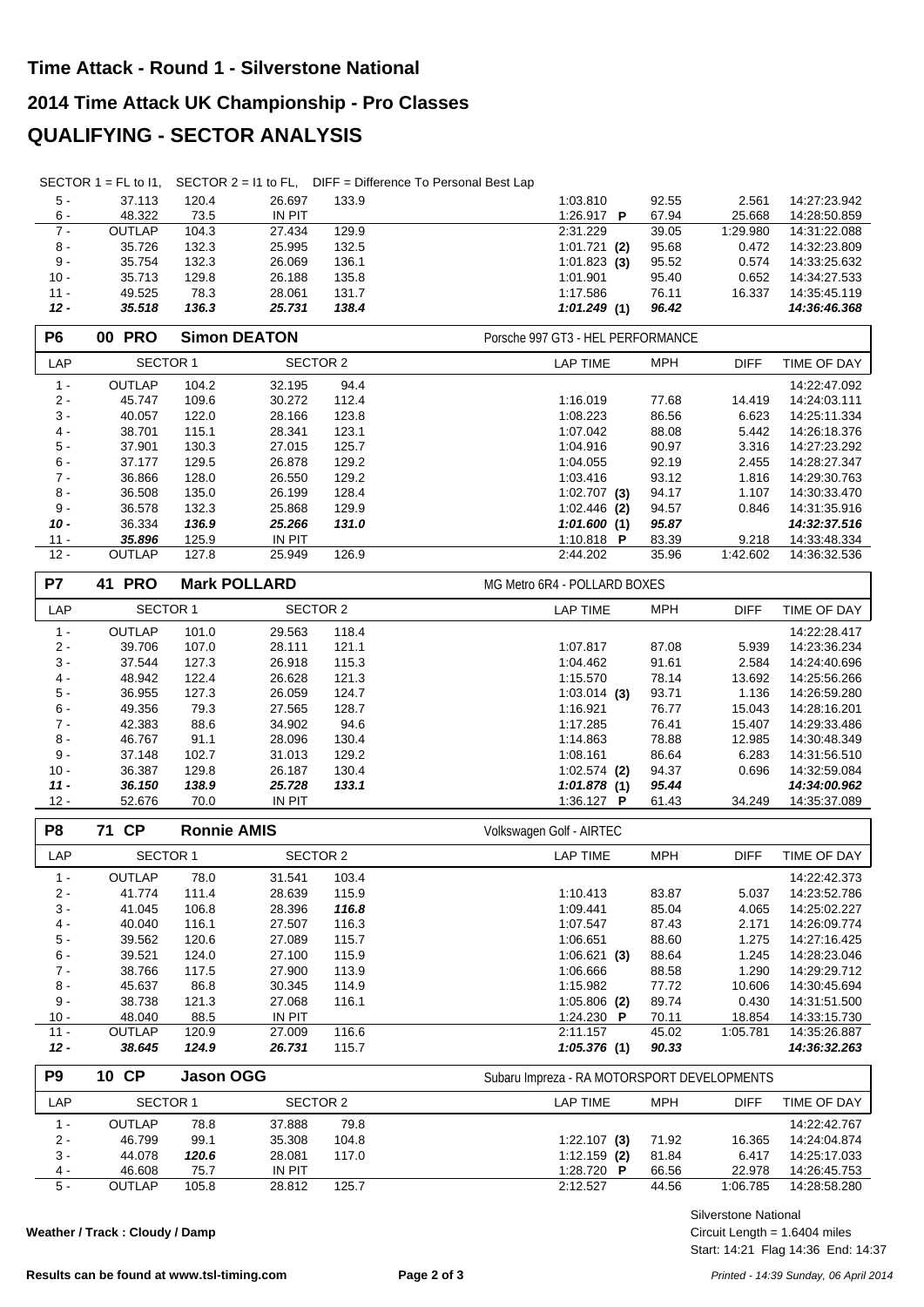#### **2014 Time Attack UK Championship - Pro Classes**

#### **QUALIFYING - SECTOR ANALYSIS**

SECTOR 1 = FL to I1, SECTOR 2 = I1 to FL, DIFF = Difference To Personal Best Lap

| 6 -        | 38.503        | 120.4           | 27.239                  | 131.0 | 89.83<br>1:05.742(1)                         | 14:30:04.022 |
|------------|---------------|-----------------|-------------------------|-------|----------------------------------------------|--------------|
| $7 -$      | 54.894        | 66.6            | <b>IN PIT</b>           |       | 1:37.771 P<br>60.40<br>32.029                | 14:31:41.793 |
|            |               |                 |                         |       |                                              |              |
| <b>P10</b> | 208 EXT       |                 | <b>Granville TAYLOR</b> |       | Volkswagen Beetle -                          |              |
| LAP        |               | <b>SECTOR 1</b> | SECTOR 2                |       | MPH<br><b>LAP TIME</b><br><b>DIFF</b>        | TIME OF DAY  |
| $1 -$      | <b>OUTLAP</b> | 79.6            | 33.174                  | 106.5 |                                              | 14:22:38.774 |
| $2 -$      | 39.642        | 118.7           | 29.128                  | 109.6 | 1:08.770(1)<br>85.87                         | 14:23:47.544 |
| $3 -$      | 46.255        | 63.7            | IN PIT                  |       | 1:26.257 P<br>68.46<br>17.487                | 14:25:13.801 |
| $4 -$      | OUTLAP        | 75.4            | IN PIT                  |       | 6:36.320<br>14.90<br>5:27.550<br>- P         | 14:31:50.121 |
|            |               |                 |                         |       |                                              |              |
| <b>P11</b> | <b>33 PRO</b> |                 | <b>Scott ROBSON</b>     |       | Subaru Impreza - RA MOTORSPORT DEVELOPMENTS  |              |
| LAP        |               | <b>SECTOR 1</b> | SECTOR 2                |       | <b>LAP TIME</b><br><b>MPH</b><br><b>DIFF</b> | TIME OF DAY  |
| $1 -$      |               | 52.1            | 42.636                  | 53.8  |                                              | 14:34:47.944 |
| $2 -$      | 1:11.230      | 54.8            | 44.761                  | 55.4  | 1:55.991(1)<br>50.91                         | 14:36:43.935 |
| <b>P12</b> | 62 CP         |                 | <b>Brad SHEEHAN</b>     |       | Mitsubishi EVO 9 GT - MA DEVELOPMENTS        |              |
| LAP        |               | <b>SECTOR 1</b> | <b>SECTOR 2</b>         |       | <b>LAP TIME</b><br>MPH<br><b>DIFF</b>        | TIME OF DAY  |
| $1 -$      |               | 73.9            | IN PIT                  |       | P                                            | 14:22:50.114 |
|            |               | 66.8            | IN PIT                  |       | 10:04.952<br>P<br>9.76<br>6:57.949           | 14:32:55.066 |
| $3 -$      |               | 91.0            | 30.191                  | 98.5  | 31.58                                        | 14:36:02.069 |
| 4 -        | 50.258        | 69.9            | IN PIT                  |       | 1:30.481 <b>P</b><br>65.26                   | 14:37:32.550 |
| $2 -$      |               |                 |                         |       | 3:07.003(1)                                  |              |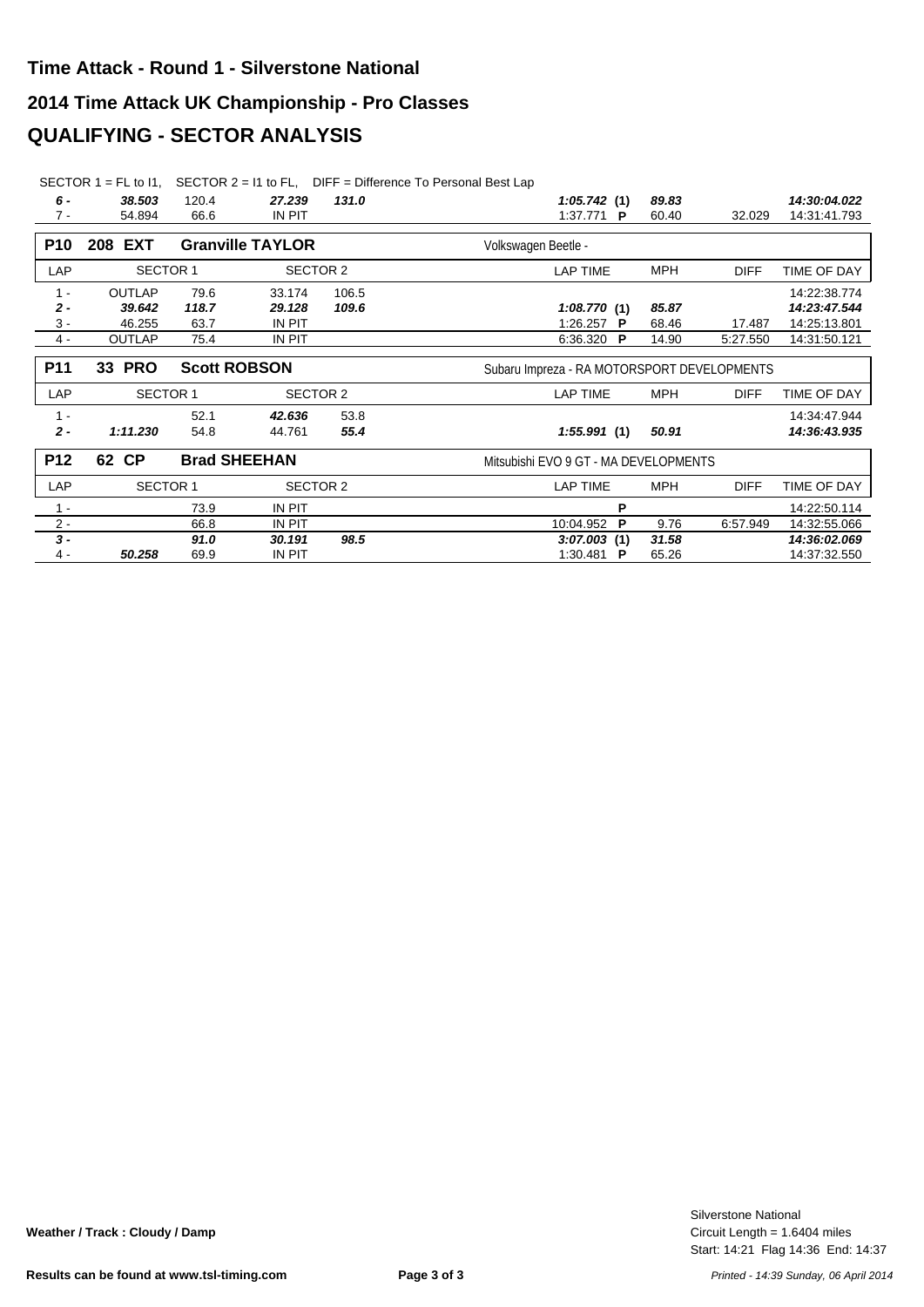# **2014 Time Attack UK Championship - Pro Classes QUALIFYING - BEST SPEEDS Time Attack - Round 1 - Silverstone National**

|            | <b>SECTOR 1</b> |                         |            | <b>SECTOR 2</b> | <b>FINISH LINE</b> |                         |       |
|------------|-----------------|-------------------------|------------|-----------------|--------------------|-------------------------|-------|
| <b>POS</b> | NO.             | <b>NAME</b>             | <b>MPH</b> | NAME<br>NO.     | <b>MPH</b><br>NO.  | NAME                    | MPH   |
|            | 5               | <b>Richard MARSHALL</b> | 147.4      |                 | 24                 | Marcus WEBSTER          | 141.7 |
| 2          | 3               | Olly CLARK              | 145.8      |                 | 3                  | Olly CLARK              | 138.7 |
| 3          | 66              | <b>Philip REED</b>      | 145.5      |                 | 88                 | Andrew BARBOUR          | 138.4 |
| 4          | 41              | Mark POLLARD            | 138.9      |                 | 5.                 | Richard MARSHALL        | 138.1 |
| 5          | 00              | Simon DEATON            | 136.9      |                 | 66                 | Philip REED             | 137.2 |
| 6          | 88              | Andrew BARBOUR          | 136.3      |                 | 41                 | Mark POLLARD            | 133.1 |
| 7          | 24              | Marcus WEBSTER          | 132.3      |                 | 10                 | Jason OGG               | 131.0 |
| 8          | 71              | Ronnie AMIS             | 124.9      |                 | 00                 | Simon DEATON            | 131.0 |
| 9          | 10              | Jason OGG               | 120.6      |                 | 71                 | Ronnie AMIS             | 116.8 |
| 10         | 208             | <b>Granville TAYLOR</b> | 118.7      |                 | 208                | <b>Granville TAYLOR</b> | 109.6 |
| 11         | 62              | <b>Brad SHEEHAN</b>     | 91.0       |                 | 62                 | <b>Brad SHEEHAN</b>     | 98.5  |
| 12         | 33              | <b>Scott ROBSON</b>     | 67.5       |                 | 33                 | <b>Scott ROBSON</b>     | 55.4  |

Start: 14:21 Flag 14:36 End: 14:37 Circuit Length = 1.6404 miles Silverstone National

**Weather / Track : Cloudy / Damp**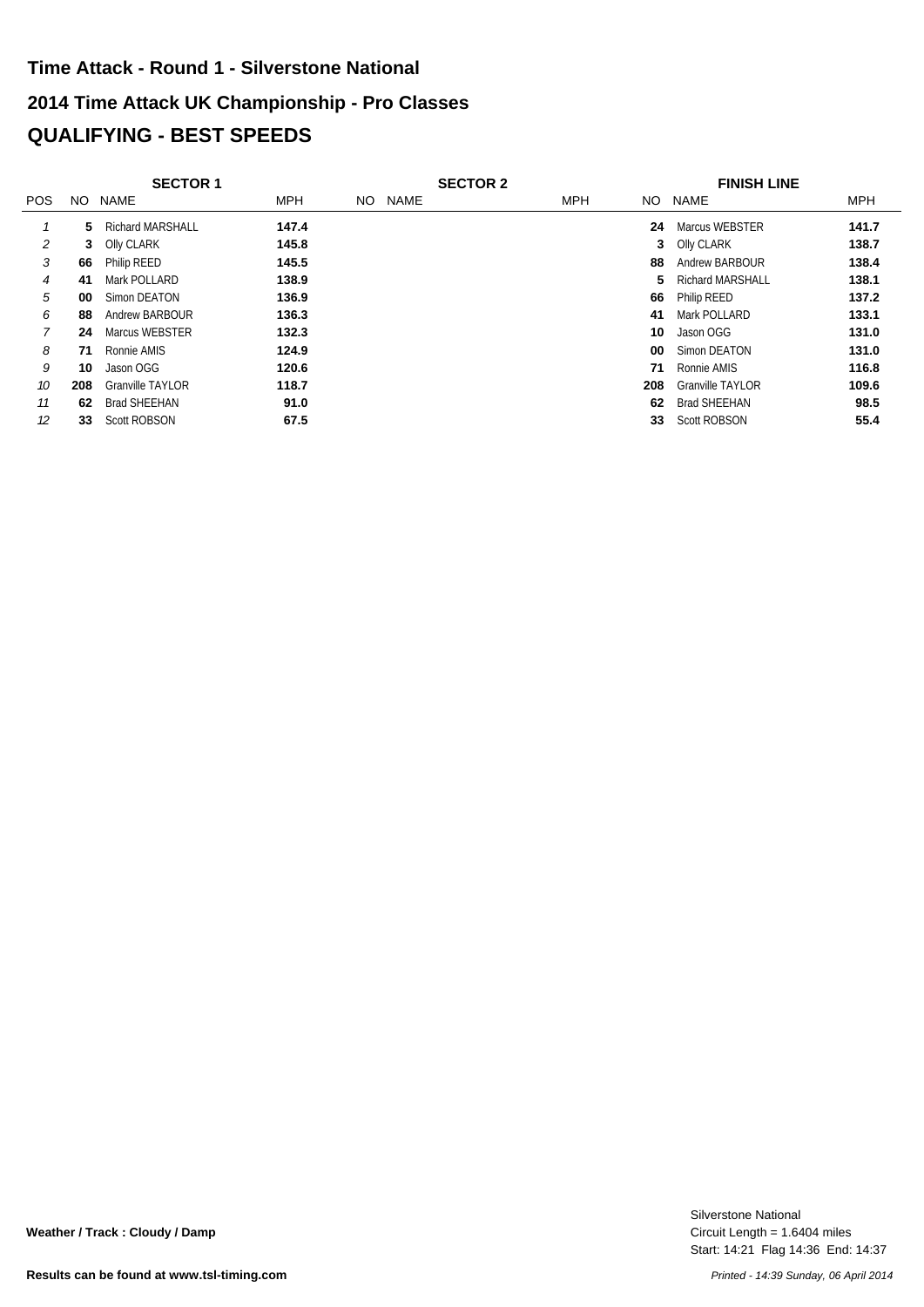# **2014 Time Attack UK Championship - Pro Classes QUALIFYING - BEST SECTORS Time Attack - Round 1 - Silverstone National**

|    | <b>SECTOR 1</b> |             |             |  | <b>SECTOR 2</b> | <b>IDEAL / BEST COMPARISON</b> |        |  |                    |              |                   |             |  |
|----|-----------------|-------------|-------------|--|-----------------|--------------------------------|--------|--|--------------------|--------------|-------------------|-------------|--|
|    |                 | POS NO NAME | <b>TIME</b> |  | NO NAME         | <b>TIME</b>                    | POS NO |  | NAME               | <b>IDEAL</b> | <b>BEST</b>       | <b>DIFF</b> |  |
|    |                 | 3 CLARK     | 34.484      |  | 3 CLARK         | 24.293                         |        |  | <b>PERFECT LAP</b> | 58.777       |                   |             |  |
|    |                 | 5 MARSHALL  | 34.575      |  | 5 MARSHALL      | 24.713                         |        |  | 3 CLARK            | 58.777       | 58.777            | 0.000       |  |
|    |                 | 24 WEBSTER  | 34.901      |  | 00 DEATON       | 25.266                         |        |  | 5 MARSHALL         | 59.288       | 59.288            | 0.000       |  |
| 4  | 66              | REED        | 35.479      |  | 24 WEBSTER      | 25.355                         |        |  | 24 WEBSTER         | 1:00.256     | 1:00.299          | 0.043       |  |
| 5  | 88              | BARBOUR     | 35.518      |  | <b>66 REED</b>  | 25.464                         |        |  | <b>66 REED</b>     | 1:00.943     | 1:00.943          | 0.000       |  |
| 6  |                 | 00 DEATON   | 35,896      |  | 41 POLLARD      | 25.728                         | 5      |  | 00 DEATON          | 1:01.162     | 1:01.600          | 0.438       |  |
|    |                 | 41 POLLARD  | 36.150      |  | 88 BARBOUR      | 25.731                         | 6      |  | 88 BARBOUR         | 1:01.249     | 1:01.249          | 0.000       |  |
| 8  |                 | 10 OGG      | 38.503      |  | 71 AMIS         | 26.731                         |        |  | 41 POLLARD         | 1:01.878     | 1:01.878          | 0.000       |  |
| 9  | 71              | AMIS        | 38.645      |  | 10 OGG          | 27.239                         | 8      |  | 71 AMIS            | 1:05.376     | 1:05.376          | 0.000       |  |
| 10 | 208             | TAYLOR      | 39.642      |  | 208 TAYLOR      | 29.128                         | Q      |  | 10 OGG             | 1:05.742     | 1:05.742          | 0.000       |  |
| 11 | 62              | SHEEHAN     | 50.258      |  | 62 SHEEHAN      | 30.191                         | 10     |  | 208 TAYLOR         | 1:08.770     | 1:08.770          | 0.000       |  |
| 12 |                 | 33 ROBSON   | 1:11.230    |  | 33 ROBSON       | 42.636                         |        |  | 62 SHEEHAN         | 1:20.449     | 3:07.003 1:46.554 |             |  |
|    |                 |             |             |  |                 |                                | 12     |  | 33 ROBSON          | 1:53.866     | 1:55.991          | 2.125       |  |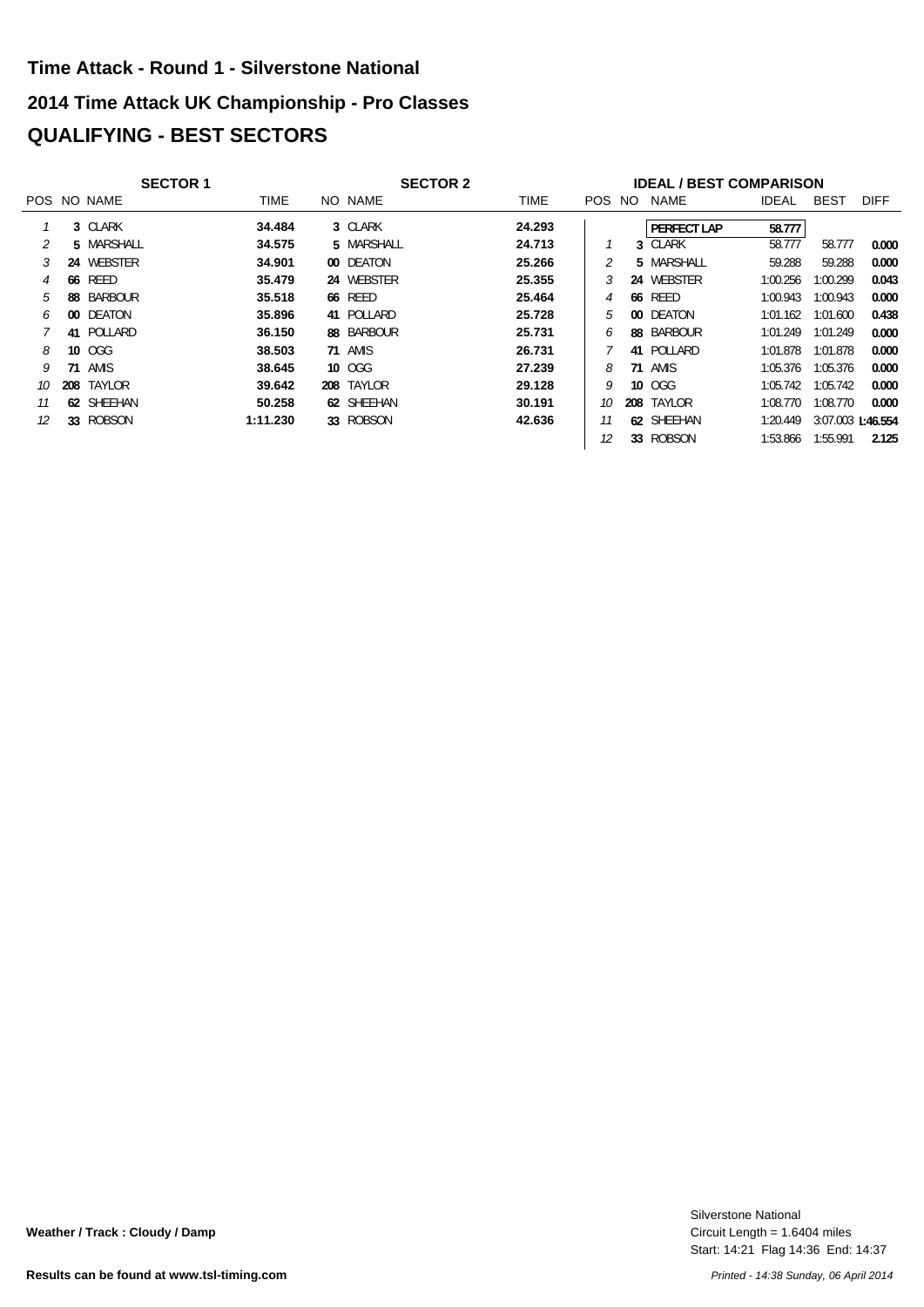

## **2014 Time Attack UK Championship - Club Classes FINAL - CLASSIFICATION**

| <b>POS</b>     | <b>NO</b> | CL.        | <b>PIC NAME</b>             | <b>ENTRY</b>       | <b>TIME</b> | ON.             | LAPS | GAP    | <b>DIFF</b> | <b>MPH</b> |
|----------------|-----------|------------|-----------------------------|--------------------|-------------|-----------------|------|--------|-------------|------------|
| 1              | 58        | <b>RWD</b> | <sup>1</sup> Kevin JONES    | Noble M12 GTO3     | 1:02.360    | 5               | 13   |        |             | 94.70      |
| 2              | 80        | 4WD        | <sup>1</sup> Dave COE       | Subaru Impreza     | 1:03.043    | 5               | 12   | 0.683  | 0.683       | 93.67      |
| 3              | 48        | <b>RWD</b> | 2 Umar MASOOD               | Mazda RX7          | 1:03.835    | 4               | 13   | 1.475  | 0.792       | 92.51      |
| 4              | *<br>83   | 4WD        | 2 Matthew WEBSTER           | Subaru Impreza     | 1:04.060    | 4               | 12   | 1.700  | 0.225       | 92.18      |
| 5              | 79        | 4WD        | 3 Eric HOLMES               | Mitsubishi EVO     | 1:04.176    | 10 <sup>1</sup> | 10   | 1.816  | 0.116       | 92.02      |
| 6              | 22        | 4WD        | 4 Damien BRADLEY            | Subaru Legacy      | 1:05.125    | 11              | 12   | 2.765  | 0.949       | 90.68      |
| $\overline{7}$ | 64        | <b>FWD</b> | <sup>1</sup> Jonny FLETCHER | Vauxhall Astra     | 1:05.392    | 4               | 9    | 3.032  | 0.267       | 90.31      |
| 8              | 400       | 4WD        | 5 Jason BIRD                | Mitsubishi EVO 5   | 1:05.915    | 6               | 12   | 3.555  | 0.523       | 89.59      |
| 9              | 76        | <b>FWD</b> | 2 Mark DONNELLY             | Ford Escort        | 1:05.982    | 3               | 12   | 3.622  | 0.067       | 89.50      |
| 10             | 30        | <b>FWD</b> | 3 Matthew STRAKER           | Vauxhall Astra     | 1:06.153    | 12              | 12   | 3.793  | 0.171       | 89.27      |
| 11             | 35        | <b>FWD</b> | 4 Will WATSON               | Vauxhall Astra     | 1:06.632    | $\overline{4}$  | 12   | 4.272  | 0.479       | 88.63      |
| 12             | 92        | <b>FWD</b> | 5 Daniel CLARK              | Vauxhall Astra     | 1:07.205    | $\overline{4}$  | 12   | 4.845  | 0.573       | 87.87      |
| 13             | 25        | <b>FWD</b> | 6 Adam JONES                | Honda Civic Type R | 1:07.379    | 4               | 11   | 5.019  | 0.174       | 87.64      |
| 14             | *<br>44   | <b>RWD</b> | 3 Lorence CHARTER           | Mazda RX7          | 1:07.994    | 6               | 8    | 5.634  | 0.615       | 86.85      |
| 15             | *<br>29   | <b>FWD</b> | 7 Neil WRENN                | Honda Civic        | 1:08.340    | 3               | 8    | 5.980  | 0.346       | 86.41      |
| 16             | 28        | <b>NA</b>  | <b>Mark BURNETT</b>         | Honda Civic EG6    | 1:08.445    | $\overline{4}$  | 12   | 6.085  | 0.105       | 86.28      |
| 17             | 43        | 4WD        | 6 Andy GRADY                | Subaru Impreza     | 1:08.616    | 6               | 12   | 6.256  | 0.171       | 86.06      |
| 18             | 13        | <b>FWD</b> | 8 Darren SPOONER            | Peugeot 205        | 1:09.061    | 9               | 10   | 6.701  | 0.445       | 85.51      |
| 19             | 97        | <b>FWD</b> | 9 Stuart SUMMERS            | Citroen Saxo       | 1:09.425    | 9               | 11   | 7.065  | 0.364       | 85.06      |
| 20             | 69        | <b>NA</b>  | 2 James PROCTER             | Honda Civic Type R | 1:09.672    | 9               | 12   | 7.312  | 0.247       | 84.76      |
| 21             | 55        | <b>RWD</b> | <sup>4</sup> Neil CLARK     | Mazda RX7          | 1:09.805    | 4               | 11   | 7.445  | 0.133       | 84.60      |
| 22             | 800       | 4WD        | 7 Mark FLOOK                | Mitsubishi GTO     | 1:12.241    | 4               | 8    | 9.881  | 2.436       | 81.74      |
| 23             | 19        | <b>FWD</b> | 10 Jeff ALDEN               | Vauxhall Astra     | 1:13.359    | 2               | 8    | 10.999 | 1.118       | 80.50      |
| 24             | *<br>86   | <b>NA</b>  | 3 Kai BARKER (OHW)          | Ford Fiesta ST     | 1:15.617    | 11              | 11   | 13.257 | 2.258       | 78.09      |
| 25             | 27        | <b>FWD</b> | 11 Antonio GIOVINAZZO       | Alfa Romeo 155     | 1:18.607    | $\overline{7}$  | 11   | 16.247 | 2.990       | 75.12      |

**CARS 29, 35, 44, 83 & 86 - 1 LAP TIME DISALLOWED, TRACK LIMITS.**

**Weather / Track : Cloudy / Dry**

These results are provisional until the conclusion of any judicial and technical matters. Start: 16:14 Flag 16:29 End: 16:30

Clerk Of Course : Timekeeper :

Circuit Length = 1.6404 miles Silverstone National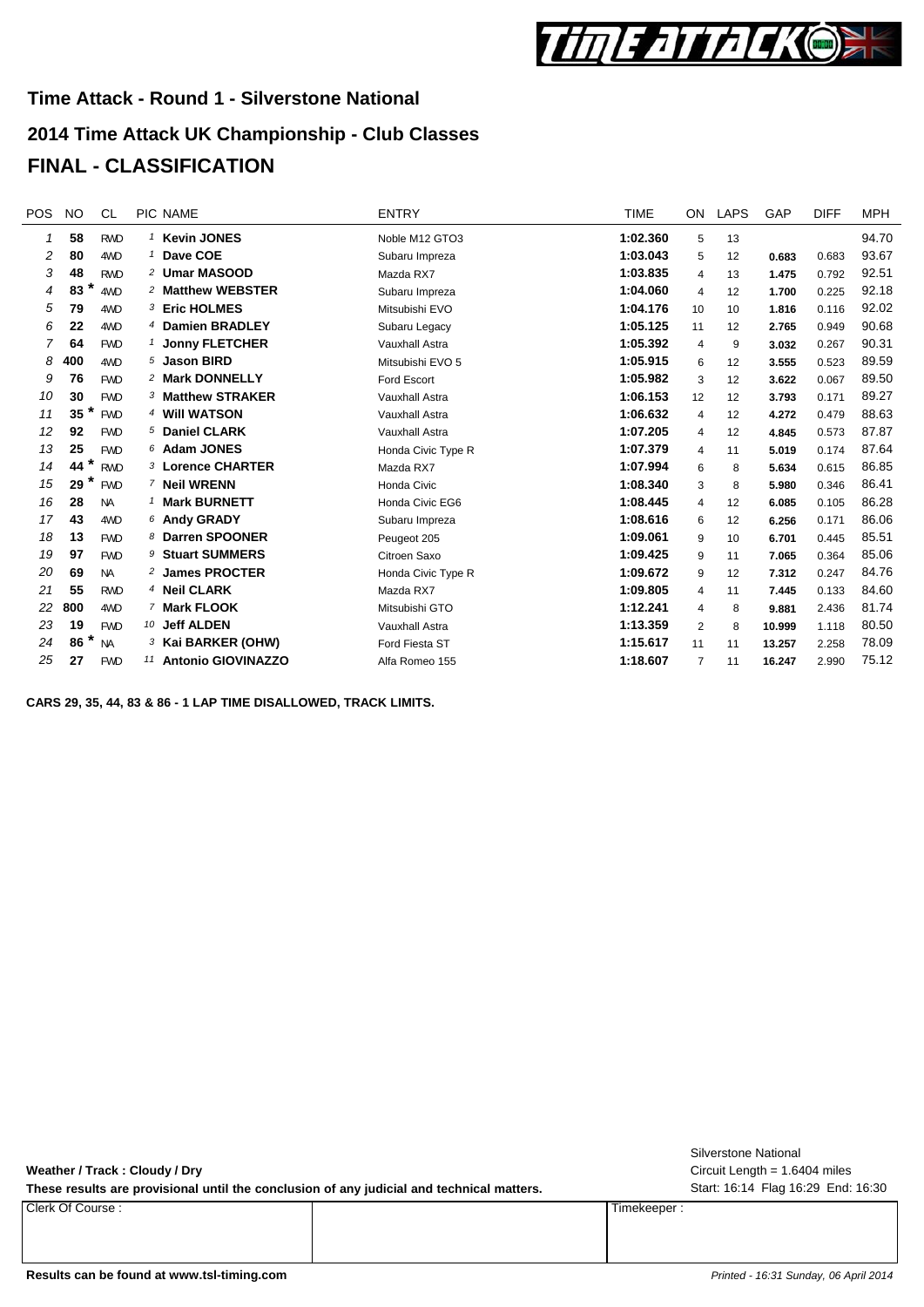| <b>P1</b>        | <b>58 RWD</b>      | <b>Kevin JONES</b> |                        |                | Noble M12 GTO3             |                |                  |                              |
|------------------|--------------------|--------------------|------------------------|----------------|----------------------------|----------------|------------------|------------------------------|
| LAP              | SECTOR 1           |                    | <b>SECTOR 2</b>        |                | <b>LAP TIME</b>            | <b>MPH</b>     | <b>DIFF</b>      | TIME OF DAY                  |
| $1 -$            | <b>OUTLAP</b>      | 131.8              | 27.126                 | 129.4          |                            |                |                  | 16:15:42.178                 |
| $2 -$            | 38.140             | 134.7              | 26.554                 | 131.0          | 1:04.694                   | 91.28          | 2.334            | 16:16:46.872                 |
| $3 -$            | 37.808             | 135.0              | 26.977                 | 125.5          | 1:04.785                   | 91.15          | 2.425            | 16:17:51.657                 |
| 4 -              | 36.617             | 140.1              | 25.901                 | 130.2          | $1:02.518$ (2)             | 94.46          | 0.158            | 16:18:54.175                 |
| $5 -$            | 36.232             | 138.3              | 26.128                 | 129.2          | 1:02.360(1)                | 94.70          |                  | 16:19:56.535                 |
| $6 -$            | 47.248             | 77.6               | 32.759                 | 92.8           | 1:20.007                   | 73.81          | 17.647           | 16:21:16.542                 |
| $7 -$<br>$8 -$   | 49.678<br>49.755   | 81.2<br>90.3       | 31.287<br>28.457       | 89.1<br>131.2  | 1:20.965<br>1:18.212       | 72.94<br>75.50 | 18.605<br>15.852 | 16:22:37.507<br>16:23:55.719 |
| $9 -$            | 39.604             | 113.5              | 27.495                 | 129.2          | 1:07.099                   | 88.01          | 4.739            | 16:25:02.818                 |
| $10 -$           | 48.685             | 92.5               | 29.402                 | 110.9          | 1:18.087                   | 75.62          | 15.727           | 16:26:20.905                 |
| $11 -$           | 46.561             | 87.2               | 29.115                 | 128.1          | 1:15.676                   | 78.03          | 13.316           | 16:27:36.581                 |
| $12 -$           | 38.427             | 138.9              | 27.204                 | 119.7          | 1:05.631                   | 89.98          | 3.271            | 16:28:42.212                 |
| $13 -$           | 37.099             | 132.3              | 27.161                 | 124.0          | $1:04.260$ (3)             | 91.90          | 1.900            | 16:29:46.472                 |
| P <sub>2</sub>   | 80 4WD             | Dave COE           |                        |                | Subaru Impreza             |                |                  |                              |
| LAP              | <b>SECTOR 1</b>    |                    | <b>SECTOR 2</b>        |                | <b>LAP TIME</b>            | <b>MPH</b>     | <b>DIFF</b>      | TIME OF DAY                  |
| $1 -$            | OUTLAP             | 128.0              | 27.113                 | 124.5          |                            |                |                  | 16:15:41.642                 |
| $2 -$            | 38.233             | 129.3              | 26.237                 | 129.2          | 1:04.470                   | 91.60          | 1.427            | 16:16:46.112                 |
| $3 -$            | 37.570             | 130.3              | 27.464                 | 122.6          | 1:05.034                   | 90.80          | 1.991            | 16:17:51.146                 |
| 4 -              | 37.706             | 136.6              | 26.191                 | 128.4          | $1:03.897$ (2)             | 92.42          | 0.854            | 16:18:55.043                 |
| $5 -$            | 36.734             | 138.9              | 26.309                 | 126.4          | 1:03.043(1)                | 93.67          |                  | 16:19:58.086                 |
| $6 -$            | 47.485             | 77.1               | 33.044                 | 99.1           | 1:20.529                   | 73.33          | 17.486           | 16:21:18.615                 |
| $7 -$<br>$8 -$   | 49.285<br>38.907   | 85.9<br>128.3      | 29.282<br>26.757       | 123.1<br>127.2 | 1:18.567<br>1:05.664       | 75.16<br>89.93 | 15.524<br>2.621  | 16:22:37.182<br>16:23:42.846 |
| $9 -$            | 37.956             | 136.1              | 26.553                 | 125.9          | 1:04.509                   | 91.54          | 1.466            | 16:24:47.355                 |
| $10 -$           | 54.667             | 72.7               | <b>IN PIT</b>          |                | 1:39.315 P                 | 59.46          | 36.272           | 16:26:26.670                 |
| $11 -$           | <b>OUTLAP</b>      | 106.8              | 29.435                 | 128.4          | 2:12.717                   | 44.49          | 1:09.674         | 16:28:39.387                 |
| $12 -$           | 37.935             | 135.5              | 26.367                 | 118.2          | $1:04.302$ (3)             | 91.84          | 1.259            | 16:29:43.689                 |
|                  |                    |                    |                        |                |                            |                |                  |                              |
| P <sub>3</sub>   | 48 RWD             |                    | <b>Umar MASOOD</b>     |                | Mazda RX7                  |                |                  |                              |
| LAP              | <b>SECTOR 1</b>    |                    | <b>SECTOR 2</b>        |                | <b>LAP TIME</b>            | <b>MPH</b>     | <b>DIFF</b>      | TIME OF DAY                  |
| $1 -$            | <b>OUTLAP</b>      |                    |                        | 128.9          |                            |                |                  |                              |
| $2 -$            | 42.404             | 121.7<br>100.1     | 27.325<br>27.292       | 128.4          | 1:09.696                   | 84.73          | 5.861            | 16:15:41.098<br>16:16:50.794 |
| $3 -$            | 37.224             | 119.6              | 26.678                 | 125.9          | $1:03.902$ (2)             | 92.41          | 0.067            | 16:17:54.696                 |
| $4 -$            | 37.025             | 129.0              | 26.810                 | 127.4          | 1:03.835(1)                | 92.51          |                  | 16:18:58.531                 |
| $5 -$            | 38.912             | 118.1              | 28.849                 | 100.8          | 1:07.761                   | 87.15          | 3.926            | 16:20:06.292                 |
| $6 -$            | 57.130             | 68.6               | 29.867                 | 119.1          | 1:26.997                   | 67.88          | 23.162           | 16:21:33.289                 |
| $7 -$            | 41.041             | 105.0              | 28.898                 | 121.5          | 1:09.939                   | 84.44          | 6.104            | 16:22:43.228                 |
| 8 -              | 40.591             | 126.3              | 26.966                 | 125.5          | 1:07.557                   | 87.41          | 3.722            | 16:23:50.785                 |
| 9 -              | 47.717             | 53.2               | 35.930                 | 76.0           | 1:23.647                   | 70.60          | 19.812           | 16:25:14.432                 |
| $10 -$           | 50.806             | 79.9               | 29.065                 | 117.8          | 1:19.871                   | 73.94          | 16.036           | 16:26:34.303                 |
| $11 -$           | 38.759             | 122.0              | 27.925                 | 112.0          | $1:06.684$ (3)             | 88.56          | 2.849            | 16:27:40.987                 |
| $12 -$<br>$13 -$ | 47.217<br>1:02.679 | 79.4<br>55.6       | 30.019<br>35.141       | 122.4<br>108.3 | 1:17.236<br>1:37.820       | 76.46<br>60.37 | 13.401<br>33.985 | 16:28:58.223<br>16:30:36.043 |
| <b>P4</b>        | 83 4WD             |                    | <b>Matthew WEBSTER</b> |                | Subaru Impreza             |                |                  |                              |
| LAP              | <b>SECTOR 1</b>    |                    | <b>SECTOR 2</b>        |                | <b>LAP TIME</b>            | <b>MPH</b>     | <b>DIFF</b>      | TIME OF DAY                  |
|                  |                    |                    |                        |                |                            |                |                  |                              |
| $1 -$            | <b>OUTLAP</b>      | 90.1               | 28.944                 | 117.6          |                            |                |                  | 16:15:57.459                 |
| $2 -$<br>$3 -$   | 39.020             | 127.5              | 27.423                 | 120.8          | 1:06.443<br>$1:04.969$ (2) | 88.88          | 2.383<br>0.909   | 16:17:03.902<br>16:18:08.871 |
| 4 -              | 38.287<br>37.682   | 128.5<br>129.0     | 26.682<br>26.378       | 122.0<br>121.7 | 1:04.060(1)                | 90.89<br>92.18 |                  | 16:19:12.931                 |
| $5 -$            | 1:05.687           | 41.8               | 40.294                 | 121.3          | 1:45.981                   | 55.72          | 41.921           | 16:20:58.912                 |
| $6 -$            | 38.328             | 129.0              | 26.767                 | 121.3          | 1:05.095 $D$               | 90.72          | 1.035            | 16:22:04.007                 |
| $7 -$            | 38.496             | 128.3              | 26.776                 | 123.3          | 1:05.272                   | 90.47          | 1.212            | 16:23:09.279                 |
| $8 -$            | 1:06.804           | 77.6               | 29.585                 | 122.0          | 1:36.389                   | 61.26          | 32.329           | 16:24:45.668                 |
| 9 -              | 1:13.593           | 57.0               | 36.411                 | 118.0          | 1:50.004                   | 53.68          | 45.944           | 16:26:35.672                 |
| $10 -$<br>$11 -$ | 42.195<br>38.343   | 66.2<br>129.8      | 33.147<br>26.830       | 124.0<br>124.5 | 1:15.342<br>$1:05.173$ (3) | 78.38<br>90.61 | 11.282<br>1.113  | 16:27:51.014<br>16:28:56.187 |

#### SECTOR 1 = FL to I1, SECTOR 2 = I1 to FL, DIFF = Difference To Personal Best Lap

Silverstone National

Start: 16:14 Flag 16:29 End: 16:30 Circuit Length = 1.6404 miles

**Weather / Track : Cloudy / Dry**

12 - 38.145 129.5 27.293 *125.9* 1:05.438 1.378 16:30:01.625 90.24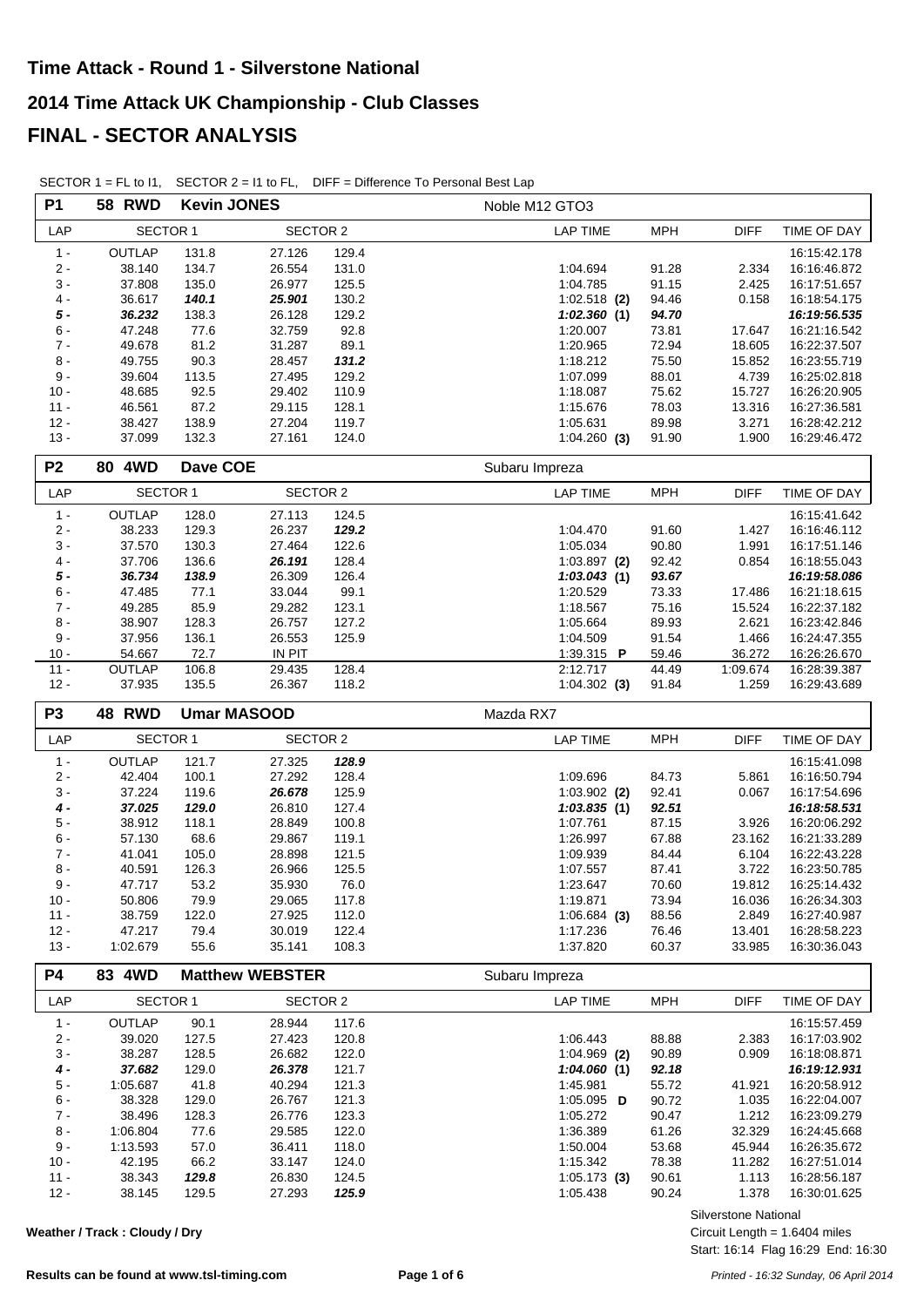| <b>P5</b>      | 79 4WD           |                   | <b>Eric HOLMES</b>      |                | Mitsubishi EVO                |                |                    |                              |
|----------------|------------------|-------------------|-------------------------|----------------|-------------------------------|----------------|--------------------|------------------------------|
| LAP            | <b>SECTOR 1</b>  |                   | <b>SECTOR 2</b>         |                | <b>LAP TIME</b>               | <b>MPH</b>     | <b>DIFF</b>        | TIME OF DAY                  |
| $1 -$          | <b>OUTLAP</b>    | 88.4              | 29.725                  | 125.7          |                               |                |                    | 16:16:02.972                 |
| $2 -$          | 39.147           | 122.9             | 27.536                  | 126.4          | 1:06.683                      | 88.56          | 2.507              | 16:17:09.655                 |
| $3 -$          | 38.839           | 118.9             | 27.572                  | 122.6          | $1:06.411$ (3)                | 88.92          | 2.235              | 16:18:16.066                 |
| 4 -            | 56.156           | 43.8              | IN PIT                  |                | 1:42.264 P                    | 57.74          | 38.088             | 16:19:58.330                 |
| $5 -$          | <b>OUTLAP</b>    | 95.5              | 29.467                  | 123.1          | 2:41.591                      | 36.54          | 1:37.415           | 16:22:39.921                 |
| $6 -$          | 38.569           | 125.9             | 27.711                  | 124.7          | $1:06.280$ (2)                | 89.10          | 2.104              | 16:23:46.201                 |
| $7 -$          | 38.886           | 116.7             | 27.781                  | 120.4          | 1:06.667                      | 88.58          | 2.491              | 16:24:52.868                 |
| $8 -$          | 54.701           | 68.8              | IN PIT                  |                | 1:34.978 P                    | 62.17          | 30.802             | 16:26:27.846                 |
| $9 -$          | <b>OUTLAP</b>    | 86.0              | 30.374                  | 123.6          | 2:12.670                      | 44.51          | 1:08.494           | 16:28:40.516                 |
| $10 -$         | 37.780           | 132.6             | 26.396                  | 126.9          | 1:04.176(1)                   | 92.02          |                    | 16:29:44.692                 |
| P <sub>6</sub> | 22 4WD           |                   | <b>Damien BRADLEY</b>   |                | Subaru Legacy                 |                |                    |                              |
| LAP            | <b>SECTOR 1</b>  |                   | <b>SECTOR 2</b>         |                | <b>LAP TIME</b>               | <b>MPH</b>     | <b>DIFF</b>        | TIME OF DAY                  |
| $1 -$          |                  | 105.1             | 29.019                  | 111.2          |                               |                |                    | 16:15:45.198                 |
| $2 -$          | 40.231           | 101.3             | 28.960                  | 117.8          | 1:09.191                      | 85.35          | 4.066              | 16:16:54.389                 |
| $3 -$          | 41.245           | 114.1             | 28.678                  | 117.2          | 1:09.923                      | 84.45          | 4.798              | 16:18:04.312                 |
| $4 -$          | 38.398           | 111.2             | 28.046                  | 121.3          | 1:06.444(3)                   | 88.88          | 1.319              | 16:19:10.756                 |
| $5 -$          | 38.658           | 112.0             | 28.261                  | 123.1          | 1:06.919                      | 88.25          | 1.794              | 16:20:17.675                 |
| $6 -$          | 39.585           | 116.1             | 28.009                  | 124.7          | 1:07.594                      | 87.36          | 2.469              | 16:21:25.269                 |
| $7 -$<br>$8 -$ | 47.551           | 102.1<br>97.9     | <b>IN PIT</b><br>28.904 | 120.6          | 1:25.657 <b>P</b><br>2:16.909 | 68.94<br>43.13 | 20.532<br>1:11.784 | 16:22:50.926<br>16:25:07.835 |
| $9 -$          | 39.074           | 121.3             | 27.765                  | 124.3          | 1:06.839                      | 88.35          | 1.714              | 16:26:14.674                 |
| $10 -$         | 39.950           | 116.7             | 28.068                  | 121.7          | 1:08.018                      | 86.82          | 2.893              | 16:27:22.692                 |
| $11 -$         | 38.051           | 119.8             | 27.074                  | 128.1          | 1:05.125(1)                   | 90.68          |                    | 16:28:27.817                 |
| $12 -$         | 38.853           | 121.1             | 27.435                  | 125.7          | $1:06.288$ (2)                | 89.09          | 1.163              | 16:29:34.105                 |
| P7             | 64 FWD           |                   | <b>Jonny FLETCHER</b>   |                | Vauxhall Astra                |                |                    |                              |
| LAP            | <b>SECTOR 1</b>  |                   | <b>SECTOR 2</b>         |                | <b>LAP TIME</b>               | <b>MPH</b>     | <b>DIFF</b>        | TIME OF DAY                  |
| $1 -$          | <b>OUTLAP</b>    | 75.7              | 30.649                  | 110.5          |                               |                |                    | 16:16:17.138                 |
| $2 -$          | 40.162           | 116.7             | 27.348                  | 118.7          | $1:07.510$ (2)                | 87.47          | 2.118              | 16:17:24.648                 |
| $3 -$          | 50.038           | 79.9              | 29.590                  | 125.9          | 1:19.628                      | 74.16          | 14.236             | 16:18:44.276                 |
| $4 -$          | 38.573           | 121.7             | 26.819                  | 124.7          | 1:05.392(1)                   | 90.31          |                    | 16:19:49.668                 |
| $5 -$          | 50.287           | 68.4              | <b>IN PIT</b>           |                | 1:31.900 P                    | 64.26          | 26.508             | 16:21:21.568                 |
| $6 -$          | <b>OUTLAP</b>    | 79.9              | 32.697                  | 81.6           | 3:09.498                      | 31.16          | 2:04.106           | 16:24:31.066                 |
| $7 -$          | 51.996           | 90.5              | 29.773                  | 114.3          | 1:21.769                      | 72.22          | 16.377             | 16:25:52.835                 |
| $8 -$          | 47.160           | 93.5              | 28.029                  | 126.2          | $1:15.189$ (3)                | 78.54          | 9.797              | 16:27:08.024                 |
| $9 -$          | 39.073           | 121.5             | <b>IN PIT</b>           |                | 1:17.232 P                    | 76.46          | 11.840             | 16:28:25.256                 |
| P <sub>8</sub> | 400 4WD          | <b>Jason BIRD</b> |                         |                | Mitsubishi EVO 5              |                |                    |                              |
| LAP            | <b>SECTOR 1</b>  |                   | <b>SECTOR 2</b>         |                | <b>LAP TIME</b>               | <b>MPH</b>     | <b>DIFF</b>        | TIME OF DAY                  |
| $1 -$          | OUTLAP           | 79.3              | IN PIT                  |                | P                             |                |                    | 16:16:12.065                 |
| $2 -$          | <b>OUTLAP</b>    | 115.1             | 27.475                  | 118.7          | 1:27.110                      | 67.79          | 21.195             | 16:17:39.175                 |
| $3 -$          | 40.093           | 113.9             | 27.597                  | 117.4          | 1:07.690                      | 87.24          | 1.775              | 16:18:46.865                 |
| 4 -<br>$5 -$   | 39.515           | 124.9             | 27.254                  | 117.6          | 1:06.769                      | 88.44          | 0.854              | 16:19:53.634                 |
| 6 -            | 39.643<br>38.992 | 126.1<br>128.5    | 26.743<br>26.923        | 121.3<br>120.0 | 1:06.386<br>1:05.915(1)       | 88.95<br>89.59 | 0.471              | 16:21:00.020<br>16:22:05.935 |
| $7 -$          | 38.992           | 129.3             | 27.325                  | 120.2          | 1:06.317(3)                   | 89.05          | 0.402              | 16:23:12.252                 |
| $8 -$          | 39.339           | 129.8             | 26.787                  | 119.7          | $1:06.126$ (2)                | 89.30          | 0.211              | 16:24:18.378                 |
| $9 -$          | 39.416           | 129.0             | 26.965                  | 113.5          | 1:06.381                      | 88.96          | 0.466              | 16:25:24.759                 |
| $10 -$         | 39.167           | 127.3             | 27.390                  | 119.1          | 1:06.557                      | 88.73          | 0.642              | 16:26:31.316                 |
| $11 -$         | 39.863           | 109.4             | 27.363                  | 121.1          | 1:07.226                      | 87.84          | 1.311              | 16:27:38.542                 |
| $12 -$         | 43.160           | 99.8              | IN PIT                  |                | 1:20.514 <b>P</b>             | 73.34          | 14.599             | 16:28:59.056                 |
| P <sub>9</sub> | <b>76 FWD</b>    |                   | <b>Mark DONNELLY</b>    |                | Ford Escort                   |                |                    |                              |

SECTOR 1 = FL to I1, SECTOR 2 = I1 to FL, DIFF = Difference To Personal Best Lap

LAP SECTOR 1 SECTOR 2 LAP TIME DIFF TIME OF DAY MPH 1 - OUTLAP 123.1 27.683 *119.1* 16:15:40.815 2 - 40.535 126.6 27.349 118.4 86.99 1:07.884 1.902 16:16:48.699

**Weather / Track : Cloudy / Dry**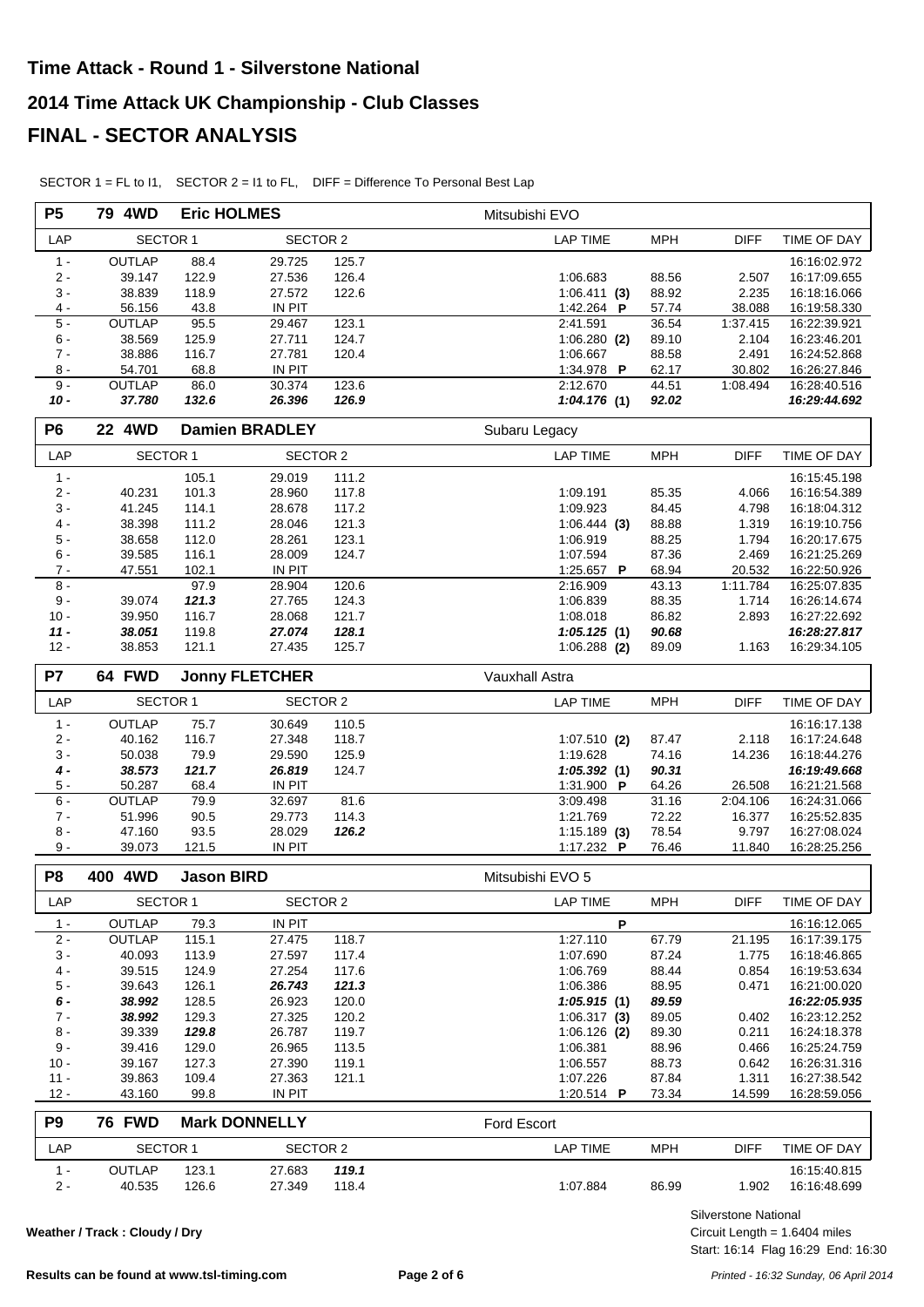SECTOR 1 = FL to I1, SECTOR 2 = I1 to FL, DIFF = Difference To Personal Best Lap

| $3 -$      | 38.691          | 127.8 | 27.291                 | 116.6 | 1:05.982(1)       | 89.50      |             | 16:17:54.681 |
|------------|-----------------|-------|------------------------|-------|-------------------|------------|-------------|--------------|
| 4 -        | 41.088          | 115.9 | <b>IN PIT</b>          |       | 1:14.011 <b>P</b> | 79.79      | 8.029       | 16:19:08.692 |
| $5 -$      | <b>OUTLAP</b>   | 82.5  | 29.321                 | 118.4 | 2:10.867          | 45.12      | 1:04.885    | 16:21:19.559 |
| $6 -$      | 39.904          | 127.8 | 27.881                 | 117.2 | $1:07.785$ (3)    | 87.12      | 1.803       | 16:22:27.344 |
| $7 -$      | 43.790          | 91.6  | 28.829                 | 118.4 | 1:12.619          | 81.32      | 6.637       | 16:23:39.963 |
| $8 -$      | 42.677          | 107.5 | 28.450                 | 118.0 | 1:11.127          | 83.02      | 5.145       | 16:24:51.090 |
| $9 -$      | 43.512          | 107.0 | 29.418                 | 117.2 | 1:12.930          | 80.97      | 6.948       | 16:26:04.020 |
| $10 -$     | 39.651          | 127.0 | 27.771                 | 117.4 | $1:07.422$ (2)    | 87.59      | 1.440       | 16:27:11.442 |
| $11 -$     | 46.007          | 98.6  | 28.831                 | 117.4 | 1:14.838          | 78.91      | 8.856       | 16:28:26.280 |
| $12 -$     | 39.538          | 127.5 | 29.819                 | 85.7  | 1:09.357          | 85.14      | 3.375       | 16:29:35.637 |
| <b>P10</b> | <b>30 FWD</b>   |       | <b>Matthew STRAKER</b> |       | Vauxhall Astra    |            |             |              |
| LAP        | <b>SECTOR 1</b> |       | SECTOR 2               |       | LAP TIME          | <b>MPH</b> | <b>DIFF</b> | TIME OF DAY  |
|            | ------          |       |                        |       |                   |            |             |              |

| 1 -    | <b>OUTLAP</b> | 62.3  | 30.449 | 113.9 |                   |       |          | 16:16:10.086 |
|--------|---------------|-------|--------|-------|-------------------|-------|----------|--------------|
| $2 -$  | 40.740        | 107.7 | 31.218 | 116.3 | 1:11.958          | 82.07 | 5.805    | 16:17:22.044 |
| $3 -$  | 39.966        | 122.6 | 28.740 | 116.3 | 1:08.706          | 85.95 | 2.553    | 16:18:30.750 |
| 4 -    | 45.170        | 100.6 | 30.580 | 114.7 | 1:15.750          | 77.96 | 9.597    | 16:19:46.500 |
| $5 -$  | 39.476        | 123.8 | 28,000 | 114.1 | $1:07.476$ (3)    | 87.52 | 1.323    | 16:20:53.976 |
| $6 -$  | 39.545        | 125.6 | 27.891 | 117.0 | $1:07.436$ (2)    | 87.57 | 1.283    | 16:22:01.412 |
| $7 -$  | 39.744        | 124.9 | 27.832 | 113.7 | 1:07.576          | 87.39 | 1.423    | 16:23:08.988 |
| 8 -    | 39.909        | 125.4 | 27.722 | 115.3 | 1:07.631          | 87.32 | 1.478    | 16:24:16.619 |
| 9 -    | 40.081        | 124.7 | 27.698 | 116.1 | 1:07.779          | 87.13 | 1.626    | 16:25:24.398 |
| $10 -$ | 47.428        | 112.0 | IN PIT |       | 1:19.756 <b>P</b> | 74.04 | 13.603   | 16:26:44.154 |
| $11 -$ | <b>OUTLAP</b> | 123.1 | 27.590 | 116.6 | 2:07.426          | 46.34 | 1:01.273 | 16:28:51.580 |
| 12 -   | 39.016        | 125.6 | 27.137 | 115.7 | 1:06.153(1)       | 89.27 |          | 16:29:57.733 |

| <b>P11</b> | <b>35 FWD</b>   |       | <b>WIII WATSON</b> |       | Vauxhall Astra          |            |             |              |
|------------|-----------------|-------|--------------------|-------|-------------------------|------------|-------------|--------------|
| LAP        | <b>SECTOR 1</b> |       | <b>SECTOR 2</b>    |       | <b>LAP TIME</b>         | <b>MPH</b> | <b>DIFF</b> | TIME OF DAY  |
| $1 -$      | OUTLAP          | 87.7  | 30.513             | 120.6 |                         |            |             | 16:15:49.559 |
| $2 -$      | 39.152          | 124.0 | 27.552             | 121.1 | $1:06.704$ (2)          | 88.53      | 0.072       | 16:16:56.263 |
| $3 -$      | 45.638          | 74.3  | 29.293             | 120.8 | 1:14.931                | 78.81      | 8.299       | 16:18:11.194 |
| $4 -$      | 38.790          | 126.1 | 27.842             | 120.2 | 1:06.632(1)             | 88.63      |             | 16:19:17.826 |
| $5 -$      | 43.084          | 96.6  | 28.712             | 121.1 | 1:11.796                | 82.25      | 5.164       | 16:20:29.622 |
| 6 -        | 39.414          | 127.3 | 27.976             | 120.4 | $1:07.390$ (3)          | 87.63      | 0.758       | 16:21:37.012 |
| $7 -$      | 43.038          | 98.2  | 29.878             | 120.2 | 1:12.916                | 80.99      | 6.284       | 16:22:49.928 |
| 8 -        | 40.170          | 118.9 | 27.768             | 120.4 | 1:07.938                | 86.92      | 1.306       | 16:23:57.866 |
| 9 -        | 40.156          | 112.2 | 28.898             | 114.5 | 1:09.054                | 85.52      | 2.422       | 16:25:06.920 |
| $10 -$     | 50.768          | 80.2  | IN PIT             |       | 1:27.069 P              | 67.82      | 20.437      | 16:26:33.989 |
| $11 -$     | OUTLAP          | 90.3  | 29.899             | 119.1 | 2:28.032                | 39.89      | 1:21.400    | 16:29:02.021 |
| $12 -$     | 44.664          | 107.2 | 28.919             | 120.4 | 1:13.583 $\overline{D}$ | 80.25      | 6.951       | 16:30:15.604 |

| <b>P12</b>      | <b>92 FWD</b>   |                   | <b>Daniel CLARK</b> |       | Vauxhall Astra     |            |             |              |
|-----------------|-----------------|-------------------|---------------------|-------|--------------------|------------|-------------|--------------|
| LAP             | <b>SECTOR 1</b> |                   | SECTOR 2            |       | <b>LAP TIME</b>    | <b>MPH</b> | <b>DIFF</b> | TIME OF DAY  |
| $1 -$           | <b>OUTLAP</b>   | 63.2              | 30.117              | 115.1 |                    |            |             | 16:16:08.476 |
| $2 -$           | 42.079          | 113.1             | 28.949              | 118.4 | 1:11.028           | 83.14      | 3.823       | 16:17:19.504 |
| $3 -$           | 40.294          | 116.5             | 28.608              | 117.4 | 1:08.902           | 85.71      | 1.697       | 16:18:28.406 |
| $4 -$           | 39.464          | 119.1             | 27.741              | 117.8 | 1:07.205(1)        | 87.87      |             | 16:19:35.611 |
| $5 -$           | 40.557          | 109.6             | 28.275              | 117.2 | 1:08.832           | 85.79      | 1.627       | 16:20:44.443 |
| $6 -$           | 40.220          | 120.4             | 27.842              | 117.4 | 1:08.062           | 86.76      | 0.857       | 16:21:52.505 |
| $7 -$           | 40.494          | 122.6             | 28.454              | 117.6 | 1:08.948           | 85.65      | 1.743       | 16:23:01.453 |
| $8 -$           | 45.421          | 113.5             | <b>IN PIT</b>       |       | 1:18.611 <b>P</b>  | 75.12      | 11.406      | 16:24:20.064 |
| $9 -$           | <b>OUTLAP</b>   | 94.5              | 28.613              | 117.6 | 2:02.883           | 48.05      | 55.678      | 16:26:22.947 |
| $10 -$          | 39.568          | 124.0             | 28.162              | 113.9 | $1:07.730$ (3)     | 87.19      | 0.525       | 16:27:30.677 |
| $11 -$          | 39.714          | 110.3             | 28.327              | 117.8 | 1:08.041           | 86.79      | 0.836       | 16:28:38.718 |
| $12 -$          | 39.588          | 121.3             | 27.965              | 117.2 | $1:07.553$ (2)     | 87.42      | 0.348       | 16:29:46.271 |
| P <sub>13</sub> | 25 FWD          | <b>Adam JONES</b> |                     |       | Honda Civic Type R |            |             |              |

| .                        | <u>LV IIID</u>  | AGUIL VUITLU |          |       | <b>I</b> IVIIVA VIVIU I YPU IN |            |       |              |
|--------------------------|-----------------|--------------|----------|-------|--------------------------------|------------|-------|--------------|
| ∟AP                      | <b>SECTOR 1</b> |              | SECTOR 2 |       | LAP TIME                       | <b>MPH</b> | DIFF  | TIME OF DAY  |
| $\overline{\phantom{a}}$ | OUTLAP          | 72.7         | 31.953   | 104.0 |                                |            |       | 16:16:19.864 |
| $2 -$                    | 43.938          | 110.0        | 28.471   | 123.3 | 1:12.409                       | 81.55      | 5.030 | 16:17:32.273 |
| 3 -                      | 40.739          | 120.0        | 27.666   | 122.4 | 1:08.405                       | 86.33      | 1.026 | 16:18:40.678 |

**Weather / Track : Cloudy / Dry**

Circuit Length = 1.6404 miles Silverstone National

Start: 16:14 Flag 16:29 End: 16:30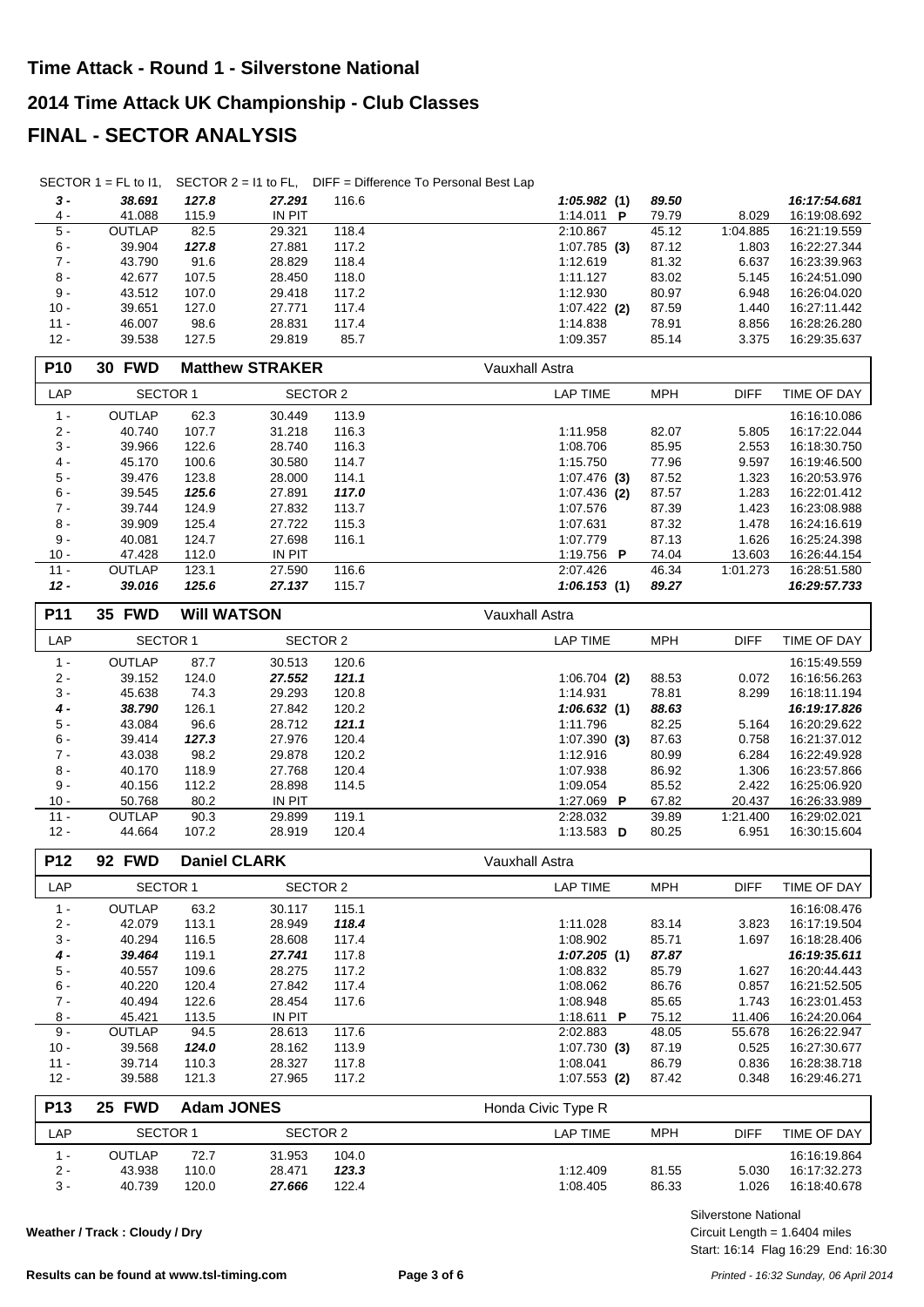|                  | SECTOR $1 = FL$ to $11$ , |                   |                        |                | SECTOR 2 = 11 to FL, DIFF = Difference To Personal Best Lap |                |                  |                              |
|------------------|---------------------------|-------------------|------------------------|----------------|-------------------------------------------------------------|----------------|------------------|------------------------------|
| $4 -$            | 39.640                    | 117.5             | 27.739                 | 121.7          | 1:07.379(1)                                                 | 87.64          |                  | 16:19:48.057                 |
| $5 -$            | 39.546                    | 123.8             | 28.211                 | 118.7          | $1:07.757$ (3)                                              | 87.15          | 0.378            | 16:20:55.814                 |
| 6 -              | 39.735                    | 125.2             | 28.725                 | 105.9          | 1:08.460                                                    | 86.26          | 1.081            | 16:22:04.274                 |
| $7 -$            | 51.296                    | 68.6              | 39.296                 | 69.4           | 1:30.592                                                    | 65.18          | 23.213           | 16:23:34.866                 |
| 8 -              | 58.286                    | 75.4              | <b>IN PIT</b>          |                | 1:41.090 P                                                  | 58.41          | 33.711           | 16:25:15.956                 |
| 9 -              | OUTLAP                    | 96.1              | 32.420                 | 120.4          | 2:08.218                                                    | 46.05          | 1:00.839         | 16:27:24.174                 |
| $10 -$           | 39.893                    | 122.0             | 28.362                 | 120.8          | 1:08.255                                                    | 86.52          | 0.876            | 16:28:32.429                 |
| $11 -$           | 39.809                    | 126.3             | 27.873                 | 121.7          | $1:07.682$ (2)                                              | 87.25          | 0.303            | 16:29:40.111                 |
| P14              | <b>44 RWD</b>             |                   | <b>Lorence CHARTER</b> |                | Mazda RX7                                                   |                |                  |                              |
| LAP              | <b>SECTOR 1</b>           |                   | <b>SECTOR 2</b>        |                | <b>LAP TIME</b>                                             | <b>MPH</b>     | <b>DIFF</b>      | TIME OF DAY                  |
| $1 -$            | OUTLAP                    | 67.1              | 33.582                 | 111.8          |                                                             |                |                  | 16:16:24.296                 |
| $2 -$            | 41.667                    | 111.8             | 27.634                 | 122.0          | 1:09.301                                                    | 85.21          | 1.307            | 16:17:33.597                 |
| 3 -              | 39.988                    | 108.5             | 28.708                 | 120.2          | $1:08.696$ (2)                                              | 85.96          | 0.702            | 16:18:42.293                 |
| $4 -$            | 50.556                    | 64.6              | 29.299                 | 123.1          | 1:19.855                                                    | 73.95          | 11.861           | 16:20:02.148                 |
| 5 -              | 40.137                    | 105.8             | 28.517                 | 117.8          | 1:08.654 $\overline{D}$                                     | 86.02          | 0.660            | 16:21:10.802                 |
| 6 -              | 39.890                    | 118.5             | 28.104                 | 119.3          | 1:07.994(1)                                                 | 86.85          |                  | 16:22:18.796                 |
| $7 -$            | 40.437                    | 114.1             | 28.521                 | 121.5          | $1:08.958$ (3)                                              | 85.64          | 0.964            | 16:23:27.754                 |
| $8 -$            | 56.435                    | 56.8              | <b>IN PIT</b>          |                | 1:39.470 P                                                  | 59.37          | 31.476           | 16:25:07.224                 |
| P <sub>15</sub>  | 29 FWD                    | <b>Neil WRENN</b> |                        |                | Honda Civic                                                 |                |                  |                              |
| LAP              | <b>SECTOR 1</b>           |                   | <b>SECTOR 2</b>        |                | <b>LAP TIME</b>                                             | <b>MPH</b>     | <b>DIFF</b>      | TIME OF DAY                  |
| $1 -$            | OUTLAP                    | 60.0              | 33.080                 | 108.1          |                                                             |                |                  | 16:16:15.776                 |
| $2 -$            | 40.313                    | 119.8             | 28.424                 | 109.7          | $1:08.737$ (2)                                              | 85.91          | 0.397            | 16:17:24.513                 |
| $3 -$            | 40.747                    | 120.0             | 27.593                 | 112.4          | 1:08.340(1)                                                 | 86.41          |                  | 16:18:32.853                 |
| $4 -$            | 42.087                    | 117.7             | 28.031                 | 108.5          | $1:10.118$ (3)                                              | 84.22          | 1.778            | 16:19:42.971                 |
| $5 -$            | 39.984                    | 117.3             | 32.649                 | 75.0           | 1:12.633                                                    | 81.30          | 4.293            | 16:20:55.604                 |
| $6 -$            | 59.548                    | 77.8              | <b>IN PIT</b>          |                | 1:39.472 P                                                  | 59.37          | 31.132           | 16:22:35.076                 |
| $7 -$            | <b>OUTLAP</b>             | 113.5             | 28.461                 | 110.1          | 6:00.235                                                    | 16.39          | 4:51.895         | 16:28:35.311                 |
|                  |                           |                   |                        |                |                                                             |                |                  |                              |
| 8 -              | 40.622                    | 116.7             | 27.668                 | 111.8          | 1:08.290 D                                                  | 86.47          |                  | 16:29:43.601                 |
| P16              | <b>28 NA</b>              |                   | <b>Mark BURNETT</b>    |                | Honda Civic EG6                                             |                |                  |                              |
| LAP              | <b>SECTOR 1</b>           |                   | <b>SECTOR 2</b>        |                | <b>LAP TIME</b>                                             | <b>MPH</b>     | <b>DIFF</b>      | TIME OF DAY                  |
| $1 -$            |                           | 71.1              | 35.888                 | 91.7           |                                                             |                |                  | 16:16:36.913                 |
| 2 -              | 51.668                    | 84.8              | 28.032                 | 109.7          | 1:19.700                                                    | 74.09          | 11.255           | 16:17:56.613                 |
| $3 -$            | 41.200                    | 115.5             | 27.503                 | 109.7          | $1:08.703$ (3)                                              | 85.95          | 0.258            | 16:19:05.316                 |
| 4 -              | 40.415                    | 114.3             | 28.030                 | 109.6          | 1:08.445(1)                                                 | 86.28          |                  | 16:20:13.761                 |
| 5 -              | 40.761                    | 115.9             | 28.361                 | 109.9          | 1:09.122                                                    | 85.43          | 0.677            | 16:21:22.883                 |
| $6 -$            | 41.564                    | 114.9             | 27.686                 | 110.3          | 1:09.250                                                    | 85.28          | 0.805            | 16:22:32.133                 |
| $7 -$            | 48.478                    | 105.3             | 27.978                 | 110.3          | 1:16.456                                                    | 77.24          | 8.011            | 16:23:48.589                 |
| 8 -              | 40.899                    | 113.9             | 27.789                 | 110.3          | $1:08.688$ (2)                                              | 85.97          | 0.243            | 16:24:57.277                 |
| $9 -$            | 51.863                    | 76.3              | 30.190                 | 110.5          | 1:22.053                                                    | 71.97          | 13.608           | 16:26:19.330                 |
| $10 -$           | 52.167                    | 85.0              | 29.302                 | 109.4          | 1:21.469                                                    | 72.48          | 13.024           | 16:27:40.799                 |
| $11 -$           | 48.789<br>49.525          | 78.2<br>107.2     | 34.026<br>IN PIT       | 78.1           | 1:22.815<br>1:37.651 <b>P</b>                               | 71.31<br>60.47 | 14.370<br>29.206 | 16:29:03.614<br>16:30:41.265 |
| $12 -$           |                           |                   |                        |                |                                                             |                |                  |                              |
| P17<br>LAP       | 43 4WD                    | <b>Andy GRADY</b> |                        |                | Subaru Impreza<br><b>LAP TIME</b>                           | <b>MPH</b>     | <b>DIFF</b>      |                              |
|                  | SECTOR 1                  |                   | SECTOR 2               |                |                                                             |                |                  | TIME OF DAY                  |
| $1 -$            | OUTLAP                    | 68.7              | 29.973                 | 114.5          |                                                             |                |                  | 16:16:07.735                 |
| $2 -$            | 42.280                    | 112.2             | 29.325                 | 114.9          | 1:11.605                                                    | 82.47          | 2.989            | 16:17:19.340                 |
| $3 -$            | 40.131                    | 120.9             | 29.577                 | 107.9          | 1:09.708                                                    | 84.72          | 1.092            | 16:18:29.048                 |
| $4 -$            | 40.886                    | 118.1             | 28.609                 | 116.6          | 1:09.495                                                    | 84.97          | 0.879            | 16:19:38.543                 |
| $5 -$<br>6 -     | 40.350                    | 116.9             | 28.788                 | 117.4          | 1:09.138                                                    | 85.41          | 0.522            | 16:20:47.681                 |
| $7 -$            | 40.659<br>40.435          | 122.2             | 27.957<br>28.437       | 115.7          | 1:08.616(1)                                                 | 86.06          | 0.256            | 16:21:56.297<br>16:23:05.169 |
| $8 -$            | 40.023                    | 120.9<br>122.0    | 28.982                 | 115.3<br>114.1 | $1:08.872$ (2)<br>$1:09.005$ (3)                            | 85.74<br>85.58 | 0.389            | 16:24:14.174                 |
| 9 -              | 46.330                    | 125.2             | 28.543                 | 115.3          | 1:14.873                                                    | 78.87          | 6.257            | 16:25:29.047                 |
| $10 -$           | 41.014                    | 116.9             | 28.496                 | 117.0          | 1:09.510                                                    | 84.96          | 0.894            | 16:26:38.557                 |
| $11 -$<br>$12 -$ | 1:00.376<br>1:03.957      | 63.2<br>64.8      | 41.045<br>IN PIT       | 62.6           | 1:41.421<br>1:46.073 P                                      | 58.22          | 32.805<br>37.457 | 16:28:19.978<br>16:30:06.051 |

**Weather / Track : Cloudy / Dry**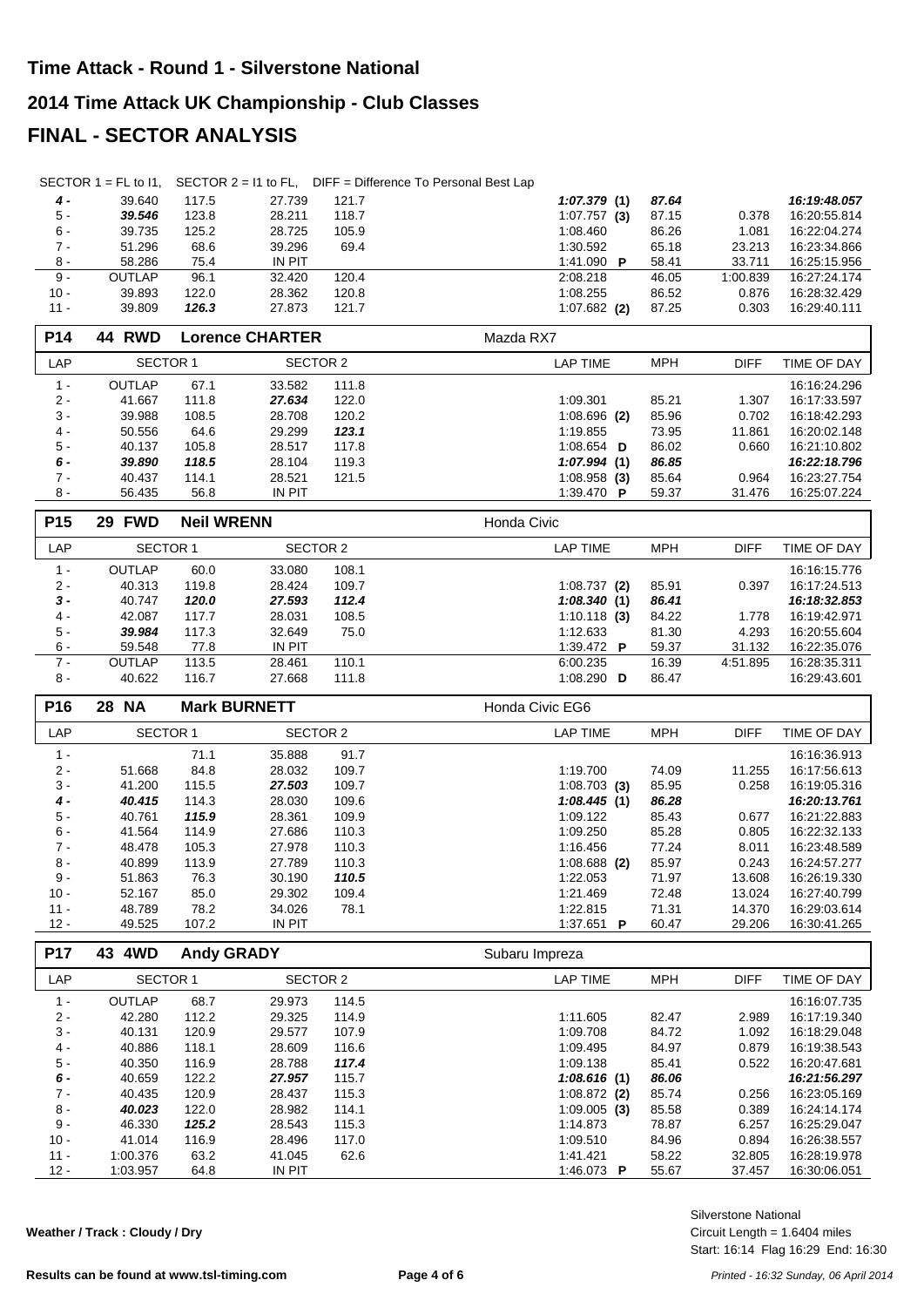| P18             | 13 FWD                        |                   | <b>Darren SPOONER</b> |                | Peugeot 205                         |                                 |                              |
|-----------------|-------------------------------|-------------------|-----------------------|----------------|-------------------------------------|---------------------------------|------------------------------|
| LAP             | <b>SECTOR 1</b>               |                   | <b>SECTOR 2</b>       |                | <b>LAP TIME</b><br><b>MPH</b>       | <b>DIFF</b>                     | TIME OF DAY                  |
| $1 -$           | OUTLAP                        | 64.9              | 31.252                | 104.2          |                                     |                                 | 16:16:10.158                 |
| $2 -$           | 43.469                        | 110.1             | 28.944                | 114.7          | 81.55<br>1:12.413                   | 3.352                           | 16:17:22.571                 |
| $3 -$           | 41.099                        | 115.5             | 28.697                | 112.0          | $1:09.796$ (3)<br>84.61             | 0.735                           | 16:18:32.367                 |
| $4 -$           | 47.354                        | 100.9             | 29.609                | 112.9          | 76.73<br>1:16.963                   | 7.902                           | 16:19:49.330                 |
| $5 -$           | 53.352                        | 73.1              | IN PIT                |                | 1:35.358 P<br>61.93                 | 26.297                          | 16:21:24.688                 |
| $6 -$           | <b>OUTLAP</b>                 | 107.3             | 28.510                | 107.6          | 25.85<br>3:48.450                   | 2:39.389                        | 16:25:13.138                 |
| $7 -$           | 41.199                        | 105.0             | 28.473                | 111.0          | 84.76<br>$1:09.672$ (2)             | 0.611                           | 16:26:22.810                 |
| $8 -$           | 41.504                        | 117.1             | 28.662                | 111.8          | 84.16<br>1:10.166                   | 1.105                           | 16:27:32.976                 |
| $9 -$           | 40.822                        | 116.3             | 28.239                | 112.0          | 85.51<br>1:09.061(1)                |                                 | 16:28:42.037                 |
| $10 -$          | 40.897                        | 112.9             | <b>IN PIT</b>         |                | 1:15.194 P<br>78.53                 | 6.133                           | 16:29:57.231                 |
| P <sub>19</sub> | 97 FWD                        |                   | <b>Stuart SUMMERS</b> |                | Citroen Saxo                        |                                 |                              |
| LAP             | SECTOR 1                      |                   | <b>SECTOR 2</b>       |                | <b>LAP TIME</b><br><b>MPH</b>       | <b>DIFF</b>                     | TIME OF DAY                  |
| $1 -$           | OUTLAP                        | 87.1              | 30.306                | 114.3          |                                     |                                 | 16:16:08.315                 |
| $2 -$           | 42.239                        | 110.1             | 30.329                | 112.9          | 1:12.568<br>81.38                   | 3.143                           | 16:17:20.883                 |
| $3 -$           | 40.917                        | 116.7             | 28.778                | 112.9          | 84.73<br>$1:09.695$ (2)             | 0.270                           | 16:18:30.578                 |
| $4 -$           | 41.133                        | 114.1             | 29.026                | 113.5          | 1:10.159<br>84.17                   | 0.734                           | 16:19:40.737                 |
| $5$ - $\,$      | 41.226                        | 104.5             | 29.318                | 113.5          | 83.71<br>1:10.544                   | 1.119                           | 16:20:51.281                 |
| $6\,$ -         | 41.083                        | 121.1             | 28.803                | 113.9          | 84.50<br>1:09.886                   | 0.461                           | 16:22:01.167                 |
| $7 -$           | 46.751                        | 100.9             | 29.844                | 113.5          | 77.10<br>1:16.595                   | 7.170                           | 16:23:17.762                 |
| $8 -$           | 40.821                        | 117.3             | 29.037                | 112.9          | $1:09.858$ (3)<br>84.53             | 0.433                           | 16:24:27.620                 |
| $9 -$           | 40.558                        | 120.6             | 28.867                | 112.6          | 1:09.425(1)<br>85.06                |                                 | 16:25:37.045                 |
| $10 -$          | 47.827                        | 80.3              | <b>IN PIT</b>         |                | 1:29.029 P<br>66.33                 | 19.604                          | 16:27:06.074                 |
| $11 -$          | OUTLAP                        | 118.5             | 28.775                | 114.5          | 2:21.978<br>41.59                   | 1:12.553                        | 16:29:28.052                 |
| P20             | 69 NA                         |                   | <b>James PROCTER</b>  |                | Honda Civic Type R                  |                                 |                              |
| LAP             | <b>SECTOR 1</b>               |                   | <b>SECTOR 2</b>       |                | <b>LAP TIME</b><br><b>MPH</b>       | <b>DIFF</b>                     | TIME OF DAY                  |
| $1 -$           | OUTLAP                        | 59.3              | 32.873                | 108.8          |                                     |                                 | 16:16:16.754                 |
| $2 -$           | 42.877                        | 120.2             | 28.344                | 111.6          | 1:11.221<br>82.92                   | 1.549                           | 16:17:27.975                 |
| $3 -$           | 49.678                        | 104.0             | 29.800                | 110.7          | 74.30<br>1:19.478                   | 9.806                           | 16:18:47.453                 |
| $4 -$           | 42.565                        | 113.7             | 29.401                | 109.0          | 82.06<br>1:11.966                   | 2.294                           | 16:19:59.419                 |
| $5$ - $\,$      | 42.047                        | 116.3             | 28.276                | 111.2          | 83.97<br>1:10.323                   | 0.651                           | 16:21:09.742                 |
| $6\,$ -         | 42.250                        | 122.2             |                       |                | 82.73                               | 1.707                           |                              |
| $7 -$           | 41.984                        | 121.1             | 29.129<br>28.458      | 109.2<br>110.9 | 1:11.379<br>83.83<br>1:10.442       | 0.770                           | 16:22:21.121<br>16:23:31.563 |
| $8 -$           | 41.719                        | 106.5             | 29.615                | 110.7          | 82.78<br>1:11.334                   | 1.662                           | 16:24:42.897                 |
| $9 -$           | 41.307                        | 120.9             | 28.365                | 112.0          | 84.76<br>1:09.672(1)                |                                 | 16:25:52.569                 |
| $10 -$          | 41.490                        | 121.1             | 28.783                | 109.7          |                                     | 0.601                           | 16:27:02.842                 |
| $11 -$          | 40.915                        | 121.1             | 28.775                | 111.8          | $1:10.273$ (3)<br>84.03<br>84.74    | 0.018                           | 16:28:12.532                 |
| $12 -$          | 42.684                        | 117.7             | 28.631                | 112.2          | $1:09.690$ (2)<br>1:11.315<br>82.81 | 1.643                           | 16:29:23.847                 |
|                 |                               |                   |                       |                |                                     |                                 |                              |
| P21             | <b>55 RWD</b>                 | <b>Neil CLARK</b> |                       |                | Mazda RX7                           |                                 |                              |
| LAP             | <b>SECTOR 1</b>               |                   | <b>SECTOR 2</b>       |                | <b>LAP TIME</b><br><b>MPH</b>       | <b>DIFF</b>                     | TIME OF DAY                  |
| $1 -$           | OUTLAP                        | 59.3              | 33.225                | 107.2          |                                     |                                 | 16:16:14.499                 |
| $2 -$           | 46.357                        | 100.1             | 30.110                | 114.9          | 1:16.467<br>77.23                   | 6.662                           | 16:17:30.966                 |
| $3 -$           | 42.262                        | 112.7             | 28.668                | 116.1          | 83.26<br>1:10.930(3)                | 1.125                           | 16:18:41.896                 |
| 4 -             | 40.864                        | 114.7             | 28.941                | 115.9          | 84.60<br>1:09.805(1)                |                                 | 16:19:51.701                 |
| $5 -$           | 52.550                        | 74.3              | <b>IN PIT</b>         |                | 1:34.497 P<br>62.49                 | 24.692                          | 16:21:26.198                 |
| $6 -$           | <b>OUTLAP</b>                 | 96.2              | 34.041                | 96.7           | 2:22.117<br>41.55                   | 1:12.312                        | 16:23:48.315                 |
| $7 -$           | 47.865                        | 106.5             | 32.316                | 100.7          | 1:20.181<br>73.65                   | 10.376                          | 16:25:08.496                 |
| $8 -$           | 46.885                        | 90.5              | 30.205                | 111.6          | 1:17.090<br>76.60                   | 7.285                           | 16:26:25.586                 |
| $9 -$           | 41.442                        | 120.6             | 28.639                | 113.7          | 84.26<br>$1:10.081$ (2)             | 0.276                           | 16:27:35.667                 |
| $10 -$          | 50.967                        | 88.7              | 34.893                | 93.9           | 68.78<br>1:25.860                   | 16.055                          | 16:29:01.527                 |
| $11 -$          | 48.676                        | 113.1             | 29.677                | 115.7          | 1:18.353<br>75.37                   | 8.548                           | 16:30:19.880                 |
| <b>P22</b>      | 800 4WD                       |                   | <b>Mark FLOOK</b>     |                | Mitsubishi GTO                      |                                 |                              |
| LAP             | <b>SECTOR 1</b>               |                   | <b>SECTOR 2</b>       |                | <b>LAP TIME</b><br>MPH              | <b>DIFF</b>                     | TIME OF DAY                  |
| $1 -$<br>$2 -$  | OUTLAP<br>45.932              | 70.8<br>99.2      | 36.142<br>29.780      | 109.7<br>101.3 | 1:15.712<br>78.00                   | 3.471                           | 16:16:27.799<br>16:17:43.511 |
|                 |                               |                   |                       |                |                                     | <b>Silverstone National</b>     |                              |
|                 | Weather / Track: Cloudy / Dry |                   |                       |                |                                     | Circuit Length = $1.6404$ miles |                              |

SECTOR 1 = FL to I1, SECTOR 2 = I1 to FL, DIFF = Difference To Personal Best Lap

Start: 16:14 Flag 16:29 End: 16:30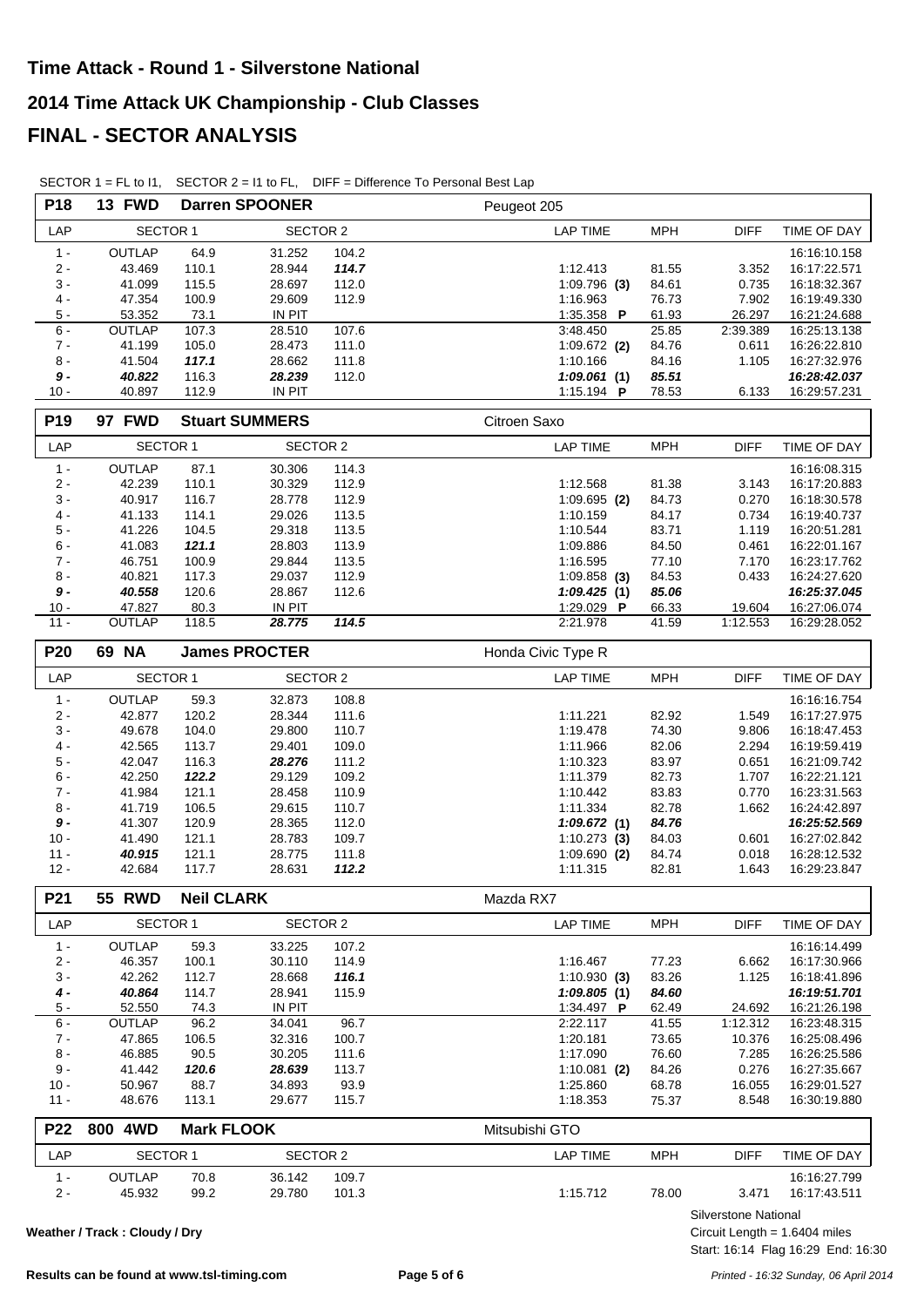#### **2014 Time Attack UK Championship - Club Classes**

## **FINAL - SECTOR ANALYSIS**

|  | SECTOR $1 = FL$ to $11$ , SECTOR $2 = 11$ to FL, DIFF = Difference To Personal Best Lap |
|--|-----------------------------------------------------------------------------------------|
|  |                                                                                         |

| 3 -   | 41.875        | 104.5 | 30.751 | 106.7 | $1:12.626$ (2)          | 81.31 | 0.385    | 16:18:56.137 |
|-------|---------------|-------|--------|-------|-------------------------|-------|----------|--------------|
| 4 -   | 42.476        | 109.2 | 29.765 | 112.4 | 1:12.241(1)             | 81.74 |          | 16:20:08.378 |
| $5 -$ | 44.019        | 101.8 | 31.630 | 92.3  | $1:15.649$ (3)          | 78.06 | 3.408    | 16:21:24.027 |
| $6 -$ | 58.979        | 76.0  | IN PIT |       | 1:37.289 $\blacksquare$ | 60.70 | 25.048   | 16:23:01.316 |
| $7 -$ | <b>OUTLAP</b> | 113.3 | 30.086 | 105.7 | 2:59.518                | 32.89 | 1:47.277 | 16:26:00.834 |
| 8 -   | 48.052        | 90.5  | IN PIT |       | 1:26.265<br>Ð           | 68.45 | 14.024   | 16:27:27.099 |

| <b>P23</b> | <b>19 FWD</b> | <b>Jeff ALDEN</b> |               |       | Vauxhall Astra          |            |             |              |
|------------|---------------|-------------------|---------------|-------|-------------------------|------------|-------------|--------------|
| LAP        | SECTOR 1      |                   | SECTOR 2      |       | LAP TIME                | <b>MPH</b> | <b>DIFF</b> | TIME OF DAY  |
| $1 -$      | <b>OUTLAP</b> | 77.6              | 32.972        | 105.5 |                         |            |             | 16:16:23.021 |
| $2 -$      | 43.060        | 108.4             | 30.299        | 105.0 | 1:13.359(1)             | 80.50      |             | 16:17:36.380 |
| $3 -$      | 44.162        | 108.0             | 30.380        | 104.3 | $1:14.542$ (2)          | 79.22      | 1.183       | 16:18:50.922 |
| $4 -$      | 44.470        | 108.5             | 31.396        | 102.2 | $1:15.866$ (3)          | 77.84      | 2.507       | 16:20:06.788 |
| $5 -$      | 44.720        | 108.7             | <b>IN PIT</b> |       | 1:20.792 $\blacksquare$ | 73.09      | 7.433       | 16:21:27.580 |
| $6 -$      | <b>OUTLAP</b> | 108.7             | 30.906        | 106.0 | 3:08.774                | 31.28      | 1:55.415    | 16:24:36.354 |
| $7 -$      | 1:06.952      | 68.4              | 34.782        | 104.5 | 1:41.734                | 58.05      | 28.375      | 16:26:18.088 |
| $8 -$      | 50.560        | 83.4              | <b>IN PIT</b> |       | 1:35.987<br>Р           | 61.52      | 22.628      | 16:27:54.075 |

| <b>P24</b> | <b>86 NA</b>    |       | Kai BARKER (OHW) |      | Ford Fiesta ST          |            |             |              |
|------------|-----------------|-------|------------------|------|-------------------------|------------|-------------|--------------|
| LAP        | <b>SECTOR 1</b> |       | SECTOR 2         |      | <b>LAP TIME</b>         | <b>MPH</b> | <b>DIFF</b> | TIME OF DAY  |
| $1 -$      | <b>OUTLAP</b>   | 71.4  | 33.462           | 93.1 |                         |            |             | 16:16:27.066 |
| $2 -$      | 45.935          | 101.3 | 30.215           | 93.4 | $1:16.150$ (2)          | 77.55      | 0.533       | 16:17:43.216 |
| $3 -$      | 45.758          | 100.4 | 30.578           | 93.4 | $1:16.336$ (3)          | 77.36      | 0.719       | 16:18:59.552 |
| $4 -$      | 45.491          | 99.7  | <b>IN PIT</b>    |      | 1:19.471 <b>P</b>       | 74.31      | 3.854       | 16:20:19.023 |
| $5 -$      | <b>OUTLAP</b>   | 98.8  | 31.101           | 92.8 | 2:02.291                | 48.29      | 46.674      | 16:22:21.314 |
| $6 -$      | 45.957          | 99.2  | 30.555           | 94.0 | 1:16.512                | 77.18      | 0.895       | 16:23:37.826 |
| $7 -$      | 46.028          | 100.3 | 30.687           | 93.4 | 1:16.715                | 76.98      | 1.098       | 16:24:54.541 |
| $8 -$      | 47.703          | 99.1  | 30.964           | 91.3 | 1:18.667                | 75.07      | 3.050       | 16:26:13.208 |
| $9 -$      | 47.189          | 99.2  | 30.725           | 92.7 | 1:17.914 $\blacksquare$ | 75.79      | 2.297       | 16:27:31.122 |
| $10 -$     | 46.190          | 100.0 | 30.446           | 93.5 | 1:16.636                | 77.06      | 1.019       | 16:28:47.758 |
| $11 -$     | 45.528          | 99.7  | 30.089           | 95.4 | 1:15.617(1)             | 78.09      |             | 16:30:03.375 |

| P <sub>25</sub> | <b>FWD</b><br>27 |       | <b>Antonio GIOVINAZZO</b> |       | Alfa Romeo 155  |            |             |              |
|-----------------|------------------|-------|---------------------------|-------|-----------------|------------|-------------|--------------|
| LAP             | <b>SECTOR 1</b>  |       | SECTOR 2                  |       | <b>LAP TIME</b> | <b>MPH</b> | <b>DIFF</b> | TIME OF DAY  |
| $1 -$           | <b>OUTLAP</b>    | 103.5 | 32.420                    | 95.7  |                 |            |             | 16:16:32.046 |
| $2 -$           | 48.140           | 104.5 | 33.592                    | 95.4  | 1:21.732        | 72.25      | 3.125       | 16:17:53.778 |
| $3 -$           | 49.981           | 90.8  | 33.238                    | 96.4  | 1:23.219        | 70.96      | 4.612       | 16:19:16.997 |
| $4 -$           | 48.800           | 101.3 | 32.603                    | 96.7  | 1:21.403        | 72.54      | 2.796       | 16:20:38.400 |
| 5 -             | 49.170           | 81.7  | 35.874                    | 85.7  | 1:25.044        | 69.44      | 6.437       | 16:22:03.444 |
| $6 -$           | 50.503           | 103.8 | 31.190                    | 97.8  | 1:21.693        | 72.29      | 3.086       | 16:23:25.137 |
| $7 -$           | 47.439           | 102.4 | 31.168                    | 96.8  | 1:18.607(1)     | 75.12      |             | 16:24:43.744 |
| $8 -$           | 51.809           | 92.9  | 32.253                    | 96.1  | 1:24.062        | 70.25      | 5.455       | 16:26:07.806 |
| $9 -$           | 48.663           | 97.9  | 32.338                    | 95.1  | $1:21.001$ (3)  | 72.90      | 2.394       | 16:27:28.807 |
| $10 -$          | 55.212           | 80.2  | 31.784                    | 101.9 | 1:26.996        | 67.88      | 8.389       | 16:28:55.803 |
| $11 -$          | 47.767           | 102.7 | 31.119                    | 104.3 | $1:18.886$ (2)  | 74.86      | 0.279       | 16:30:14.689 |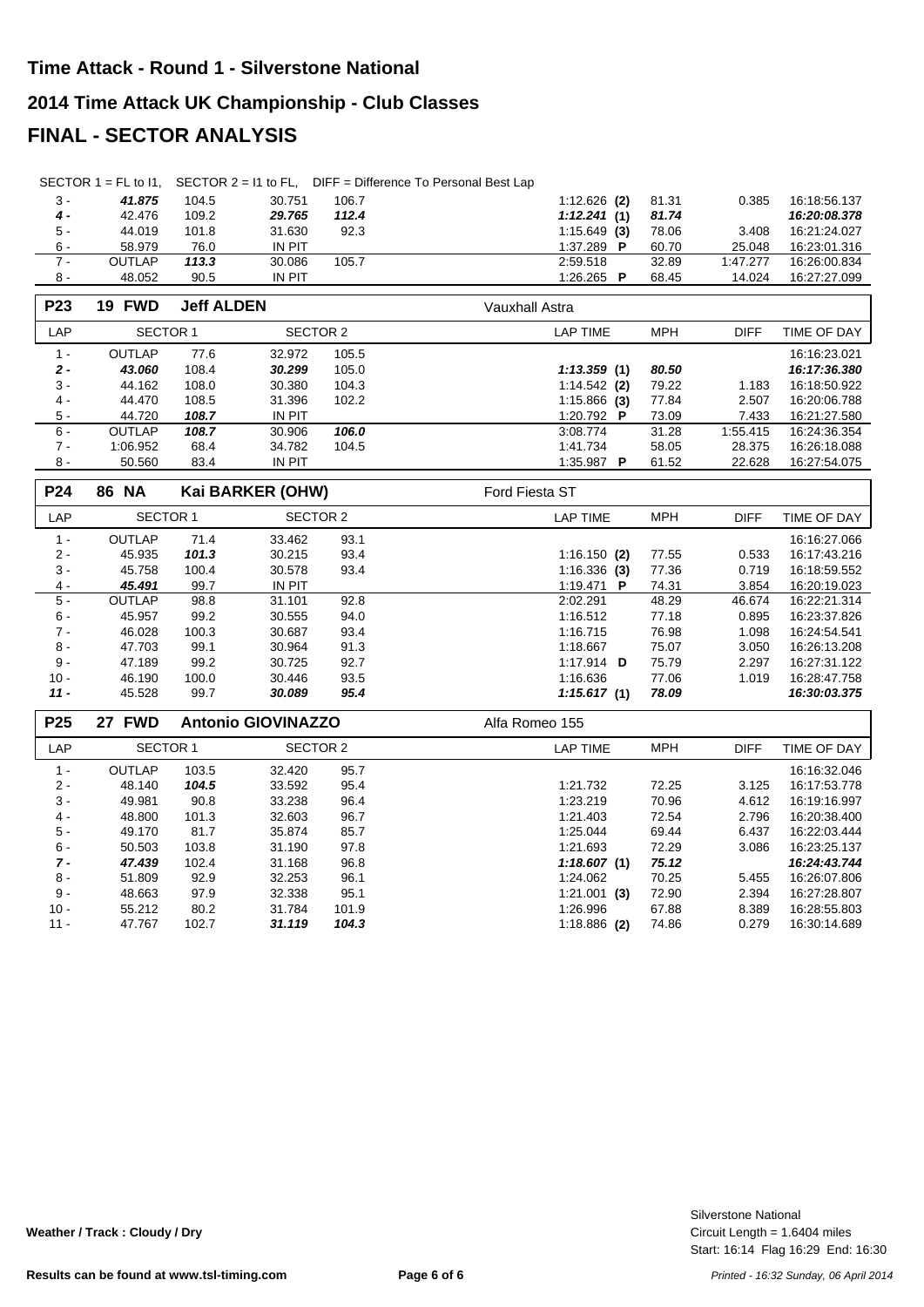|                | <b>SECTOR 1</b> |                       |            | <b>SECTOR 2</b> |         |  | <b>FINISH LINE</b> |     |                       |            |
|----------------|-----------------|-----------------------|------------|-----------------|---------|--|--------------------|-----|-----------------------|------------|
| <b>POS</b>     |                 | NO NAME               | <b>MPH</b> |                 | NO NAME |  | <b>MPH</b>         | NO. | <b>NAME</b>           | <b>MPH</b> |
| 1              | 58              | Kevin JONES           | 140.1      |                 |         |  |                    | 58  | Kevin JONES           | 131.2      |
| 2              | 80              | Dave COE              | 138.9      |                 |         |  |                    | 80  | Dave COE              | 129.2      |
| 3              | 79              | Eric HOLMES           | 132.6      |                 |         |  |                    | 48  | Umar MASOOD           | 128.9      |
| $\overline{4}$ | 400             | Jason BIRD            | 129.8      |                 |         |  |                    | 22  | Damien BRADLEY        | 128.1      |
| 5              | 83              | Matthew WEBSTER       | 129.8      |                 |         |  |                    | 79  | Eric HOLMES           | 126.9      |
| 6              | 48              | Umar MASOOD           | 129.0      |                 |         |  |                    | 64  | Jonny FLETCHER        | 126.2      |
| 7              | 76              | Mark DONNELLY         | 127.8      |                 |         |  |                    | 83  | Matthew WEBSTER       | 125.9      |
| 8              | 35              | Will WATSON           | 127.3      |                 |         |  |                    | 25  | Adam JONES            | 123.3      |
| 9              | 25              | Adam JONES            | 126.3      |                 |         |  |                    | 44  | Lorence CHARTER       | 123.1      |
| 10             | 30              | Matthew STRAKER       | 125.6      |                 |         |  |                    | 400 | Jason BIRD            | 121.3      |
| 11             | 43              | Andy GRADY            | 125.2      |                 |         |  |                    | 35  | Will WATSON           | 121.1      |
| 12             | 92              | Daniel CLARK          | 124.0      |                 |         |  |                    | 76  | Mark DONNELLY         | 119.1      |
| 13             | 69              | James PROCTER         | 122.2      |                 |         |  |                    | 92  | Daniel CLARK          | 118.4      |
| 14             | 64              | Jonny FLETCHER        | 121.7      |                 |         |  |                    | 43  | Andy GRADY            | 117.4      |
| 15             | 22              | Damien BRADLEY        | 121.3      |                 |         |  |                    | 30  | Matthew STRAKER       | 117.0      |
| 16             | 97              | <b>Stuart SUMMERS</b> | 121.1      |                 |         |  |                    | 55  | <b>Neil CLARK</b>     | 116.1      |
| 17             | 55              | Neil CLARK            | 120.6      |                 |         |  |                    | 13  | Darren SPOONER        | 114.7      |
| 18             | 29              | Neil WRENN            | 120.0      |                 |         |  |                    | 97  | <b>Stuart SUMMERS</b> | 114.5      |
| 19             | 44              | Lorence CHARTER       | 118.5      |                 |         |  |                    | 800 | Mark FLOOK            | 112.4      |
| 20             | 13              | Darren SPOONER        | 117.1      |                 |         |  |                    | 29  | <b>Neil WRENN</b>     | 112.4      |
| 21             | 28              | Mark BURNETT          | 115.9      |                 |         |  |                    | 69  | James PROCTER         | 112.2      |
| 22             | 800             | Mark FLOOK            | 113.3      |                 |         |  |                    | 28  | Mark BURNETT          | 110.5      |
| 23             | 19              | <b>Jeff ALDEN</b>     | 108.7      |                 |         |  |                    | 19  | <b>Jeff ALDEN</b>     | 106.0      |
| 24             | 27              | Antonio GIOVINAZZO    | 104.5      |                 |         |  |                    | 27  | Antonio GIOVINAZZO    | 104.3      |
| 25             | 86              | Kai BARKER (OHW)      | 101.3      |                 |         |  |                    | 86  | Kai BARKER (OHW)      | 95.4       |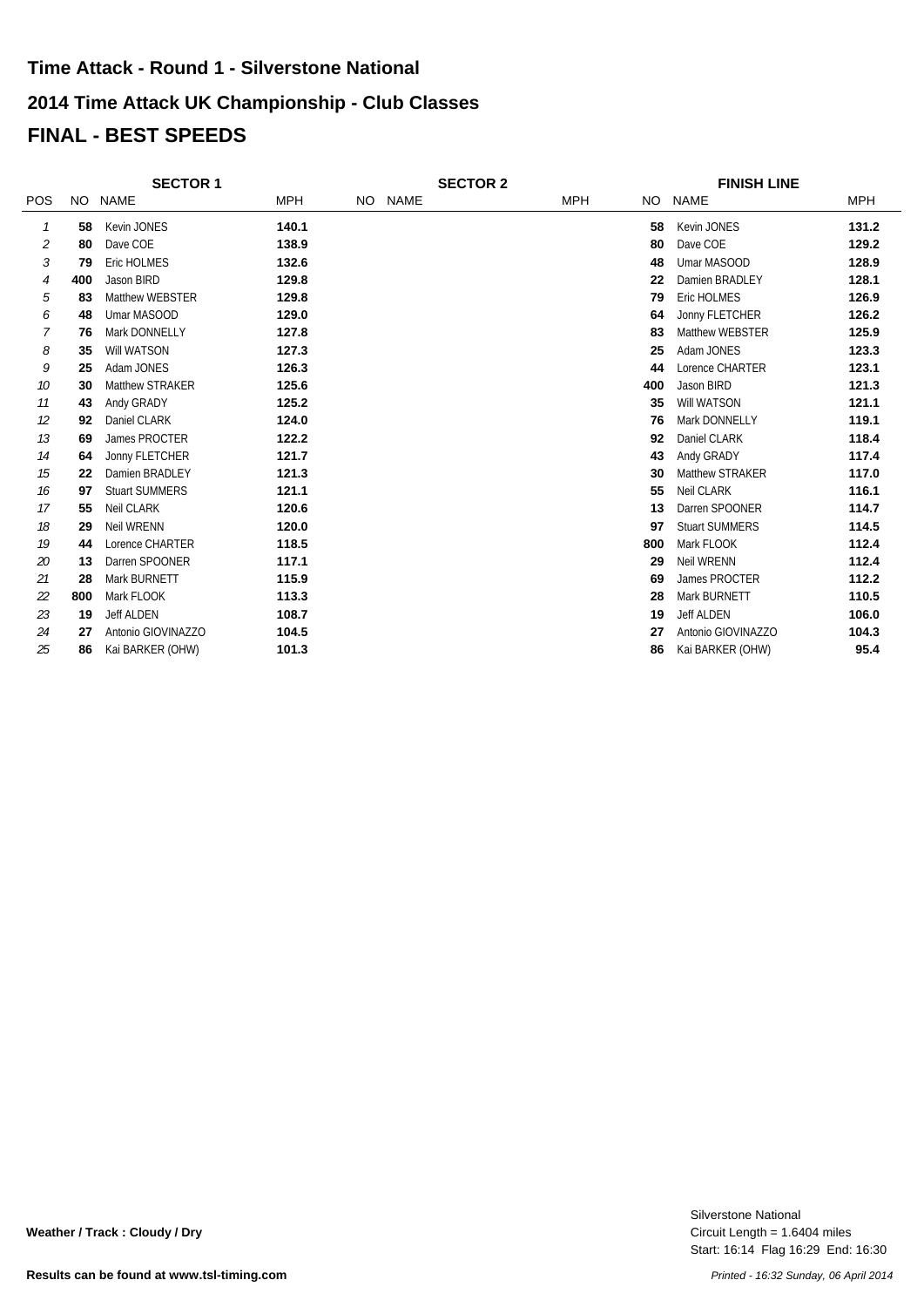#### **2014 Time Attack UK Championship - Club Classes**

## **FINAL - BEST SECTORS**

| <b>SECTOR 1</b> |                                                                                                                                                                                                                                                                                                                                                                       | <b>SECTOR 2</b> |  |                                                                                                                                                                                                                                                                                                                                                         | <b>IDEAL / BEST COMPARISON</b> |         |                    |                                                                                                                                                                                                                                                                                                                                                        |             |             |  |
|-----------------|-----------------------------------------------------------------------------------------------------------------------------------------------------------------------------------------------------------------------------------------------------------------------------------------------------------------------------------------------------------------------|-----------------|--|---------------------------------------------------------------------------------------------------------------------------------------------------------------------------------------------------------------------------------------------------------------------------------------------------------------------------------------------------------|--------------------------------|---------|--------------------|--------------------------------------------------------------------------------------------------------------------------------------------------------------------------------------------------------------------------------------------------------------------------------------------------------------------------------------------------------|-------------|-------------|--|
|                 | <b>TIME</b>                                                                                                                                                                                                                                                                                                                                                           |                 |  | <b>TIME</b>                                                                                                                                                                                                                                                                                                                                             |                                |         |                    | <b>IDEAL</b>                                                                                                                                                                                                                                                                                                                                           | <b>BEST</b> | <b>DIFF</b> |  |
|                 | 36.232                                                                                                                                                                                                                                                                                                                                                                |                 |  | 25.901                                                                                                                                                                                                                                                                                                                                                  |                                |         | <b>PERFECT LAP</b> | 1:02.133                                                                                                                                                                                                                                                                                                                                               |             |             |  |
|                 | 36.734                                                                                                                                                                                                                                                                                                                                                                |                 |  | 26.191                                                                                                                                                                                                                                                                                                                                                  |                                |         |                    | 1:02.133                                                                                                                                                                                                                                                                                                                                               | 1:02.360    | 0.227       |  |
|                 | 37.025                                                                                                                                                                                                                                                                                                                                                                |                 |  | 26.378                                                                                                                                                                                                                                                                                                                                                  | 2                              |         |                    | 1:02.925                                                                                                                                                                                                                                                                                                                                               | 1:03.043    | 0.118       |  |
|                 | 37.682                                                                                                                                                                                                                                                                                                                                                                |                 |  | 26.396                                                                                                                                                                                                                                                                                                                                                  |                                |         |                    | 1:03.703                                                                                                                                                                                                                                                                                                                                               | 1:03.835    | 0.132       |  |
|                 | 37.780                                                                                                                                                                                                                                                                                                                                                                |                 |  | 26.678                                                                                                                                                                                                                                                                                                                                                  |                                |         |                    | 1:04.060                                                                                                                                                                                                                                                                                                                                               | 1:04.060    | 0.000       |  |
|                 | 38.051                                                                                                                                                                                                                                                                                                                                                                |                 |  | 26.743                                                                                                                                                                                                                                                                                                                                                  | 5                              |         |                    | 1:04.176                                                                                                                                                                                                                                                                                                                                               | 1:04.176    | 0.000       |  |
|                 | 38.573                                                                                                                                                                                                                                                                                                                                                                |                 |  | 26.819                                                                                                                                                                                                                                                                                                                                                  | 6                              |         |                    | 1:05.125                                                                                                                                                                                                                                                                                                                                               | 1:05.125    | 0.000       |  |
|                 | 38.691                                                                                                                                                                                                                                                                                                                                                                |                 |  | 27.074                                                                                                                                                                                                                                                                                                                                                  |                                |         |                    | 1:05.392                                                                                                                                                                                                                                                                                                                                               | 1:05.392    | 0.000       |  |
|                 | 38.790                                                                                                                                                                                                                                                                                                                                                                |                 |  | 27.137                                                                                                                                                                                                                                                                                                                                                  | 8                              |         | BIRD               | 1:05.735                                                                                                                                                                                                                                                                                                                                               | 1:05.915    | 0.180       |  |
|                 | 38.992                                                                                                                                                                                                                                                                                                                                                                |                 |  | 27.291                                                                                                                                                                                                                                                                                                                                                  |                                |         |                    | 1:05.982                                                                                                                                                                                                                                                                                                                                               | 1:05.982    | 0.000       |  |
|                 | 39.016                                                                                                                                                                                                                                                                                                                                                                |                 |  | 27.503                                                                                                                                                                                                                                                                                                                                                  | 10                             |         |                    | 1:06.153                                                                                                                                                                                                                                                                                                                                               | 1:06.153    | 0.000       |  |
|                 | 39.464                                                                                                                                                                                                                                                                                                                                                                |                 |  | 27.552                                                                                                                                                                                                                                                                                                                                                  | 11                             |         |                    | 1:06.342                                                                                                                                                                                                                                                                                                                                               | 1:06.632    | 0.290       |  |
|                 | 39.546                                                                                                                                                                                                                                                                                                                                                                |                 |  | 27.593                                                                                                                                                                                                                                                                                                                                                  | 12                             |         |                    | 1:07.205                                                                                                                                                                                                                                                                                                                                               | 1:07.205    | 0.000       |  |
|                 | 39.890                                                                                                                                                                                                                                                                                                                                                                |                 |  | 27.634                                                                                                                                                                                                                                                                                                                                                  | 13                             |         |                    | 1:07.212                                                                                                                                                                                                                                                                                                                                               | 1:07.379    | 0.167       |  |
|                 | 39.984                                                                                                                                                                                                                                                                                                                                                                |                 |  | 27.666                                                                                                                                                                                                                                                                                                                                                  | 14                             |         |                    | 1:07.524                                                                                                                                                                                                                                                                                                                                               | 1:07.994    | 0.470       |  |
|                 | 40.023                                                                                                                                                                                                                                                                                                                                                                |                 |  | 27.741                                                                                                                                                                                                                                                                                                                                                  | 15                             |         |                    | 1:07.577                                                                                                                                                                                                                                                                                                                                               | 1:08.340    | 0.763       |  |
|                 | 40.415                                                                                                                                                                                                                                                                                                                                                                |                 |  | 27.957                                                                                                                                                                                                                                                                                                                                                  | 16                             |         |                    | 1:07.918                                                                                                                                                                                                                                                                                                                                               | 1:08.445    | 0.527       |  |
|                 | 40.558                                                                                                                                                                                                                                                                                                                                                                |                 |  | 28.239                                                                                                                                                                                                                                                                                                                                                  | 17                             |         |                    | 1:07.980                                                                                                                                                                                                                                                                                                                                               | 1:08.616    | 0.636       |  |
|                 | 40.822                                                                                                                                                                                                                                                                                                                                                                |                 |  | 28.276                                                                                                                                                                                                                                                                                                                                                  | 18                             |         |                    | 1:09.061                                                                                                                                                                                                                                                                                                                                               | 1:09.061    | 0.000       |  |
|                 | 40.864                                                                                                                                                                                                                                                                                                                                                                |                 |  | 28.639                                                                                                                                                                                                                                                                                                                                                  |                                |         |                    | 1:09.191                                                                                                                                                                                                                                                                                                                                               | 1:09.672    | 0.481       |  |
|                 | 40.915                                                                                                                                                                                                                                                                                                                                                                |                 |  | 28.775                                                                                                                                                                                                                                                                                                                                                  | 20                             |         |                    | 1:09.333                                                                                                                                                                                                                                                                                                                                               | 1:09.425    | 0.092       |  |
|                 | 41.875                                                                                                                                                                                                                                                                                                                                                                |                 |  | 29.765                                                                                                                                                                                                                                                                                                                                                  | 21                             |         |                    | 1:09.503                                                                                                                                                                                                                                                                                                                                               | 1:09.805    | 0.302       |  |
|                 | 43.060                                                                                                                                                                                                                                                                                                                                                                |                 |  | 30.089                                                                                                                                                                                                                                                                                                                                                  | 22                             |         |                    | 1:11.640                                                                                                                                                                                                                                                                                                                                               | 1:12.241    | 0.601       |  |
|                 | 45.491                                                                                                                                                                                                                                                                                                                                                                |                 |  | 30.299                                                                                                                                                                                                                                                                                                                                                  | 23                             |         |                    | 1:13.359                                                                                                                                                                                                                                                                                                                                               | 1:13.359    | 0.000       |  |
|                 | 47.439                                                                                                                                                                                                                                                                                                                                                                |                 |  | 31.119                                                                                                                                                                                                                                                                                                                                                  | 24                             |         |                    | 1:15.580                                                                                                                                                                                                                                                                                                                                               | 1:15.617    | 0.037       |  |
|                 |                                                                                                                                                                                                                                                                                                                                                                       |                 |  |                                                                                                                                                                                                                                                                                                                                                         | 25                             |         |                    | 1:18.558                                                                                                                                                                                                                                                                                                                                               | 1:18.607    | 0.049       |  |
|                 | POS NO NAME<br>58 JONES<br>80 COE<br>48 MASOOD<br>83 WEBSTER<br>79 HOLMES<br>22 BRADLEY<br>64 FLETCHER<br>76 DONNELLY<br>35 WATSON<br><b>BIRD</b><br>400<br>30 STRAKER<br>92 CLARK<br>25 JONES<br>44 CHARTER<br>29 WRENN<br>43 GRADY<br>28 BURNETT<br>97 SUMMERS<br>13 SPOONER<br>55 CLARK<br>69 PROCTER<br>800 FLOOK<br>19 ALDEN<br>86 BARKER (OHW)<br>27 GIOVINAZZO |                 |  | NO NAME<br>58 JONES<br>80 COE<br>83 WEBSTER<br>79 HOLMES<br>48 MASOOD<br>400 BIRD<br>64 FLETCHER<br>22 BRADLEY<br>30 STRAKER<br>76 DONNELLY<br>28 BURNETT<br>35 WATSON<br>29 WRENN<br>44 CHARTER<br>25 JONES<br>92 CLARK<br>43 GRADY<br>13 SPOONER<br>69 PROCTER<br>55 CLARK<br>97 SUMMERS<br>800 FLOOK<br>86 BARKER (OHW)<br>19 ALDEN<br>27 GIOVINAZZO |                                | 3<br>19 |                    | POS NO NAME<br>58 JONES<br>80 COE<br>48 MASOOD<br>83 WEBSTER<br>79 HOLMES<br>22 BRADLEY<br>64 FLETCHER<br>400<br>76 DONNELLY<br>30 STRAKER<br>35 WATSON<br>92 CLARK<br>25 JONES<br>44 CHARTER<br>29 WRENN<br>28 BURNETT<br>43 GRADY<br>13 SPOONER<br>69 PROCTER<br>97 SUMMERS<br>55 CLARK<br>800 FLOOK<br>19 ALDEN<br>86 BARKER (OHW)<br>27 GIOVINAZZO |             |             |  |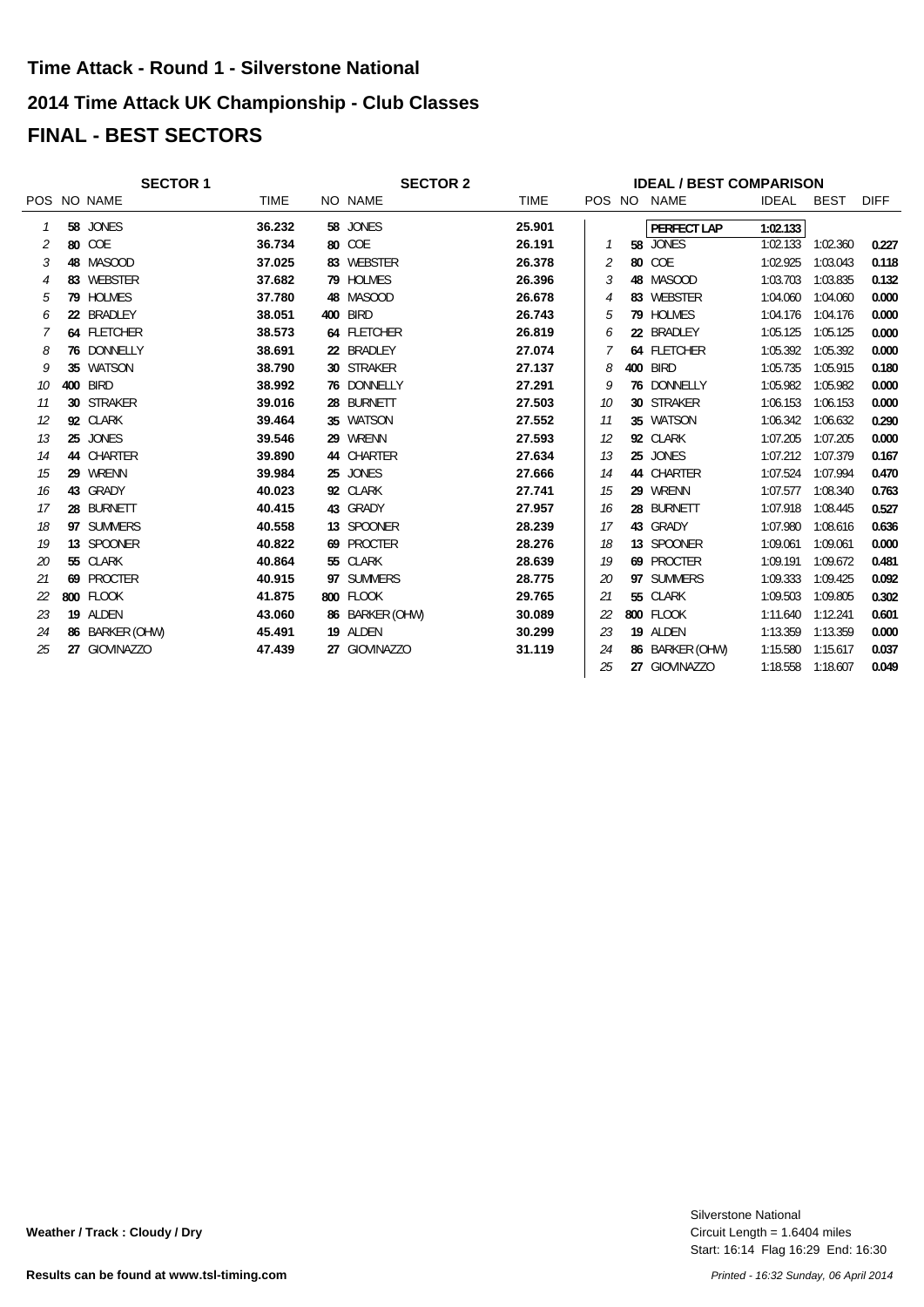

# **2014 Time Attack UK Championship - Pro Classes Time Attack - Round 1 - Silverstone National FINAL - CLASSIFICATION**

| POS. | <b>NO</b> | <b>CL</b>  |   | PIC DRIVER / TEAM                                 | <b>CAR</b>          | <b>TIME</b> |                | ON LAPS | GAP    | <b>DIFF</b> | <b>MPH</b> |
|------|-----------|------------|---|---------------------------------------------------|---------------------|-------------|----------------|---------|--------|-------------|------------|
|      | 5         | CP         |   | <b>Richard MARSHALL</b><br>HEL PERFORMANCE        | Mitsubishi EVO 9 GT | 59.073      | 4              | 11      |        |             | 99.97      |
| 2    | 66        | CP         |   | $_2$ Philip REED                                  | Mitsubishi EVO 6    | 1:00.026    | 4              | 12      | 0.953  | 0.953       | 98.38      |
| 3    | 88        | CP         | 3 | <b>Andrew BARBOUR</b><br>NR AUTOSPORT             | Mitsubishi EVO 5    | 1:00.661    | 10             | 13      | 1.588  | 0.635       | 97.35      |
| 4    | 41        | <b>PRO</b> |   | <b>Mark POLLARD</b><br>POLLARD BOXES              | MG Metro 6R4        | 1:01.138    | 5              | 11      | 2.065  | 0.477       | 96.59      |
| 5    | 00        | <b>PRO</b> |   | <b>Simon DEATON</b><br>HEL PERFORMANCE            | Porsche 997 GT3     | 1:01.329    | 13             | 14      | 2.256  | 0.191       | 96.29      |
| 6    | 24        | EXT        |   | <b>Marcus WEBSTER</b><br>MIDLANDS PERFORMANCE     | Nissan Skyline      | 1:02.523    | 8              | 10      | 3.450  | 1.194       | 94.45      |
|      | 10        | <b>CP</b>  |   | <b>Jason OGG</b><br>RA MOTORSPORT DEVELOPMENTS    | Subaru Impreza      | 1:03.197    | $\overline{7}$ | 9       | 4.124  | 0.674       | 93.44      |
| 8    | 71        | $r^*$ CP   |   | <b>Ronnie AMIS</b><br>AIRTEC                      | Volkswagen Golf     | 1:04.365    | $\overline{4}$ | 13      | 5.292  | 1.168       | 91.75      |
| 9    | 33        | PRO        |   | <b>Scott ROBSON</b><br>RA MOTORSPORT DEVELOPMENTS | Subaru Impreza      | 1:16.964    | 2              | 4       | 17.891 | 12.599      | 76.73      |
| 10   | 208       | <b>EXT</b> |   | 2 Granville TAYLOR                                | Volkswagen Beetle   | 1:28.238    | 2              | 3       | 29.165 | 11.274      | 66.92      |

**\* CAR 71 - 1 LAP TIME DISALLOWED, TRACK LIMITS**

| Weather / Track: Cloudy / Dry<br>These results are provisional until the conclusion of any judicial and technical matters. | <b>Silverstone National</b><br>Circuit Length = $1.6404$ miles<br>Start: 16:32 Flag 16:47 End: 16:49 |
|----------------------------------------------------------------------------------------------------------------------------|------------------------------------------------------------------------------------------------------|
| Clerk Of Course:                                                                                                           | Timekeeper:                                                                                          |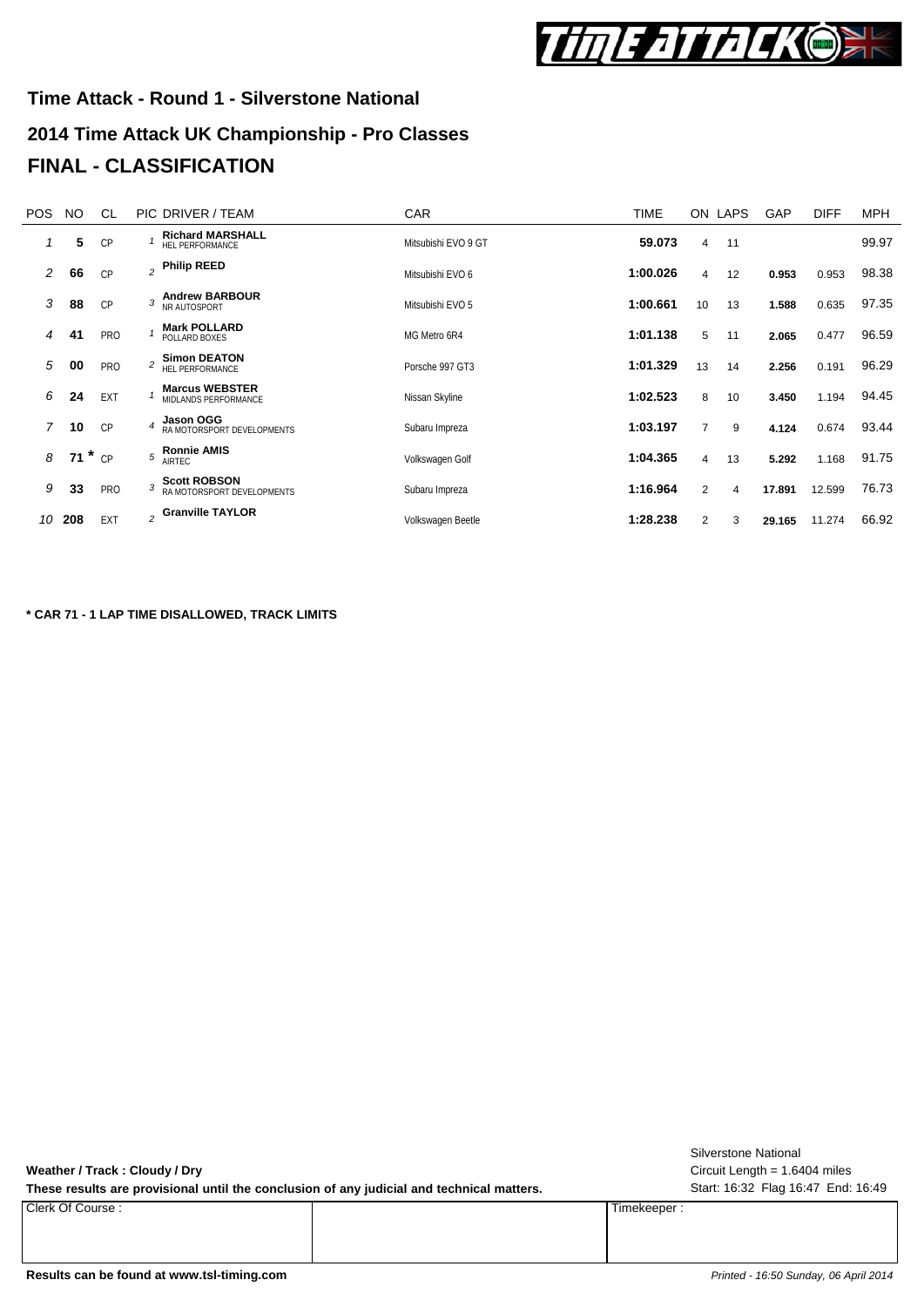| <b>P1</b>          | 5 CP<br><b>Richard MARSHALL</b> |                    |                       |               | Mitsubishi EVO 9 GT - HEL PERFORMANCE |                                   |                              |  |  |  |
|--------------------|---------------------------------|--------------------|-----------------------|---------------|---------------------------------------|-----------------------------------|------------------------------|--|--|--|
| LAP                | <b>SECTOR 1</b>                 |                    | <b>SECTOR 2</b>       |               | <b>LAP TIME</b>                       | <b>MPH</b><br><b>DIFF</b>         | TIME OF DAY                  |  |  |  |
| $1 -$              | OUTLAP                          | 123.1              | 27.773                | 127.4         |                                       |                                   | 16:34:13.579                 |  |  |  |
| $2 -$              | 34.925                          | 148.7              | 24.801                | 137.8         | 59.726                                | 98.87<br>0.653                    | 16:35:13.305                 |  |  |  |
| $3 -$              | 34.496                          | 148.1              | 24.869                | 138.4         | 59.365(3)                             | 99.48<br>0.292                    | 16:36:12.670                 |  |  |  |
| $4 -$              | 34.400                          | 147.8              | 24.673                | 138.1         | 59.073 (1)                            | 99.97                             | 16:37:11.743                 |  |  |  |
| $5 -$              | 34.505                          | 147.1              | 24.895                | 136.1         | 59.400                                | 99.42<br>0.327                    | 16:38:11.143                 |  |  |  |
| $6 -$              | 34.233                          | 146.8              | 24.889                | 135.3         | 59.122 (2)                            | 99.88<br>0.049                    | 16:39:10.265                 |  |  |  |
| $7 -$              | 34.670                          | 146.8              | 24.805                | 135.5         | 59.475                                | 99.29<br>0.402                    | 16:40:09.740                 |  |  |  |
| $8 -$              | 34.781                          | 147.1              | 25.047                | 137.5         | 59.828                                | 98.71<br>0.755                    | 16:41:09.568                 |  |  |  |
| $9 -$              | 34.851                          | 147.8              | 25.133                | 135.5         | 59.984                                | 98.45<br>0.911                    | 16:42:09.552                 |  |  |  |
| $10 -$             | 35.244                          | 105.8              | IN PIT                |               | 1:07.674 P                            | 87.26<br>8.601                    | 16:43:17.226                 |  |  |  |
| $11 -$             | OUTLAP                          | 142.7              | 26.146                | 137.0         | 3:07.646                              | 31.47<br>2:08.573                 | 16:46:24.872                 |  |  |  |
| P <sub>2</sub>     | 66 CP                           | <b>Philip REED</b> |                       |               | Mitsubishi EVO 6 -                    |                                   |                              |  |  |  |
| LAP                | <b>SECTOR 1</b>                 |                    | <b>SECTOR 2</b>       |               | <b>LAP TIME</b>                       | <b>MPH</b><br><b>DIFF</b>         | TIME OF DAY                  |  |  |  |
| $1 -$              |                                 | 120.0              | 27.979                | 133.1         |                                       |                                   | 16:33:56.860                 |  |  |  |
| $2 -$              | 36.011                          | 137.7              | 25.505                | 135.0         | 1:01.516                              | 96.00<br>1.490                    | 16:34:58.376                 |  |  |  |
| $3 -$              | 34.924                          | 145.5              | 25.369                | 135.5         | $1:00.293$ (3)                        | 97.94<br>0.267                    | 16:35:58.669                 |  |  |  |
| $\boldsymbol{4}$ - | 34.876                          | 147.4              | 25.150                | 136.1         | 1:00.026(1)                           | 98.38                             | 16:36:58.695                 |  |  |  |
| $5 -$              | 35.417                          | 137.5              | IN PIT                |               | 1:09.489 P                            | 84.98<br>9.463                    | 16:38:08.184                 |  |  |  |
| $6 -$              | OUTLAP                          | 105.5              | 26.578                | 134.4         | 3:33.590                              | 27.64<br>2:33.564                 | 16:41:41.774                 |  |  |  |
| $7 -$              | 35.268                          | 144.9              | 25.417                | 135.3         | 1:00.685                              | 97.31<br>0.659                    | 16:42:42.459                 |  |  |  |
| $8 -$              | 35.227                          | 148.4              | 25.405                | 132.3         | 1:00.632                              | 97.40<br>0.606                    | 16:43:43.091                 |  |  |  |
| $9 -$              | 35.397                          | 144.6              | 25.486                | 137.0         | 1:00.883                              | 97.00<br>0.857                    | 16:44:43.974                 |  |  |  |
| $10 -$             | 35.168                          | 140.1              | 25.025                | 136.7         | $1:00.193$ (2)                        | 98.11<br>0.167                    | 16:45:44.167                 |  |  |  |
| $11 -$             | 45.353                          | 121.1              | 25.530                | 132.8         | 1:10.883                              | 83.31<br>10.857                   | 16:46:55.050                 |  |  |  |
| $12 -$             | 35.804                          | 136.1              | 26.136                | 135.0         | 1:01.940                              | 95.34<br>1.914                    | 16:47:56.990                 |  |  |  |
|                    |                                 |                    |                       |               |                                       |                                   |                              |  |  |  |
| P <sub>3</sub>     | 88 CP                           |                    | <b>Andrew BARBOUR</b> |               | Mitsubishi EVO 5 - NR AUTOSPORT       |                                   |                              |  |  |  |
| LAP                | <b>SECTOR 1</b>                 |                    | <b>SECTOR 2</b>       |               | <b>LAP TIME</b>                       | <b>MPH</b><br><b>DIFF</b>         | TIME OF DAY                  |  |  |  |
| $1 -$              |                                 |                    |                       |               |                                       |                                   |                              |  |  |  |
|                    |                                 | 116.5              | 29.168                | 129.4         |                                       |                                   | 16:33:59.229                 |  |  |  |
| $2 -$              | 36.073                          | 138.9              | 25.375                | 139.0         | 1:01.448                              | 96.10<br>0.787                    | 16:35:00.677                 |  |  |  |
| $3 -$              | 35.360                          | 136.1              | 25.502                | 138.4         | $1:00.862$ (2)                        | 97.03<br>0.201                    | 16:36:01.539                 |  |  |  |
| $4 -$              | 49.199                          | 70.7               | 36.695                | 71.9          | 1:25.894                              | 25.233<br>68.75                   | 16:37:27.433                 |  |  |  |
| $5$ -              | 57.335                          | 64.9               | 29.965                | 136.4         | 1:27.300                              | 67.64<br>26.639                   | 16:38:54.733                 |  |  |  |
| $6 -$              | 35.313                          | 137.7              | 25.679                | 133.9         | 1:00.992                              | 96.82<br>0.331                    | 16:39:55.725                 |  |  |  |
| $7 -$              | 35.237                          | 140.6              | 25.765                | 137.0         | 1:01.002                              | 0.341<br>96.81                    | 16:40:56.727                 |  |  |  |
| $8 -$              | 51.370                          | 61.9               | 36.937                | 71.2          | 1:28.307                              | 66.87<br>27.646                   | 16:42:25.034                 |  |  |  |
| $9 -$              | 56.471                          | 74.7               | 28.034                | 139.9         | 1:24.505                              | 69.88<br>23.844                   | 16:43:49.539                 |  |  |  |
| $10 -$             | 35.106                          | 144.0              | 25.555                | 138.1         | 1:00.661(1)                           | 97.35                             | 16:44:50.200                 |  |  |  |
| $11 -$             | 35.742                          | 139.8              | 25.470                | 138.1         | 1:01.212                              | 96.47<br>0.551                    | 16:45:51.412                 |  |  |  |
| $12 -$<br>$13 -$   | 35.758<br>44.250                | 142.7<br>100.1     | 25.151<br>35.532      | 137.8<br>76.8 | $1:00.909$ (3)<br>1:19.782            | 96.95<br>0.248<br>74.02<br>19.121 | 16:46:52.321<br>16:48:12.103 |  |  |  |
| P4                 | <b>41 PRO</b>                   |                    | <b>Mark POLLARD</b>   |               | MG Metro 6R4 - POLLARD BOXES          |                                   |                              |  |  |  |
| LAP                | SECTOR 1                        |                    | <b>SECTOR 2</b>       |               | LAP TIME                              | MPH<br><b>DIFF</b>                | TIME OF DAY                  |  |  |  |
| $1 -$              | OUTLAP                          | 103.8              | 27.714                | 129.2         |                                       |                                   | 16:34:06.290                 |  |  |  |
| $2 -$              | 36.543                          | 134.2              | 25.811                | 131.5         | 1:02.354                              | 94.71<br>1.216                    | 16:35:08.644                 |  |  |  |
| $3 -$              | 36.417                          | 138.6              | 26.021                | 131.2         | 1:02.438                              | 94.58<br>1.300                    | 16:36:11.082                 |  |  |  |
| 4 -                | 36.252                          | 110.3              | 26.197                | 132.0         | 1:02.449                              | 94.56<br>1.311                    | 16:37:13.531                 |  |  |  |
| 5 -                | 35.617                          | 131.5              | 25.521                | 132.0         | 1:01.138(1)                           | 96.59                             | 16:38:14.669                 |  |  |  |
| $6 -$              | 35.850                          | 138.9              | 25.913                | 130.2         | 1:01.763                              | 95.61<br>0.625                    | 16:39:16.432                 |  |  |  |
| $7 -$              | 49.668                          | 78.0               | IN PIT                |               | 1:26.619 $P$                          | 68.17<br>25.481                   | 16:40:43.051                 |  |  |  |
| $8 -$              | OUTLAP                          |                    | 29.117                | 131.7         | 2:38.759                              | 37.19<br>1:37.621                 | 16:43:21.810                 |  |  |  |
| $9 -$              | 35.784                          | 83.9<br>138.6      | 25.586                | 131.7         |                                       | 96.23<br>0.232                    | 16:44:23.180                 |  |  |  |
| $10 -$             | 35.866                          | 137.7              | 25.626                | 131.2         | $1:01.370$ (2)<br>$1:01.492$ (3)      | 96.03<br>0.354                    | 16:45:24.672                 |  |  |  |

SECTOR 1 = FL to I1, SECTOR 2 = I1 to FL, DIFF = Difference To Personal Best Lap

**Weather / Track : Cloudy / Dry**

Start: 16:32 Flag 16:47 End: 16:49 Circuit Length = 1.6404 miles Silverstone National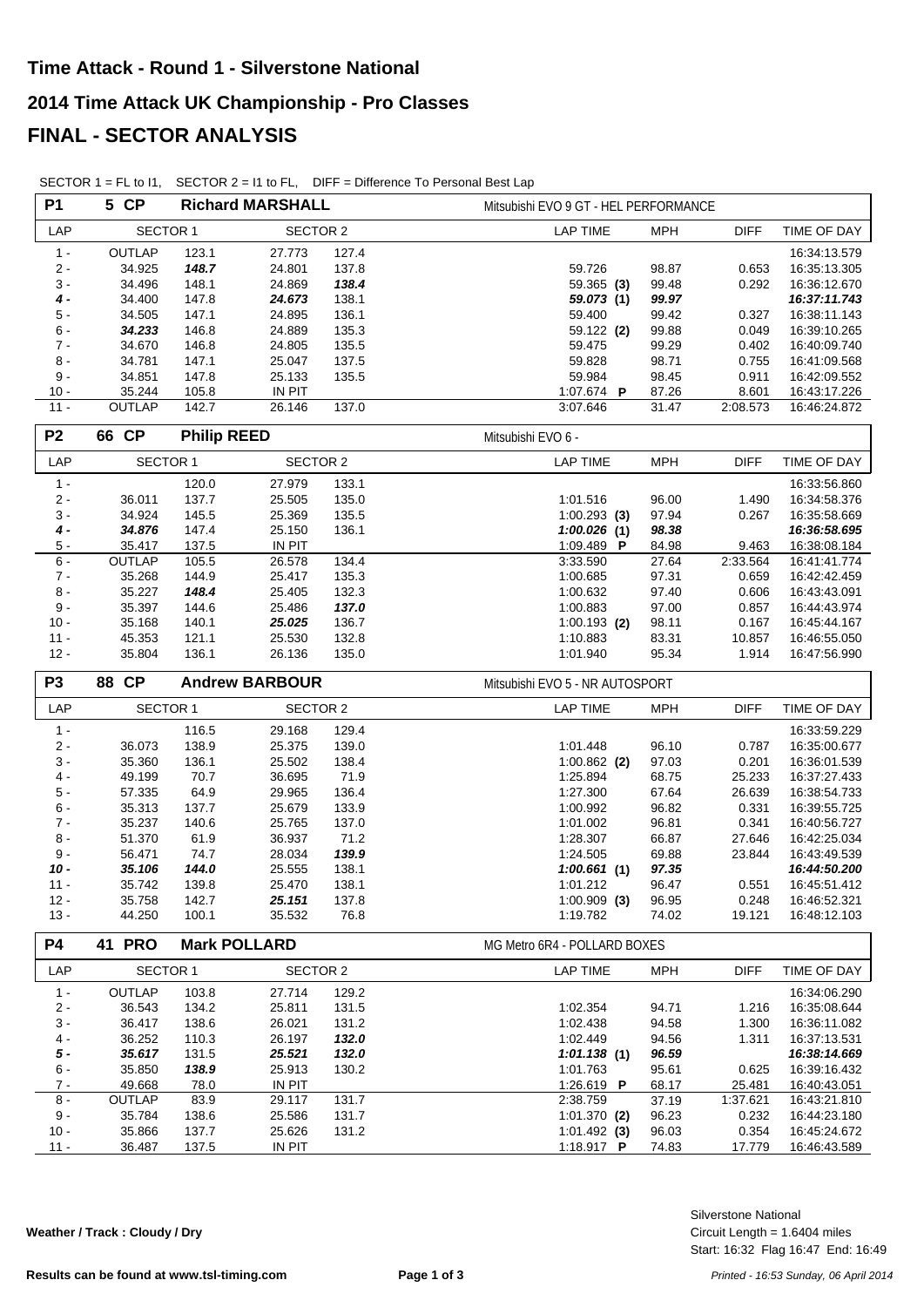| <b>P5</b>        | <b>00 PRO</b>           |                    | <b>Simon DEATON</b>   |                | Porsche 997 GT3 - HEL PERFORMANCE           |                   |                              |  |  |  |
|------------------|-------------------------|--------------------|-----------------------|----------------|---------------------------------------------|-------------------|------------------------------|--|--|--|
| LAP              | SECTOR 1                |                    | <b>SECTOR 2</b>       |                | <b>LAP TIME</b><br><b>MPH</b>               | <b>DIFF</b>       | TIME OF DAY                  |  |  |  |
| $1 -$            | OUTLAP                  | 106.5              | 29.283                | 103.8          |                                             |                   | 16:34:09.110                 |  |  |  |
| $2 -$            | 41.325                  | 112.2              | 28.068                | 125.9          | 85.10<br>1:09.393                           | 8.064             | 16:35:18.503                 |  |  |  |
| $3 -$            | 36.190                  | 136.3              | 26.247                | 129.7          | 1:02.437<br>94.58                           | 1.108             | 16:36:20.940                 |  |  |  |
| $4 -$            | 36.270                  | 131.8              | 26.285                | 129.2          | 94.40<br>1:02.555                           | 1.226             | 16:37:23.495                 |  |  |  |
| $5 -$            | 35.939                  | 137.2              | 25.930                | 129.9          | 1:01.869<br>95.45                           | 0.540             | 16:38:25.364                 |  |  |  |
| $6 -$            | 36.256                  | 139.5              | 25.899                | 128.9          | 1:02.155<br>95.01                           | 0.826             | 16:39:27.519                 |  |  |  |
| $7 -$            | 36.198                  | 139.5              | 25.917                | 130.2          | 95.07<br>1:02.115                           | 0.786             | 16:40:29.634                 |  |  |  |
| $8 -$            | 35.740                  | 138.9              | 25.962                | 129.2          | 95.71<br>1:01.702                           | 0.373             | 16:41:31.336                 |  |  |  |
| $9 -$            | 36.007                  | 139.2              | 25.751                | 129.9          | 95.62<br>1:01.758                           | 0.429             | 16:42:33.094                 |  |  |  |
| $10 -$           | 35.850                  | 139.2              | 25.790                | 129.2          | 95.80<br>$1:01.640$ (3)                     | 0.311             | 16:43:34.734                 |  |  |  |
| $11 -$<br>$12 -$ | 35.835<br>35.833        | 138.0<br>137.5     | 25.873<br>25.779      | 130.2<br>130.4 | 95.70<br>1:01.708<br>95.85                  | 0.379<br>0.283    | 16:44:36.442                 |  |  |  |
| $13 -$           | 35.759                  | 138.9              | 25.570                | 130.7          | $1:01.612$ (2)<br>1:01.329(1)<br>96.29      |                   | 16:45:38.054<br>16:46:39.383 |  |  |  |
| $14 -$           | 41.997                  | 85.1               | IN PIT                |                | 1:20.392 P<br>73.46                         | 19.063            | 16:47:59.775                 |  |  |  |
|                  |                         |                    |                       |                |                                             |                   |                              |  |  |  |
| P <sub>6</sub>   | <b>24 EXT</b>           |                    | <b>Marcus WEBSTER</b> |                | Nissan Skyline - MIDLANDS PERFORMANCE       |                   |                              |  |  |  |
| LAP              | SECTOR 1                |                    | <b>SECTOR 2</b>       |                | <b>LAP TIME</b><br><b>MPH</b>               | <b>DIFF</b>       | TIME OF DAY                  |  |  |  |
| $1 -$            | OUTLAP                  | 106.3              | 45.397                | 53.2           |                                             |                   | 16:34:26.113                 |  |  |  |
| $2 -$            | 40.832                  | 120.9              | 27.234                | 133.1          | 1:08.066<br>86.76                           | 5.543             | 16:35:34.179                 |  |  |  |
| $3 -$            | 36.557                  | 119.6              | 27.311                | 135.8          | 92.46<br>1:03.868                           | 1.345             | 16:36:38.047                 |  |  |  |
| $4 -$            | 36.369                  | 127.5              | 26.946                | 137.0          | 93.27<br>$1:03.315$ (3)                     | 0.792             | 16:37:41.362                 |  |  |  |
| $5 -$            | 36.104                  | 122.2              | 26.609                | 138.4          | 94.16<br>$1:02.713$ (2)                     | 0.190             | 16:38:44.075                 |  |  |  |
| $6 -$            | 36.298                  | 113.1              | 27.875                | 121.3          | 92.02<br>1:04.173                           | 1.650             | 16:39:48.248                 |  |  |  |
| $7 -$            | 39.234                  | 117.1              | 27.149                | 137.2          | 1:06.383<br>88.96                           | 3.860             | 16:40:54.631                 |  |  |  |
| $8 -$            | 35.901                  | 122.9              | 26.622                | 140.5          | 1:02.523(1)<br>94.45                        |                   | 16:41:57.154                 |  |  |  |
| $9 -$            | 36.254                  | 124.7              | 29.985                | 72.3           | 89.15<br>1:06.239                           | 3.716             | 16:43:03.393                 |  |  |  |
| $10 -$           | 50.819                  | 86.9               | <b>IN PIT</b>         |                | 1:30.081 $\blacksquare$<br>65.55            | 27.558            | 16:44:33.474                 |  |  |  |
| P7               | 10 CP                   | Jason OGG          |                       |                | Subaru Impreza - RA MOTORSPORT DEVELOPMENTS |                   |                              |  |  |  |
| LAP              | SECTOR 1                |                    | SECTOR 2              |                | <b>MPH</b><br><b>LAP TIME</b>               | <b>DIFF</b>       | TIME OF DAY                  |  |  |  |
|                  |                         |                    |                       |                |                                             |                   |                              |  |  |  |
| $1 -$            | OUTLAP                  | 116.7              | 29.085                | 131.0          |                                             |                   | 16:34:00.557                 |  |  |  |
| $2 -$            | 37.341                  | 136.1              | 26.656                | 130.7          | 92.28<br>$1:03.997$ (2)                     | 0.800             | 16:35:04.554                 |  |  |  |
| $3 -$            | 37.470                  | 118.9<br>65.4      | 27.020                | 130.2          | 1:04.490<br>91.57<br>68.39                  | 1.293<br>23.144   | 16:36:09.044                 |  |  |  |
| $4 -$<br>$5 -$   | 47.451<br><b>OUTLAP</b> |                    | IN PIT<br>27.920      | 129.9          | 1:26.341 P<br>4:09.843<br>23.63             |                   | 16:37:35.385<br>16:41:45.228 |  |  |  |
| $6 -$            | 37.769                  | 93.3<br>127.3      | 26.639                | 131.5          | $1:04.408$ (3)<br>91.69                     | 3:06.646<br>1.211 | 16:42:49.636                 |  |  |  |
| $7 -$            | 36.625                  | 135.5              | 26.572                | 131.0          | 93.44<br>1:03.197(1)                        |                   | 16:43:52.833                 |  |  |  |
| 8 -              | 50.039                  | 82.7               | IN PIT                |                | 1:32.352 P<br>63.94                         | 29.155            | 16:45:25.185                 |  |  |  |
| $9 -$            | OUTLAP                  | 57.7               | <b>IN PIT</b>         |                | 2:54.935 P<br>33.75                         | 1:51.738          | 16:48:20.120                 |  |  |  |
|                  |                         |                    |                       |                |                                             |                   |                              |  |  |  |
| P <sub>8</sub>   | 71 CP                   | <b>Ronnie AMIS</b> |                       |                | Volkswagen Golf - AIRTEC                    |                   |                              |  |  |  |
| LAP              | SECTOR 1                |                    | <b>SECTOR 2</b>       |                | <b>LAP TIME</b><br><b>MPH</b>               | <b>DIFF</b>       | TIME OF DAY                  |  |  |  |
| $1 -$            | <b>OUTLAP</b>           | 88.6               | 32.995                | 96.1           |                                             |                   | 16:34:14.693                 |  |  |  |
| $2 -$            | 42.353                  | 116.3              | 28.367                | 116.1          | 1:10.720<br>83.50                           | 6.355             | 16:35:25.413                 |  |  |  |
| $3 -$            | 38.941                  | 127.5              | 27.022                | 116.1          | 89.53<br>1:05.963                           | 1.598             | 16:36:31.376                 |  |  |  |
| 4 -              | 37.719                  | 124.9              | 26.646                | 115.9          | 1:04.365(1)<br>91.75                        |                   | 16:37:35.741                 |  |  |  |
| $5 -$            | 41.666                  | 84.6               | IN PIT                |                | 1:15.381 P<br>78.34                         | 11.016            | 16:38:51.122                 |  |  |  |
| $6 -$            | OUTLAP                  | 82.0               | 28.064                | 117.8          | 2:07.779<br>46.21                           | 1:03.414          | 16:40:58.901                 |  |  |  |
| $7 -$            | 39.415                  | 118.1              | 26.986                | 116.3          | 1:06.401 $\overline{D}$<br>88.93            | 2.036             | 16:42:05.302                 |  |  |  |
| $8 -$            | 38.622                  | 124.9              | 26.707                | 115.5          | 90.39<br>1:05.329                           | 0.964             | 16:43:10.631                 |  |  |  |
| 9 -              | 38.406                  | 126.6              | 26.433                | 116.3          | 1:04.839<br>91.08                           | 0.474             | 16:44:15.470                 |  |  |  |
| $10 -$           | 37.950                  | 125.6              | 26.432                | 116.8          | $1:04.382$ (2)<br>91.72                     | 0.017             | 16:45:19.852                 |  |  |  |
| $11 -$           | 44.351                  | 85.7               | 28.827                | 116.3          | 1:13.178<br>80.70                           | 8.813             | 16:46:33.030                 |  |  |  |
| $12 -$           | 37.880                  | 125.6              | 26.516                | 116.1          | $1:04.396$ (3)<br>91.70                     | 0.031             | 16:47:37.426                 |  |  |  |
| $13 -$           | 37.996                  | 126.6              | 26.523                | 116.3          | 1:04.519<br>91.53                           | 0.154             | 16:48:41.945                 |  |  |  |

SECTOR 1 = FL to I1, SECTOR 2 = I1 to FL, DIFF = Difference To Personal Best Lap

**Weather / Track : Cloudy / Dry**

Start: 16:32 Flag 16:47 End: 16:49 Circuit Length = 1.6404 miles Silverstone National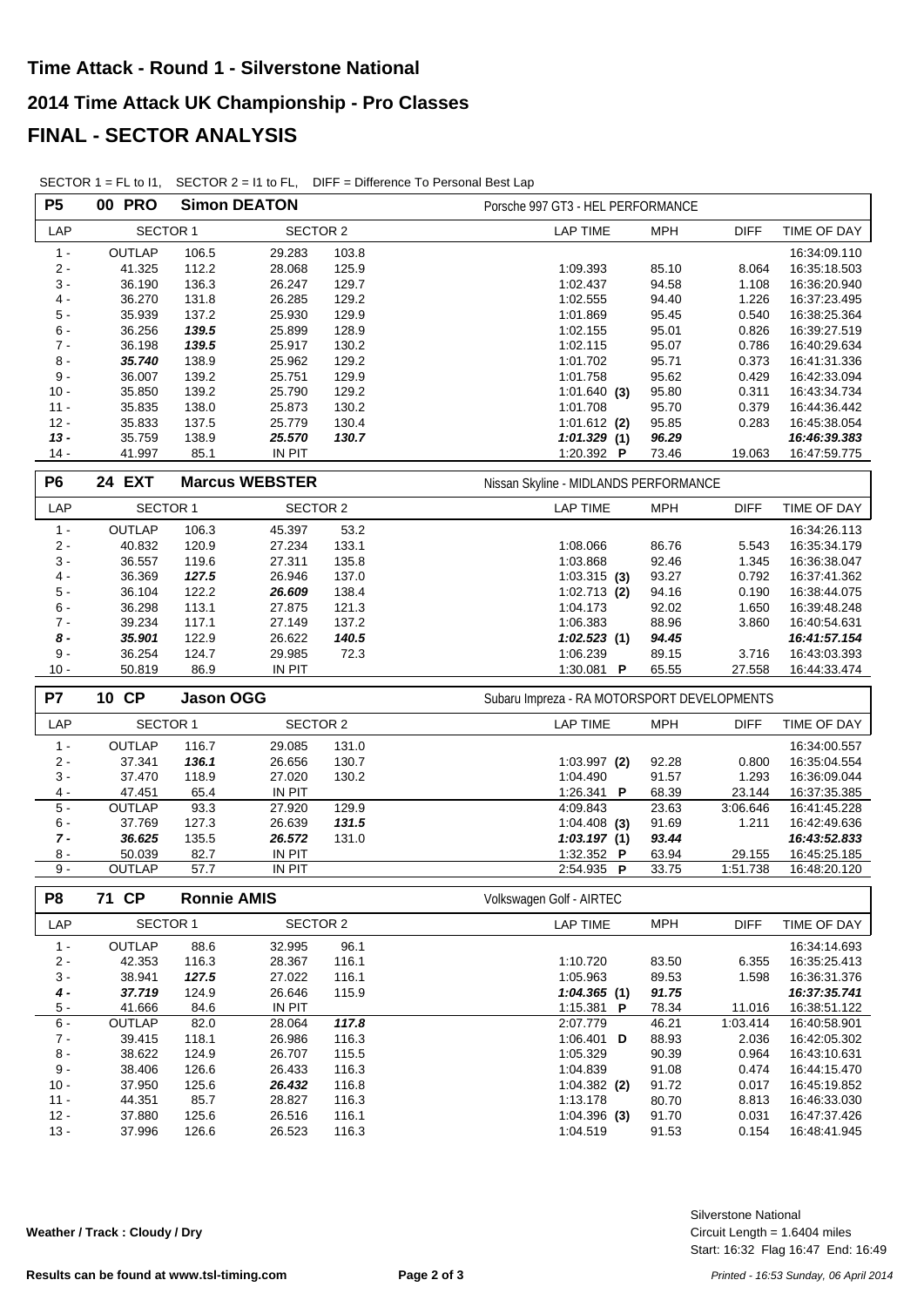|  | SECTOR 1 = FL to 11, SECTOR $2 = 11$ to FL, DIFF = Difference To Personal Best Lap |
|--|------------------------------------------------------------------------------------|
|  |                                                                                    |

| P <sub>9</sub>                   | 33 PRO                     | <b>Scott ROBSON</b>           |                                      |              | Subaru Impreza - RA MOTORSPORT DEVELOPMENTS                                                            |                                                              |
|----------------------------------|----------------------------|-------------------------------|--------------------------------------|--------------|--------------------------------------------------------------------------------------------------------|--------------------------------------------------------------|
| LAP                              | SECTOR <sub>1</sub>        |                               | SECTOR 2                             |              | <b>MPH</b><br><b>DIFF</b><br><b>LAP TIME</b>                                                           | TIME OF DAY                                                  |
| $1 -$<br>$2 -$<br>$3 -$<br>$4 -$ | 47.269<br>45.186<br>58.880 | 86.1<br>100.0<br>88.8<br>68.6 | 34.936<br>29.695<br>33.099<br>IN PIT | 76.2         | 1:16.964(1)<br>76.73<br>$1:18.285$ (2)<br>75.43<br>1.321<br>1:44.066 $\blacksquare$<br>56.74<br>27.102 | 16:42:56.171<br>16:44:13.135<br>16:45:31.420<br>16:47:15.486 |
| <b>P10</b>                       | 208 EXT                    |                               | <b>Granville TAYLOR</b>              |              | Volkswagen Beetle -                                                                                    |                                                              |
| LAP                              | <b>SECTOR 1</b>            |                               | <b>SECTOR 2</b>                      |              | <b>MPH</b><br><b>LAP TIME</b><br><b>DIFF</b>                                                           | TIME OF DAY                                                  |
| $1 -$<br>$2 -$<br>$3 -$          | OUTLAP<br>54.221<br>53.904 | 76.2<br>79.1<br>77.3          | 36.119<br>34.017<br>IN PIT           | 75.4<br>78.2 | 1:28.238(1)<br>66.92<br>1:33.131<br>63.41<br>4.893<br>P                                                | 16:35:24.268<br>16:36:52.506<br>16:38:25.637                 |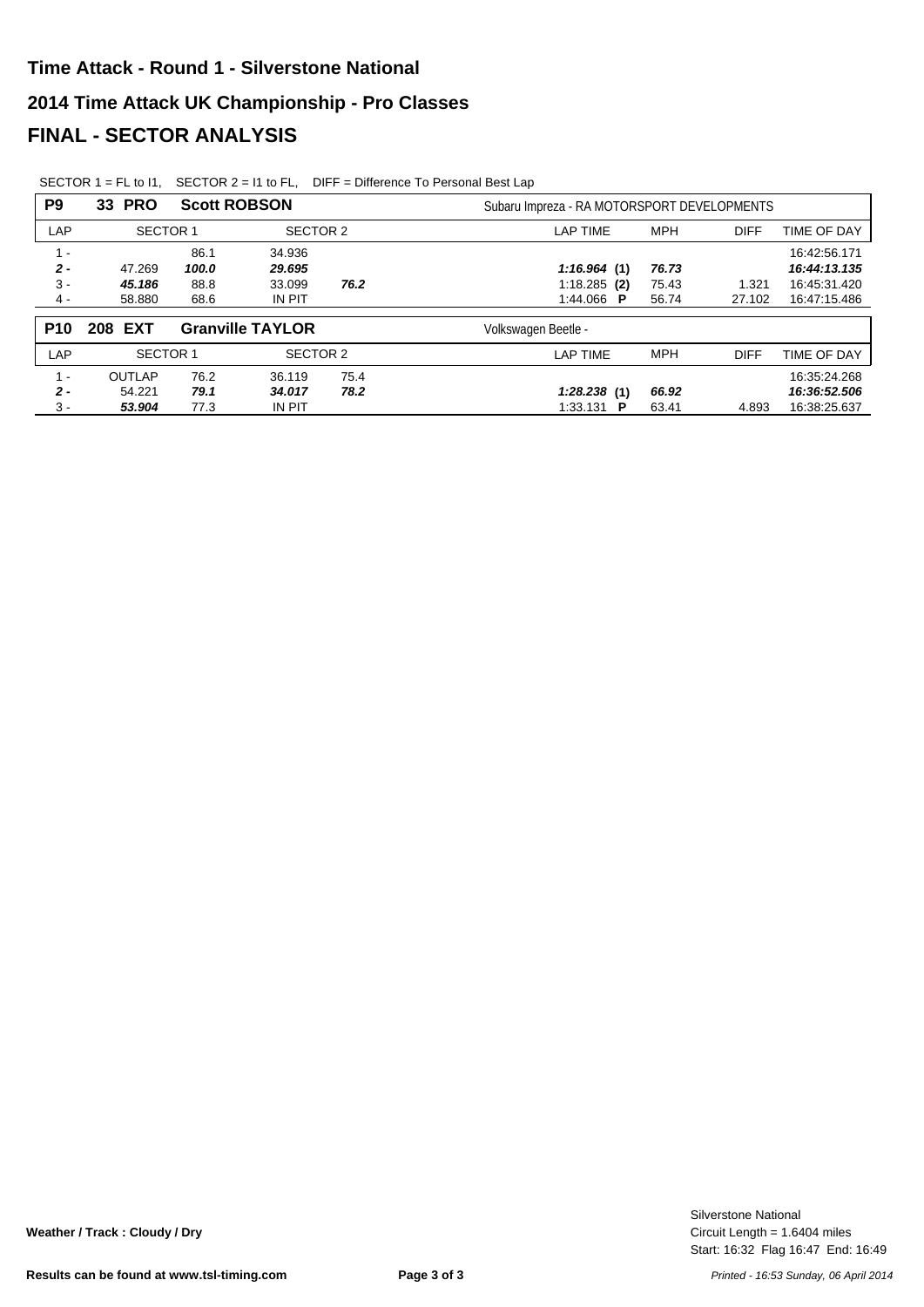# **2014 Time Attack UK Championship - Pro Classes FINAL - BEST SPEEDS Time Attack - Round 1 - Silverstone National**

|            |     | <b>SECTOR 1</b>         |            |     |      | <b>SECTOR 2</b> |            |     | <b>FINISH LINE</b>      |            |
|------------|-----|-------------------------|------------|-----|------|-----------------|------------|-----|-------------------------|------------|
| <b>POS</b> | NO. | NAME                    | <b>MPH</b> | NO. | NAME |                 | <b>MPH</b> |     | NO NAME                 | <b>MPH</b> |
|            | 5.  | <b>Richard MARSHALL</b> | 148.7      |     |      |                 |            | 24  | Marcus WEBSTER          | 140.5      |
| 2          | 66  | Philip REED             | 148.4      |     |      |                 |            | 88  | Andrew BARBOUR          | 139.9      |
| 3          | 88  | Andrew BARBOUR          | 144.0      |     |      |                 |            | 5.  | Richard MARSHALL        | 138.4      |
| 4          | 00  | Simon DEATON            | 139.5      |     |      |                 |            | 66  | Philip REED             | 137.0      |
| 5          | 41  | Mark POLLARD            | 138.9      |     |      |                 |            | 41  | Mark POLLARD            | 132.0      |
| 6          | 10  | Jason OGG               | 136.1      |     |      |                 |            | 10  | Jason OGG               | 131.5      |
|            | 71  | Ronnie AMIS             | 127.5      |     |      |                 |            | 00  | Simon DEATON            | 130.7      |
| 8          | 24  | Marcus WEBSTER          | 127.5      |     |      |                 |            | 71  | Ronnie AMIS             | 117.8      |
| 9          | 33  | Scott ROBSON            | 100.0      |     |      |                 |            | 208 | <b>Granville TAYLOR</b> | 78.2       |
| 10         | 208 | <b>Granville TAYLOR</b> | 79.1       |     |      |                 |            | 33  | <b>Scott ROBSON</b>     | 76.2       |

Start: 16:32 Flag 16:47 End: 16:49 Circuit Length = 1.6404 miles Silverstone National

**Weather / Track : Cloudy / Dry**